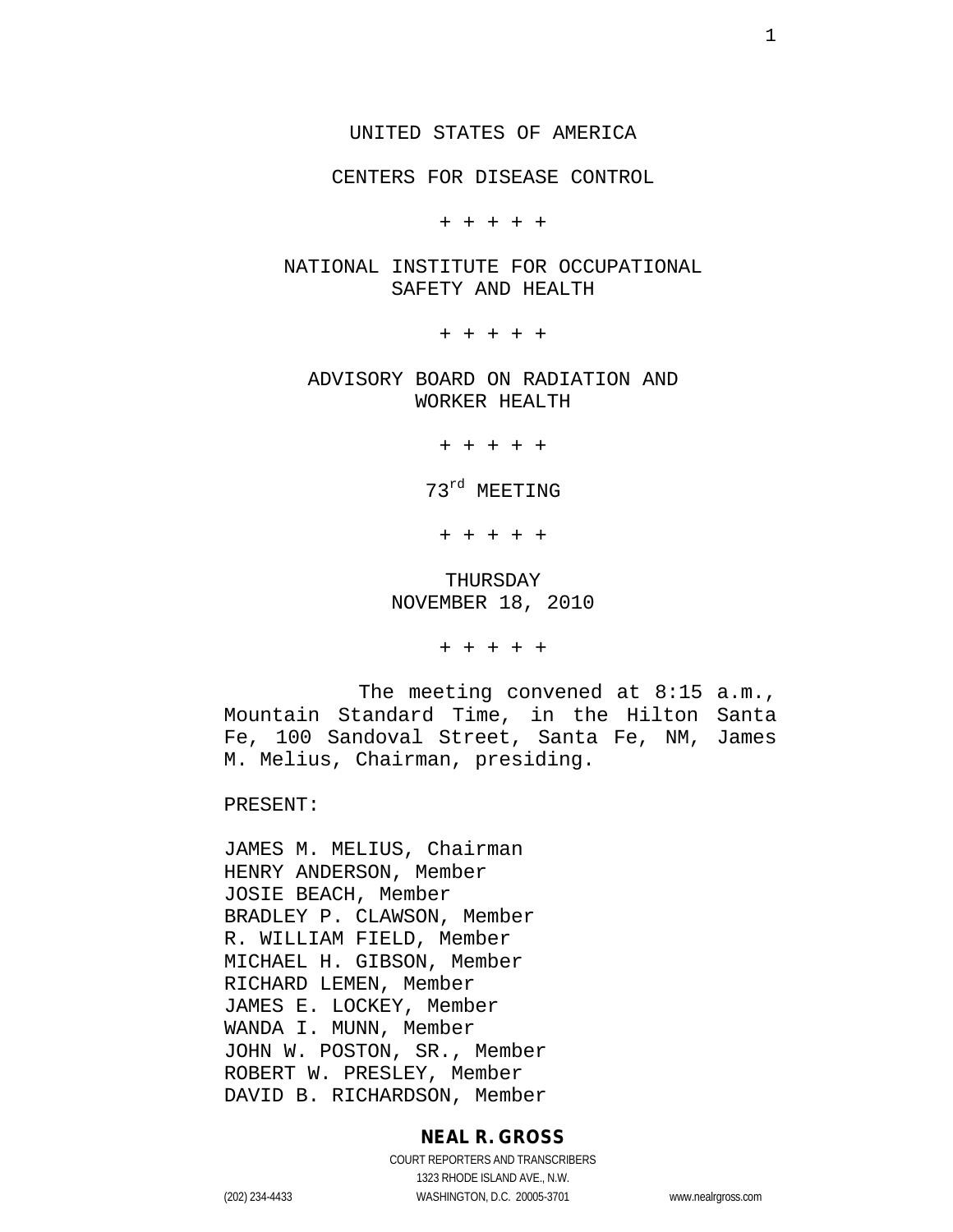GENEVIEVE S. ROESSLER, Member PHILLIP SCHOFIELD, Member PAUL L. ZIEMER, Member TED KATZ, Designated Federal Official

# **NEAL R. GROSS**

COURT REPORTERS AND TRANSCRIBERS 1323 RHODE ISLAND AVE., N.W. (202) 234-4433 WASHINGTON, D.C. 20005-3701 www.nealrgross.com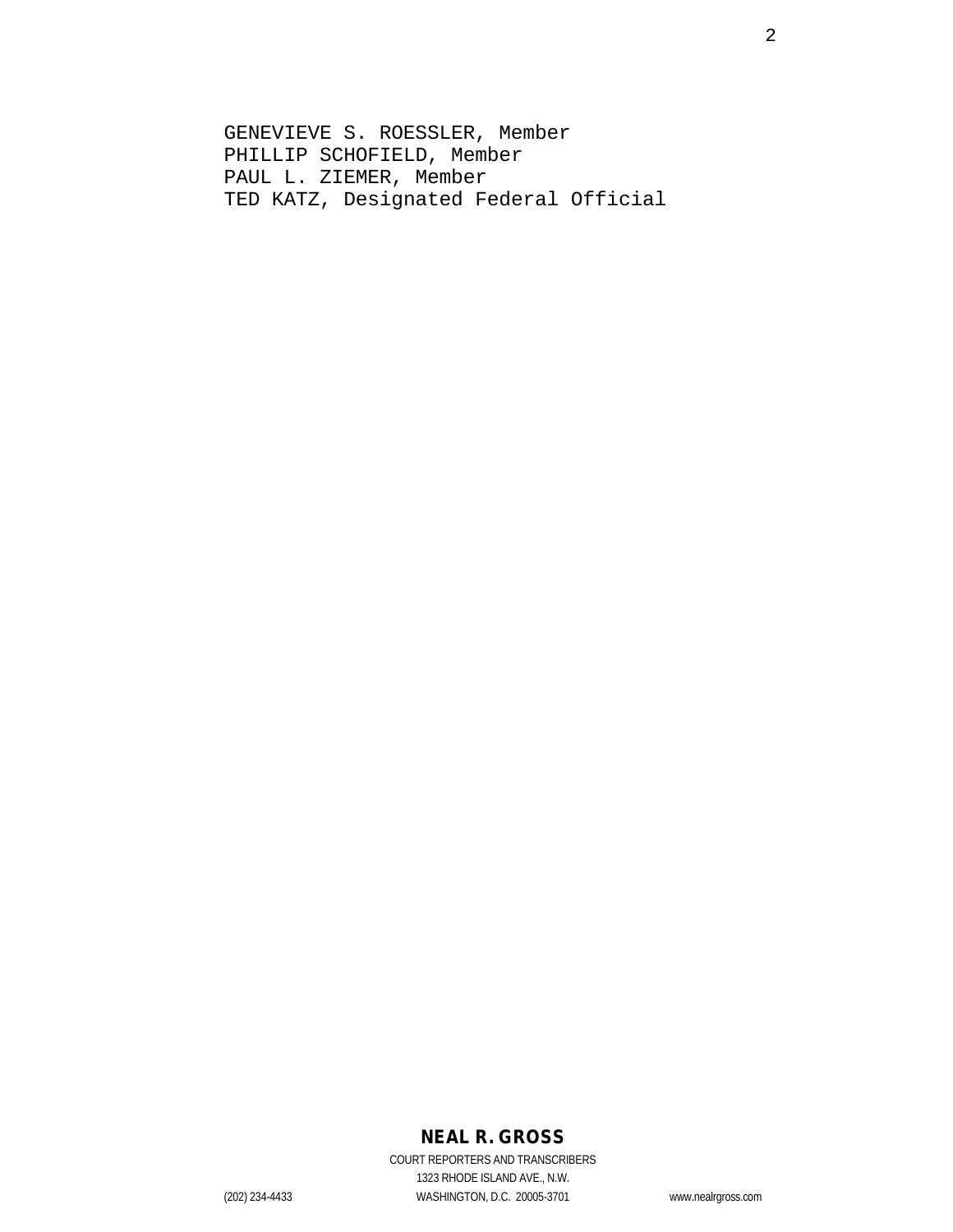REGISTERED AND/OR PUBLIC COMMENT PARTICIPANTS

ADAMS, NANCY, NIOSH Contractor BURGOS, ZAIDA NIOSH CRAWFORD, CHRIS, DCAS EVASKOVICH, ANDREW, LANL Petitioner FITZGERALD, JOE, SC&A GLOVER, SAM, DCAS HINNEFELD, STU, DCAS HOWELL, EMILY, HHS KOTSCH, JEFF, DOL LEITON, RACHEL, DOL LEWIS, GREG, DOE LIN, JENNY, HHS PRESLEY, LOUISE MAKHIJANI, ARJUN, SC&A MAURO, JOHN, SC&A NETON, JIM, DCAS RUTHERFORD, LAVON, DCAS THURBER, BILL, SC&A WADE, LEW, NIOSH Contractor

\*Participating via telephone

# **NEAL R. GROSS**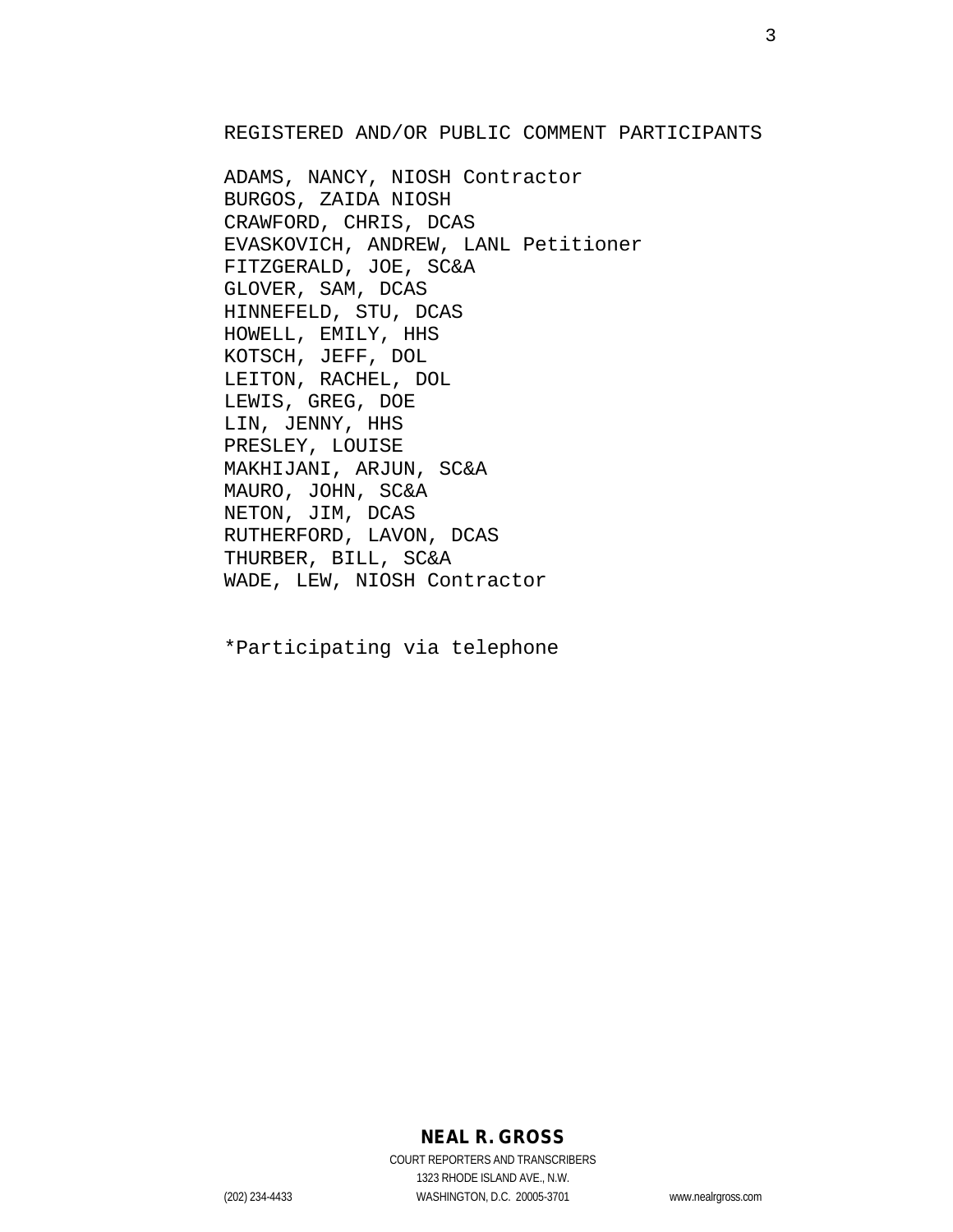| T-A-B-L-E O-F C-O-N-T-E-N-T-S<br>Page                                                  |
|----------------------------------------------------------------------------------------|
| Welcome:<br>Dr. James Melius, Chair 5                                                  |
| SEC Petition<br>and Class Definition Assessment<br>Report<br>LaVon Rutherford, NIOSH 5 |
| Board Reports:                                                                         |
| Procedures Subcommittee<br>Wanda Munn 24                                               |
| Work Groups:                                                                           |
| Surrogate Data<br>Chairman Melius 33                                                   |
| Weldon Springs<br>Mike Gibson 34<br>$-$ and $-$                                        |
| Worker Outreach<br>Mike Gibson 34                                                      |
| Adjournment  130                                                                       |

# **NEAL R. GROSS**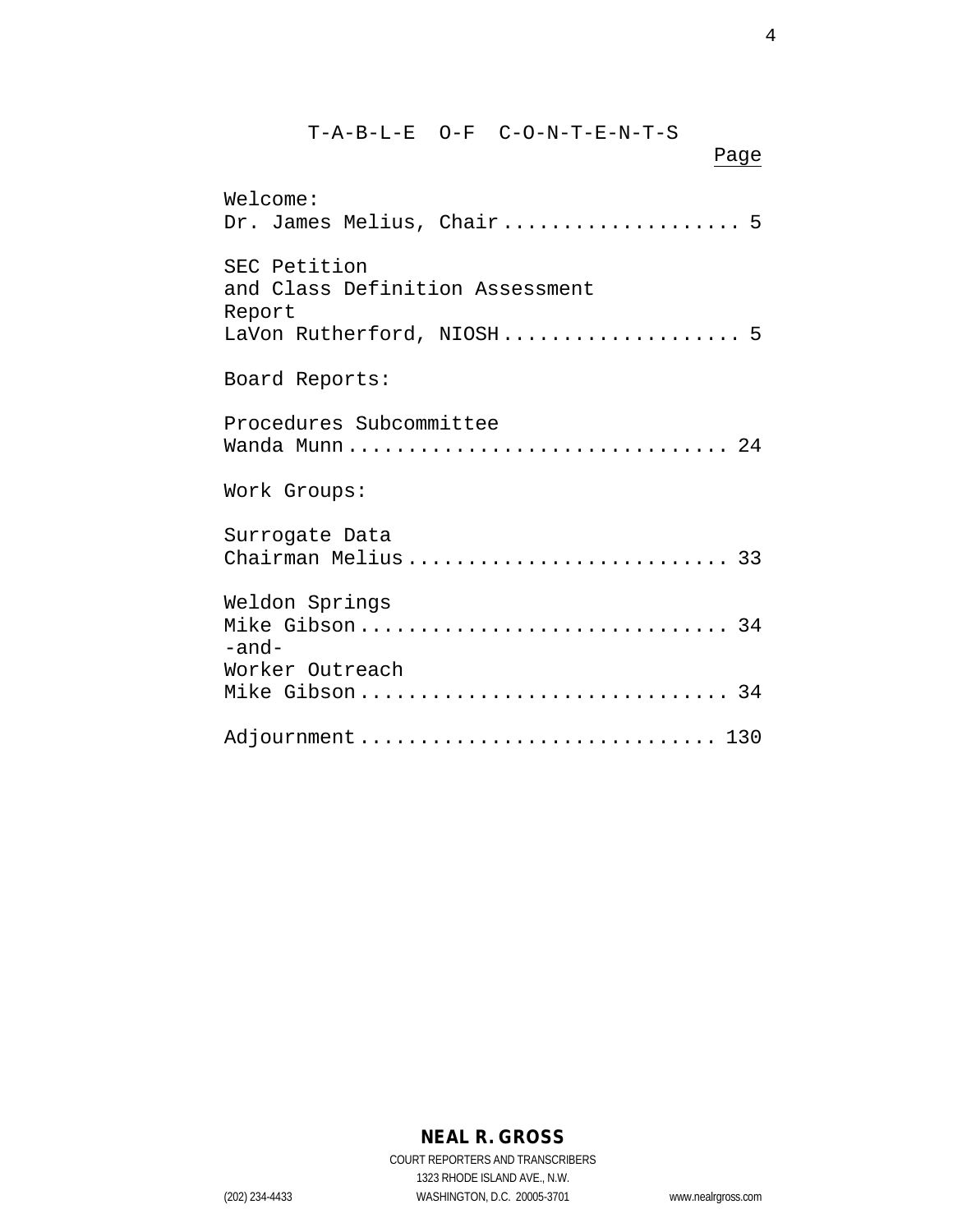P-R-O-C-E-E-D-I-N-G-S (8:21 a.m.) CHAIRMAN MELIUS: If everyone can have a seat. So we will get an SEC update now from our -- MR. RUTHERFORD: Okay. I'm ready for this. CHAIRMAN MELIUS: Go ahead, Mr. Rutherford. MR. RUTHERFORD: All right. Thank you, Dr. Melius. I'm going to talk about the upcoming SEC petition. I'm also going to talk about our review of SEC Class Definitions. We do this at each Board meeting to give the Board an update on what petitions are out there, are in the evaluation phase, and also it helps the Board prepare for upcoming work group meetings and Board sessions. As of October 31st, we have 180 petitions, to date. We have three in the qualification process, 109 petitions have

> **NEAL R. GROSS** COURT REPORTERS AND TRANSCRIBERS 1323 RHODE ISLAND AVE., N.W. (202) 234-4433 WASHINGTON, D.C. 20005-3701 www.nealrgross.com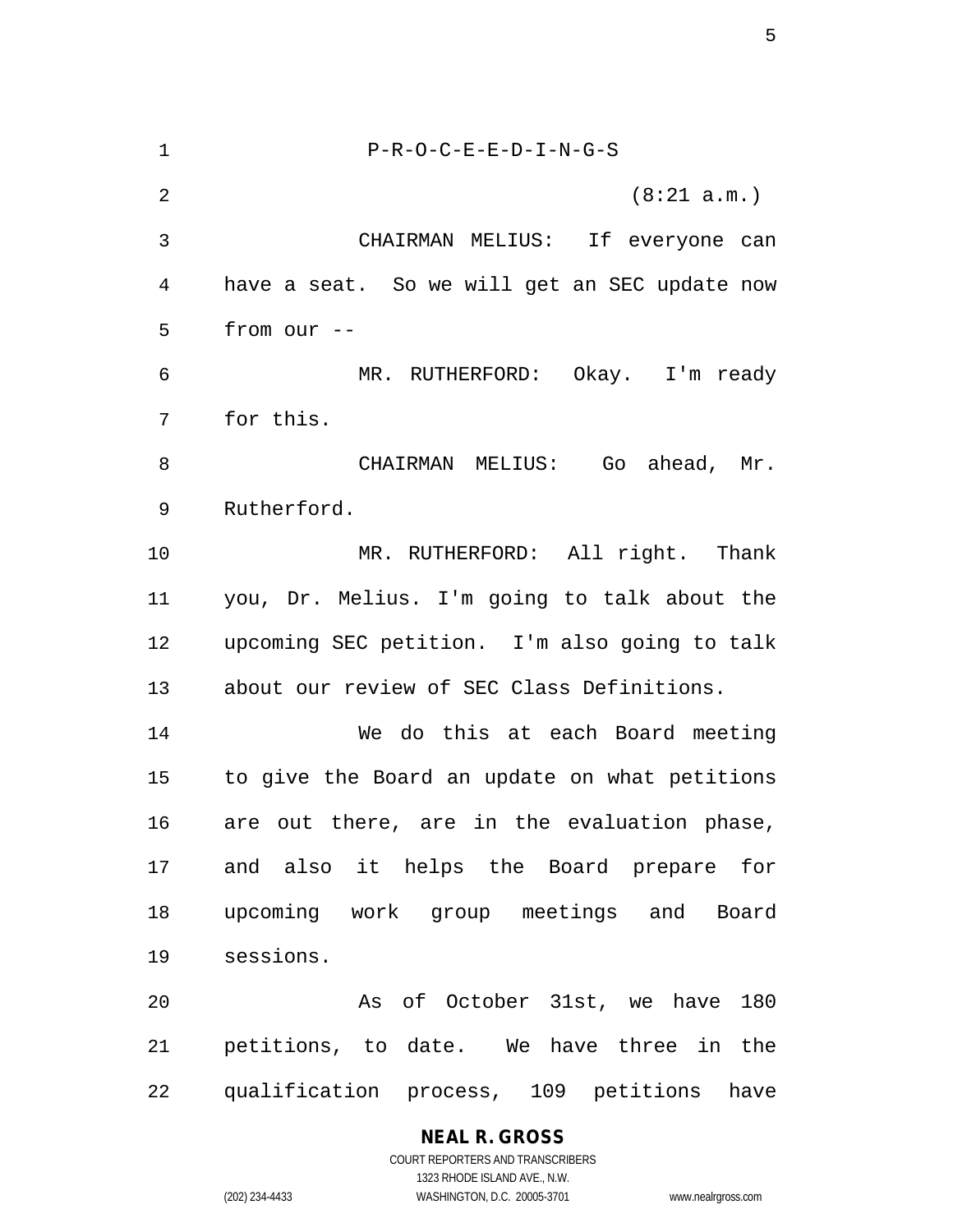qualified. Of those 109, ten are in the evaluation process, 99 evaluations completed and fifteen are with the Board,. And then we had 68 petitions that did not qualify. Okay. Some of these again, these numbers are based on October 31st, so they're some -- a little outdated.

8 Chamics. We actually Barry Mercent Mercent Mercent Mercent Mercent Mercent Mercent Mercent Mercent Mercent Me presented that report at this Board meeting. Hanford, we plan to present at the February Board meeting. It's going to be touch and go, that we are working on some data issues there.

 Simonds Saw and Steel was presented at this Board meeting. It was actually completed earlier this month,

 and the Board concurred with our recommendation on that.

 Sandia National Lab is actually probably going to be in January, not December. It'll be completed. However, we do anticipate presenting that at the February

> **NEAL R. GROSS** COURT REPORTERS AND TRANSCRIBERS 1323 RHODE ISLAND AVE., N.W.

(202) 234-4433 WASHINGTON, D.C. 20005-3701 www.nealrgross.com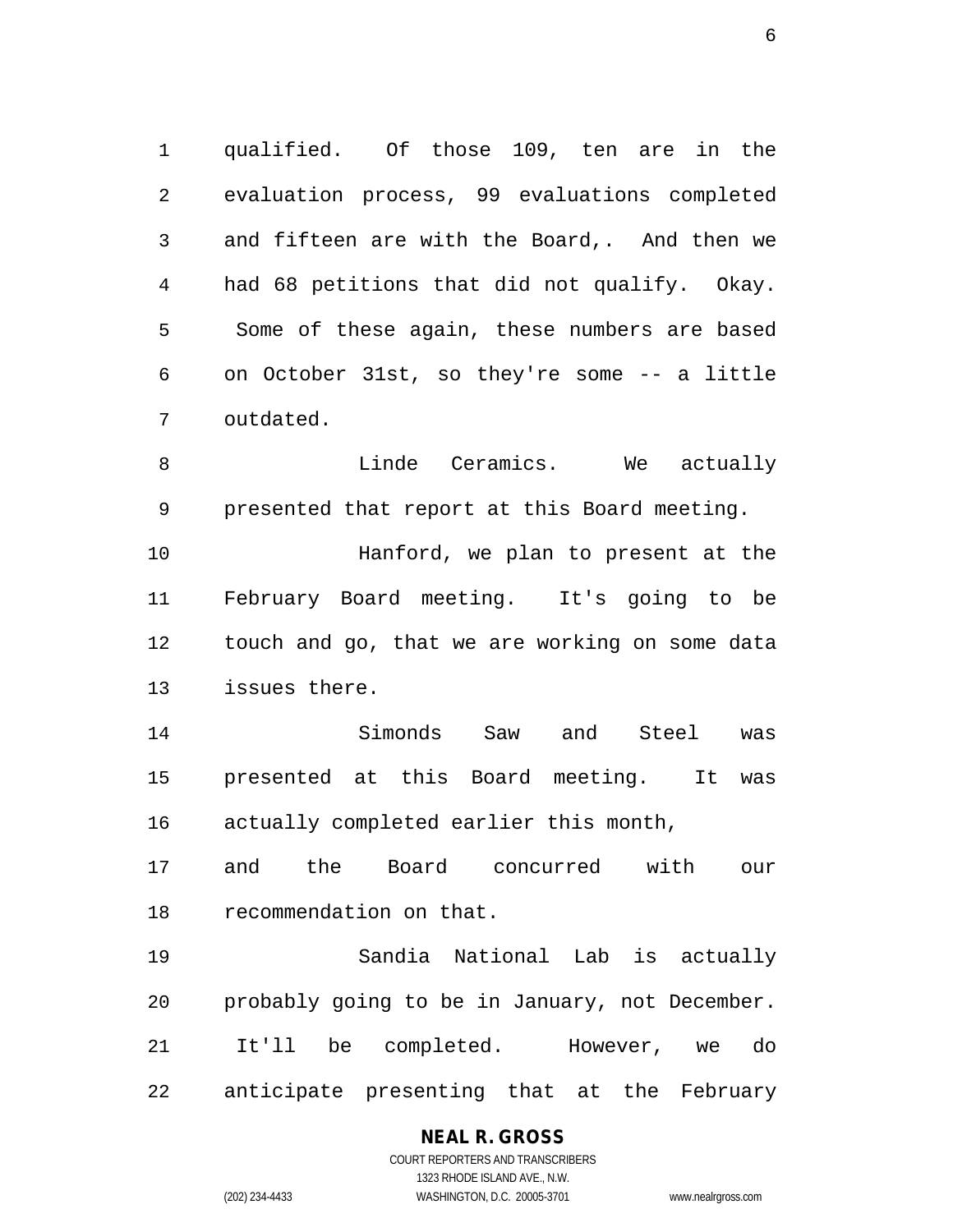meeting.

| 2           | Norton Company is a<br>residual                              |
|-------------|--------------------------------------------------------------|
| $\mathsf 3$ | period, that the residual periods have come up               |
| 4           | on a couple of our Evaluation Reports we've                  |
| 5           | presented here, recently, and I think you're                 |
| 6           | going to get to see an increased number of                   |
| 7           | those.                                                       |
| 8           | We do anticipate completing that                             |
| 9           | in January and presenting it at the February                 |
| 10          | Board meeting. You will notice, there are a                  |
| 11          | number of reports to be completed in January                 |
| 12          | and early February that likely will be                       |
| 13          | presented at the February meeting.                           |
| 14          | Wah Chang is another one that we                             |
| 15          | anticipate completing in January and there was               |
| 16          | some questions on the number of claimants.<br>We             |
| 17          | only have four claimants associated with Wah                 |
| 18          | Chang, just to update.                                       |
| 19          | CHAIRMAN MELIUS: Excuse me. Are                              |
| 20          | these $83.14s$ , or $-$                                      |
| 21          | MR. RUTHERFORD:<br>$\mathop{\rm No}\nolimits$ .<br>These are |
| 22          | all 83.13s. I apologize.                                     |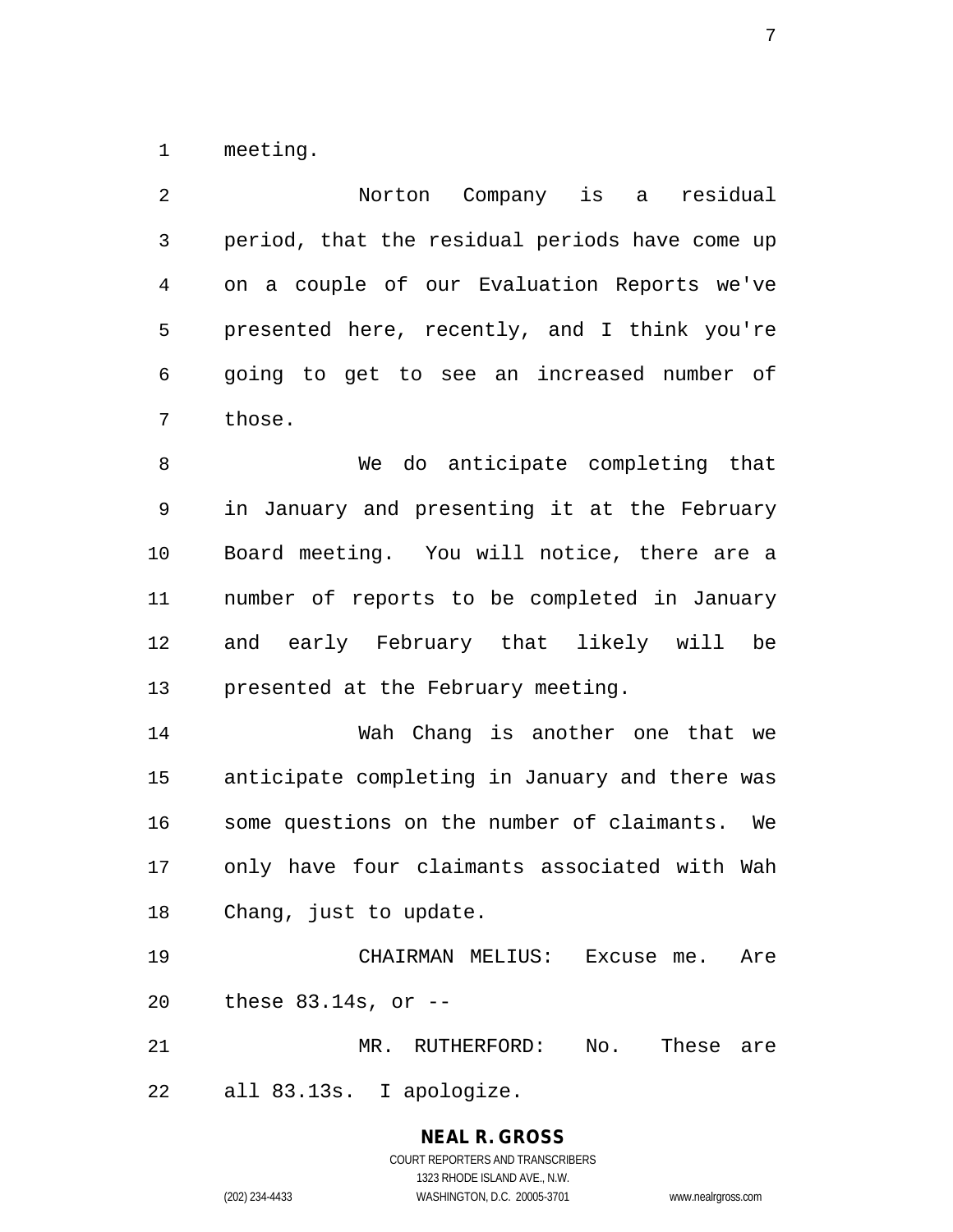| $\mathbf 1$ | CHAIRMAN MELIUS: Okay.                                |
|-------------|-------------------------------------------------------|
| 2           | MR. RUTHERFORD: And the rest of                       |
| 3           | them, I'll make sure that I point that out.           |
| 4           | Grand Junction Operations Office                      |
| 5           | is another 83.13. We do anticipate completing         |
| 6           | this report in early January and there were           |
| 7           | operations going on at Grand Junctions                |
| 8           | Operations. I mean, just by the title, you            |
| 9           | look at it and you think that there would be          |
| 10          | an administrative support function, but there         |
| 11          | were actually operations that occurred there.         |
| 12          | Vitro Manufacturing. This, again,                     |
| 13          | is a residual period. If you remember, we             |
| 14          | recommended a Class, and the Class was added          |
| 15          | for Vitro, for the operational period. Since          |
| 16          | then, we've received this petition for a part         |
| 17          | of the residual period. We anticipate                 |
| 18          | completing that report in January as well.            |
| 19          | Clinton Engineering Works is --and                    |
| 20          | know Bob's well aware of this -- that<br>$\mathbf{I}$ |
| 21          | Clinton Engineering Works is the actual               |
| 22          | initial area in Oak Ridge, that included all          |

# **NEAL R. GROSS**

COURT REPORTERS AND TRANSCRIBERS 1323 RHODE ISLAND AVE., N.W. (202) 234-4433 WASHINGTON, D.C. 20005-3701 www.nealrgross.com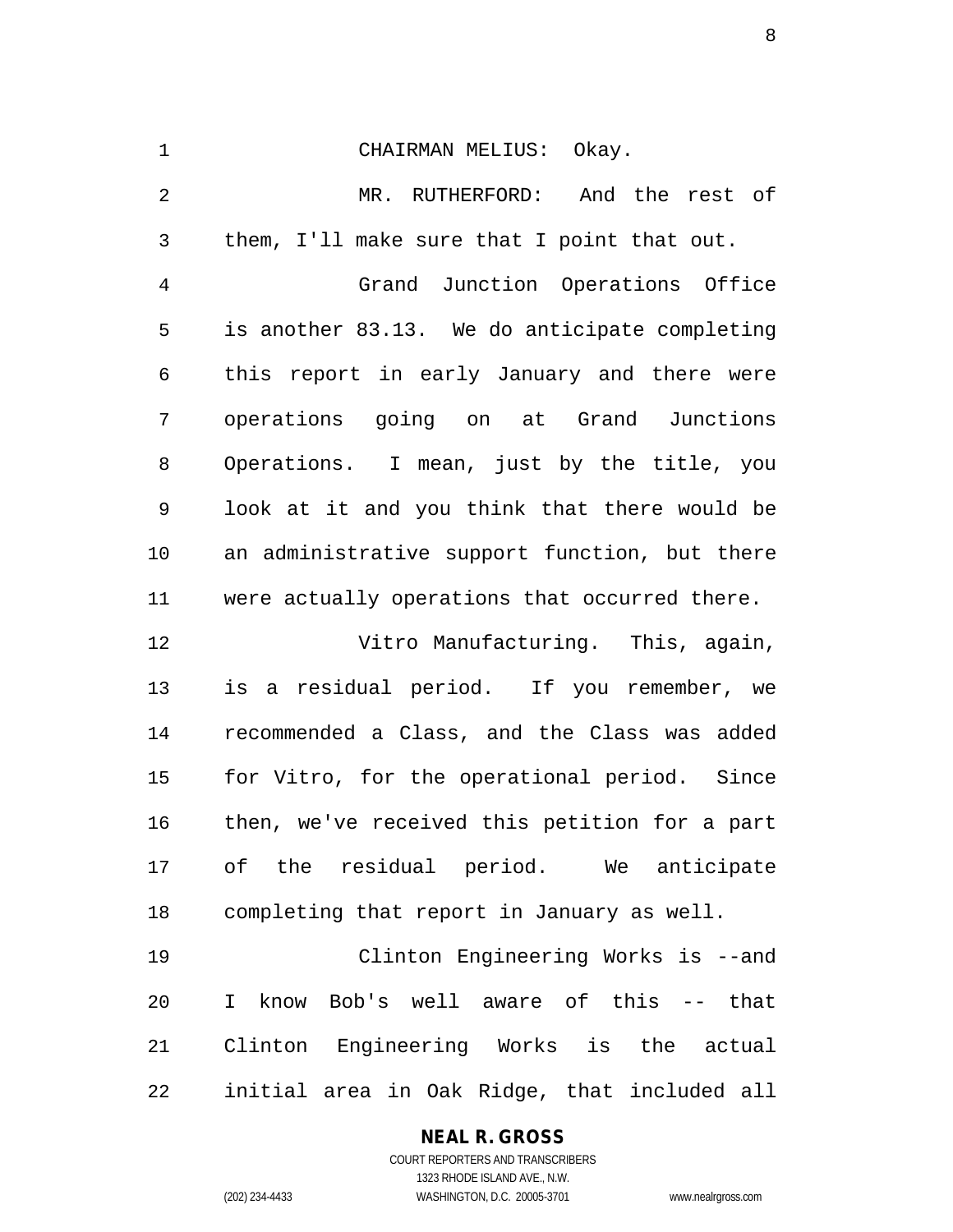the early Y-12 and such in Oak Ridge. We have a petition for that qualifying. We anticipate completing that evaluation in early February. It may or may not be ready in time for the February Board meeting.

 BWXT was an 83.14 and we did complete that evaluation earlier this month. We presented that at this Board meeting and the Board concurred with our recommendation on that.

 Texas City Chemical is also another one. We revised our Evaluation Report, presented that at this meeting, and the Board took action on that.

 In addition to the petitions that we've qualified, we do have two that are in the qualification phase. We have Pinellas and W. R. Grace.

 That's pretty much it for the update. However, I want to go over our SEC Class assessment. We went back, and as the Board knows, we reviewed our original SEC

**NEAL R. GROSS**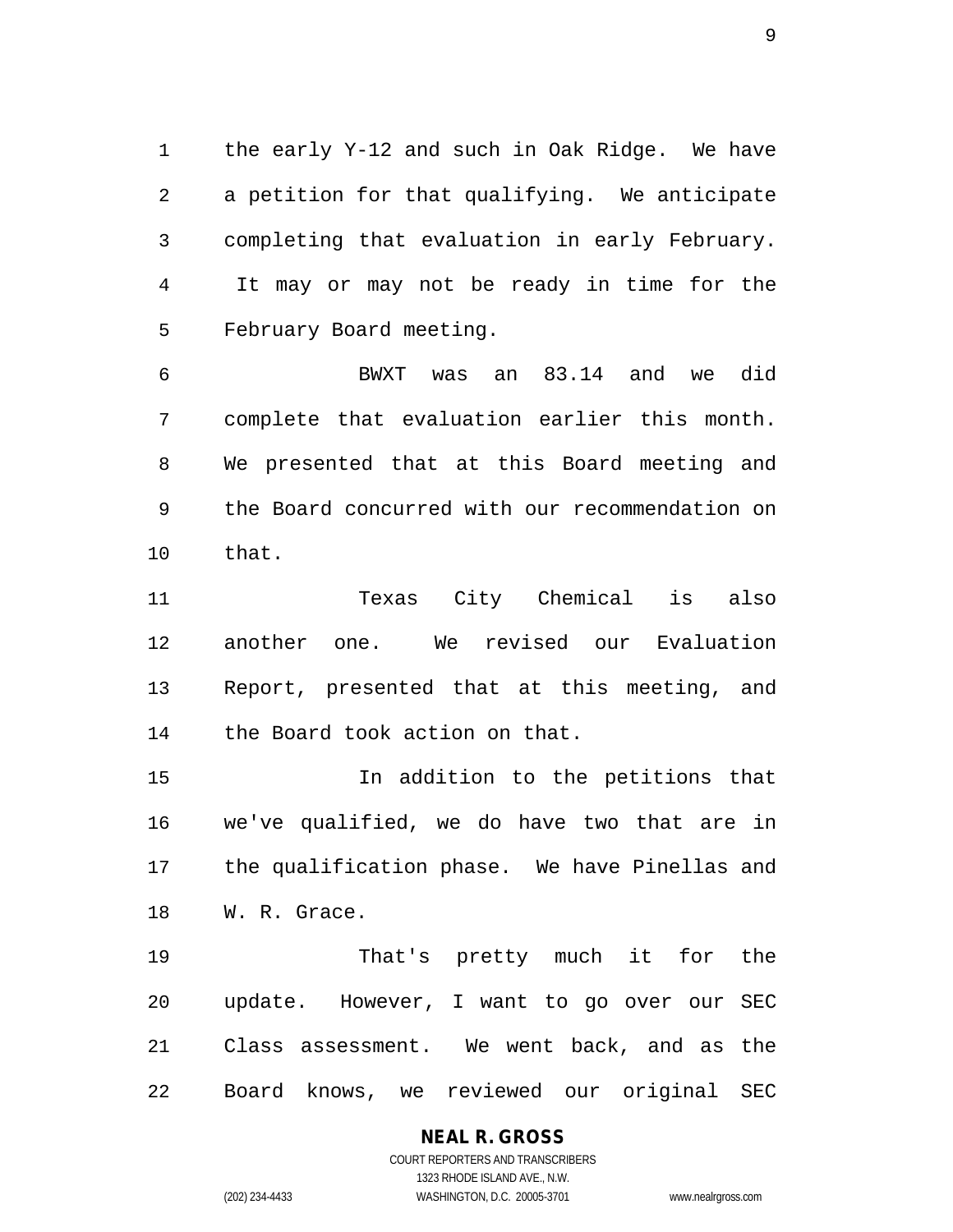Classes that we'd added since the beginning, since rule was promulgated in May of `04.

 We were looking to ensure that the criteria used for establishing each class is consistent with current practices. During our review, we looked at the types, you know, the Class Definitions, based on facility, based on monitored, should have been monitored, exposures, thorium, neutrons and all the different things that could affect implementation of the Class Definition.

 Based on that, we actually are looking at modifying a few Class Definitions. Ames, from 1955 to 1970, which was based on worker type and General Atomics, 1960 to 1969, which was based on buildings and Y-12, 1948 to '57, which was based on buildings and exposure, thorium exposures.

 I don't have Iowa on here. However, we do anticipate that we may modify Iowa. We are trying to actually understand some of the current covered facility

> **NEAL R. GROSS** COURT REPORTERS AND TRANSCRIBERS

1323 RHODE ISLAND AVE., N.W. (202) 234-4433 WASHINGTON, D.C. 20005-3701 www.nealrgross.com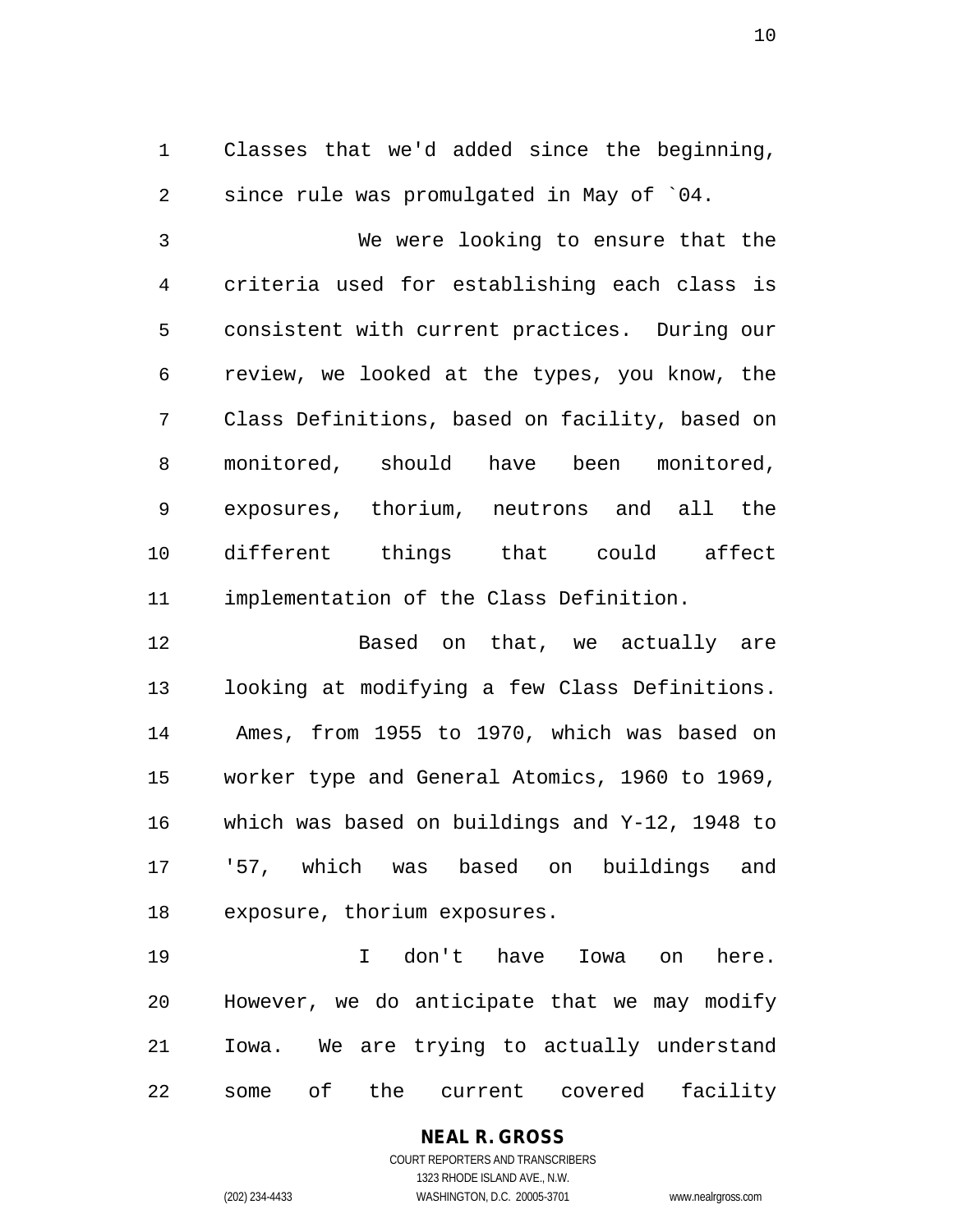designation associated with Iowa. Those four, however, we do anticipate doing 83.14s, and to modify those class definitions.

 We did actually review all of the existing Class Definitions, and I believe that report is with the Board, and you've had a chance to review it, I hope. And that's it.

 CHAIRMAN MELIUS: Questions for -- Bob, go ahead.

 MEMBER PRESLEY: Clinton Engineering Works. As you know, I'm going through a lot of the history, there, in Oak Ridge, and I've just found a document that puts Clinton Engineering Works as X-10 only. So you may want to look at that. They called X-10 site Clinton Engineering Works. You all are shaking your head right. So you need to look at that because what you're talking about is where we had the places off sites, and things like that. You may need to go in and clarify some of that.

MR. RUTHERFORD: Okay. I would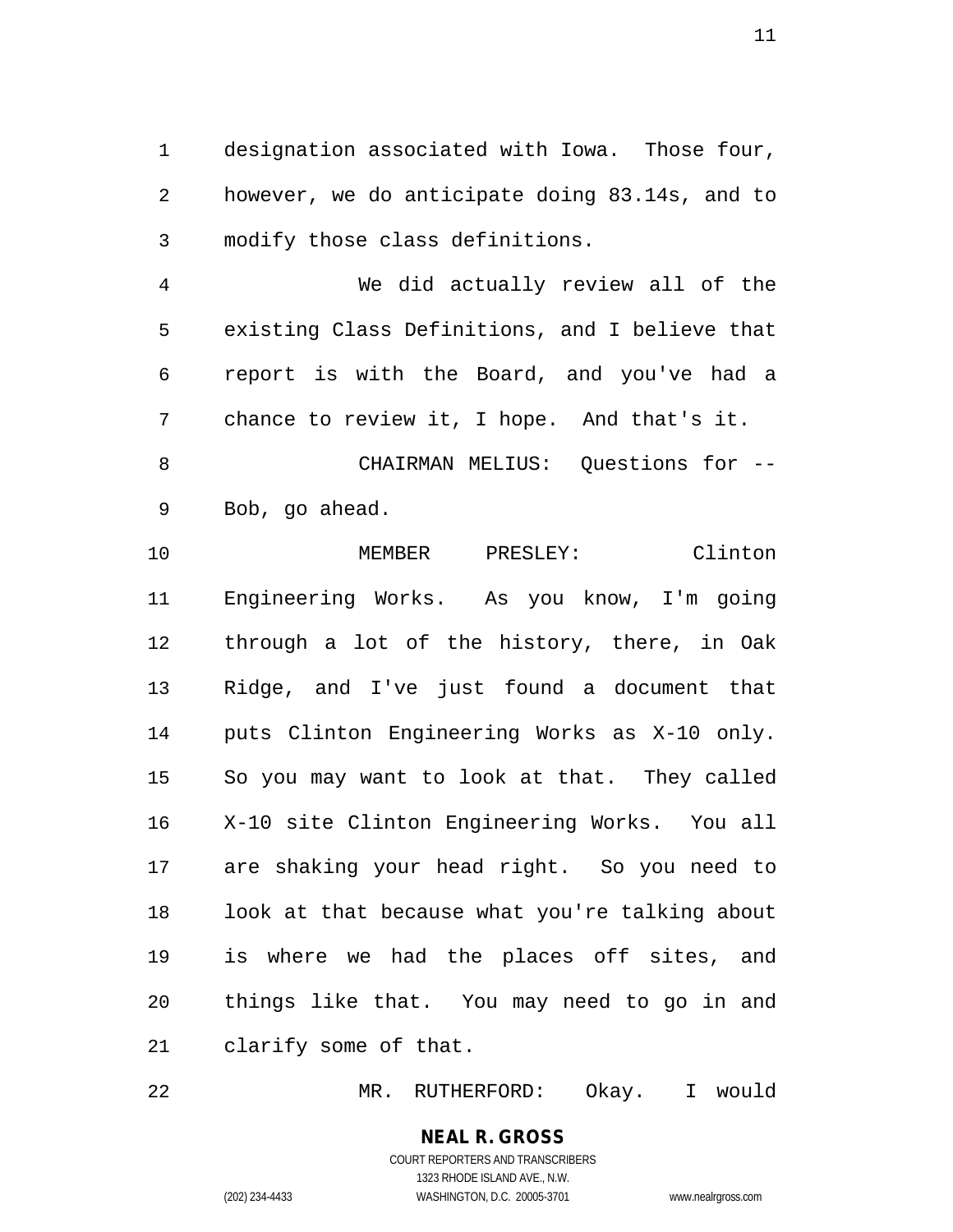like to get that information from you, Bob. You know, one thing that we uncovered with Clinton Engineering Works is actually, the gated portion, there were warehouses on entry to Clinton Engineering Works, and one of the - - at least one of the gates of entry, we know that there were materials stored in that warehouse, so --

 MEMBER PRESLEY: That's where we shipped the first shipments of uranium out and that would have been Oak Ridge. I couldn't even tell you where that's at.

CHAIRMAN MELIUS: Dr. Ziemer.

 DR. ZIEMER: I want to ask you a procedural question, and it's been covered some time in the past, I'll chalk it off as a senior moment. But what is the process if the definition changes? Does this have to bounce all the way back through Congress, or can it be done administratively?

 MR. RUTHERFORD: What we've had to do in the past when -- if you remember Y-12,

> COURT REPORTERS AND TRANSCRIBERS 1323 RHODE ISLAND AVE., N.W. (202) 234-4433 WASHINGTON, D.C. 20005-3701 www.nealrgross.com

**NEAL R. GROSS**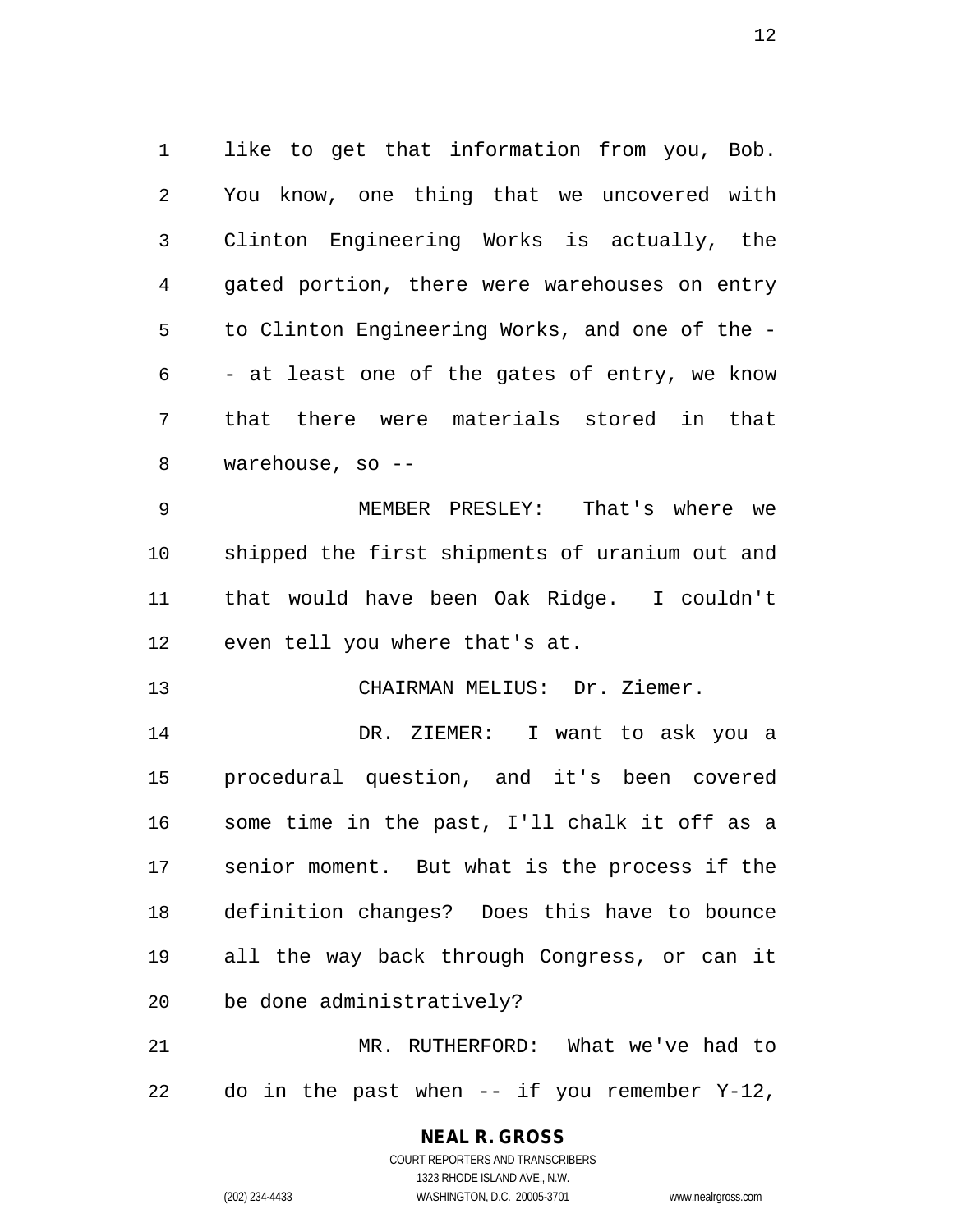early years, we went through this process, and what we've done in the past, and the only way to -- it seems like the easiest way to do it, is to -- we do an 83.14. We take a claim that we feel that was not included in the original Class, because what happens, what typically drives this is administering the Class by the Department of Labor, and, you know, we anticipate that individuals or certain members would have been included in the Class. However, they come to us for dose reconstruction because the Department of Labor did not include them. So what we will do is we'll use one of those claims as our litmus

CHAIRMAN MELIUS: LaVon, I have a

claim to do an 83.14 to modify the Class.

couple of questions.

18 MR. RUTHERFORD: Okay. CHAIRMAN MELIUS: The section in the report on Rocky Flats I'm totally confused by.

MR. RUTHERFORD: Okay.

# **NEAL R. GROSS**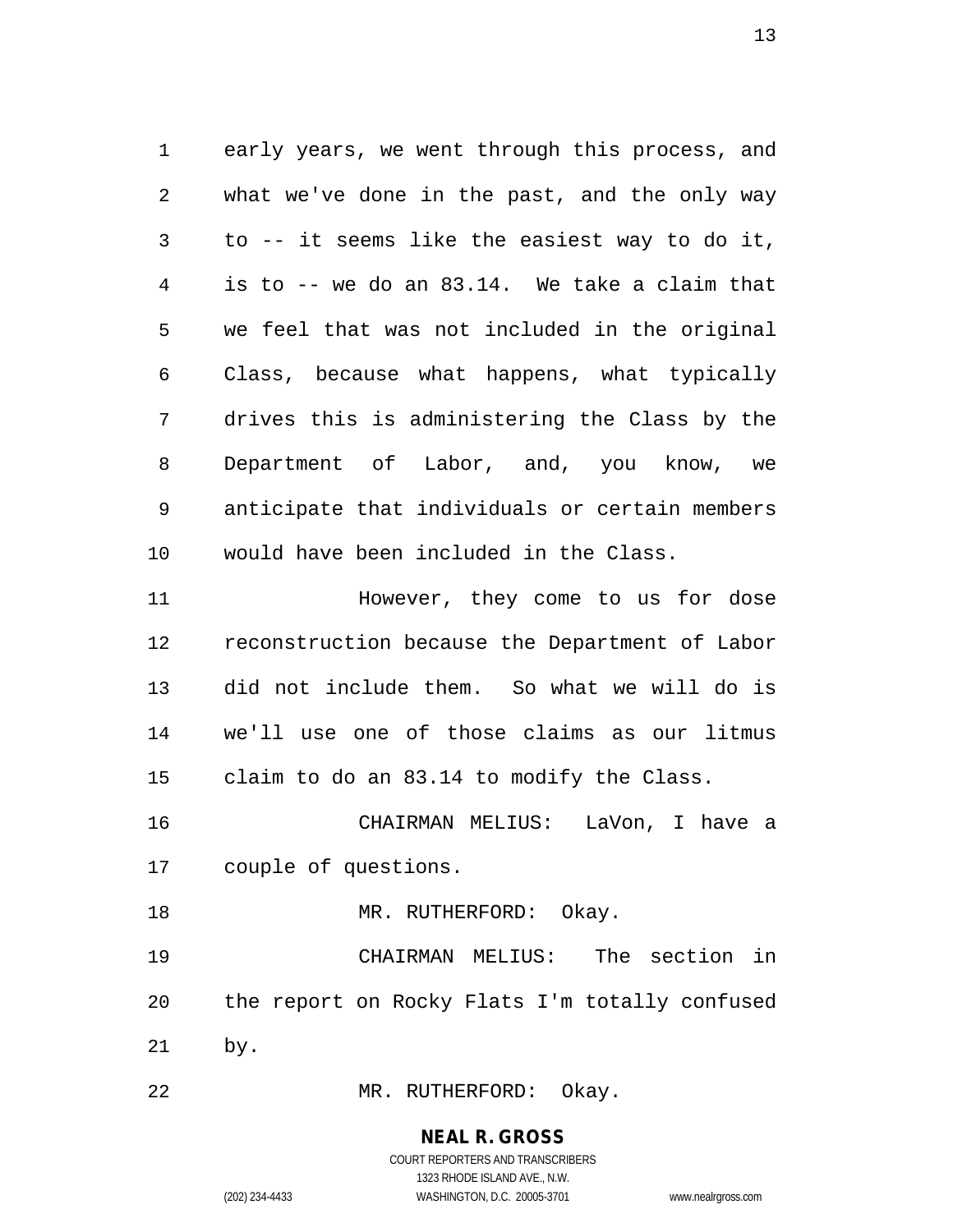CHAIRMAN MELIUS: You say there's a potential problem.

MR. RUTHERFORD: Right.

 CHAIRMAN MELIUS: You go through several paragraphs, saying all the problems there are with it and then you say we don't have to do anything.

8 MR. RUTHERFORD: Well, I think that, you know, we did want to point out, that based on the Class Definition, because it does limit it to neutron exposure, there is a potential for problems. However, we also wanted to point out that the Board and the Work Group were deeply involved in that process and it was -- you know, we had felt that the Work Group had actually focused around that Class Definition.

 Now, that being said, we did look through claims to see if there were claims that we thought looked like they should have been included in the Class, like we did on all the other ones and at this time, we did not

#### **NEAL R. GROSS** COURT REPORTERS AND TRANSCRIBERS

1323 RHODE ISLAND AVE., N.W. (202) 234-4433 WASHINGTON, D.C. 20005-3701 www.nealrgross.com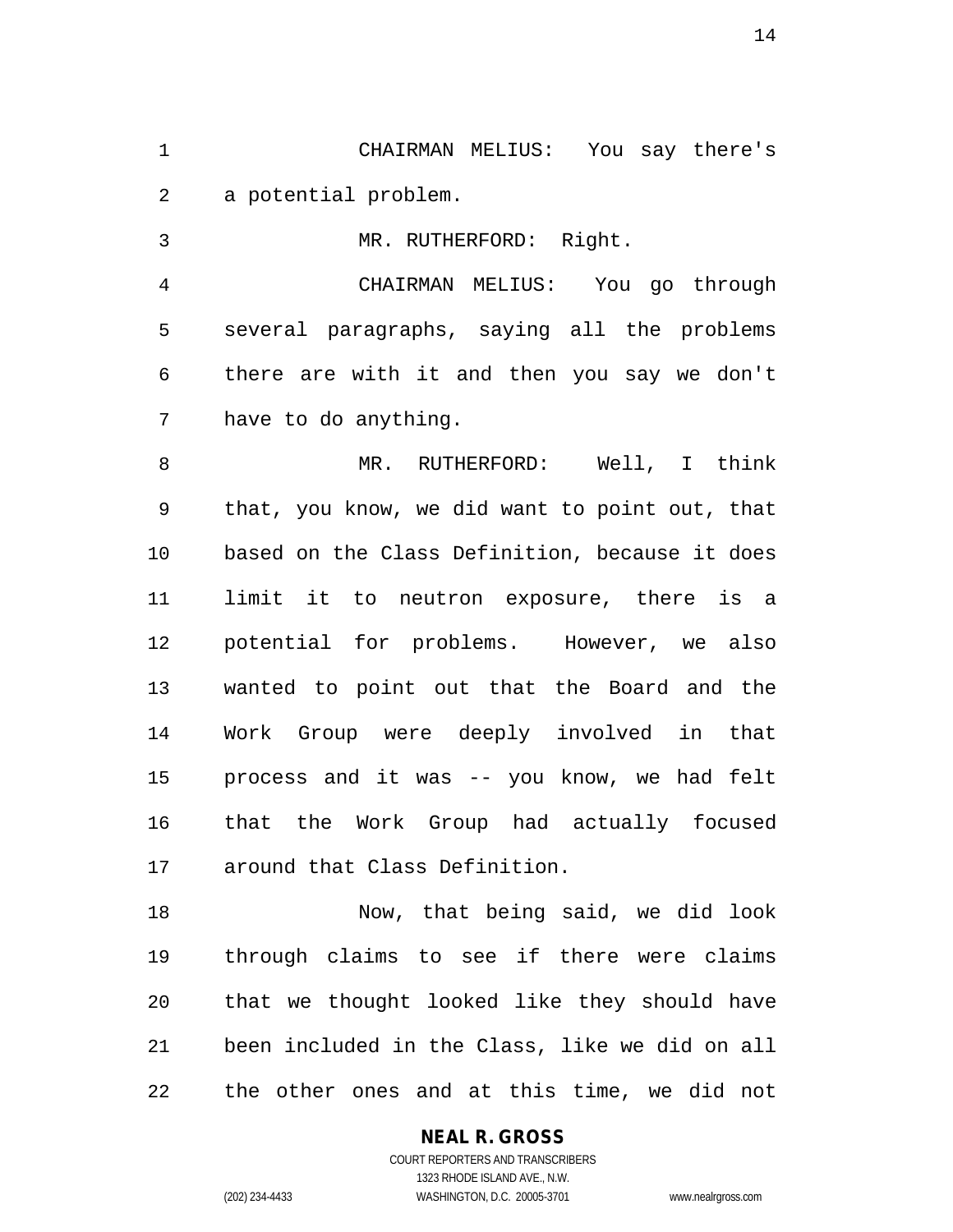see any claims that we felt should have been included in the Class.

 But we do recognize that there are potential problems with that Class Definition. CHAIRMAN MELIUS: How do you judge whether -- how do you identify claims that there are potential problems? I mean, I guess I'm -- I mean, if you think the Class Definition is flawed in some way and that it won't correctly identify people that, you know, at least were intended to be in the class, or it needs clarification, then how do you know that somebody hasn't been missed? I guess that's the question.

 MR. RUTHERFORD: Well, what we did was we went through the claims and we looked at the claims. You know, if you were taking Rocky Flats, you were looking at where the -- the individuals we would review as the individual's CATI information, you know, to determine, if they indicated which buildings or things that they may have worked in. Some

## **NEAL R. GROSS**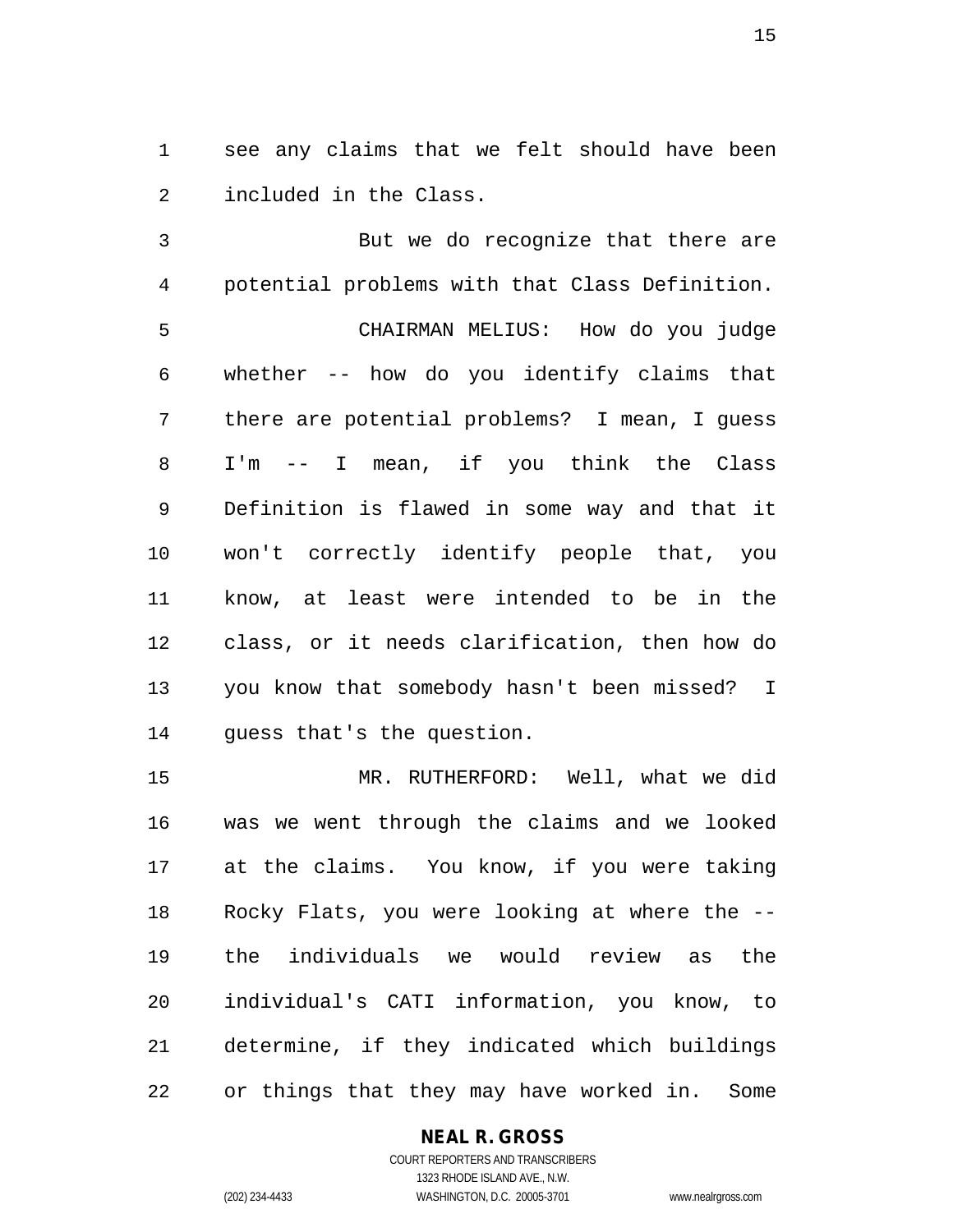of that information is not always reviewed by the Department of Labor and so we wanted to make sure we looked at that type of information as well as their exposure histories and such, to see if there were any things that triggered, in our thoughts, that they should have been monitored for neutrons.

8 And we did that -- I mean, Rocky Flats is one example. The other example is, you know, General Atomics, I mean, we went through and we had clearly identified building specifics there and we went through each claim and came up with a number, based on the CATIs, where we felt those claims should have been included. So that was just a couple of examples.

 CHAIRMAN MELIUS: And like for Rocky, will you continue to do that?

 MR. RUTHERFORD: Yes, we will. CHAIRMAN MELIUS: Okay.

 MR. RUTHERFORD: And I think what -- not only will we do that, but I think our

# **NEAL R. GROSS**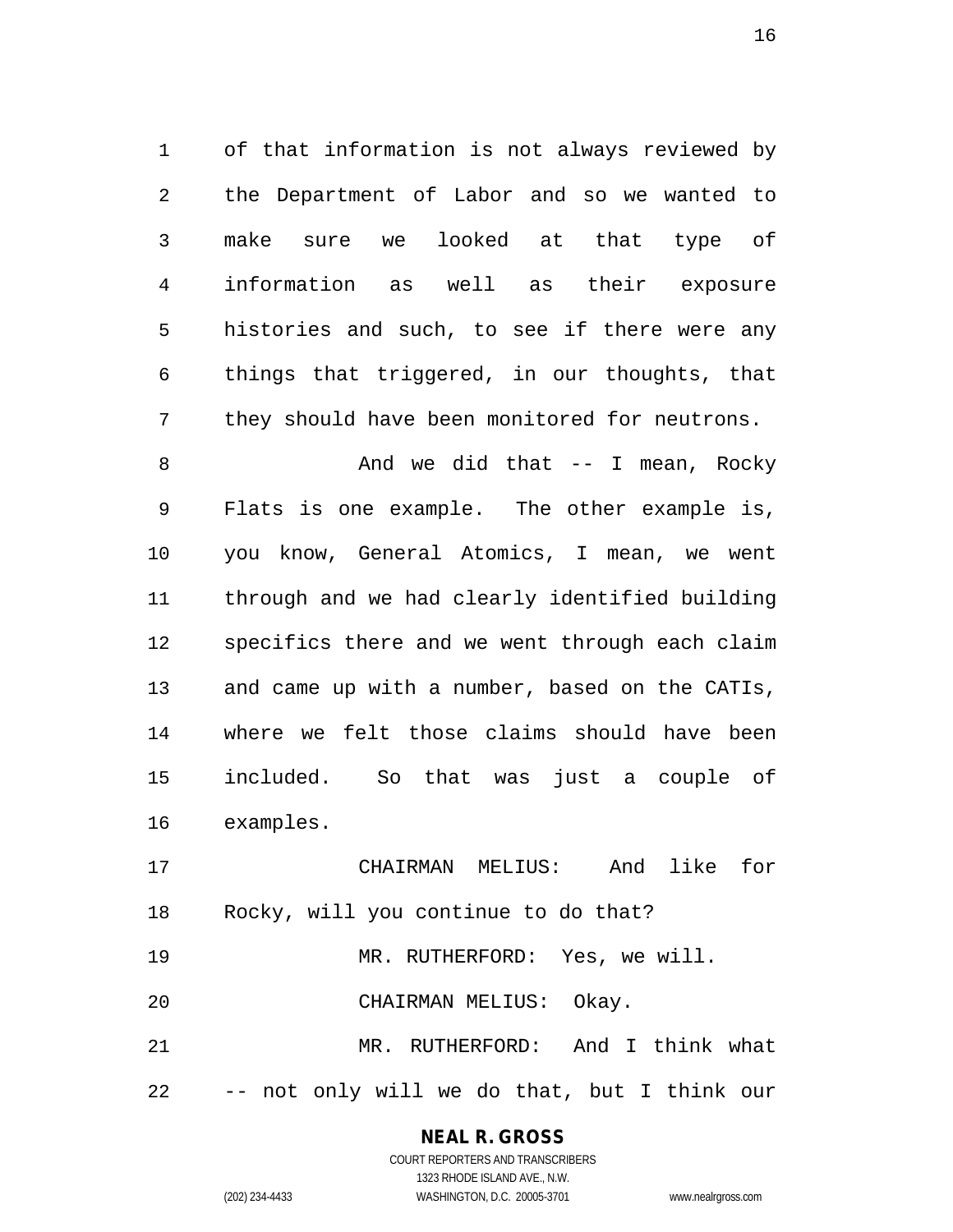communication process with the Department of Labor, we need to -- if they're having difficulties and struggling with the implementation them self, I think we can work with them as well, and do the job of modifying the Class, so --

 CHAIRMAN MELIUS: So I guess I'm just trying to think through the process. Would the Department of Labor have information that you wouldn't have, that might identify somebody that might be sort of -- they'd have information but I guess --

13 MR. RUTHERFORD: Correct.

 CHAIRMAN MELIUS: -- in most of those cases, if they didn't put somebody into 16 the Class, they would refer them to you.

17 MR. RUTHERFORD: Yes, they did.

 CHAIRMAN MELIUS: So that shouldn't be a problem. Okay, okay.

Any other questions, Board

Members?

So what's the process for doing

**NEAL R. GROSS** COURT REPORTERS AND TRANSCRIBERS

1323 RHODE ISLAND AVE., N.W. (202) 234-4433 WASHINGTON, D.C. 20005-3701 www.nealrgross.com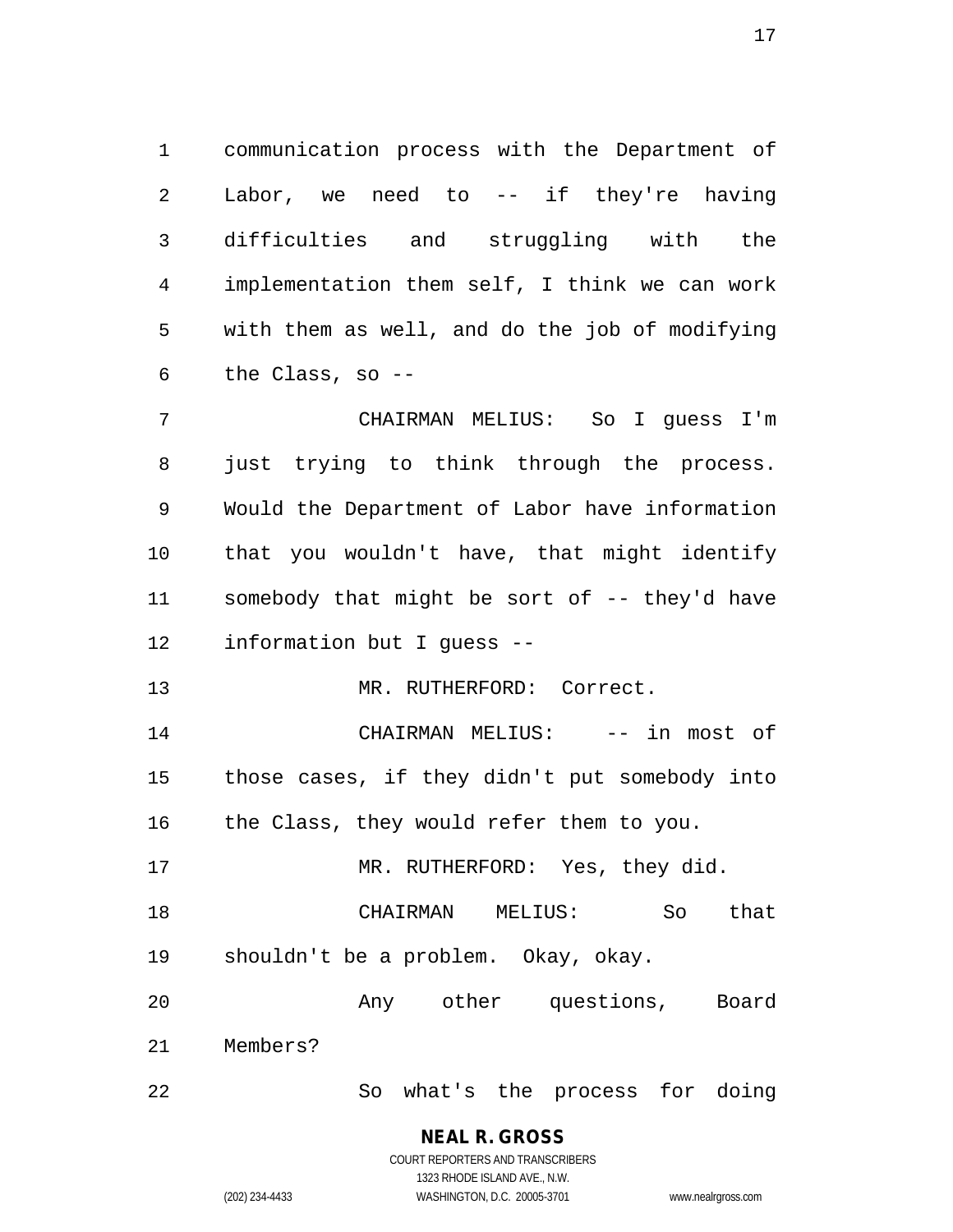this, going forward, and --

 MR. RUTHERFORD: Well, what we plan to do is we're going to talk to the Department of Labor, and since, you know, they administer the Classes. However, we anticipate that we will work quickly to move the ones that we've identified, where we have claims of known problems, to move those forward and to do 83.14s to modify those Class Definitions. And we would hope that we would have those ready, probably not for the February meeting, because we're already going to be loaded up with quite a few 83.13s. But we would anticipate we would have those ready by the May meeting. CHAIRMAN MELIUS: And what's the order of magnitude of the cases that you've

 identified for these, that have been misclassified, so to speak, or --

 MR. RUTHERFORD: I apologize, but I did not get that number. I can get those numbers and I can forward that to the Board.

# **NEAL R. GROSS**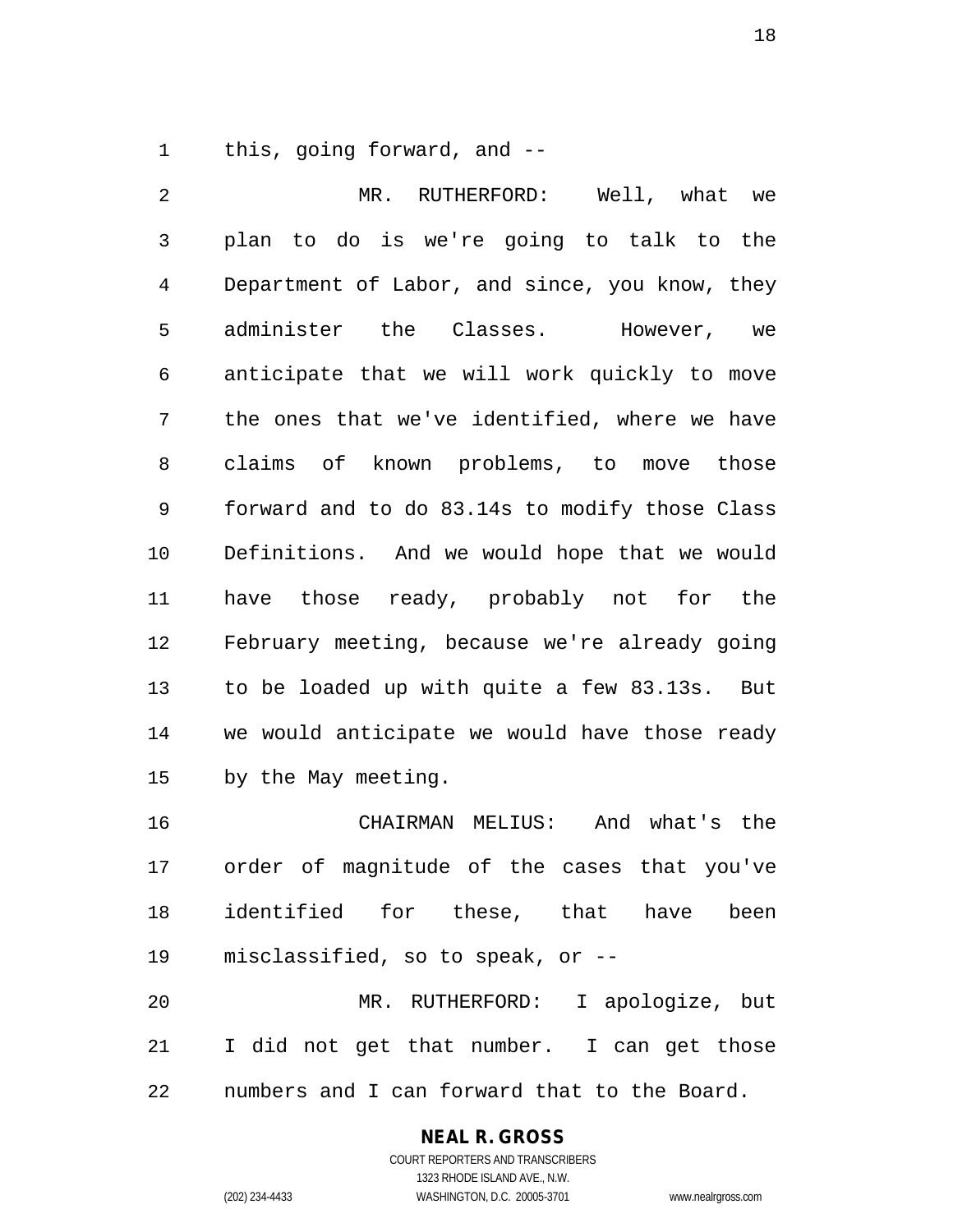CHAIRMAN MELIUS: Can you give me an approximate number. Is it hundreds or tens or --

 MR. RUTHERFORD: I think it'll probably be less -- I would think it would be tens, you know, type. And at least for the ones I've identified so far. You know, at some point, if Rocky Flats or the other Class Definitions had to change because of we identified problems with claims, those would obviously be different. But right now, I definitely think it's in the tens.

CHAIRMAN MELIUS: Okay. Brad.

 MEMBER CLAWSON: I was just looking at the Grand Junction operation one, and this one's still in qualification or --

 MR. RUTHERFORD: No, it's in the evaluation phase.

 MEMBER CLAWSON: Because I know a little bit about that. I was just looking at -- cause there's quite an extensive -- in looking at it, it's a pretty broad thing and I

# **NEAL R. GROSS**

COURT REPORTERS AND TRANSCRIBERS 1323 RHODE ISLAND AVE., N.W. (202) 234-4433 WASHINGTON, D.C. 20005-3701 www.nealrgross.com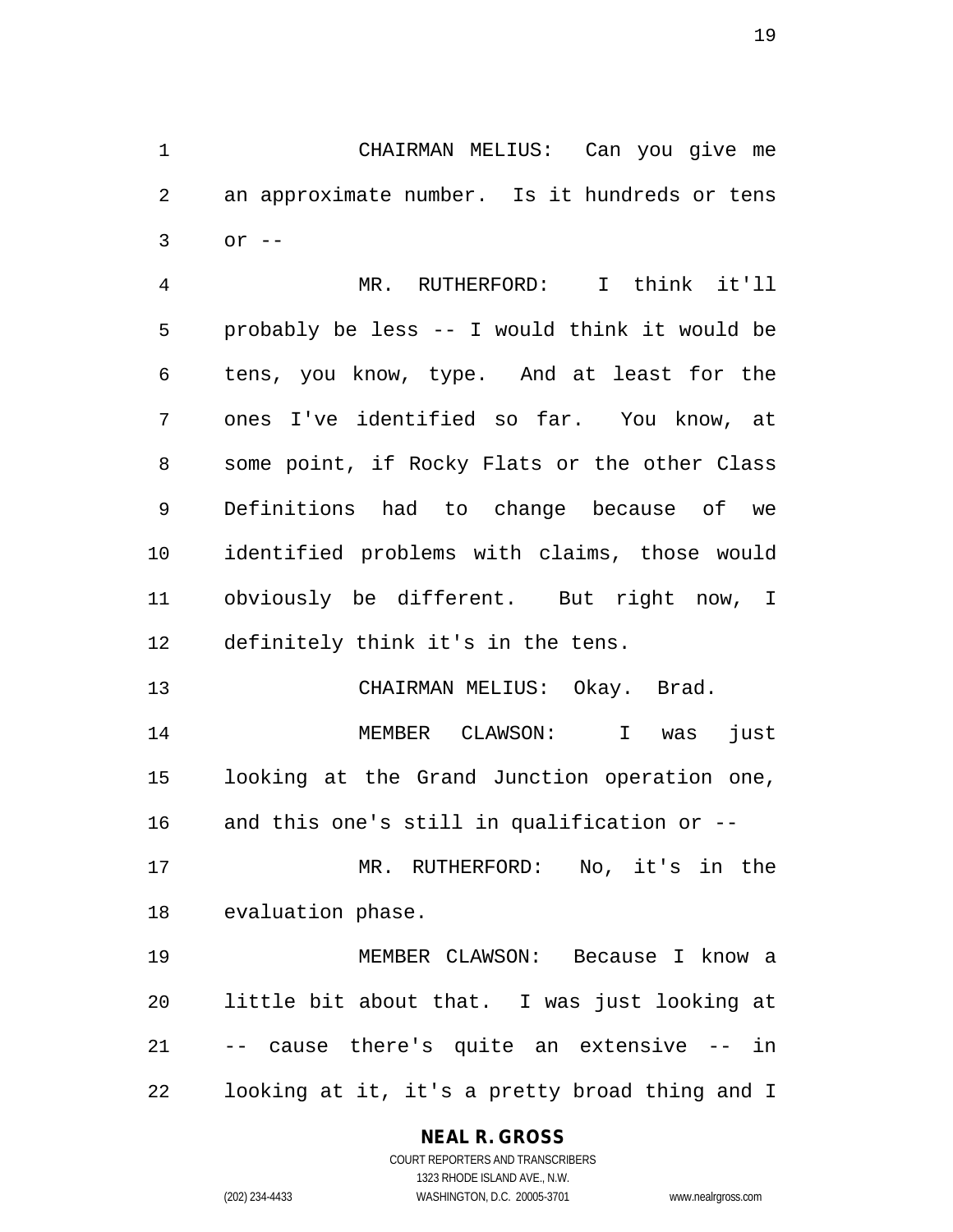1 just wanted to make sure that --

 MR. RUTHERFORD: Yes, we're dealing with that cause it's the facility designation and it's -- you're right. It's difficult. MEMBER CLAWSON: Well, and one of the reasons why I brought this up is because yesterday, with the plane and so forth like that, I know that in Grand Junction, it wasn't just one spot. They had stuff strung all over the place for storage and everything else. I wanted to make sure that we were looking at that. 14 MR. RUTHERFORD: Yes, we are. 15 MEMBER CLAWSON: Okay. MR. RUTHERFORD: In fact, what -- Brad, I will have our lead contact you, to make sure that we get your concern and -- 19 MEMBER CLAWSON: Yes. CHAIRMAN MELIUS: I have another question, LaVon. That's for the ones that you're not recommending that anything be done

## **NEAL R. GROSS**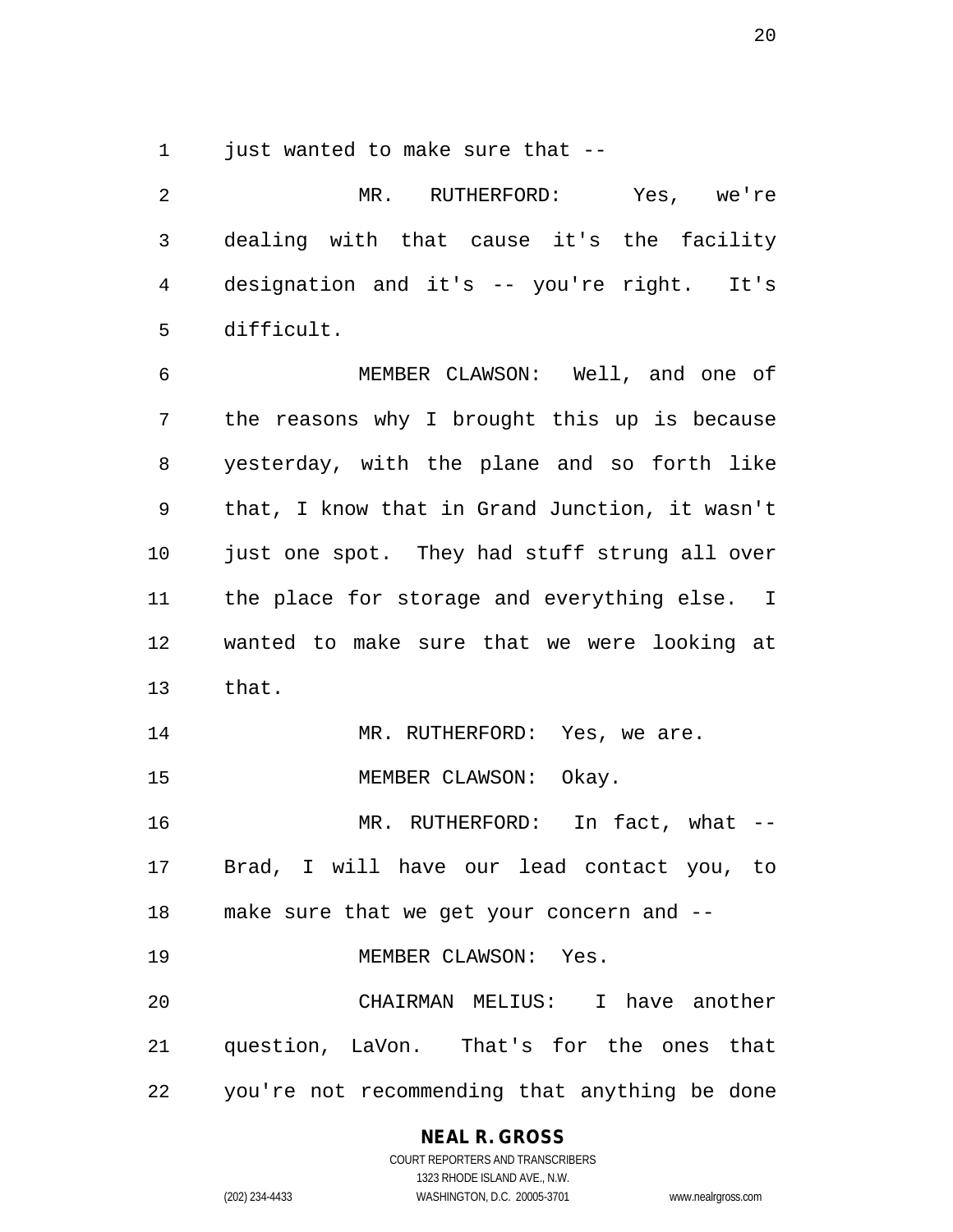at all. There's relatively little information in the report on them and I guess I'm trying to understand. I think what you're concluding that even though they may have been, you know, limited, based on work location or on monitoring status, it turns out that in the implementation of the Class, that didn't really matter. Is that what --

 MR. RUTHERFORD: Well, I think because of the small numbers, is that -- because of the small numbers that are being affected by this. Is that what you're --

 CHAIRMAN MELIUS: No, no. I'm talking about the ones that you're -- I mean, there's a whole list here of sites.

 MR. RUTHERFORD: Oh, actually -- well, what happened, if you look at it, a number of them, although they may be identified building-specific, we include all of the buildings that are part of the covered facility, so effectively, we're including everyone.

## **NEAL R. GROSS**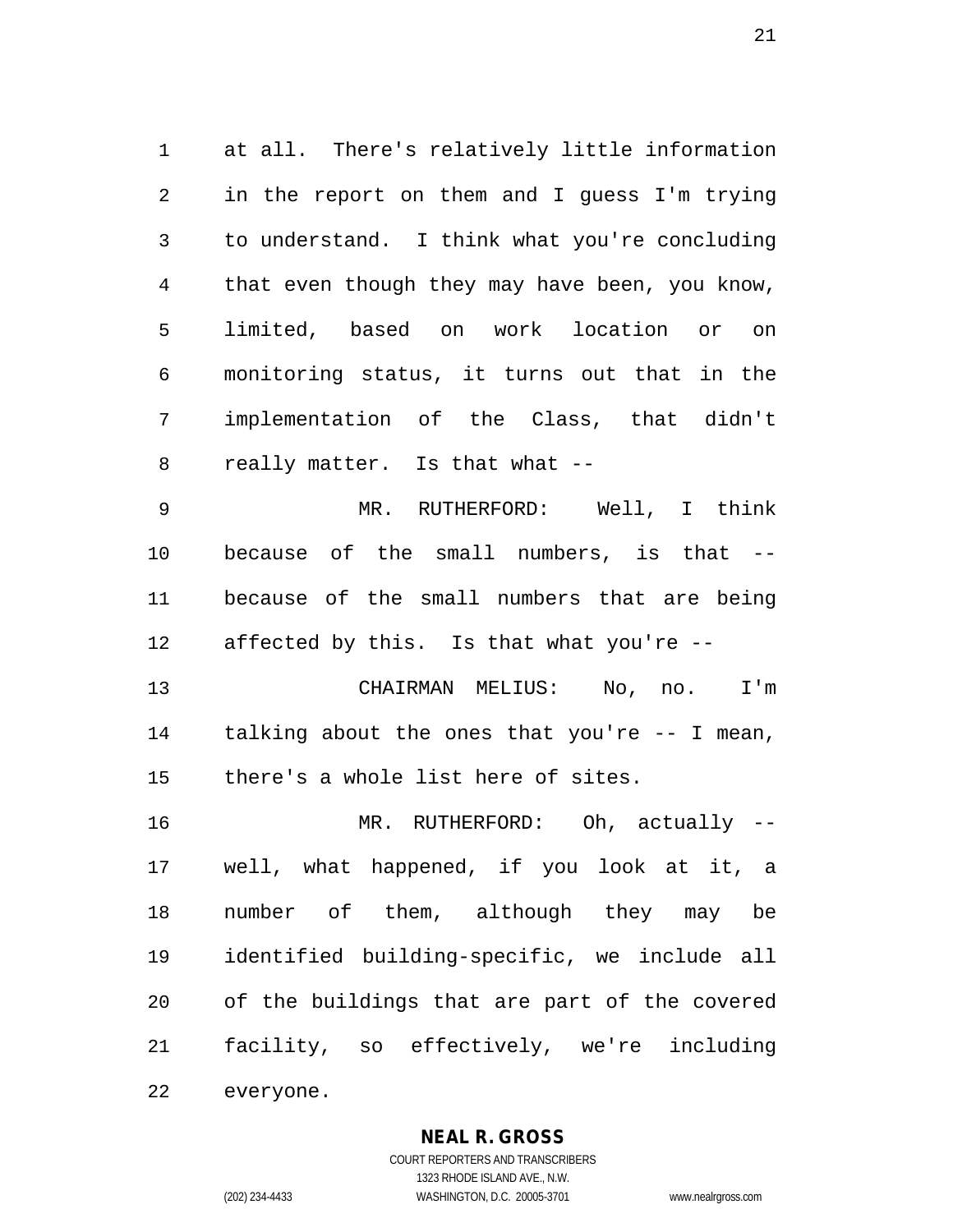CHAIRMAN MELIUS: Okay. MR. RUTHERFORD: And so in certain applications, in certain Class Definitions, although it doesn't say all employees, effectively, it is all employees. CHAIRMAN MELIUS: Yes. And the same with monitored or should have been monitored? MR. RUTHERFORD: Yes, yes. CHAIRMAN MELIUS: Good. So those weren't such bad choices that we made. MR. RUTHERFORD: It was -- I think Department of Labor struggled with them a little bit, but, ultimately, in the end, they did include everyone under monitored and should have been monitored, those cases. CHAIRMAN MELIUS: Okay. So we did okay, then, you're saying? MR. RUTHERFORD: Actually, yes, you know, you look at it and you think about the process from the beginning, and trying to do this and to do it -- you know, I think we

**NEAL R. GROSS**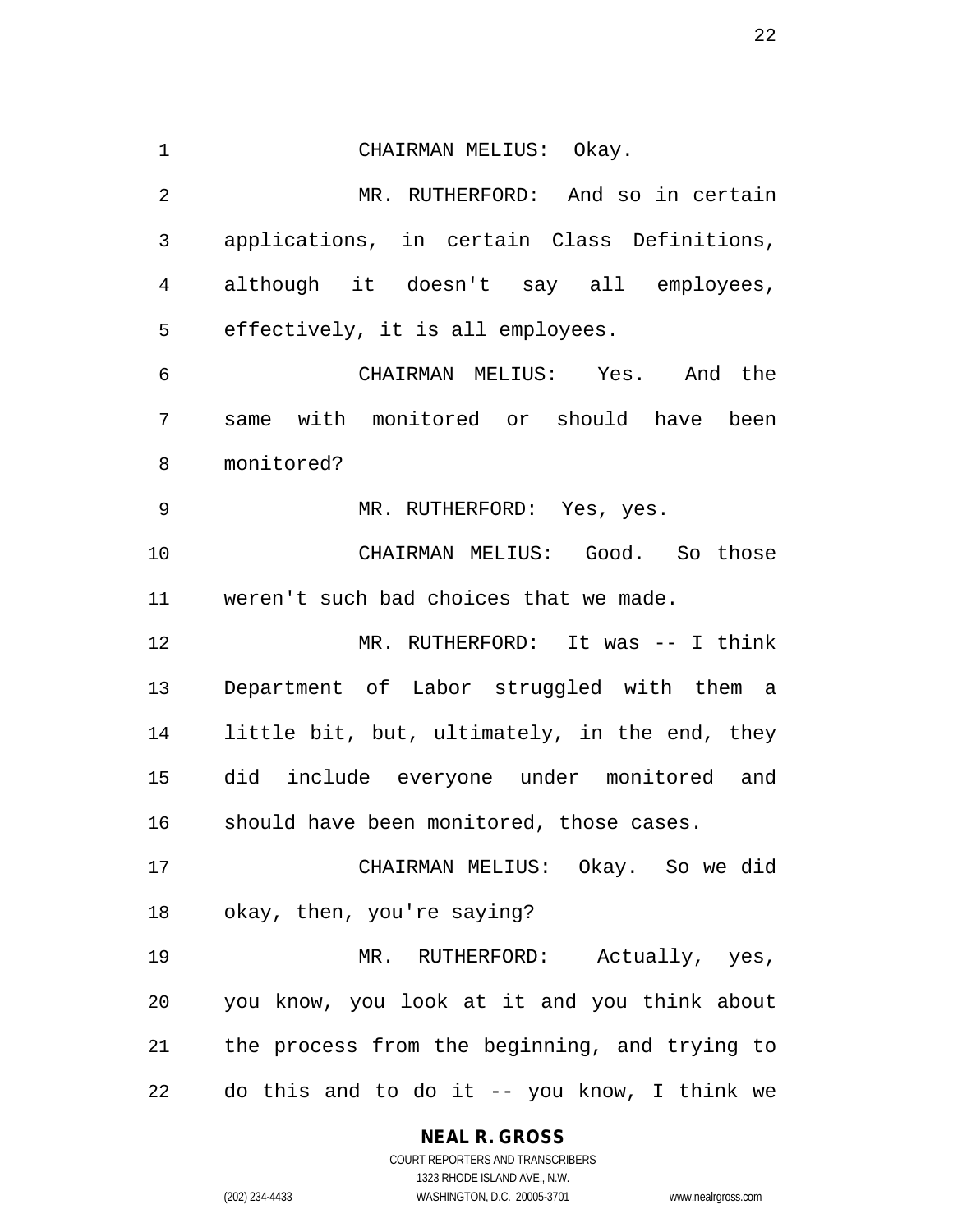haven't done too bad.

 CHAIRMAN MELIUS: Okay. Brad, you have another questions or you just didn't -- okay. Anybody with comments? I guess you're off the hook then. MR. RUTHERFORD: All right. CHAIRMAN MELIUS: But get us those numbers. MR. RUTHERFORD: Yes. CHAIRMAN MELIUS: We're leaving in about two hours, so -- since these will come through as 83.14s, the Board will all see them again when they come up and so forth, process- wise, and so forth. I do think we need to keep paying attention to this Class Definition issue, and I think we had some good discussion with DOL at this meeting and going forward, we should continue to see how this plays out. It still is confusing sometimes. Okay. We've still got the Board reports and Work Group reports. We have the Procedures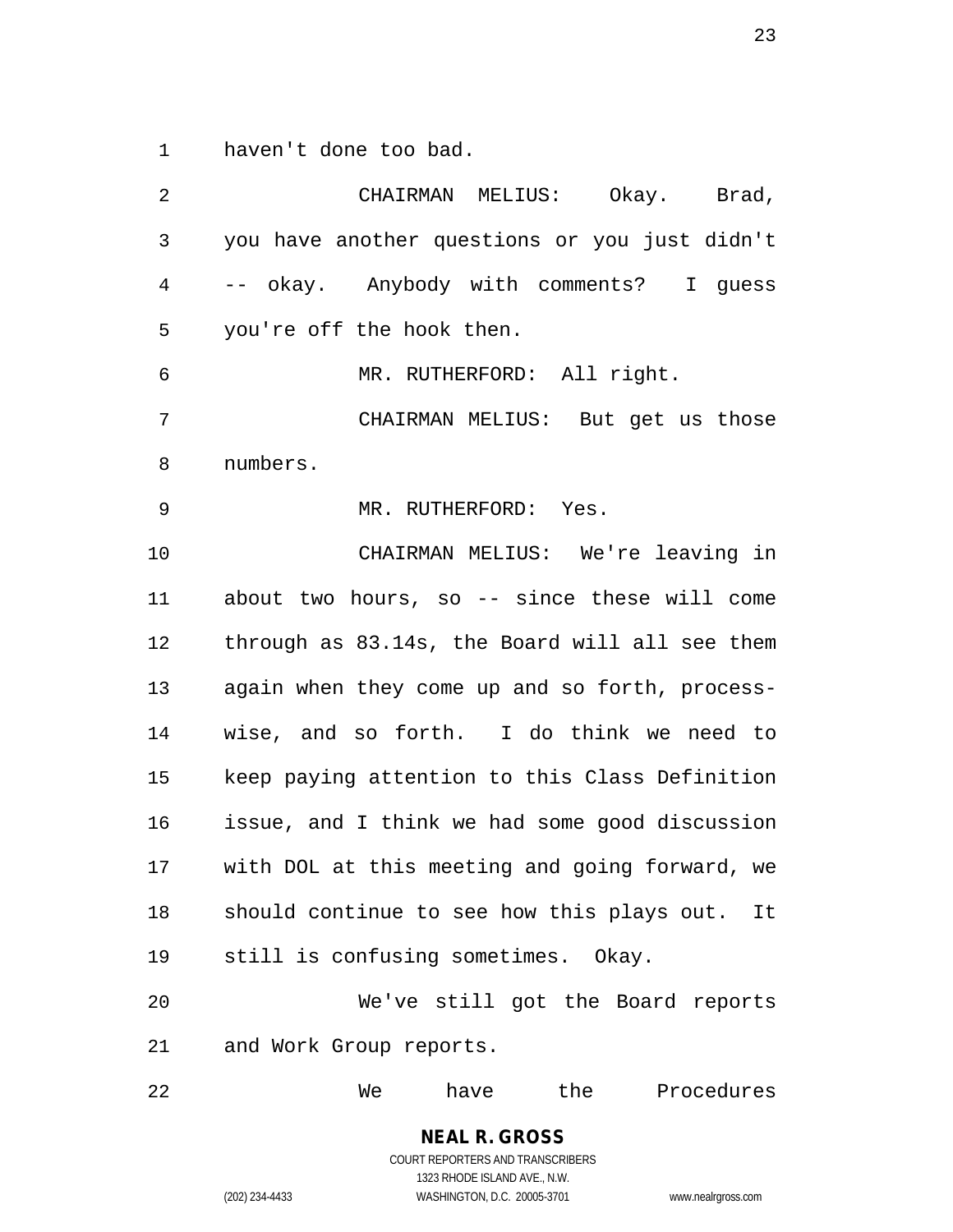Subcommittee. We have about, I think it's four or five. I've got to get my list out here, but we have about four or five left to do. Not a huge number.

 MEMBER MUNN: Procedures continues to meet about every six weeks or so. We last met on October 13th in Cincinnati and the newest additions we have to our database are our PERs that we're taking on, and at our last meeting, you may recall, the Board selected the PERs that were going to be first on the list and SC&A has been working on them. As we had agreed, the Dose Reconstruction Committee will be making the selection of what cases will be used to verify the results that they have seen with the PERs.

 And the chair of that Subcommittee serves on Procedures, so he stays abreast of what we're doing.

 Our archive effort. You will recall that we're working hard to try to get the two-pagers completed and well summarized,

# **NEAL R. GROSS**

COURT REPORTERS AND TRANSCRIBERS 1323 RHODE ISLAND AVE., N.W. (202) 234-4433 WASHINGTON, D.C. 20005-3701 www.nealrgross.com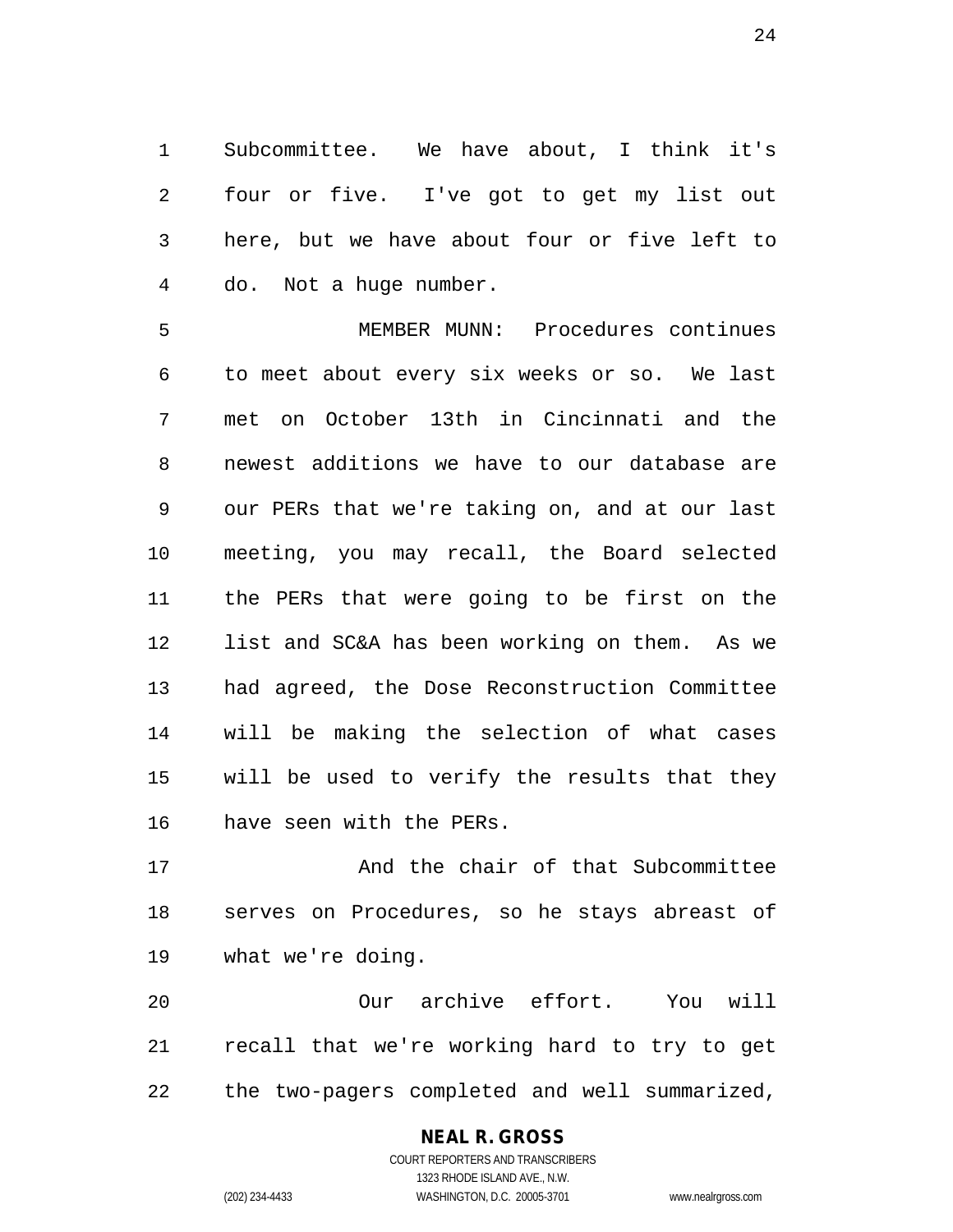so that the public and anyone who chooses can have access to them.

 The draft of the next five after our pilot effort was complete were turned over to us by SC&A. During this period of time, we continued to struggle with the issue of attempting to simplify the language. I don't need to tell you how difficult it is for technical-thinking people to write in simplistic language, as we want to try to achieve a high standard for these two-pagers.

 We spent quite a bit of time working on them. We now have OCAS-IG-002. We have PROC-80, OTIB-66, TIB-8 and PR-3. They've been submitted, and it was my intention to try to get those to you, so that you would have an opportunity to see the result of our efforts and our attempts at simplification before we actually moved forward to selecting the cases for them.

 Unfortunately, my schedule didn't allow me to get those to you, but I hope to do

# **NEAL R. GROSS**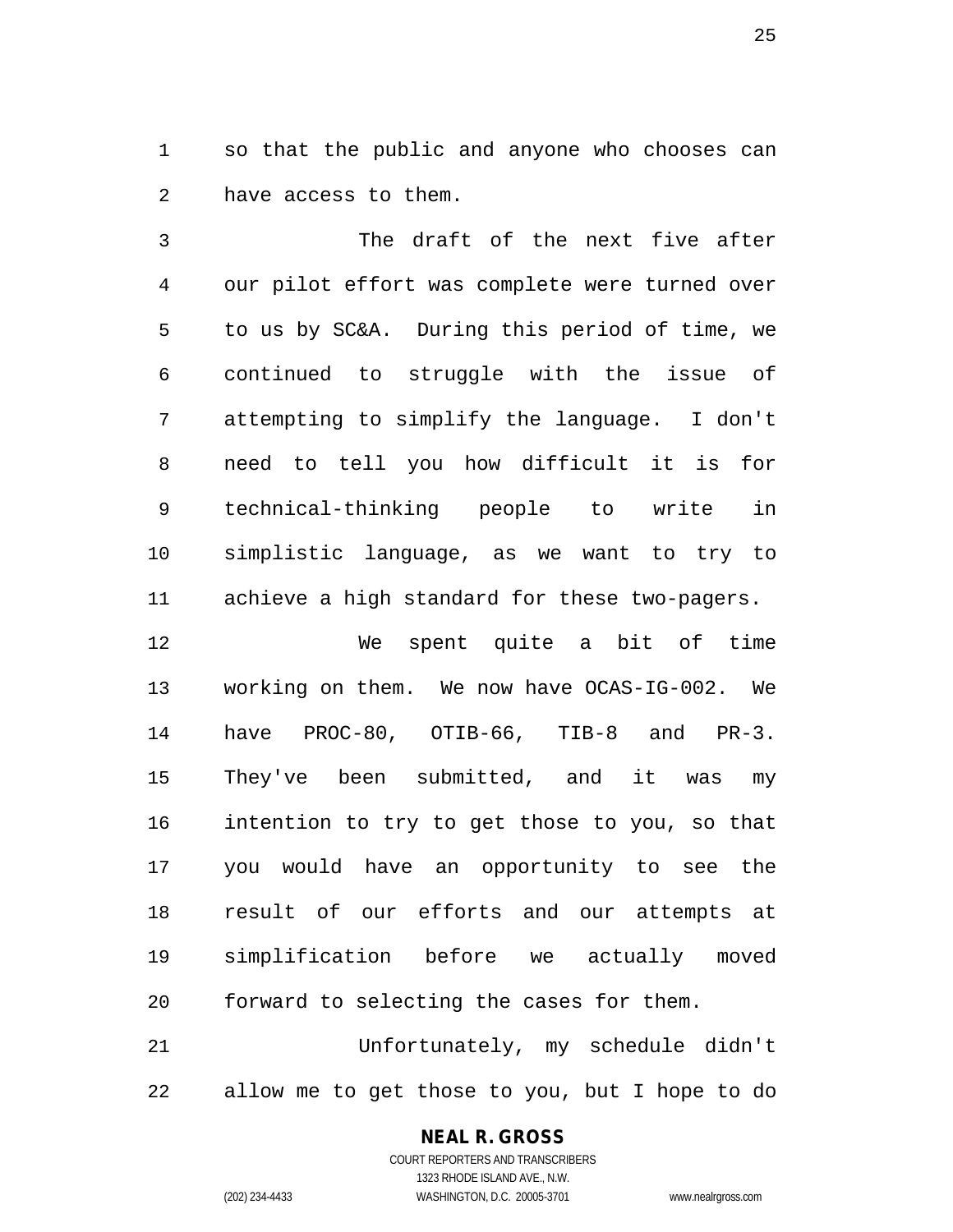that before our -- well in advance of our telephone call so that we can give the Dose Reconstruction Committee the go-ahead to move forward with that section of them.

 That's my action. I have those documents in tracking-change form, but they're almost impossible to read because there have been so many changes. So you'll get them in readable format, so that you can see what's going on.

 We have a suggestion with respect to SC&A's moving forward with the other items that we had selected. You may remember that there are 50 PERs that they have on deck. Now that we've beaten them to death with our problems concerning simplification of the two- page documents, rather than tasking them one group at a time to move ahead with them, they have the capability right now to move on with the next group that they want to do.

 I would ask that the Board consider giving authority at this time to SC&A

## **NEAL R. GROSS**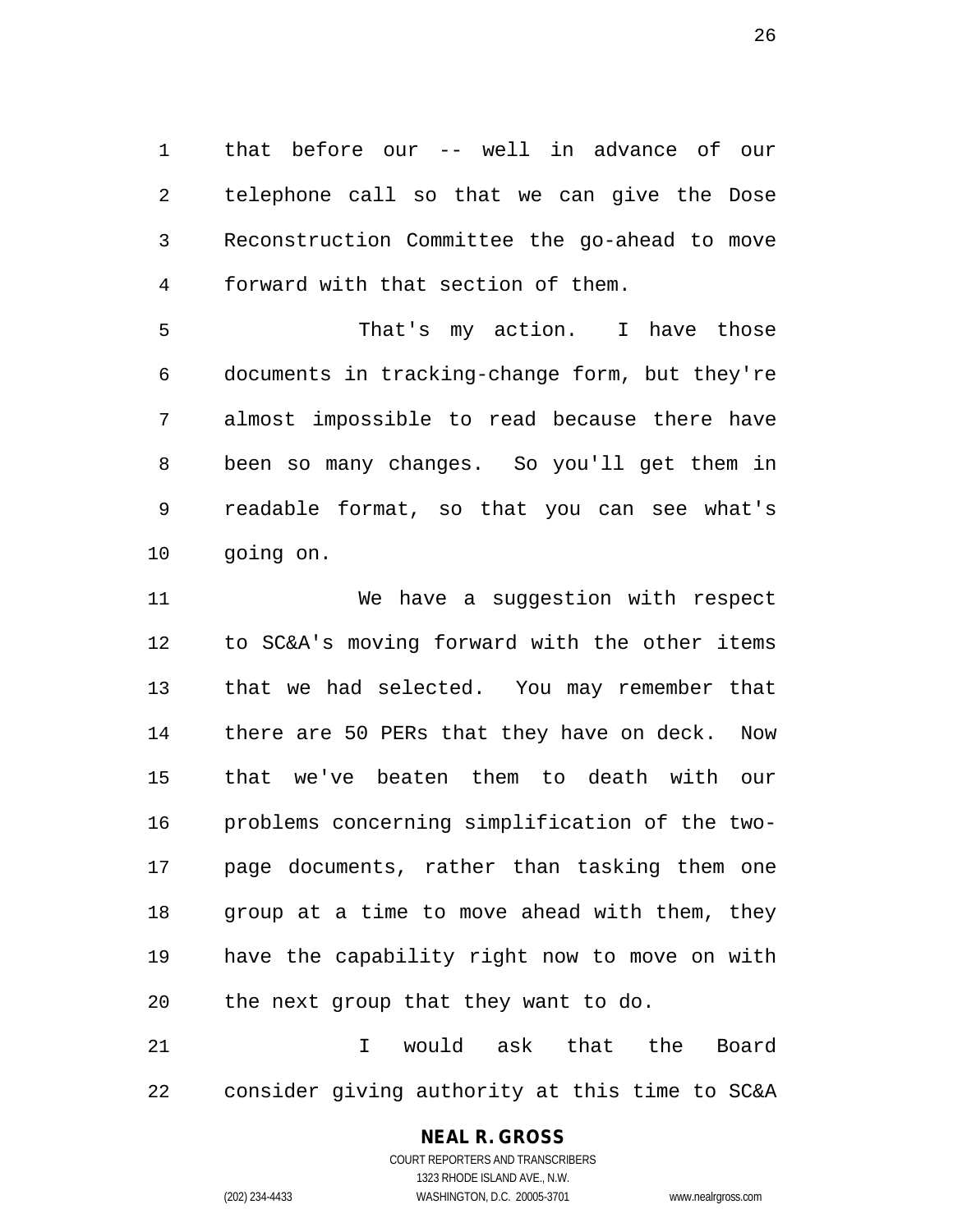to go ahead and move forward at their own rate with the two-page archive reports that we've asked them to provide for us over the coming course of their contract.

 Does anyone have any problem with allowing them to move ahead?

 CHAIRMAN MELIUS: I only have sort of a budget question -- fiscal-year budget question. But those shouldn't be expensive; right?

 MEMBER MUNN: They're not expensive, and I think John can address that, if he's --

 MR. KATZ: They shouldn't be expensive, and I mean, they're going to cross over to the next contract year anyway, I believe. I don't believe they'll get them done in December, anyway.

 DR. MAURO: First, we are in good shape in the budget in terms of getting through this year, a couple more months, right on track. In fact, we're a little under

> **NEAL R. GROSS** COURT REPORTERS AND TRANSCRIBERS 1323 RHODE ISLAND AVE., N.W.

(202) 234-4433 WASHINGTON, D.C. 20005-3701 www.nealrgross.com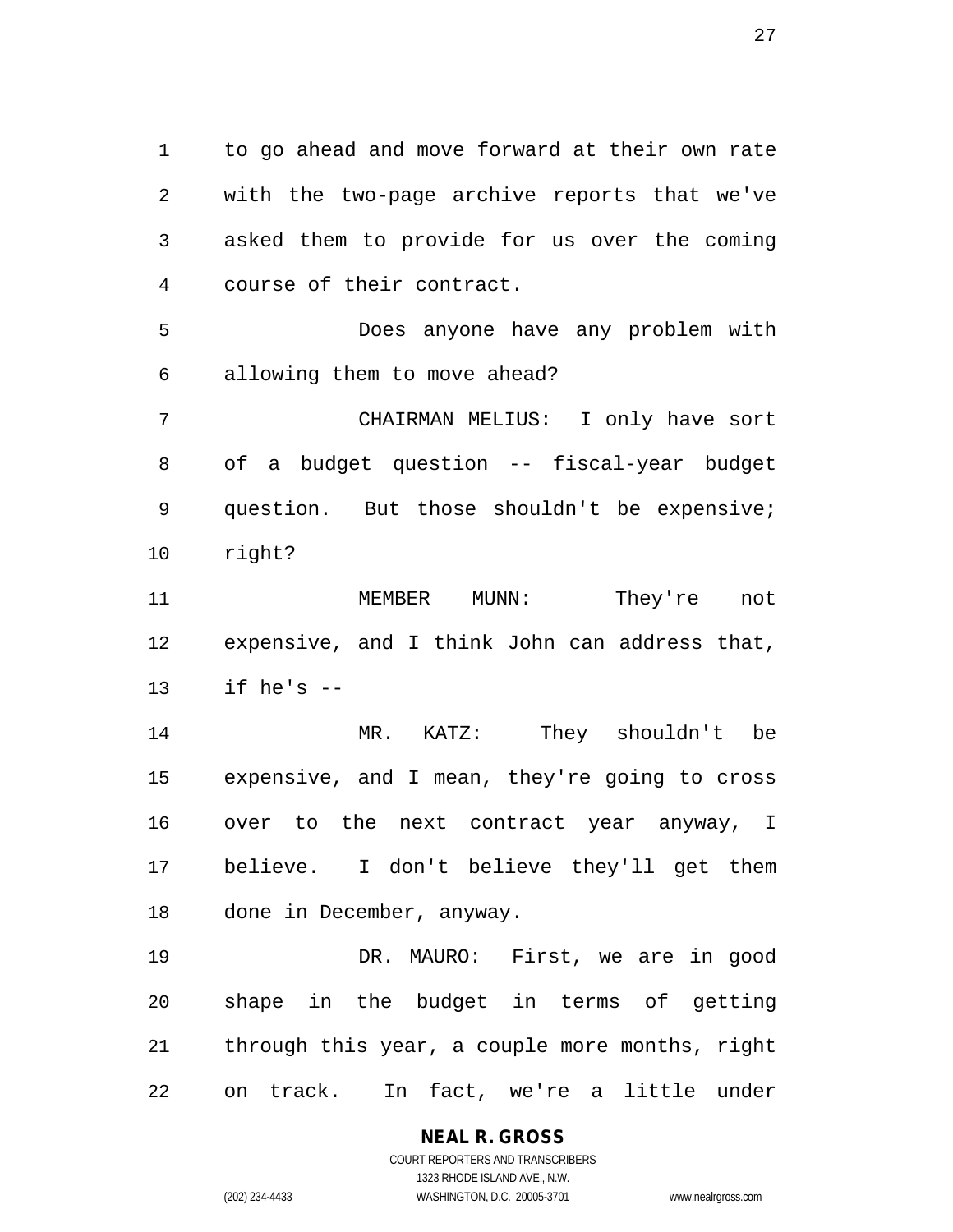budget. The austerity program that we instituted worked out well. But bear in mind, that does load up, does load us up a little bit next year.

 In other words, what we have, some work pushed off to next year. So we are in a -- I've done this by design, namely, create a situation where you folks are in a position to request that we do some additional work, whether it's SEC or other. So we can receive new work for this year, as you correctly point out, Ted, were you to authorize us to begin work on cranking out the two-pagers, I would be something we could begin now. It is not a very -- this is not an expensive proposition.

 Quite frankly, I think we could knock out drafts of those, and each one would maybe take two days and they'd be available for review, as they're generated by the Subcommittee. And of course there are about 45 of those in front of us. We would just start moving them out in packages and it would

## **NEAL R. GROSS**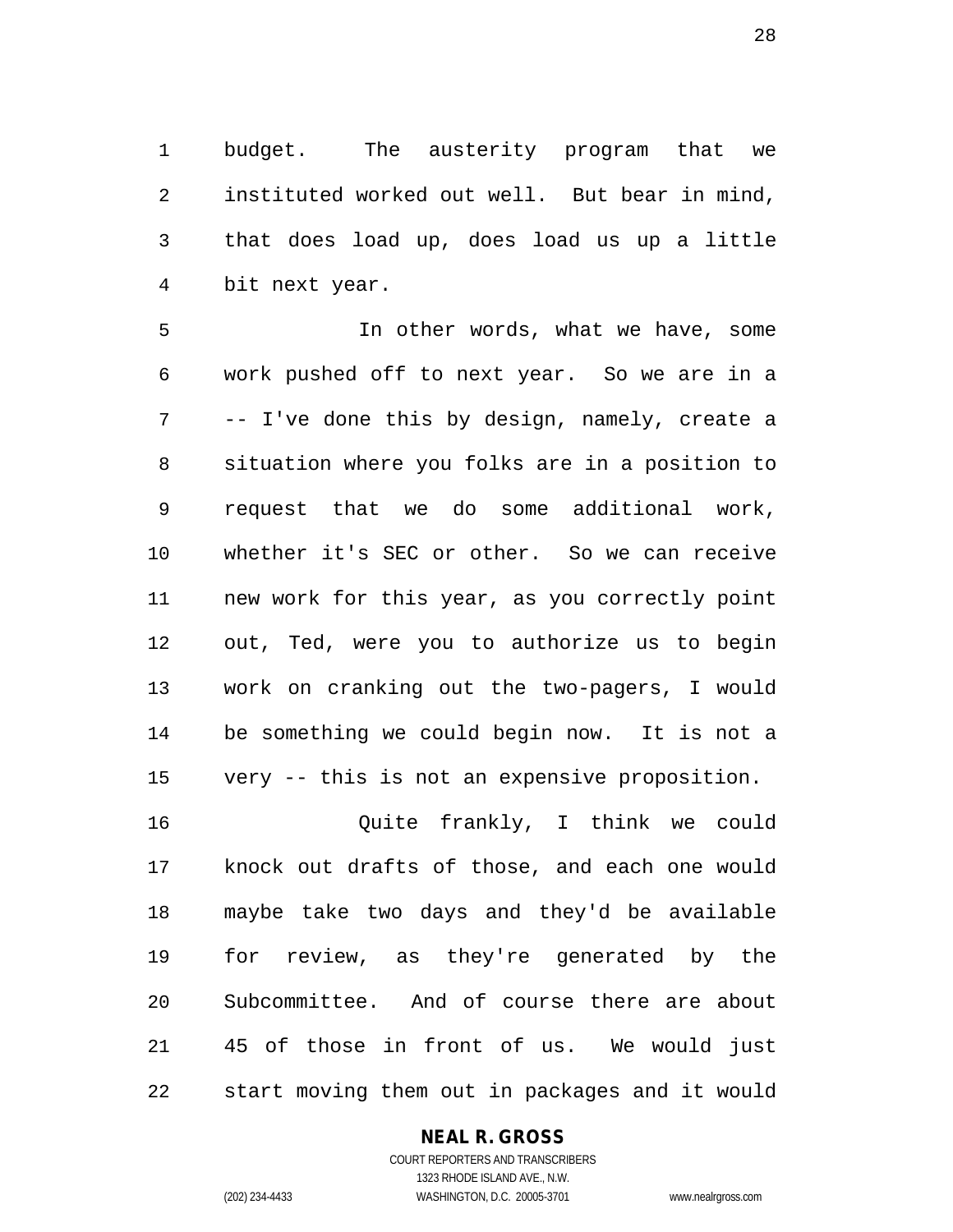certainly carry us off well into the next fiscal year.

 CHAIRMAN MELIUS: Okay. If there is no objection, I think they can -- MEMBER MUNN: And if they're not simple enough, I can guarantee the work of the Subcommittee will, indeed, simplify them. 8 We have requested that NIOSH begin to identify the person or persons that we need to work with to get these documents up on the Web site. It's not an easy thing to do. Apparently, we need to get them set up appropriately and, to the best of my knowledge, there's nothing new to report in that arena. We'll continue to pursue that because it's my desire, and I'm sure it's the desire of the Subcommittee as well as the Board, that those materials do reach their intended spot on the ABRWH site as soon as possible.

 Our database continues to have some problems. We had hoped that it would be

> **NEAL R. GROSS** COURT REPORTERS AND TRANSCRIBERS 1323 RHODE ISLAND AVE., N.W. (202) 234-4433 WASHINGTON, D.C. 20005-3701 www.nealrgross.com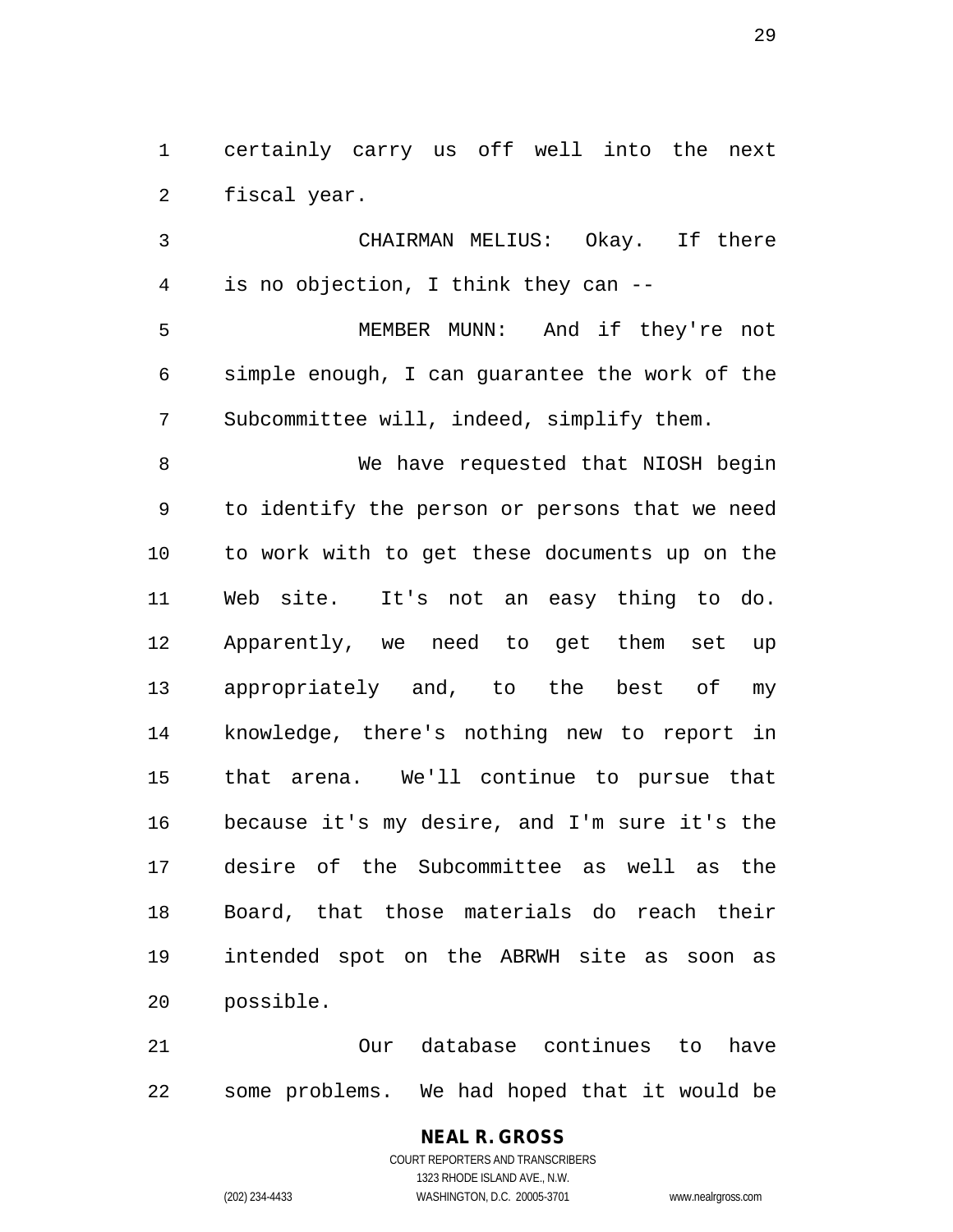running very smoothly by now and that we would have no complaints at all, but that of course is not the case.

 We're still moving step by step toward what we want it to be, which is seamless and easy for anyone to use. We're still a little bit away from that but, for the most part, it's operating at a level that's satisfactory for the Subcommittee and we're happy with the ability to be able to make entries on it real-time and keep it as current as possible.

 We, two meetings ago, decided that we needed to pay some real attention to and prioritize the number of open items that we had on our list. You may recall that, to us, open items means findings that have been identified but have not yet been addressed by anybody.

 We had a large number of those but on closer inspection realized that the vast majority of the open items that we had

# **NEAL R. GROSS**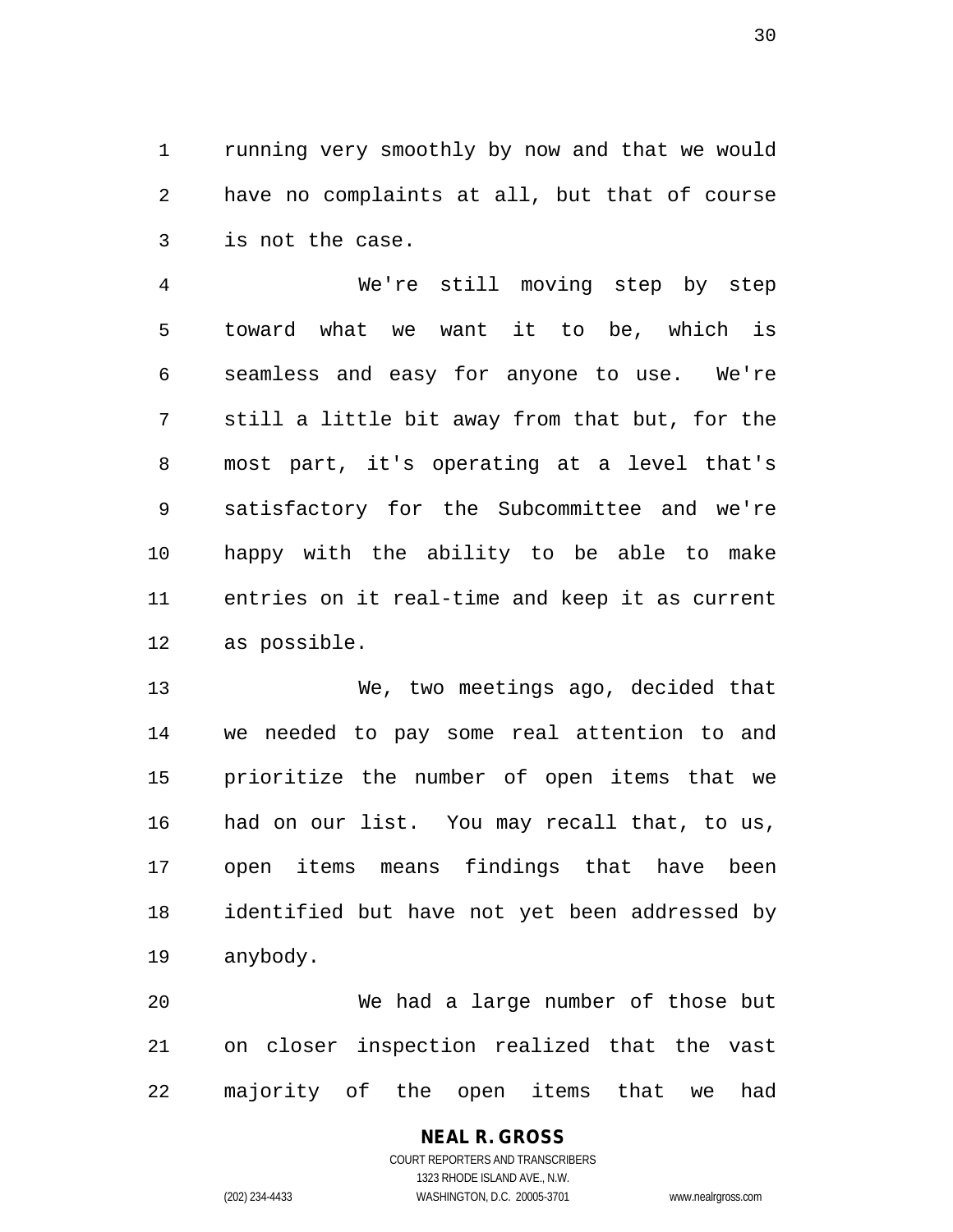revolved around only two of the procedures.

 So we're very pleased that NIOSH devoted a significant amount of time to address at least one of those, so that we had first responses to a significant number of open items that we had last time and we anticipate that two of them -- of the principals for those findings were not available to us and not available to NIOSH at the time they needed to bounce some information off of them. So those are beginning to move forward and we're hoping that at our next meeting, which is scheduled for January 9th, that we'll have some attention to the second of those two that were so obviously outstanding for us.

 During our last meeting we encountered a couple of items which, in earlier times, we had identified as being what we were calling either overarching or complex- wide issues and the question was asked during the Subcommittee meeting, who and how are

## **NEAL R. GROSS**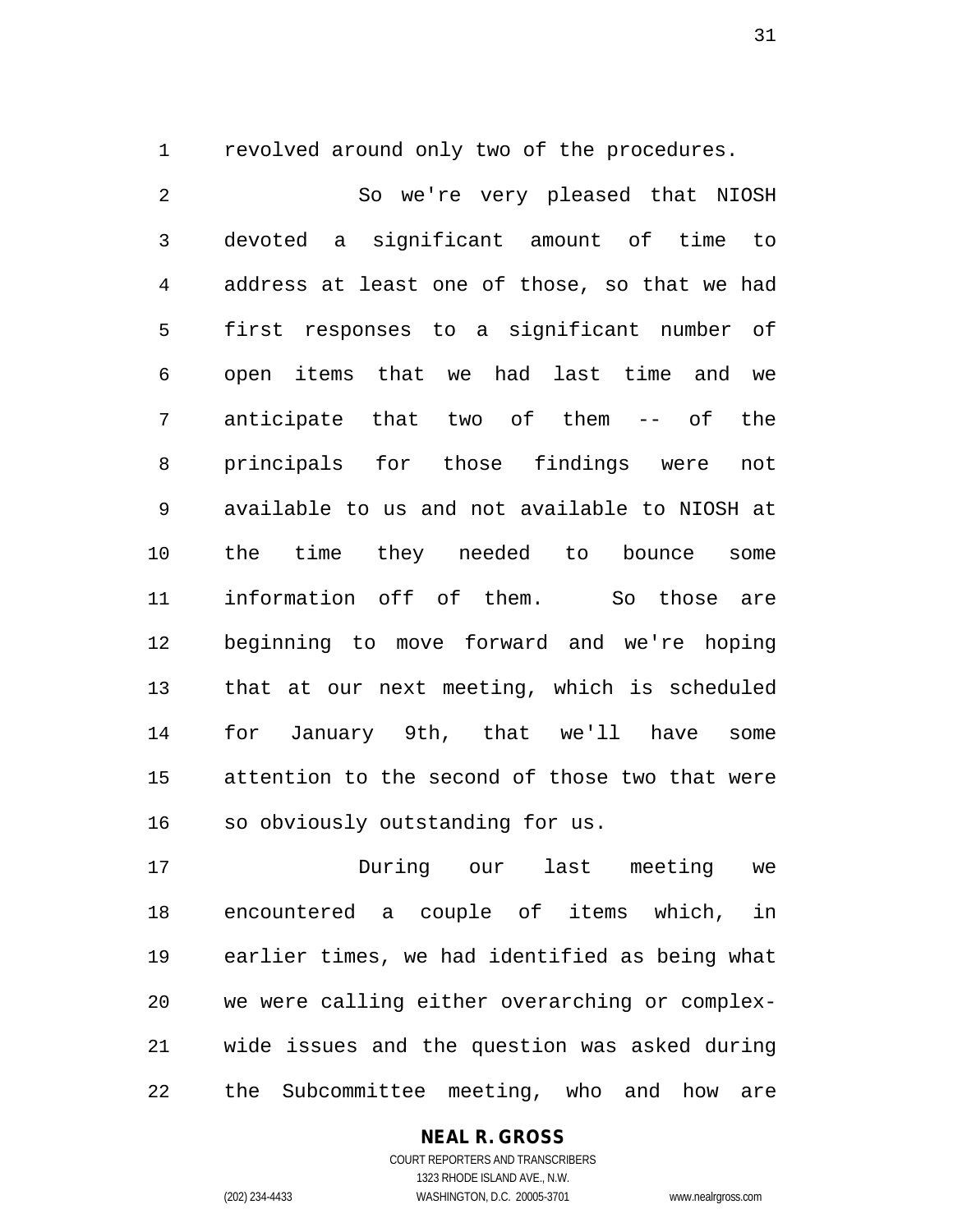those issues now being tracked, because we are not tracking them in the Subcommittee. It was our memory that they were being tracked by NIOSH but we were not sure by whom or how. And Jim, are you able -- or Stu, can you address that? Do we have an answer? MR. HINNEFELD: Yes. We need to - - it's been probably kind of informal up to now, but we'll formalize it more into something like the Procedures database, in that kind of style. And we're doing that. We're compiling them.

 MEMBER MUNN: I recall -- it's been over a year, I think, since I've seen anything that passed as an overarching issues list. Is it possible for us to request that we have a look at that again at our next Board meeting?

 MR. HINNEFELD: Yes. We'll have it before then. I would hope we could have it before the next Subcommittee meeting.

MEMBER MUNN: Good. That's great.

**NEAL R. GROSS** COURT REPORTERS AND TRANSCRIBERS 1323 RHODE ISLAND AVE., N.W.

(202) 234-4433 WASHINGTON, D.C. 20005-3701 www.nealrgross.com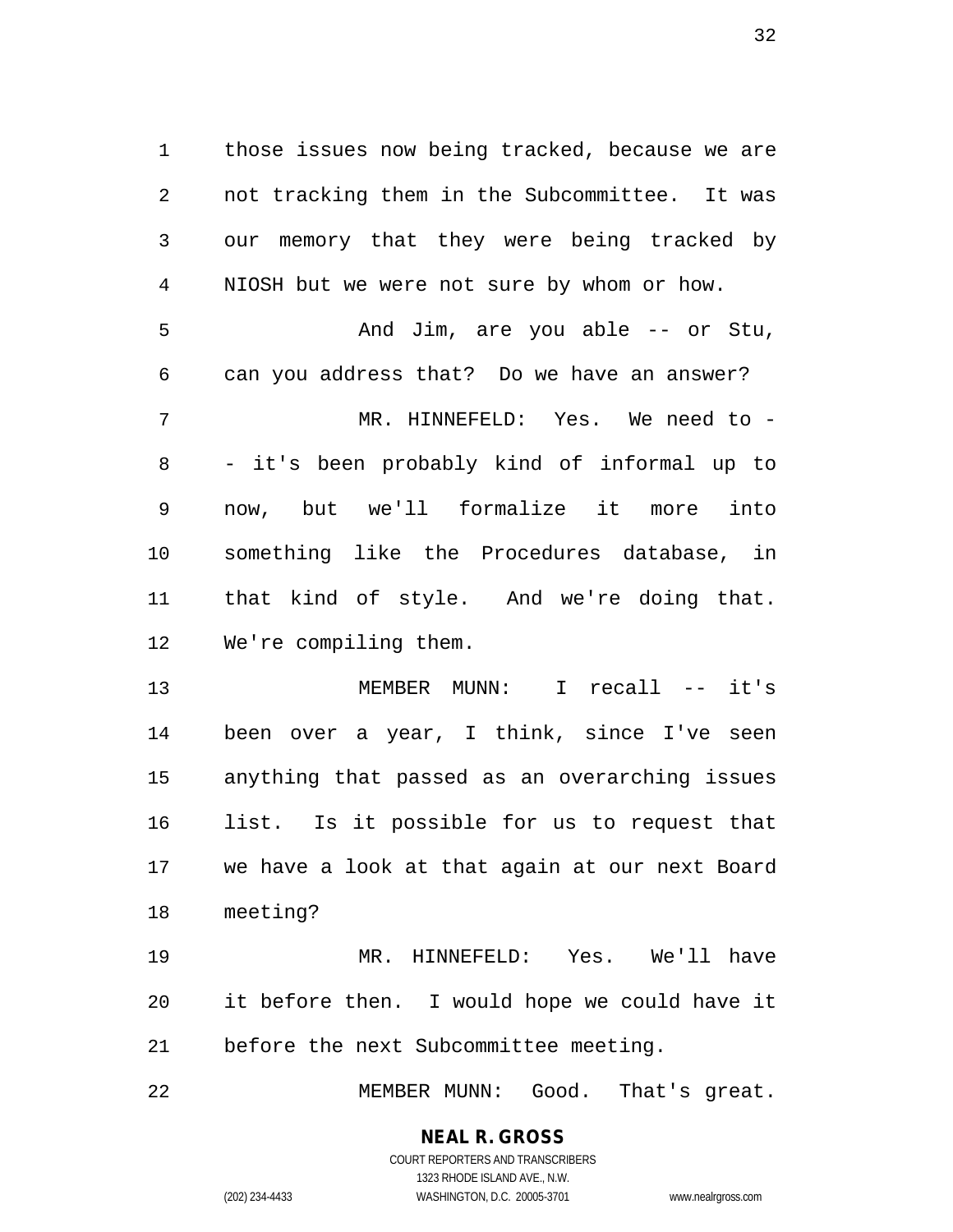Then we'll look forward to seeing it, hopefully, on January 9. Thank you, Stu. That's all I have. CHAIRMAN MELIUS: Okay. Questions for Wanda? Sorry to hear that the database is sickly. MEMBER MUNN: Well, it really and truly is working very well. It's just that it's not smooth yet. CHAIRMAN MELIUS: Okay. MEMBER MUNN: And it continues to have hiccups in spots. CHAIRMAN MELIUS: Sort of adolescent. MEMBER MUNN: It is in teenage stage, there's no question about it, and it rebels when we least want it to. CHAIRMAN MELIUS: Any serious questions for Wanda? (No response.) CHAIRMAN MELIUS: We have three work groups left. I will start off.

# **NEAL R. GROSS**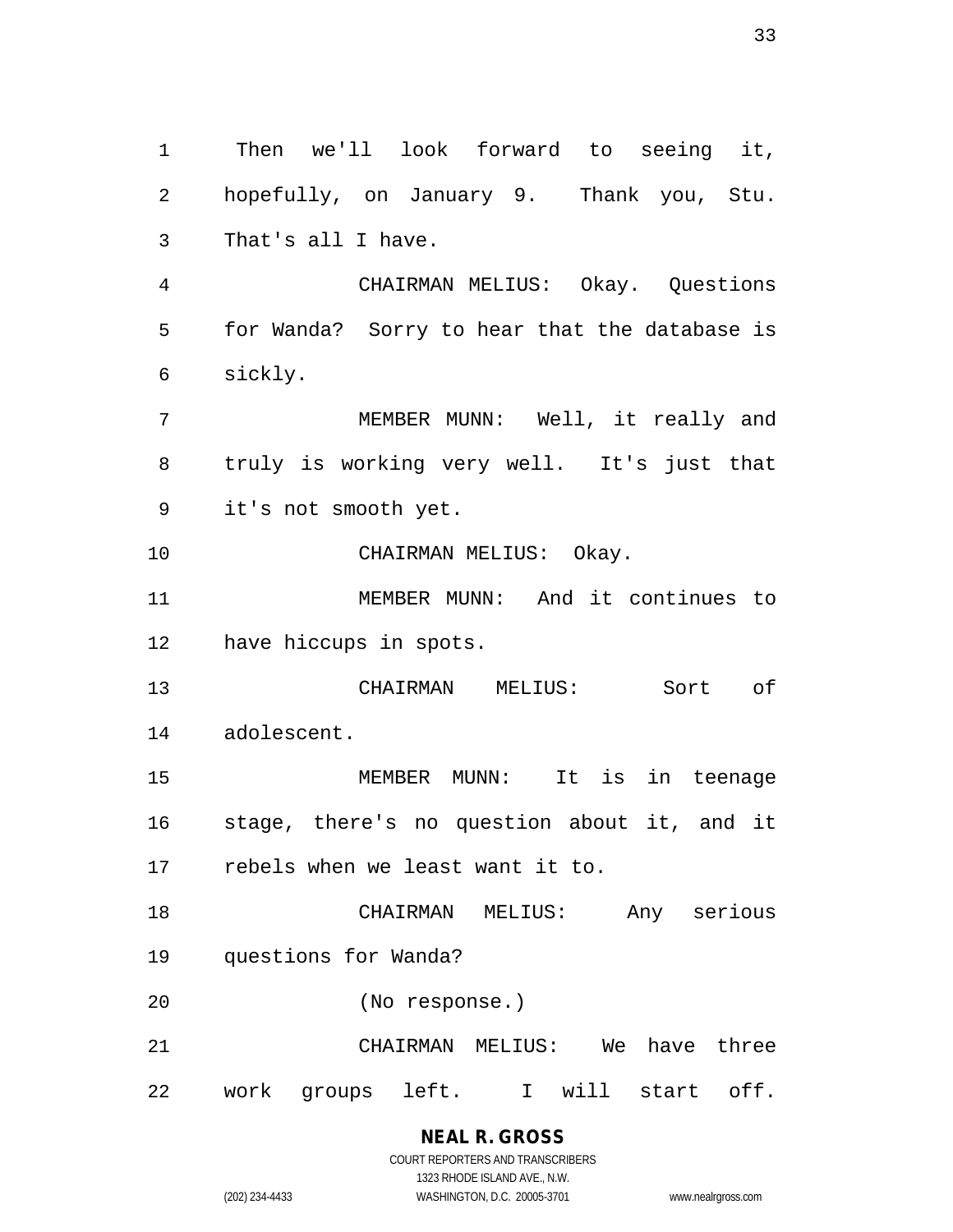Surrogate Data. The Surrogate Data Work Group met via conference call November 5th on the Texas City site and we already talked about that, so nothing further to report there. And actually, we have no pending actions in the Surrogate Data Work Group, so we may want to put the Surrogate Data Work Group to rest. Not the members, but the Work Group.

 CHAIRMAN MELIUS: So if no one objects. We can always resurrect, bring it back to life and usefulness. So if not, it can go into the discard pile, whatever happens to old work groups. Okay.

Weldon Springs, Mike.

 MEMBER GIBSON: We had our first meeting October 19th. We kind of just went over the current status of things to refresh everyone's memory and stuff. And we came out of that meeting by tasking SC&A to go ahead and finish up or take a double-look at their SEC petition and Evaluation Report review and they have that document in draft form and

## **NEAL R. GROSS**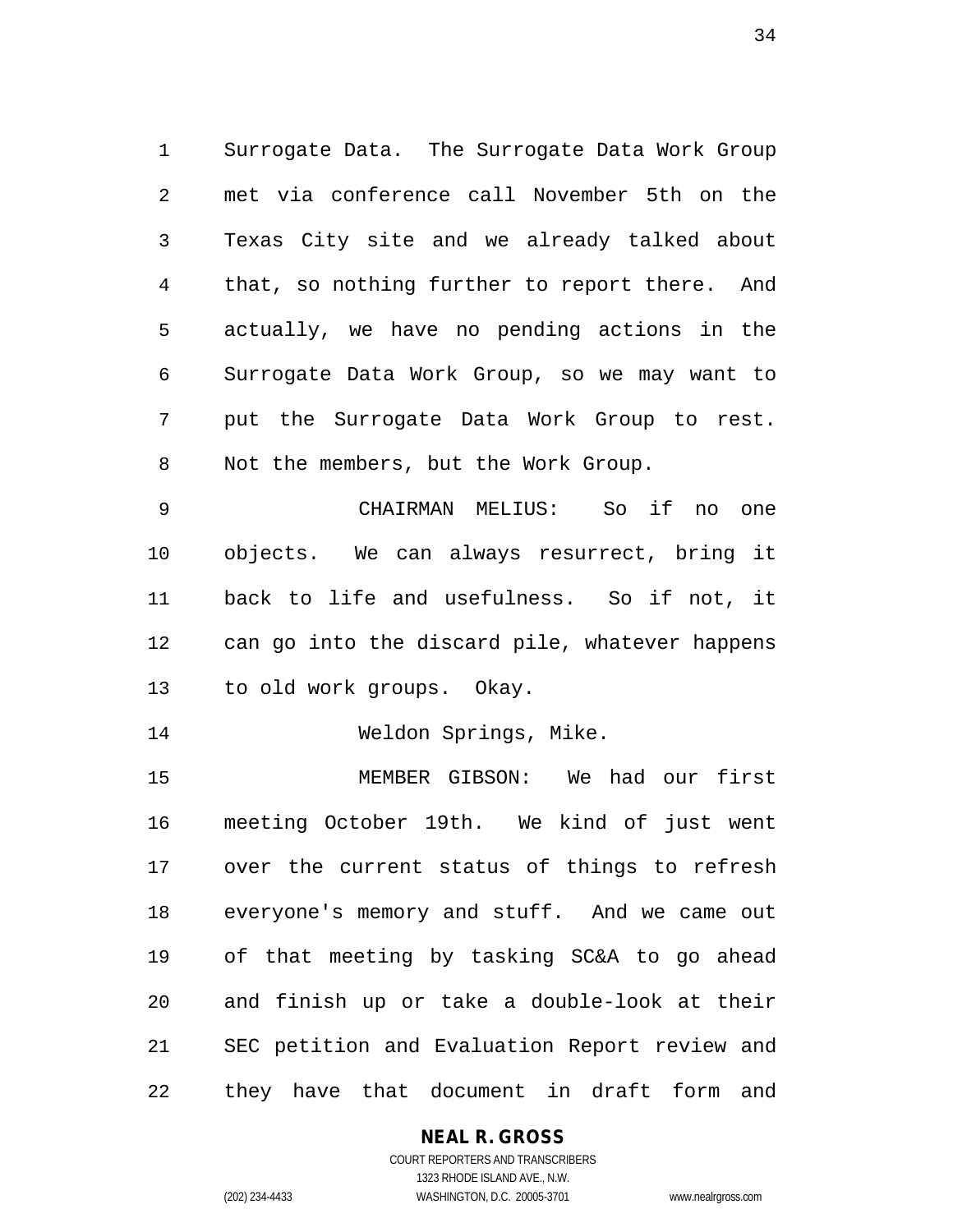submitted it, I believe, about a week ago. So we have another meeting scheduled tentatively on January 25th. CHAIRMAN MELIUS: Okay. Good. Questions for Mike? (No response.) CHAIRMAN MELIUS: We may be meeting in St. Louis not next meeting, but the following meeting, so keep that in mind in the schedule. 11 MEMBER GIBSON: Okay. CHAIRMAN MELIUS: And then the last work group, last but not least, Worker Outreach. MEMBER GIBSON: Worker Outreach. We met on October 20th in Cincinnati. We went over the issues matrix that we have. It's got some open items of the review of the old PROC- 12 -- or the PROC-12 that replaced an older ORAU, I believe it was a, PROC-97, something like that, document. We want to assure that everything that was in that document is

**NEAL R. GROSS**

COURT REPORTERS AND TRANSCRIBERS 1323 RHODE ISLAND AVE., N.W. (202) 234-4433 WASHINGTON, D.C. 20005-3701 www.nealrgross.com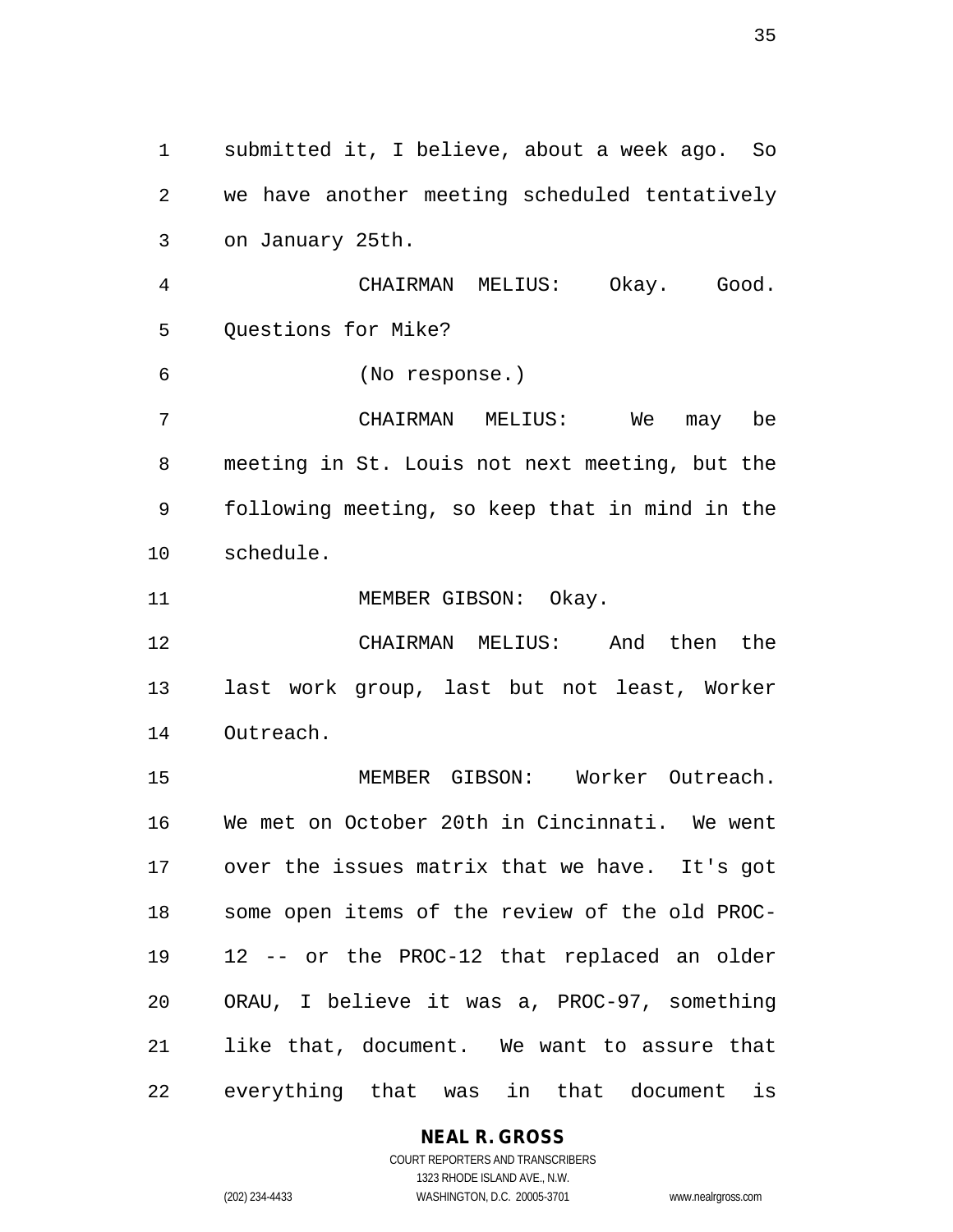currently covered in the new DCAS document. So we're still ongoing with that and we have another meeting scheduled for December 16th.

 CHAIRMAN MELIUS: Okay. Excellent. Any questions for Mike on Worker Outreach?

(No response.)

 CHAIRMAN MELIUS: Good. That completes the work group. I guess the question -- I think we all received an update on where NIOSH and SC&A were in terms of deliverables for your work groups, and I guess the question -- one of the reasons with that was to help you with scheduling work group meetings, because you'd know when, at least, something was scheduled and maybe with some, a little bit of lead-time or whatever, be able to then schedule a work group meeting.

 But the other reason for that was are these, are there things that we need to prioritize and I think recognizing that if we move something up, it may mean moving

> **NEAL R. GROSS** COURT REPORTERS AND TRANSCRIBERS

> > 1323 RHODE ISLAND AVE., N.W.

(202) 234-4433 WASHINGTON, D.C. 20005-3701 www.nealrgross.com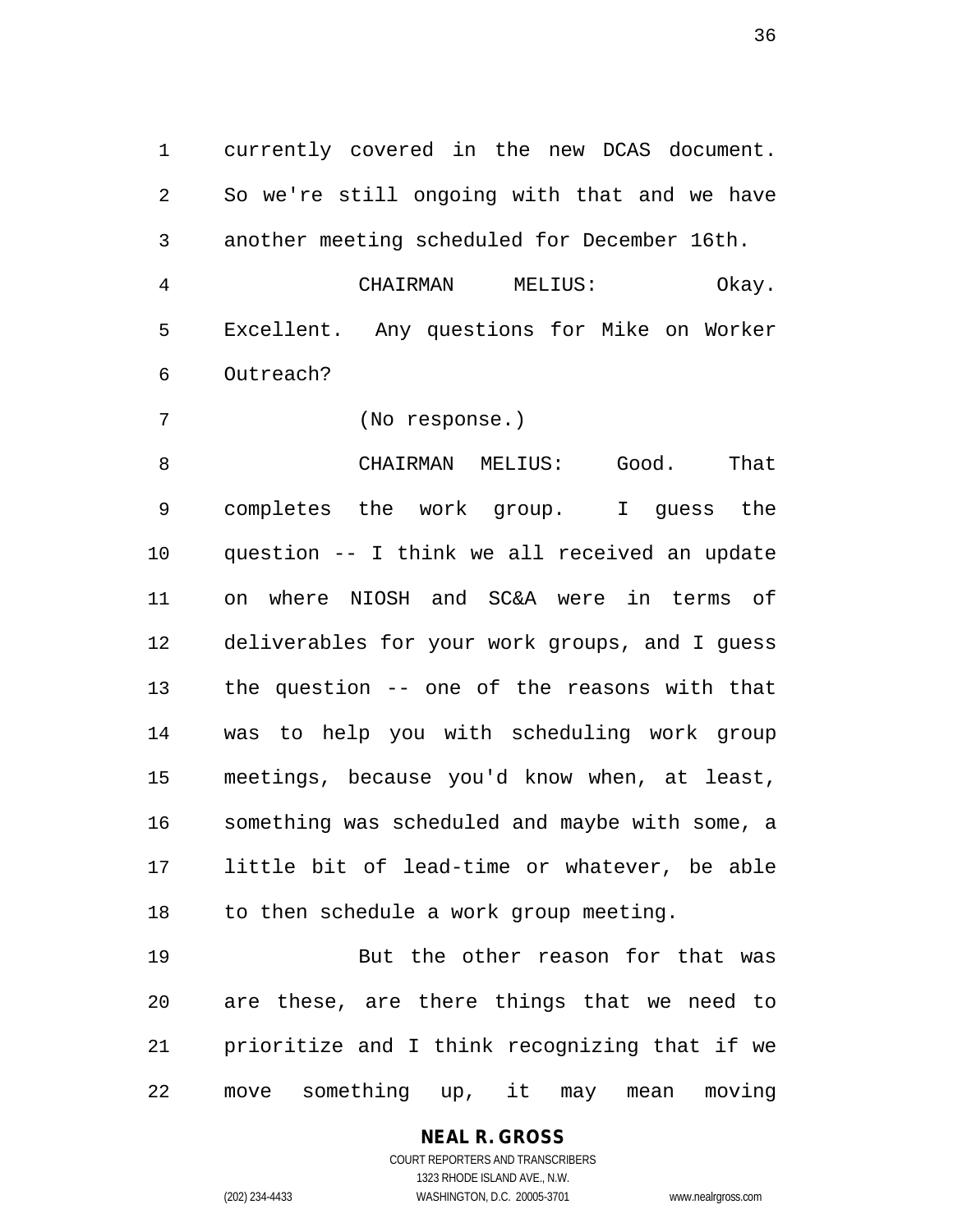something else back in time, because there are finite resources to get all of these things done.

 But do any of the work group chairs have concerns about the schedule for a particular report or something that they need to move forward or that we should try to prioritize if we're going to deal with a site?

Josie.

 MEMBER BEACH: The only concern I have is that the list doesn't seem to be -- cover everything for all the work groups. I know Mound, there's one item posted for Mound and Brookhaven doesn't, I don't believe, have anything posted and we do have action items for both of those. So I'm not sure who's updating the list and where they're getting their information but that needs to be looked in to.

 CHAIRMAN MELIUS: Brookhaven, on my list, does have something posted.

MEMBER BEACH: Well, there's quite

#### **NEAL R. GROSS** COURT REPORTERS AND TRANSCRIBERS

1323 RHODE ISLAND AVE., N.W. (202) 234-4433 WASHINGTON, D.C. 20005-3701 www.nealrgross.com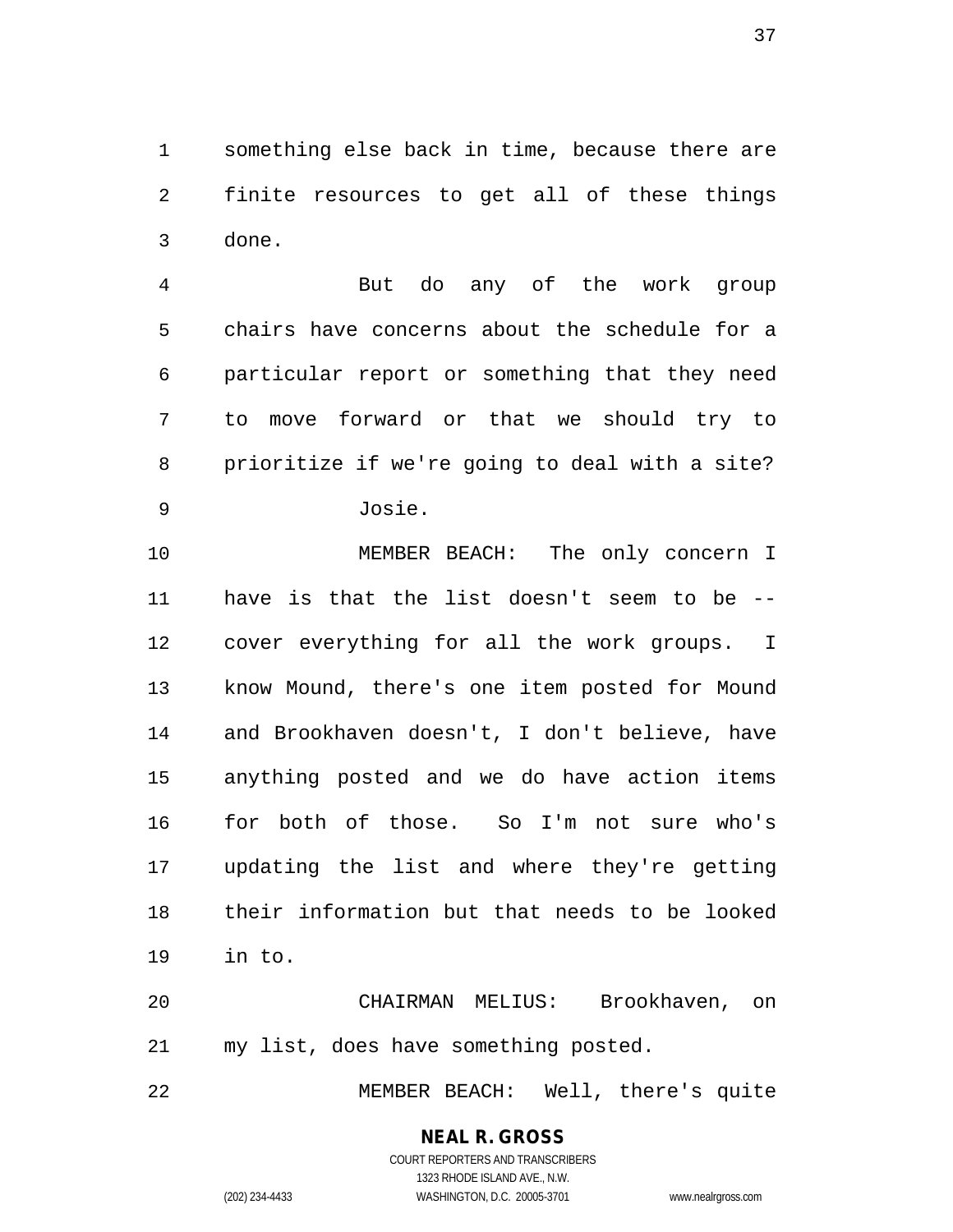an extensive list and I guess that's what I'm wondering.

 CHAIRMAN MELIUS: Yes. The one is dated -- I'm looking at what's on our -- and what the Board Members were given. But I think it's the same as what -- it says Updated 11-10-2010.

 MEMBER BEACH: I don't have it pulled up right now.

 CHAIRMAN MELIUS: Oh, okay. I think there is a concern about how, coming out of the Work Group, how some of the action items are getting recorded or not recorded, and I think we need to do a better job in that, and I know Ted's spoken to SC&A about it, about making sure that these action items for both SC&A and for NIOSH get recorded and there is follow-up and so forth and do that. So Ted, so you want to say -- MR. KATZ: The only thing I'd say

 is -- which I think I've asked -- is for all of you, if you notice items missing here, I

#### **NEAL R. GROSS**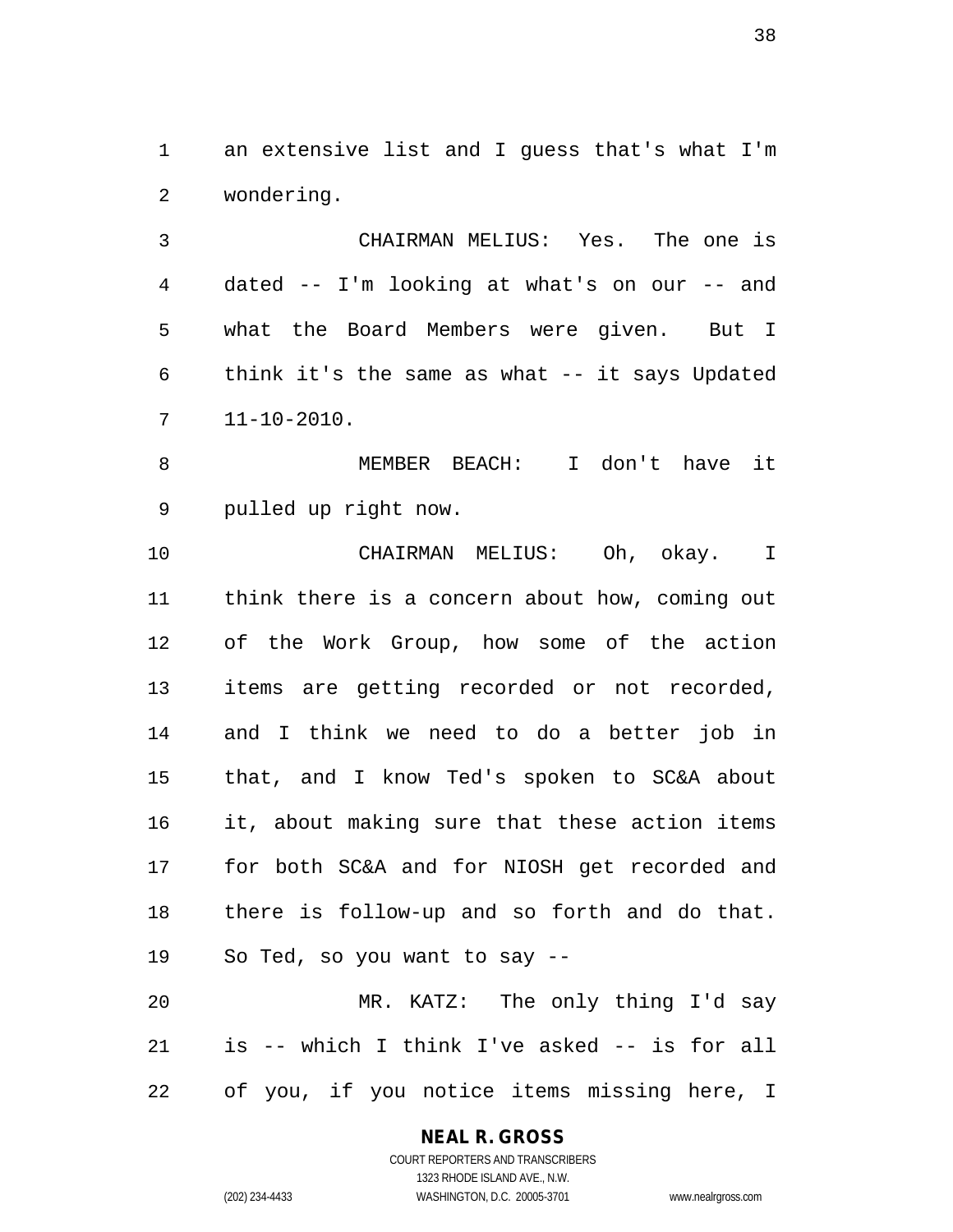think the most efficient way to capture them all is for you to just communicate those. Grady is sort of helping. He's sort of leading the effort of keeping this updated and expanding it to cover items that are missed. I know Paul has indicated items that were missing and I hope they turn up. Nope. Paul's indicated they haven't turned up in here.

 But if you would -- you're welcome to all just funnel these through me and I'll work with Grady to make sure that these end up showing up as they should on this master list.

CHAIRMAN MELIUS: Paul.

 MEMBER ZIEMER: Some of our work groups aren't identified by site. TBD-6000 is one. I do notice Bliss & Laughlin has shown up here on the list but General Steel Industries, which has a lot of deliverables, is not, and I don't know, I didn't look at 6001. Henry may have the same problem.

And we have a couple other work

**NEAL R. GROSS** COURT REPORTERS AND TRANSCRIBERS

1323 RHODE ISLAND AVE., N.W. (202) 234-4433 WASHINGTON, D.C. 20005-3701 www.nealrgross.com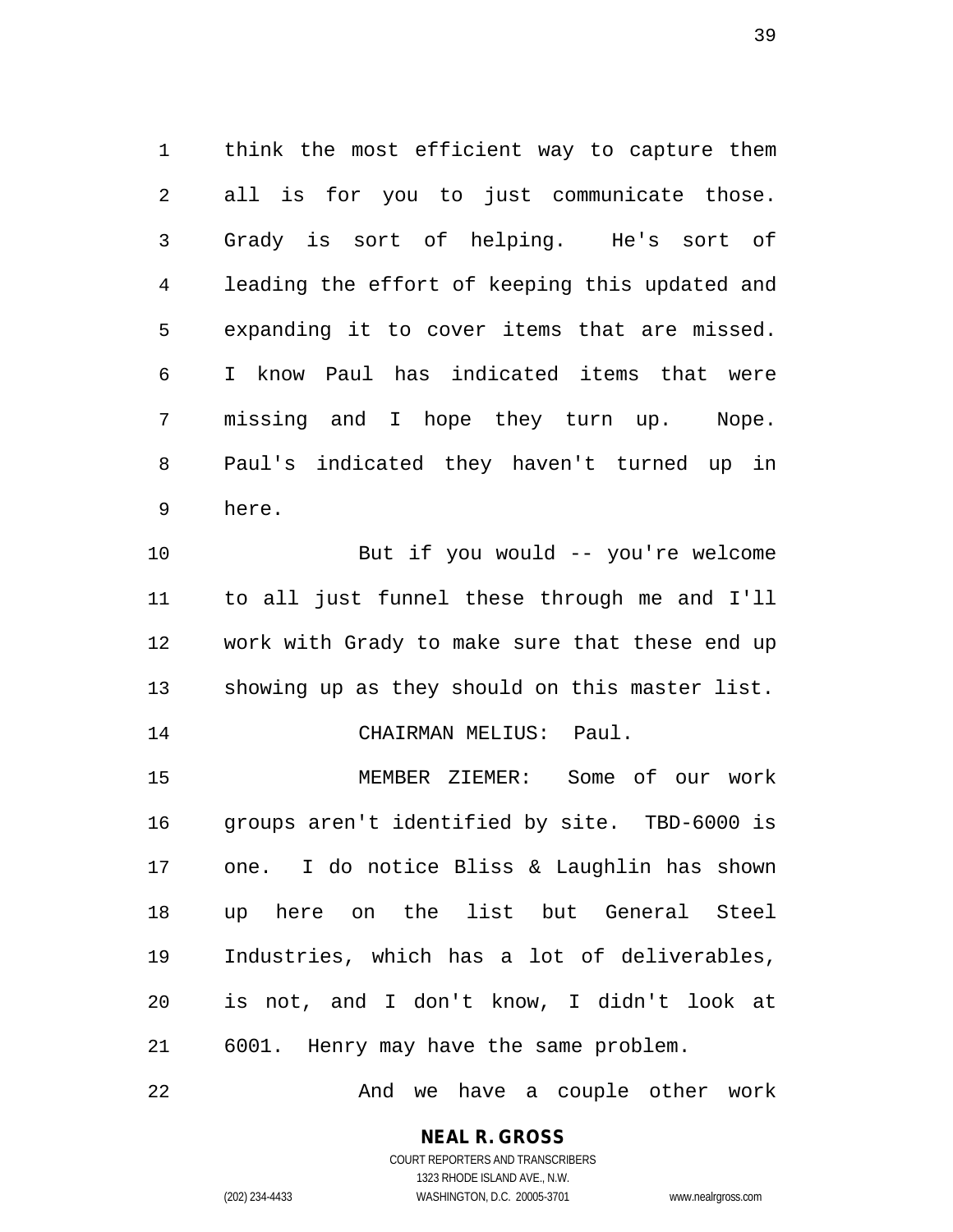groups that, from time to time, could have deliverables, such as the SEC, and so we may want to somehow integrate those others that are not necessarily site-specific into the matrix, if we're looking at deliverables.

 MEMBER ANDERSON: Right. We have sort of two processes. As Jim mentioned, we have this process now, where after every meeting, SC&A and DCAS both send out an action item list. So I think that's helpful in preparing for the next meeting. I think it's very helpful. So we just need sort of integration between that effort and this master list. I mean, there's some very minor items that, of course, are action items and they don't need to show up here. It's really the major products that need to show up here in this master list.

 But, you know, action items from a work group, there's some sort of very little matters like making available data from a certain study or clarifying something. Those,

#### **NEAL R. GROSS**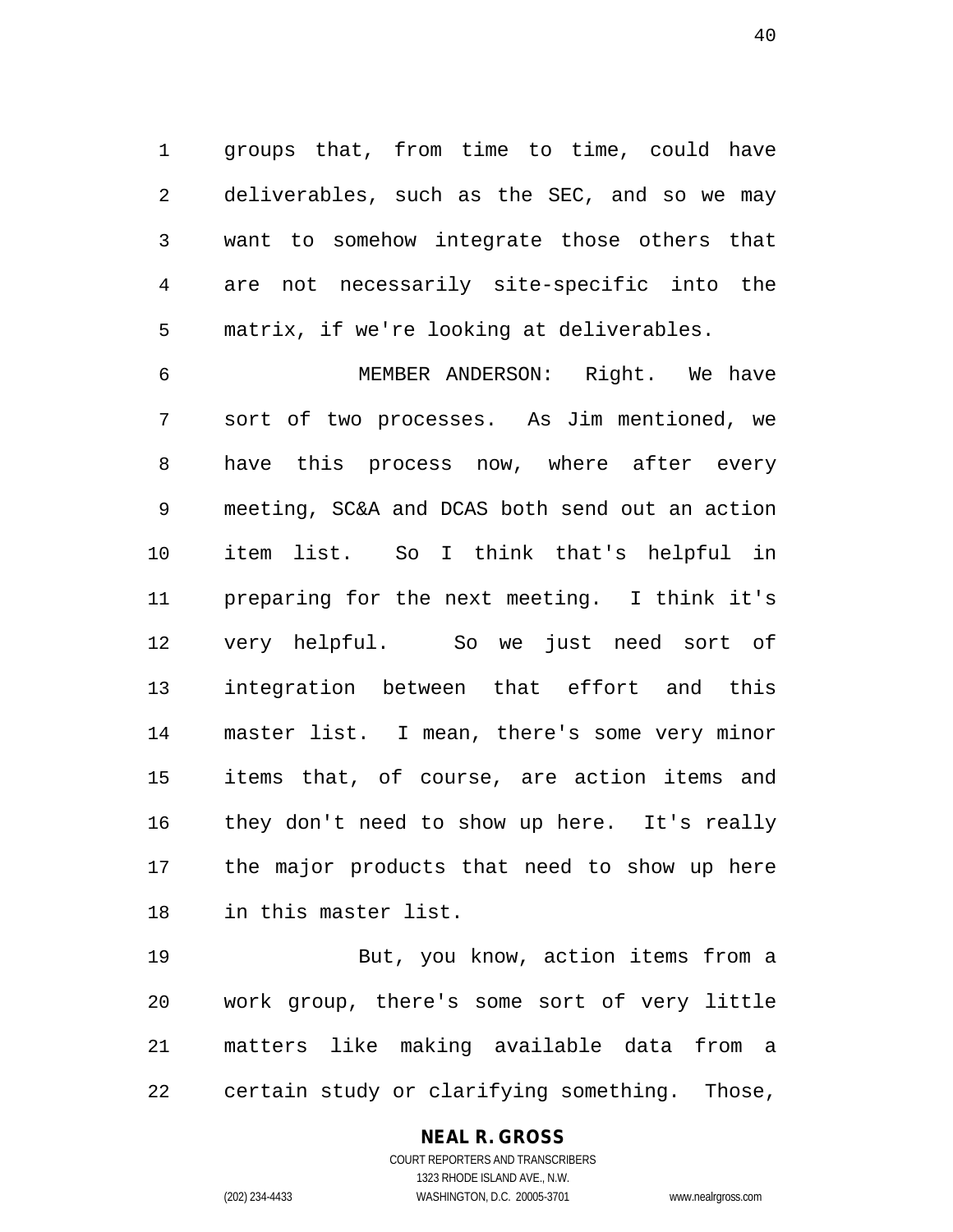of course, don't need to show up here. Otherwise, this will get horrifically voluminous.

CHAIRMAN MELIUS: Brad.

 MEMBER CLAWSON: From the last Fernald work, you know that I'm still waiting for products and you were going to help with NIOSH to arrange for that, and that was the coworker model for us.

 It show son here but it just has to be determined, so --

 MR. KATZ: So Brad, just from what you're saying, I think what we'd like to get to, Stu, is maybe a point where we don't have to-be-determined's on there but actually have at least roughly sketched out delivery date.

 MR. HINNEFELD: Well, we intend to get there. I mean, right now it's, partly because of fiscal year and Continuing Resolution issues, it's a little hard to know what your pattern's going to be very far downstream. So these dates are always going

**NEAL R. GROSS**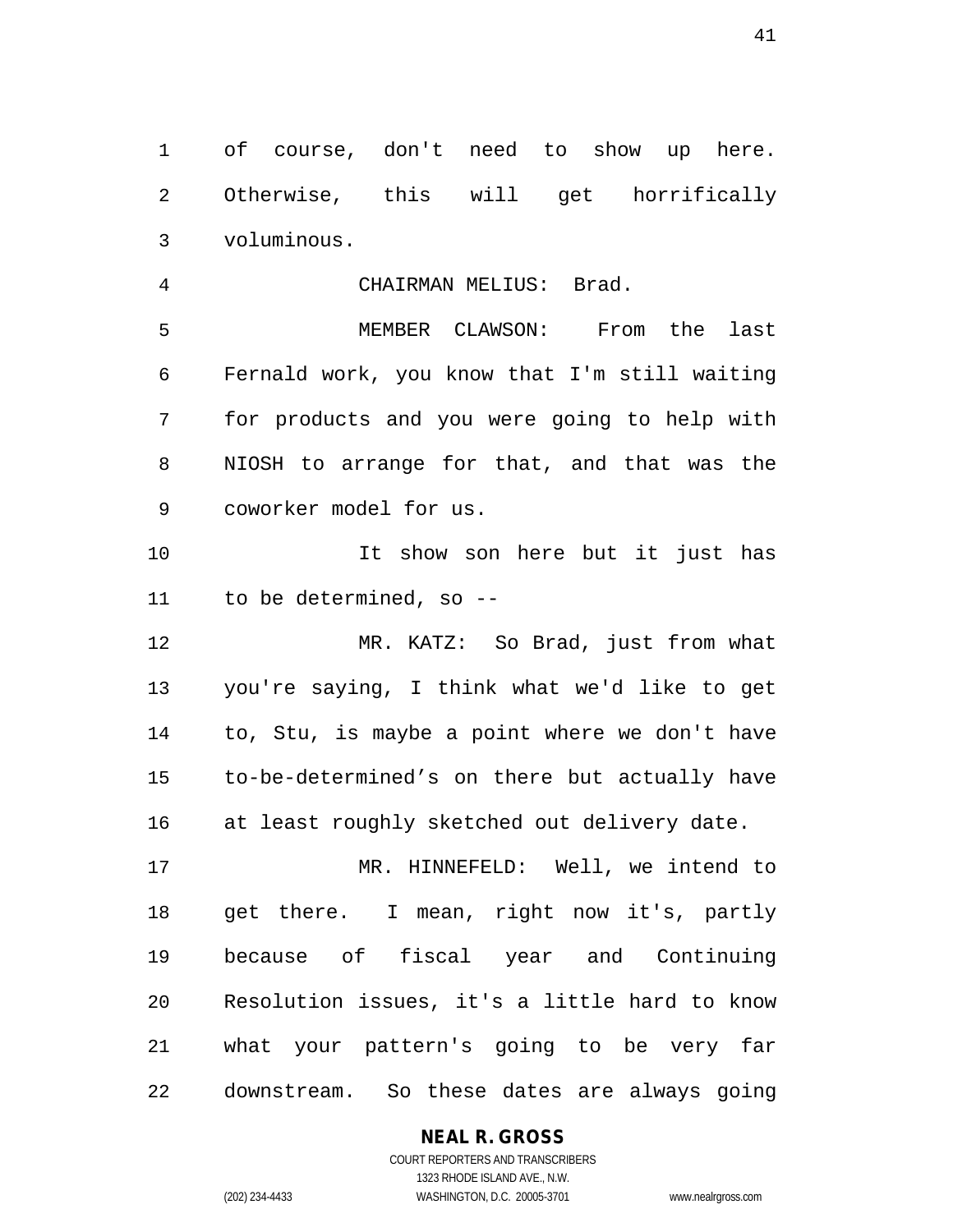to be, if you go more than a couple months out, these are always going to be pretty tentative dates, even when the funding is in line. So for this product today, rather than put a date on here and have people start expecting to have a work group, when we really don't have a good estimate when something's going to be done, we just let the TBD on there. But as the dates firm up, we will try to get -- and, you know, we can even look at doing something like a tentative date designation or something, which is probably something that shouldn't be, you know, specifically planned for.

 MEMBER BEACH: Well, and I'm looking at the list now for Brookhaven and I'm 17 just wondering the level of detail. This states, just the issues item, when I know there was probably five or six items on there. What kind of detail are we looking for? Are you looking for just real bare

bones or --

#### **NEAL R. GROSS**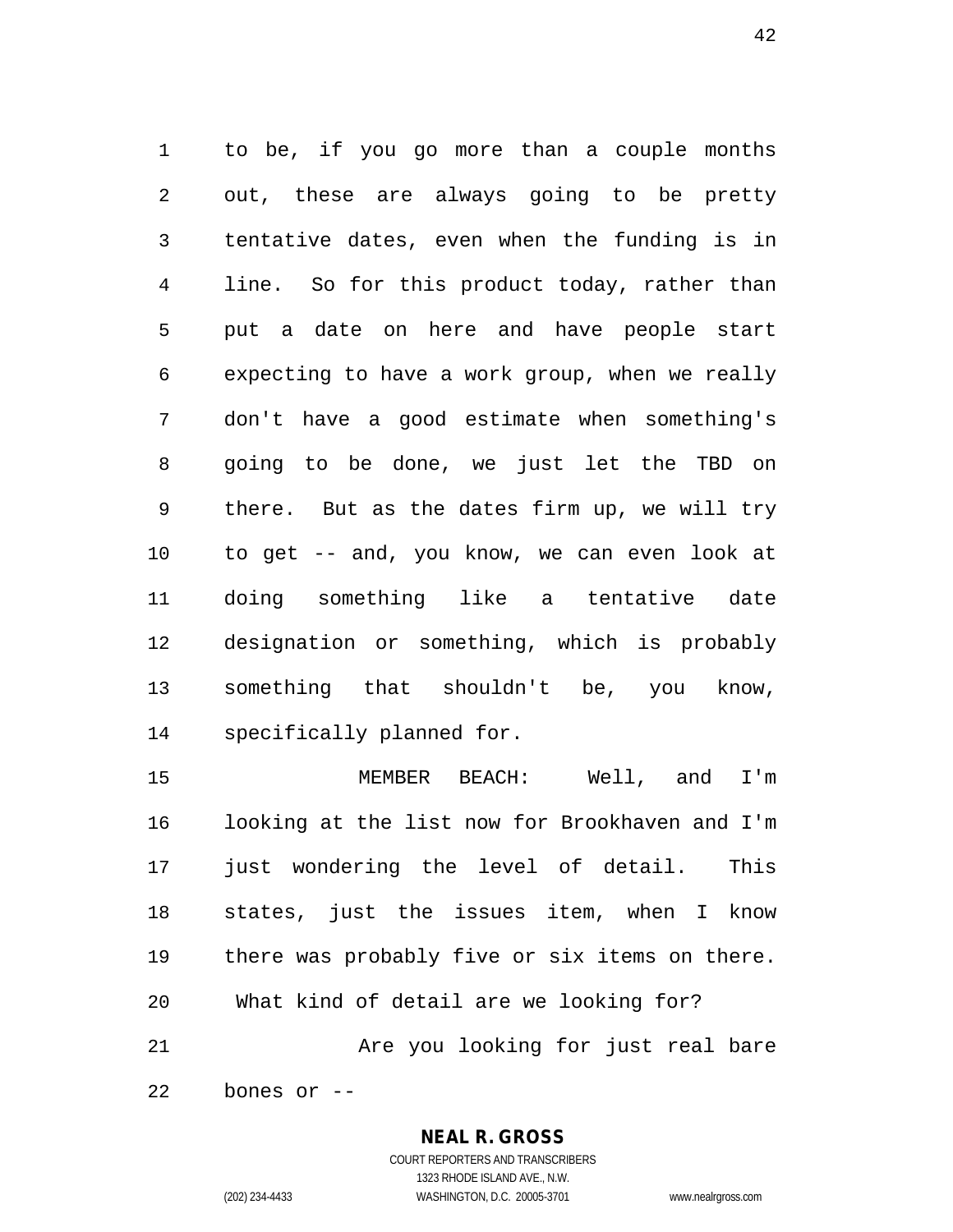CHAIRMAN MELIUS: I think it's deliverable reports.

 MEMBER BEACH: So they should be listed out that we can actually track them. CHAIRMAN MELIUS: Yes. It's a deliverable report --

MEMBER BEACH: Okay.

8 CHAIRMAN MELIUS: -- that is -- it shouldn't be a clarification or, you know, double-check this document or something like that.

12 MEMBER BEACH: Right.

13 MR. KATZ: Yes. So, for example, I mean, if you have, I mean, separate White Papers on different issues, I think we would want those listed out, because the work group scheduling sort of hinges on knowing that each of those White Papers is delivered.

 MEMBER BEACH: Okay. Sorry. I guess we need more detail.

 MR. HINNEFELD: Okay. Well, we'll shoot for the level of detail that you would

> **NEAL R. GROSS** COURT REPORTERS AND TRANSCRIBERS

1323 RHODE ISLAND AVE., N.W. (202) 234-4433 WASHINGTON, D.C. 20005-3701 www.nealrgross.com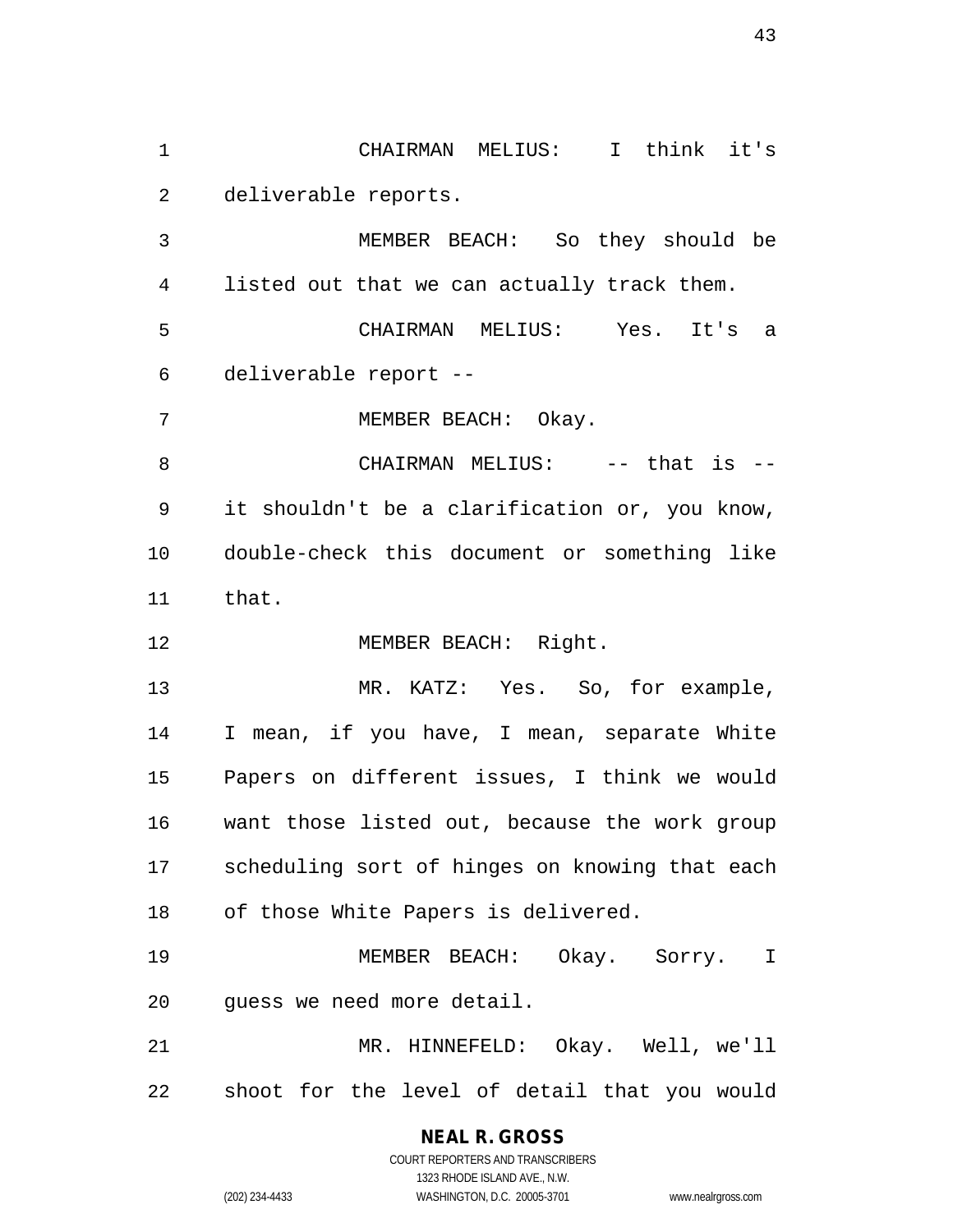like. We will shoot for that level of detail. MEMBER BEACH: Okay. Thanks. CHAIRMAN MELIUS: Yes, Paul. MEMBER ZIEMER: Could you clarify how is Grady getting the information? Are the work group chairs providing a list of deliverables? Or is SC&A and NIOSH identifying deliverables to him? Or are you identifying them, Ted, through -- MR. KATZ: Really, I think it should be the person that -- the lead for DCAS for each work group, they're the ones who capture the action items in the work group, and I would hope that they have a way of connecting rather than us having to coordinate that piece. Does that make sense, Stu? MEMBER ZIEMER: So they would identify, for example, also the SC&A items? MR. HINNEFELD: I think John's been -- CHAIRMAN MELIUS: John handles the SC&A, yes.

> **NEAL R. GROSS** COURT REPORTERS AND TRANSCRIBERS 1323 RHODE ISLAND AVE., N.W. (202) 234-4433 WASHINGTON, D.C. 20005-3701 www.nealrgross.com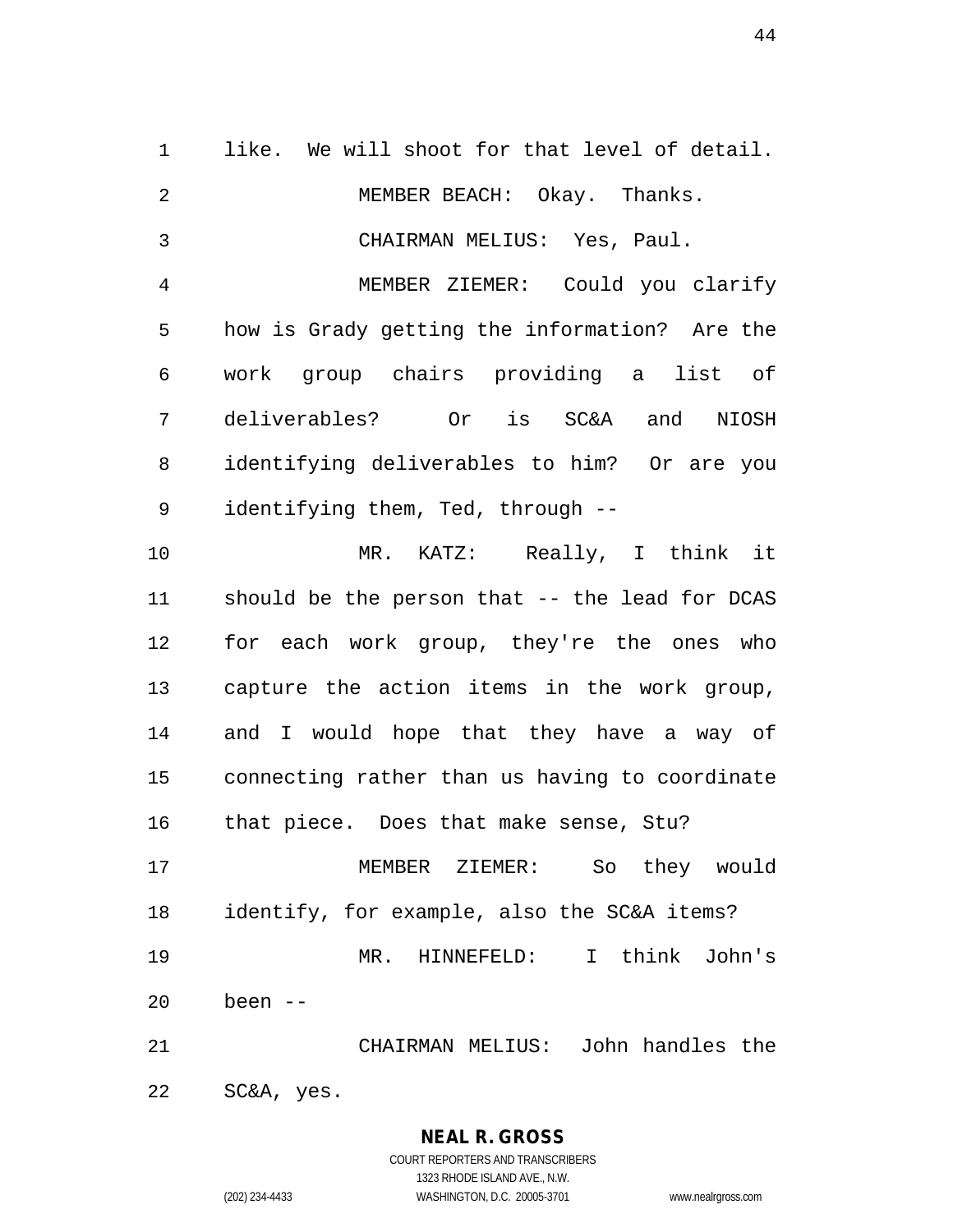MEMBER ZIEMER: So John, you're feeding them into Grady -- MR. KATZ: No. Can I just --

MEMBER ZIEMER: Or to Ted.

 MR. KATZ: So John provides his own tracking list, separately; yes. So those aren't merged on to this. This is just strictly NIOSH's.

 MEMBER ZIEMER: This is NIOSH. MR. KATZ: NIOSH's deliverables.

 CHAIRMAN MELIUS: And John provided, I think late last week, by e-mail, I think I got the list for them. I think certainly, as we're getting this implemented, I think -- you know, Josie, if you see, or any other work group chair sees something that they consider to be a significant deliverable isn't on the list, then, you know, communicate back through Ted to NIOSH, or directly, however.

 MEMBER BEACH: Okay. So I do see there's several missing for Mound, so I will

# **NEAL R. GROSS**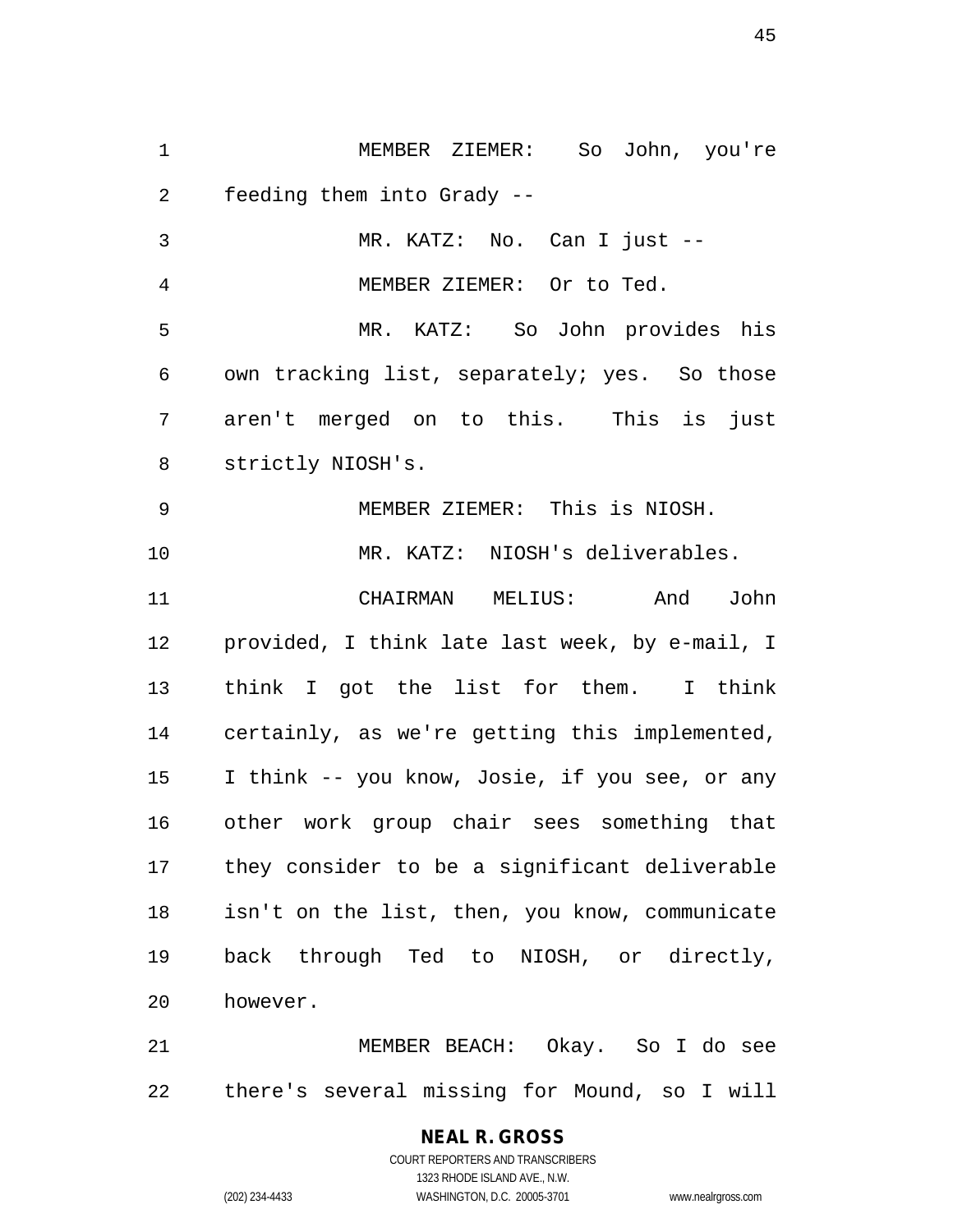forward that information to you, Ted.

 MR. KATZ: Yes. If everyone, if you would look at your work groups and communicate with me, I'll put it together in one, so we don't have Grady peppered individually with these but he can get sort of one mass message with the missing items. Thanks. CHAIRMAN MELIUS: And one question that I had yesterday, maybe I wasn't paying enough attention and I left my notes packed in my suitcase in the trunk of my car. But Phil, on Idaho, what was the reason we were delaying the -- 15 MEMBER SCHOFIELD: Just, you know, after discussion with Grady, we didn't feel there was quite enough material there to have a full-day meeting. CHAIRMAN MELIUS: Okay. MEMBER SCHOFIELD: But if you notice on the schedule, the middle of April, we've got a lot of stuff that's going to come

#### **NEAL R. GROSS**

COURT REPORTERS AND TRANSCRIBERS 1323 RHODE ISLAND AVE., N.W. (202) 234-4433 WASHINGTON, D.C. 20005-3701 www.nealrgross.com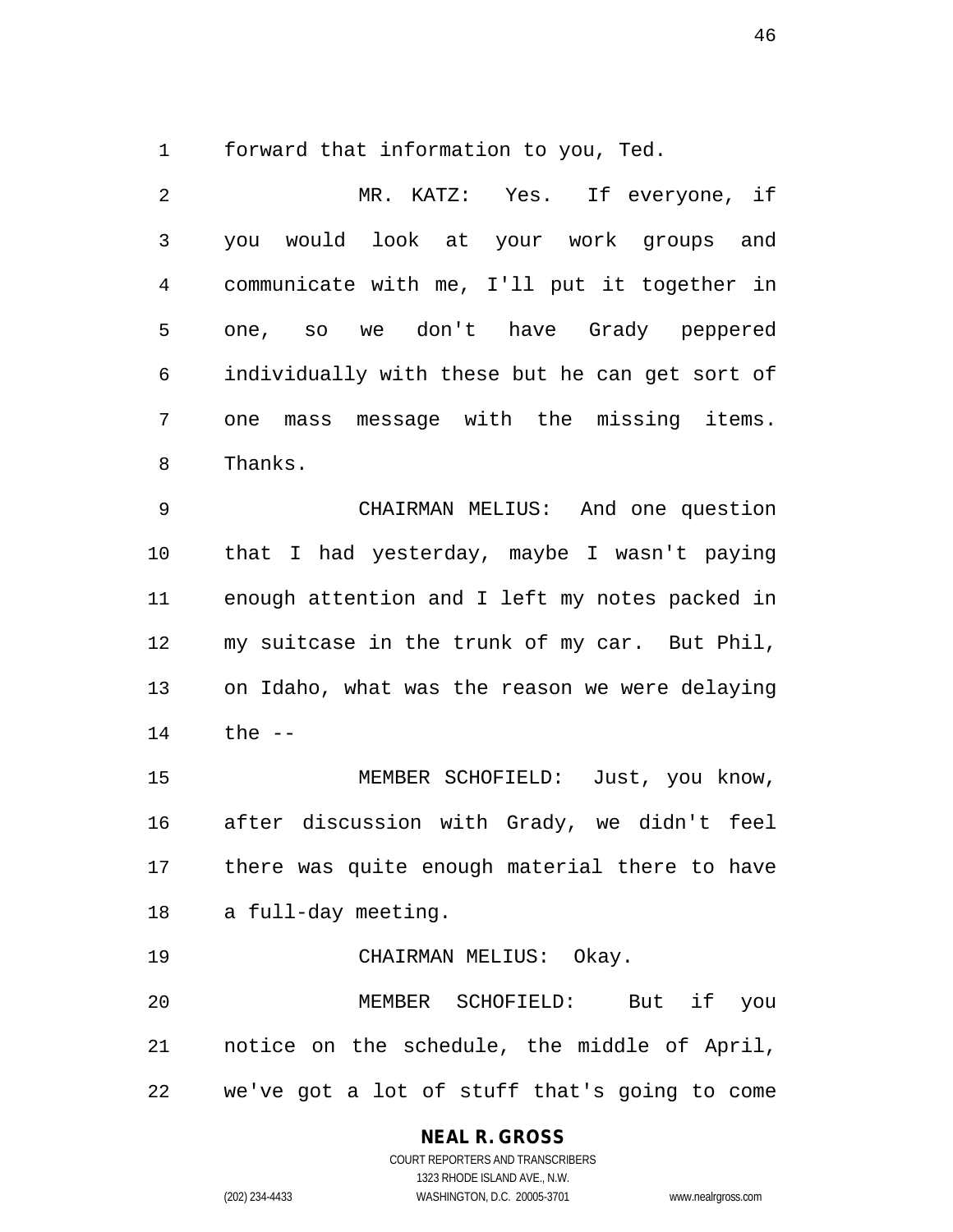due or hopefully will be turned over to us. CHAIRMAN MELIUS: Okay. MEMBER SCHOFIELD: If not, he'll have to file a new statement. CHAIRMAN MELIUS: And so what about some of these other -- are any of these sort of spring toward summer of 2011 reports, are they problematic for any of the work groups? MEMBER BEACH: Well, I think for Mound, we're going to wait for NIOSH to get back to us with some of the information that we got yesterday from the exposure potential. 14 That will determine how long it's going to take them to rework some of our issues there. CHAIRMAN MELIUS: Okay. So do you see that as a revision of -- I'm asking Jim. You're going to meet with Brant and go over this, so you may not know yet. I'm just trying -- if you don't -- sort of how do we communicate this?

DR. NETON: Yes. I'm going to

**NEAL R. GROSS** COURT REPORTERS AND TRANSCRIBERS 1323 RHODE ISLAND AVE., N.W. (202) 234-4433 WASHINGTON, D.C. 20005-3701 www.nealrgross.com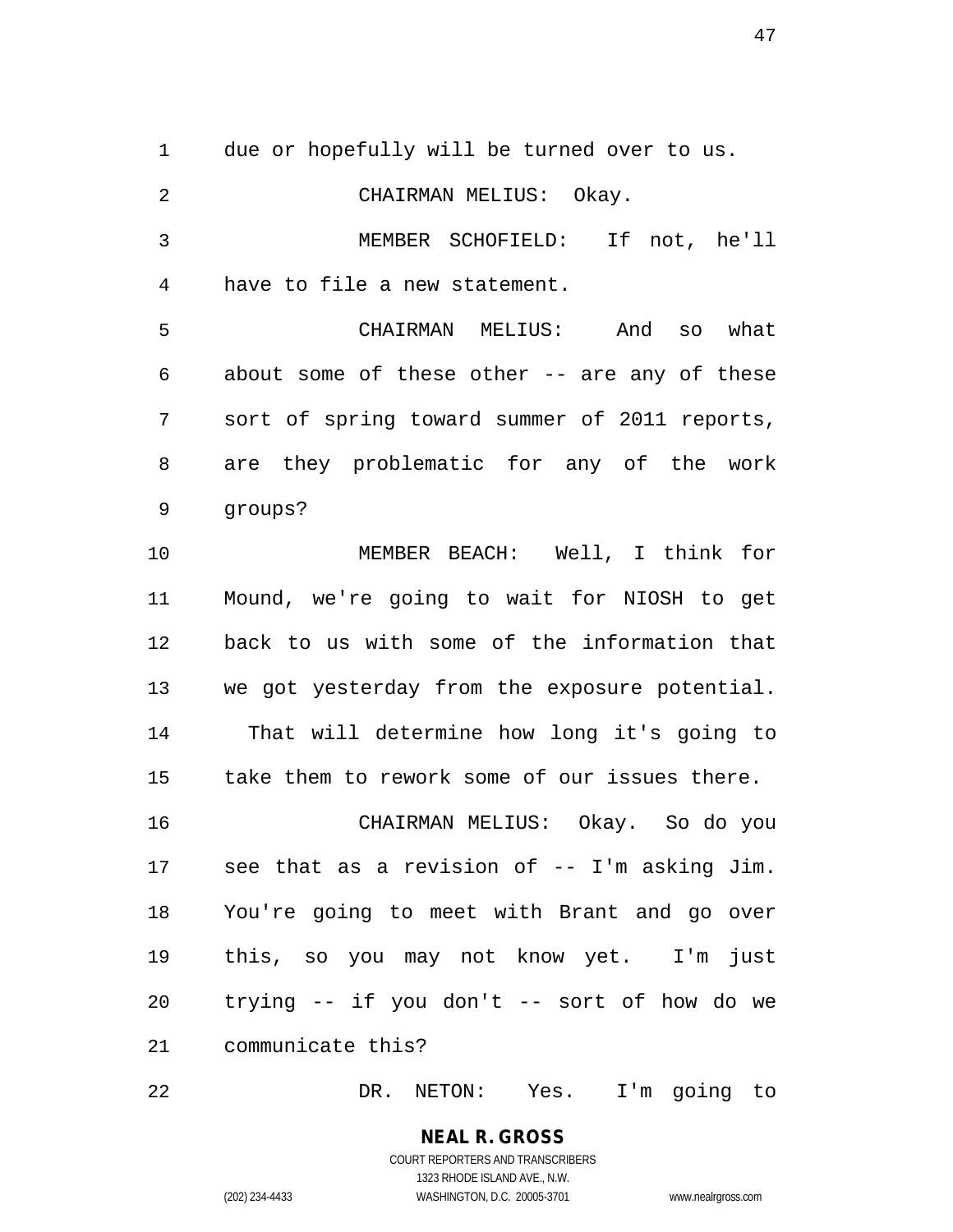meet with Brant after we get back in the office next week. But I don't envision it as a huge rework of these materials. It's really a matter of communication, what we've done. 

 MEMBER BEACH: And so Jim, while you're up there, can I go back to a topic that we had a couple days ago, back again of course on Mound, since that's my main issue and the tritium bioassay sample, which is the SEC requirement for that '59 to 1980 time period.

**I** don't know how to address this, other than just ask you. There are a group of ironworkers, from my understanding, from e- mails and correspondence I've gotten from claimants, that were not covered under that program, and so I guess I'm looking for the next step of how that may be addressed.

 DR. NETON: They weren't covered because they worked in the building --

MEMBER BEACH: Correct.

DR. NETON: -- and they left no

# **NEAL R. GROSS**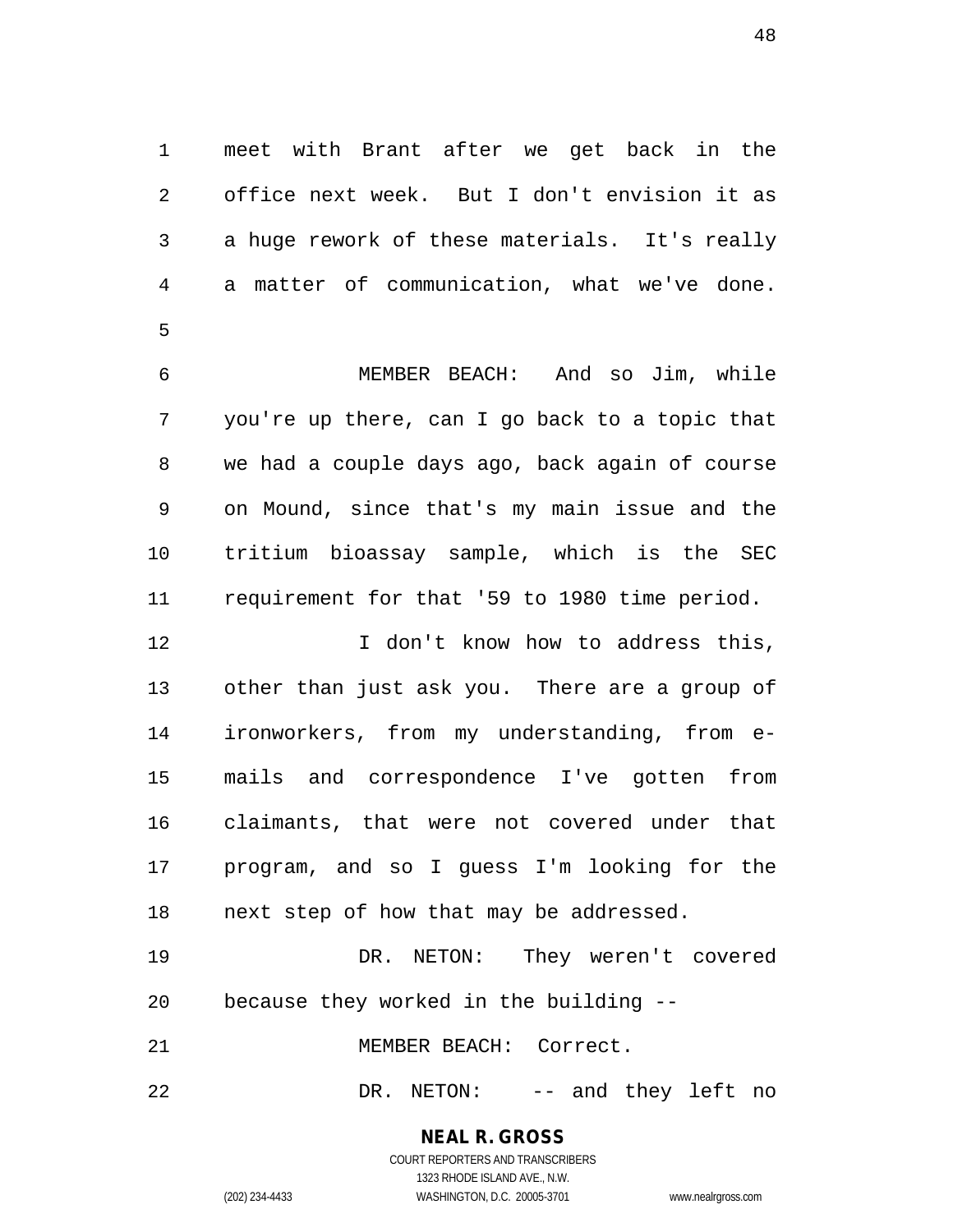bioassay sample.

 MEMBER BEACH: Correct. DR. NETON: If you could forward that information to us, we'll look at it. MEMBER BEACH: I believe that information's been forwarded to NIOSH through Brant, so -- DR. NETON: Okay. I'll work with Brant on that then. I'm not aware. This is the first I've heard of this issue. 11 MEMBER BEACH: Okay. DR. NETON: And if it looks like there's something there, we'll have to work it out and get with Department of Labor and whatever else needs to happen. MEMBER BEACH: Okay. Thank you. CHAIRMAN MELIUS: As I recall, we struggled to come up with a Class Definition of that one, and it's sort of a indirect designation of that Class. It's not a surprise that it was problematic. But it was hard, at the time, to do more. Okay.

> **NEAL R. GROSS** COURT REPORTERS AND TRANSCRIBERS 1323 RHODE ISLAND AVE., N.W.

(202) 234-4433 WASHINGTON, D.C. 20005-3701 www.nealrgross.com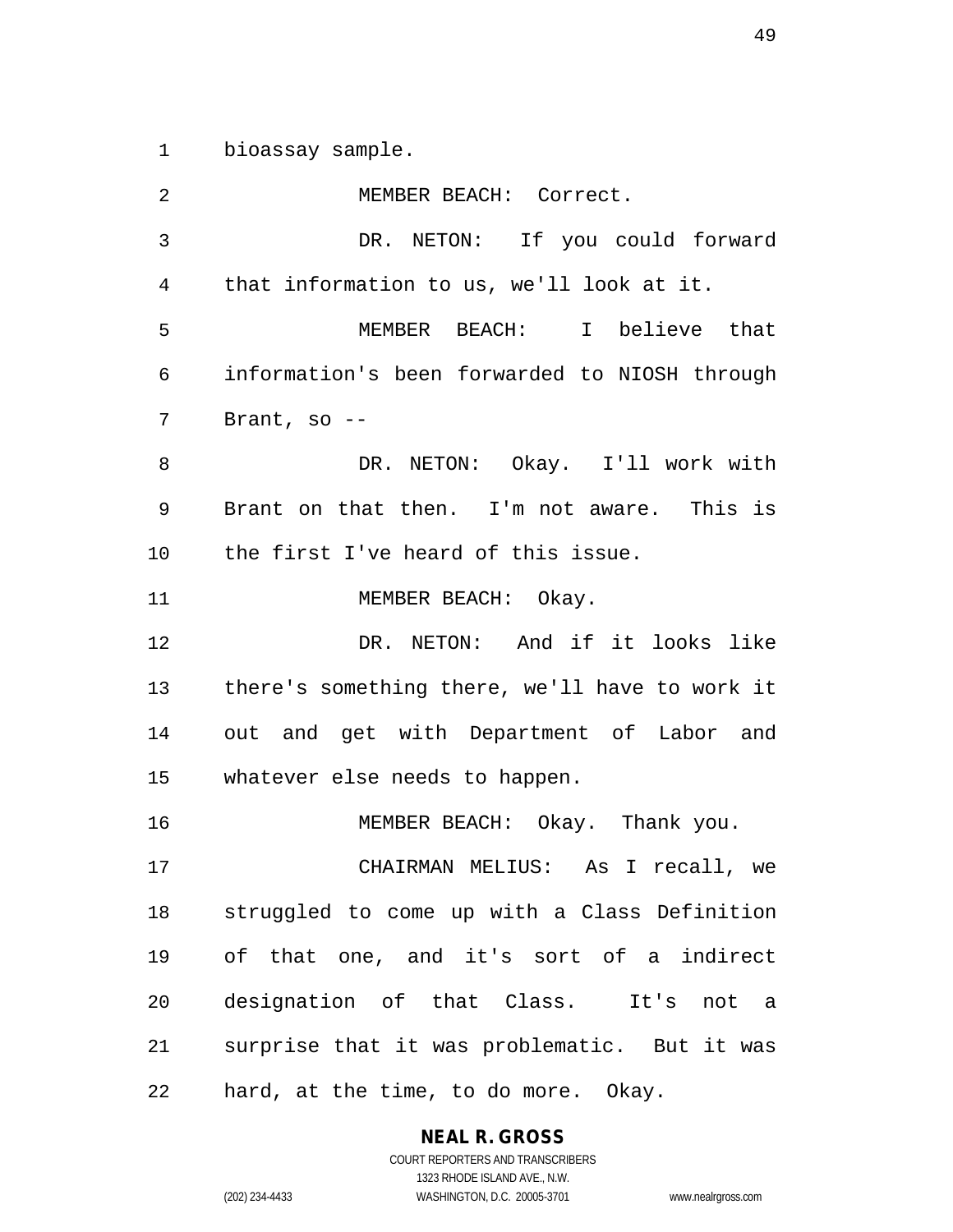1 Any other questions on -- Wanda. MEMBER MUNN: A comment. I'm not asking that they be included, but I'm pointing out to the other members of the Board, that the action items from the subcommittees are not included on here, only the work groups, and please, I'm just making that statement because in our case, for example, the action items change so rapidly that it would just be a burden, I think, to try to do this. But I just want the Board to be

 aware of the fact that this is, no matter how complete it is for the work groups, NIOSH still has that body of work, that they are committed to doing for the subcommittees that I guess the plea is give them a little slack, because this isn't the whole picture.

18 CHAIRMAN MELIUS: We understand. That's why I prefaced my remarks by saying is there something -- I mean, we'd all like these done tomorrow, or, you know, the first of the year. But if we ask to move something, one

**NEAL R. GROSS**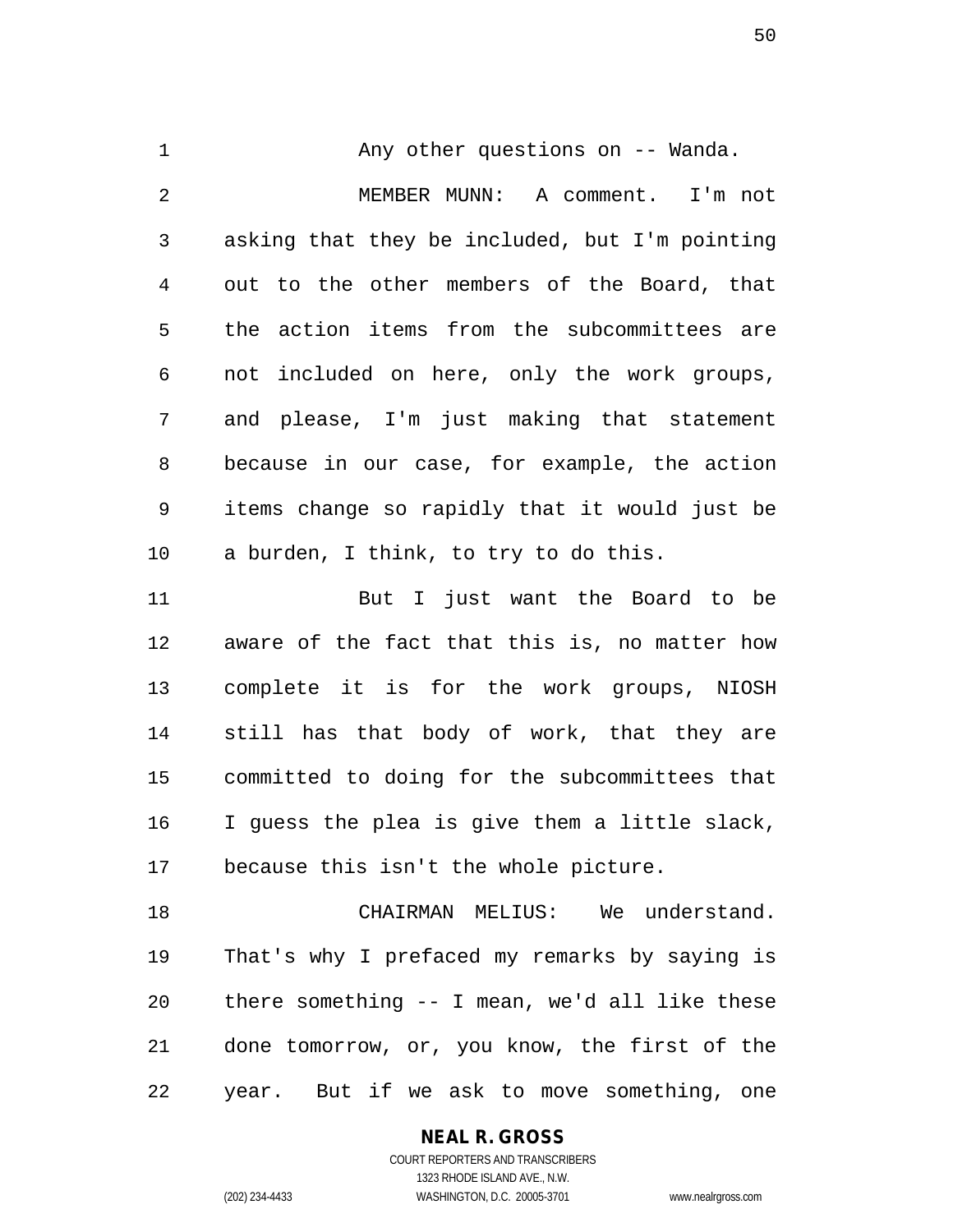thing up to the first of the year, that means something else doesn't get done and I think we recognize that there are things like dose reconstructions, and other minor administrative items that -- stuff, other stuff, that need to get done.

MEMBER CLAWSON: Jim.

8 CHAIRMAN MELIUS: Yes, Brad.

 MEMBER CLAWSON: I guess one of my questions, that I'd like to ask too, because I've kind of run aground on some of this. As these deliverables come due, if we could, as work group chairs, especially, if we could be kept apprised a little bit better. I mean, I know that it's hard, and I try to remind, and so forth like that, but if they're going to postpone me or something, we need to know, up front, so we can cancel the work groups or whatever.

 MR. HINNEFELD: Brad has mentioned that to me before. We're having our own internal communication issues with the same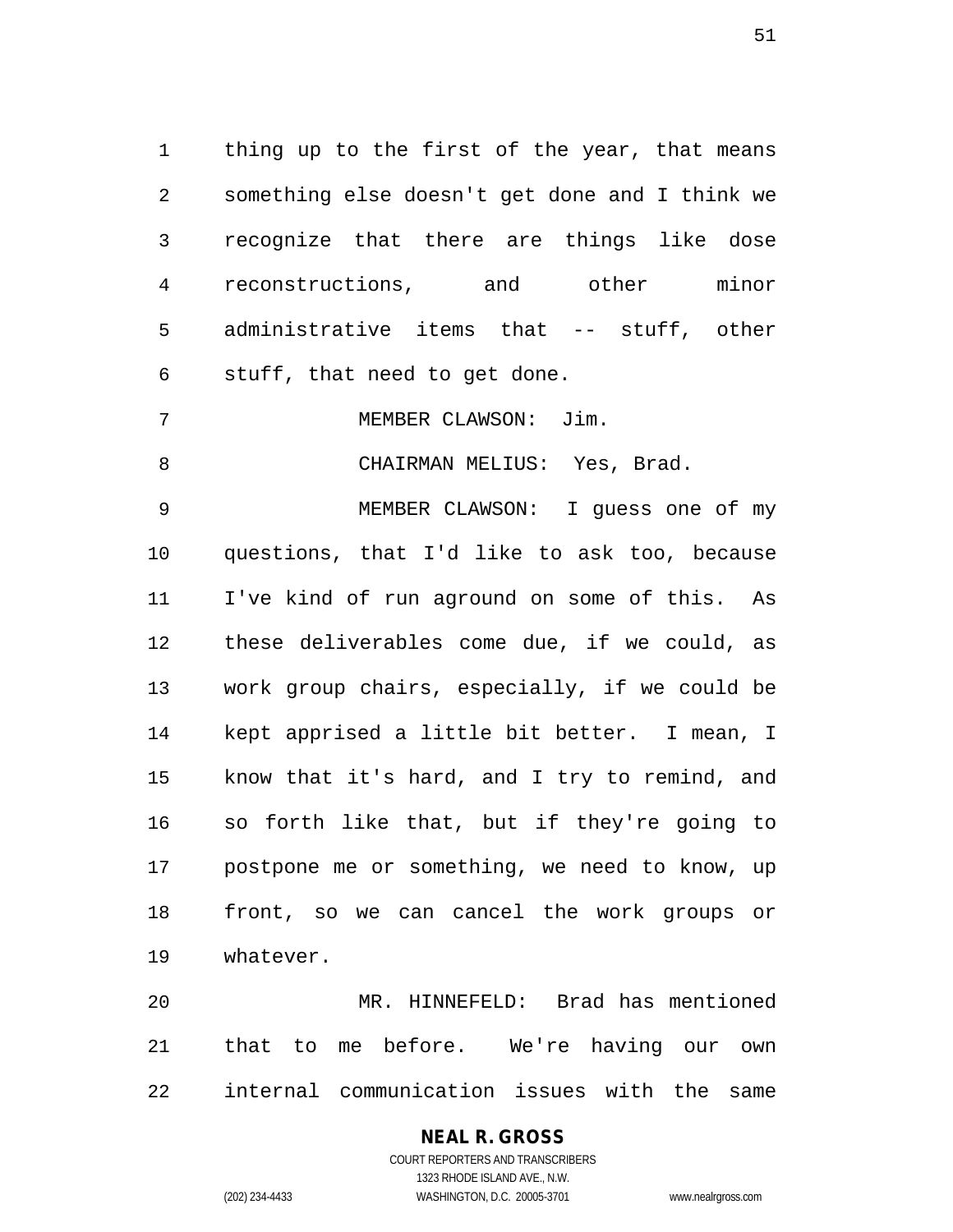thing. I've been surprised by deadlines coming and going and things not showing up when they were supposed to be there. So we have our own internal communications issues to work on as well, and as well as our communication to the Board chair.

 MEMBER CLAWSON: Appreciate it. CHAIRMAN MELIUS: Well, Stu, if you can sort of remind, like when you yell at LaVon because he didn't get a report done or something, or it's delayed again, that has he notified the work group, or --

13 MR. HINNEFELD: Okay.

 CHAIRMAN MELIUS: Communicate to the chair, or something, so that's part of the  $16 - -$ 

 MR. HINNEFELD: Okay. I'll make a little sign in my office, to make sure -- have you notified the work group --

 CHAIRMAN MELIUS: Well, yes, just sort of --

MR. HINNEFELD: Just wear it

**NEAL R. GROSS** COURT REPORTERS AND TRANSCRIBERS 1323 RHODE ISLAND AVE., N.W.

(202) 234-4433 WASHINGTON, D.C. 20005-3701 www.nealrgross.com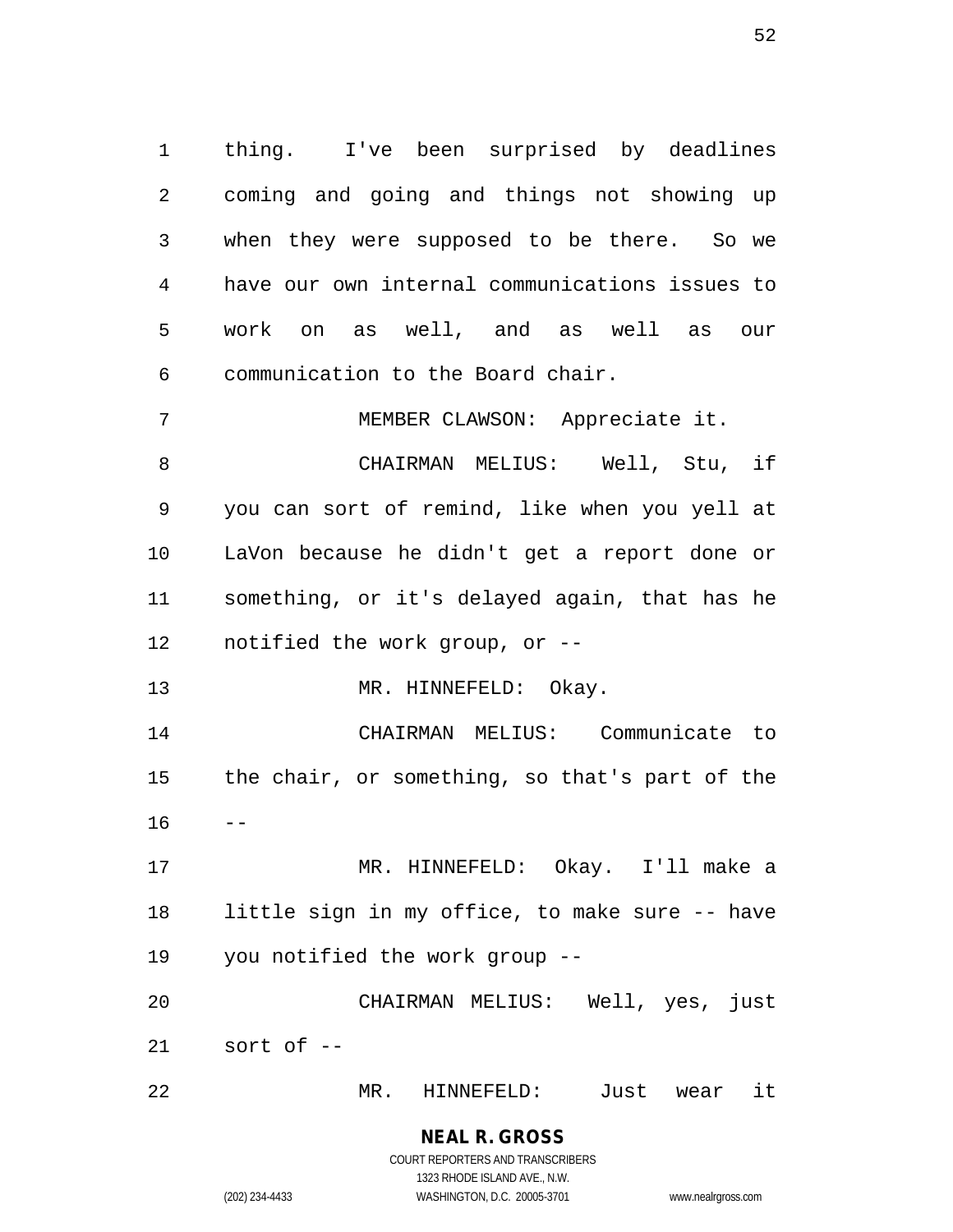wherever I go.

 CHAIRMAN MELIUS: Yes. Especially for those that, you know, you think may be a little bit slack at that; you know LaVon and others. You know? (Laughter.) CHAIRMAN MELIUS: Okay. I'm hoping this is helpful. I found it, I think, helpful, and both directly for work groups as well as for the -- sort of trying to keep track of things. I believe it was Jim Lockey, at the last meeting, had brought up -- you don't remember. Well, skip that item. No. The issue of the contents of the SEC letters, and I think you had a question about -- wanted on the agenda, for this time, a discussion of putting it, I think to the effect of something of a minority report in the SEC letters that we send. We discussed it briefly there, and then there was a request to put it on the agenda for this meeting, so it's on the

#### **NEAL R. GROSS**

COURT REPORTERS AND TRANSCRIBERS 1323 RHODE ISLAND AVE., N.W. (202) 234-4433 WASHINGTON, D.C. 20005-3701 www.nealrgross.com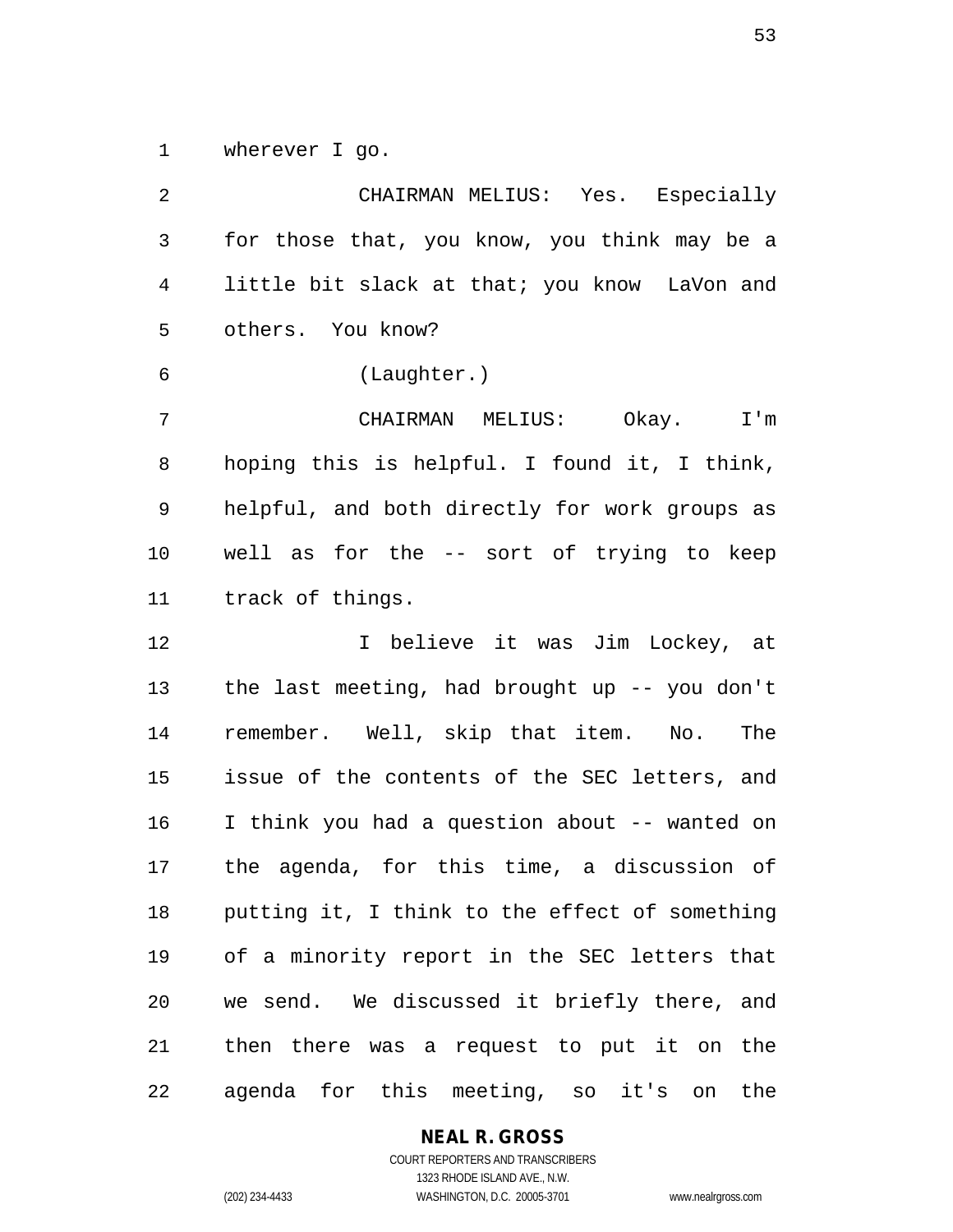agenda. We've not prepared anything, specifically. I think that discussion at the time, it may have been satisfactory, I can't - - we were also all in a hurry to get out of town so time was limited.

 And Paul reminded us that we had discussed this issue, quite a while ago, in the context of the -- I believe it's the Mallinckrodt SEC. And do that. And again, Lew can fill us in on more detail, bead in on the process.

 But what happens with our -- our letter is just one small part of what goes forward to the Secretary and the letter report -- John Howard then -- there's a report that's prepared that's based on the transcripts of the Board deliberations on a particular site and John actually reads through all that and there's actually a fairly extensive discussion of the, you know, pros and cons and sort of the rationale of going forward and noting what went on in the committee.

#### **NEAL R. GROSS**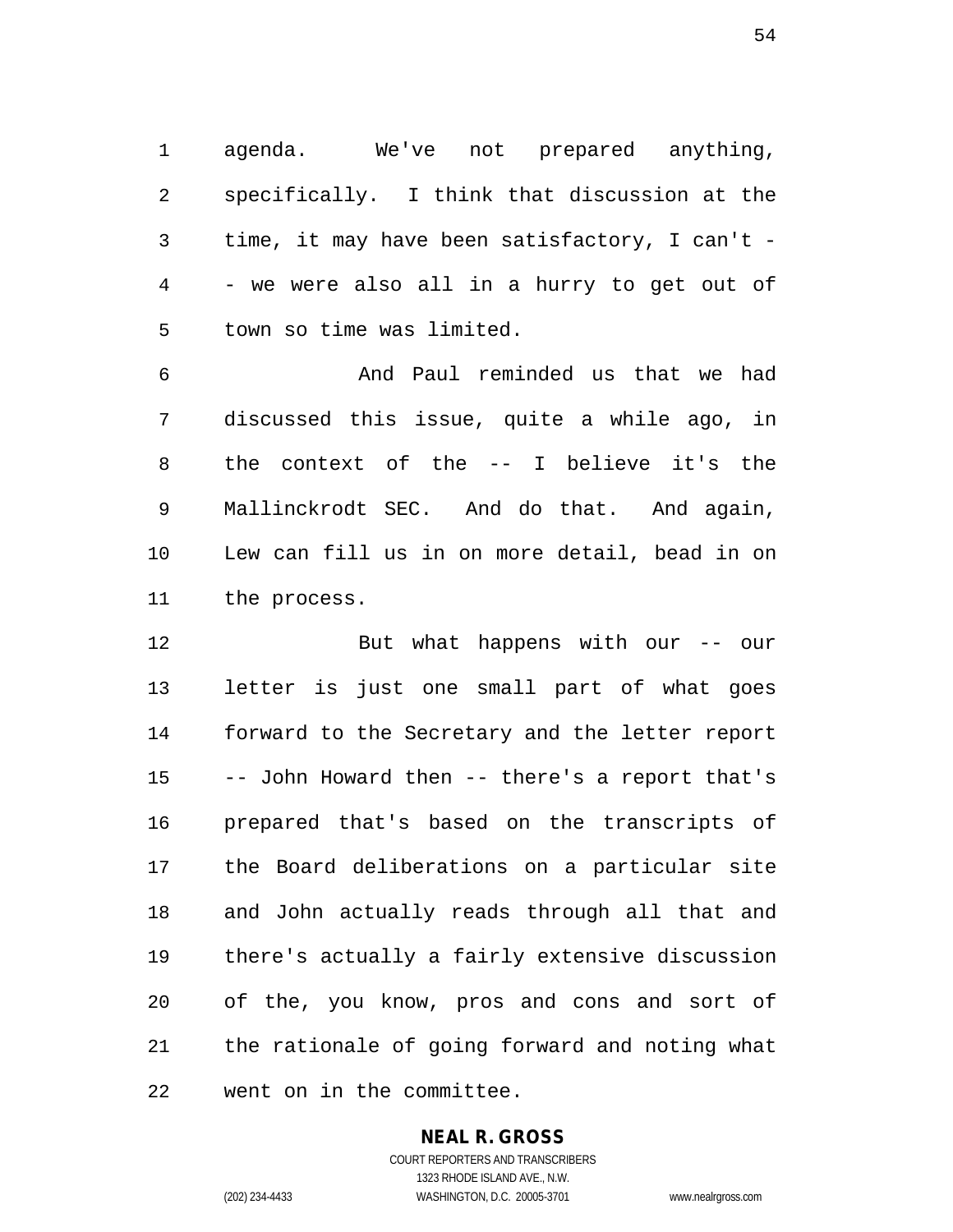So, you know, what goes forward to the Secretary is not just our letter. Our letter is just one part of a larger package and those are forwarded to me at the time. Paul received them in the past, I believe, and they're very extensive. And do that. So I think what's been important, what we just decided, the last time we discussed this issue, many years ago, was that what was important was that we get onto the record everyone's views about a particular deliberation that we're having. And do that.

13 And we tried to leave enough time to do that. I can't think of any situation -- we certainly don't go through these very quickly in terms of the discussion, and when there's ones that -- where it's evenly split, or it's going to be a close vote -- and those aren't very common but they do occur -- that everyone gets heard.

 And I think what's important is that, you know, I think, in general, we've

# **NEAL R. GROSS**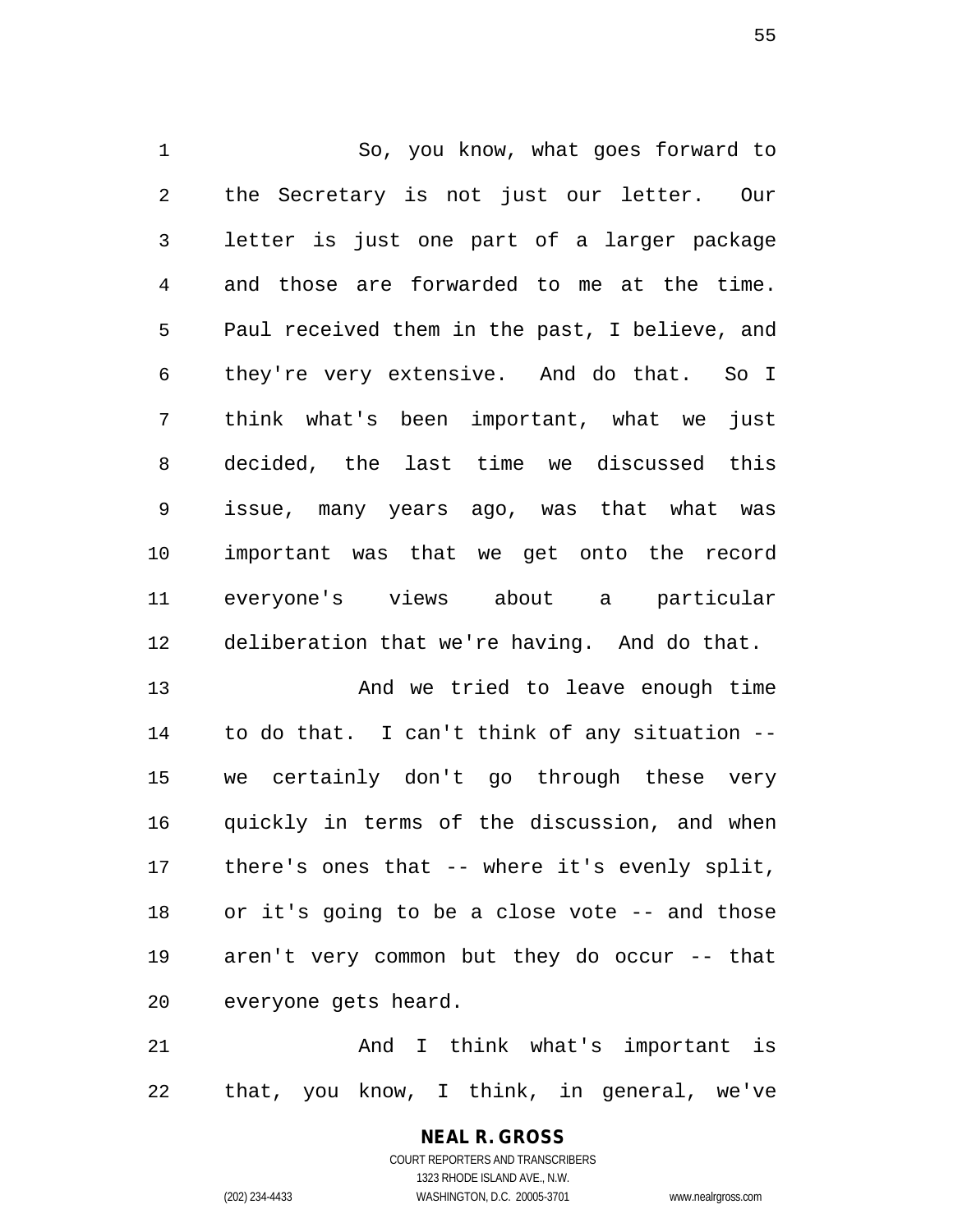done that. Whatever is decided and recommended, there's a justification presented for it and that justification, both pro and con, is what is reflected in the transcript and so forth.

 It's reviewed, and, you know, NIOSH is not required to necessarily agree with us on this.

Paul, do you want to --

 MEMBER ZIEMER: Sure. I'll speak to this as well. You're quite right that this first came up in the case of Mallinckrodt, where, in one sense, it was perhaps fortunate that the Board had an uneven number of voters. So we didn't split on it, in an even sense. But I believe the vote was like six to five or seven to six or something. It was very close. So the issue of the minority report came up again.

 And in the larger context, we realized that -- well, two things. One is it became pretty clear, at least at that time,

# **NEAL R. GROSS**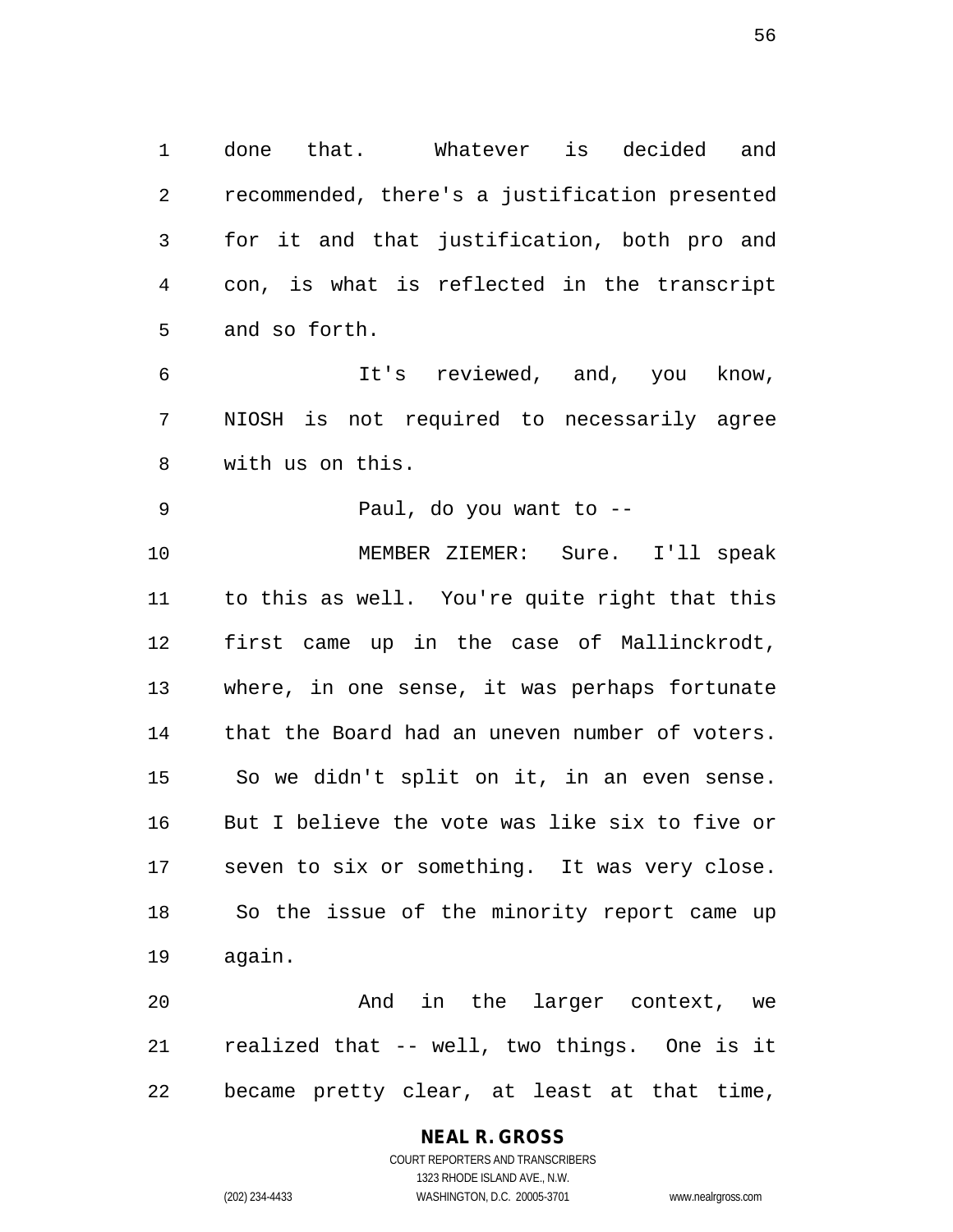that the Secretary was not interested in a minority report per se because the package that is delivered is exactly what Dr. Melius has described. It's the recommendation which has no information about voting -- it's the recommendation which, by implication, is a majority. But it includes all of the transcripts and the discussion and the related petition material and the Evaluation Report by NIOSH, and so on.

 So it is a large package. And so the Secretary does have access, not only to what the actual vote is but what the views of those who were dissenting in the discussion, what that was as well.

 So at that time, at least, we came to the conclusion that a separate minority, quote, minority report, or letter, was not needed because the information was available to the Secretary, and that would be conveyed together with NIOSH's view and the Secretary has to weigh all of this information in making

#### **NEAL R. GROSS**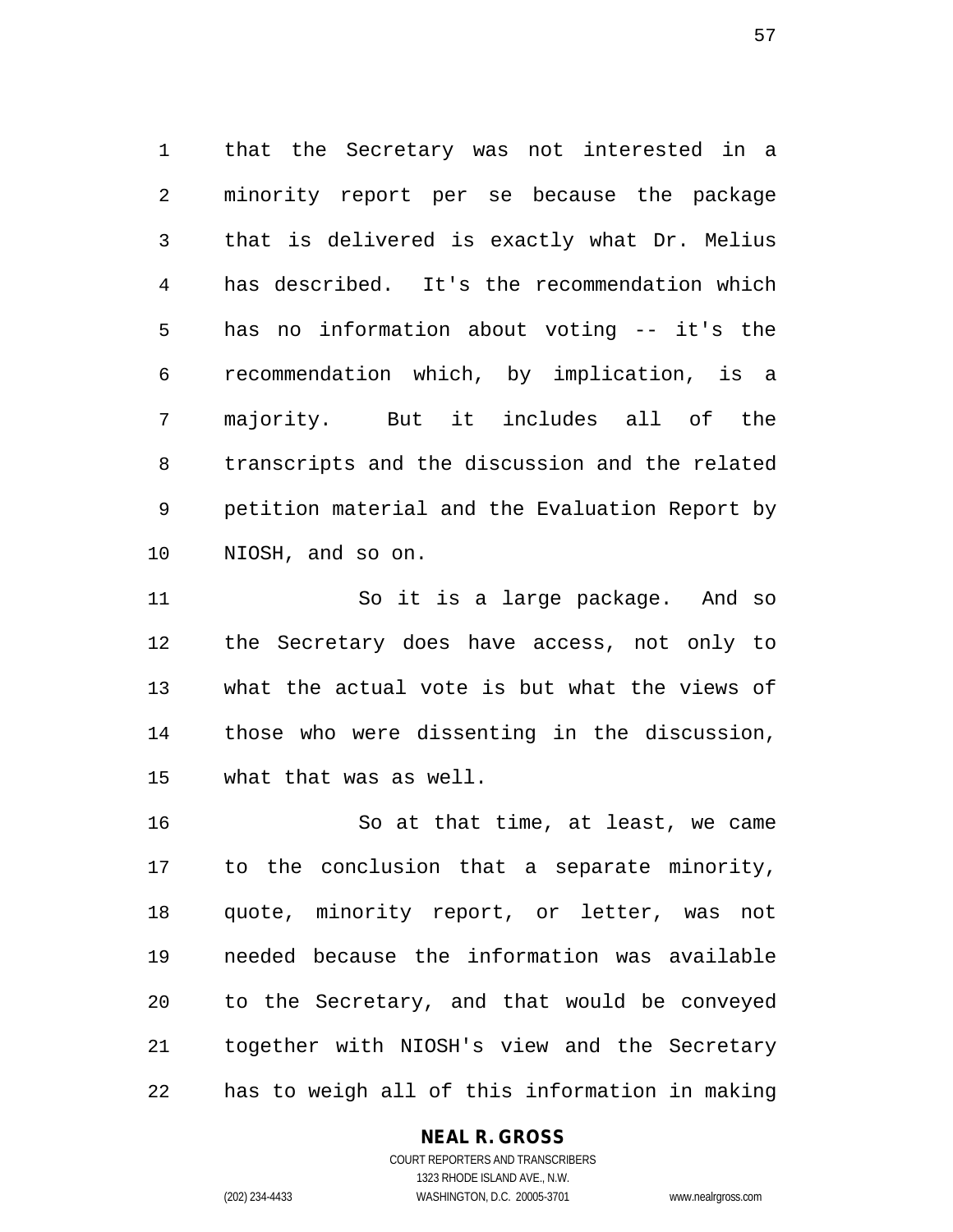the decision.

 So the bottom line was the Secretary has at his or her fingertips all of the information needed to make the recommendation to Congress. So that's where we stood at that time. MR. KATZ: Could I just add something to what Paul said? I mean, in addition to -- I mean, the records are there for the Secretary. As you might imagine, the Secretary isn't going to peruse all the

 But I think Dr. Howard and his staff make a pretty conscientious effort to reflect any points of contention and then the director of NIOSH's views on those as well. So certainly, in a case where we have a close vote, and there really are strong views on either side, those will get reflected directly to the Secretary. You know, those aren't hidden in the transcripts, but they're really made salient as part of the discussion for the

transcripts and everything.

#### **NEAL R. GROSS**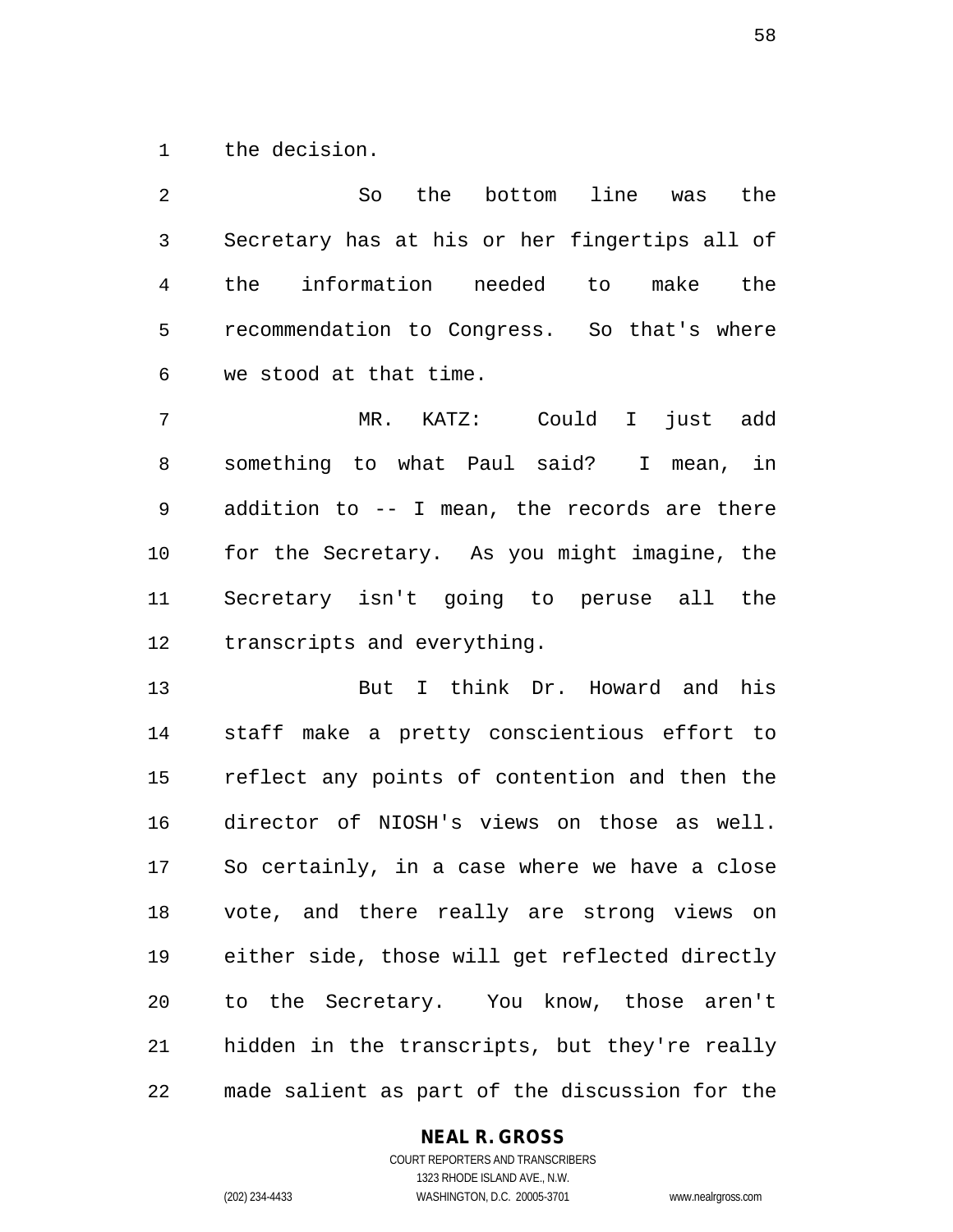Secretary to consider.

| 2  | And that<br>CHAIRMAN MELIUS:                   |
|----|------------------------------------------------|
| 3  | certainly happened with Blockson, and which I  |
| 4  | recall, Bethlehem also, where there were close |
| 5  | votes, and relatively, some just, you know,    |
| 6  | dissenting views from that.                    |
| 7  | So I don't know if that's helpful.             |
| 8  | I'm not trying to put you on the spot, Jim.    |
| 9  | I mean, because I think it was a legitimate    |
| 10 | question, because it had come up before. We'd  |
| 11 | raised it earlier.                             |
| 12 | MEMBER LOCKEY: In, like, the FDA,              |
| 13 | they have minority reports; right?             |
| 14 | CHAIRMAN MELIUS: Yes.                          |
| 15 | MEMBER LOCKEY: And<br>in<br>SO                 |
| 16 | relationship to transparency, is there any     |
| 17 | harm to submit a minority report? Does it do   |
| 18 | any damage or does it keep the process as      |
| 19 | transparent as possible? And I would say that  |
| 20 | it doesn't take away from the process. It      |
| 21 | just says that -- and any one issue which can  |
| 22 | go either way, where there's not -- everybody  |

### **NEAL R. GROSS**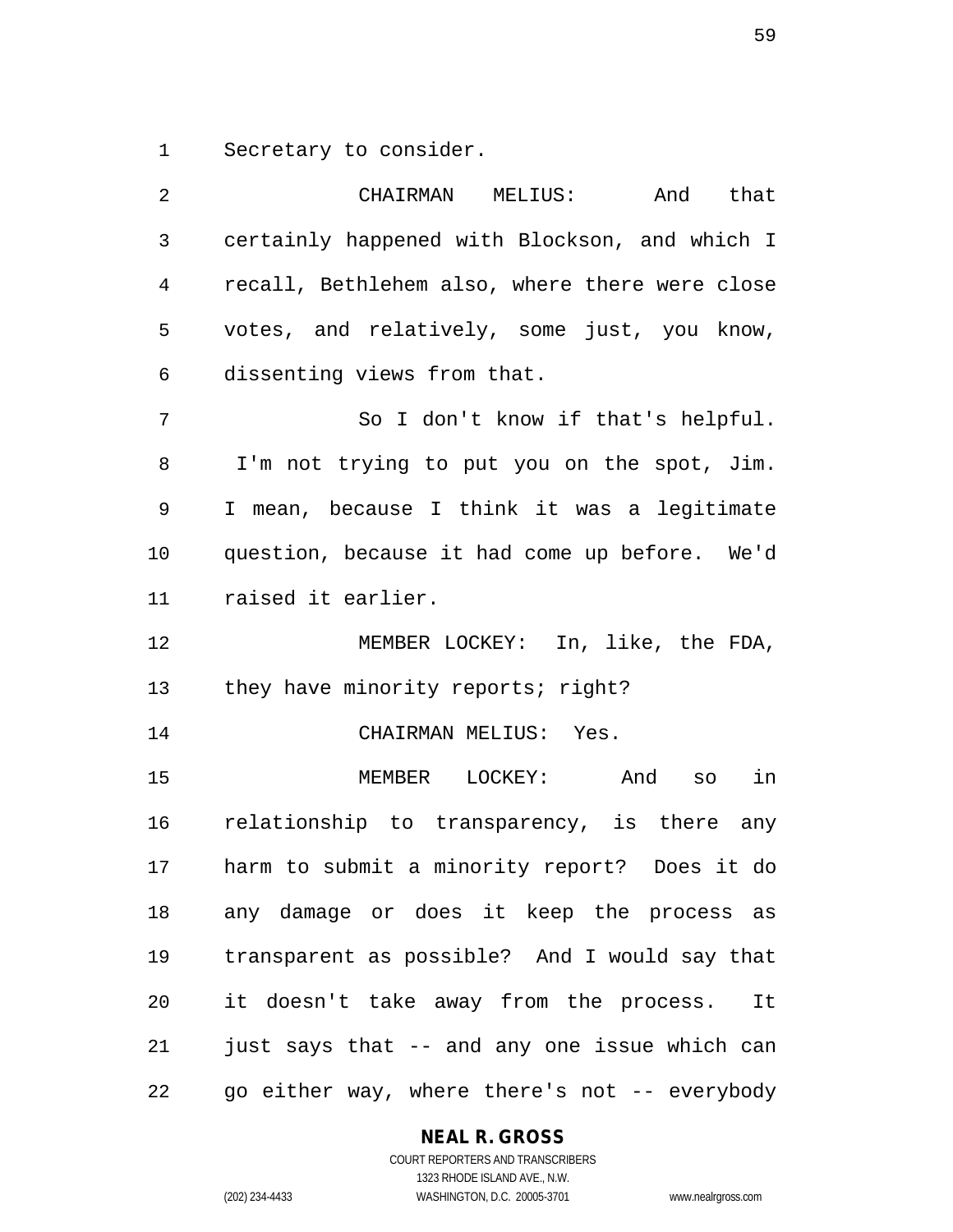doesn't agree with the outcomes, that those individuals who do not agree with the outcomes can also put their views down as a minority report.

 I don't think it -- it doesn't take away from the process that we're currently doing. If it did, then I would have a problem with that. But it provides some additional transparency as to how the Board thinks and members of the Board.

 CHAIRMAN MELIUS: Yes, but does it provide transparency beyond what's in the transcript? Secondly, it does kind of cause a potential for delay, and do that, because --

 MEMBER LOCKEY: I think that the minority report would have the same format, a one or two page format. That would not delay the process.

 You know, everybody goes through the transcripts and brings their -- but it's sort of like a summary page. It's like the executive summary page, a one-page summary

# **NEAL R. GROSS**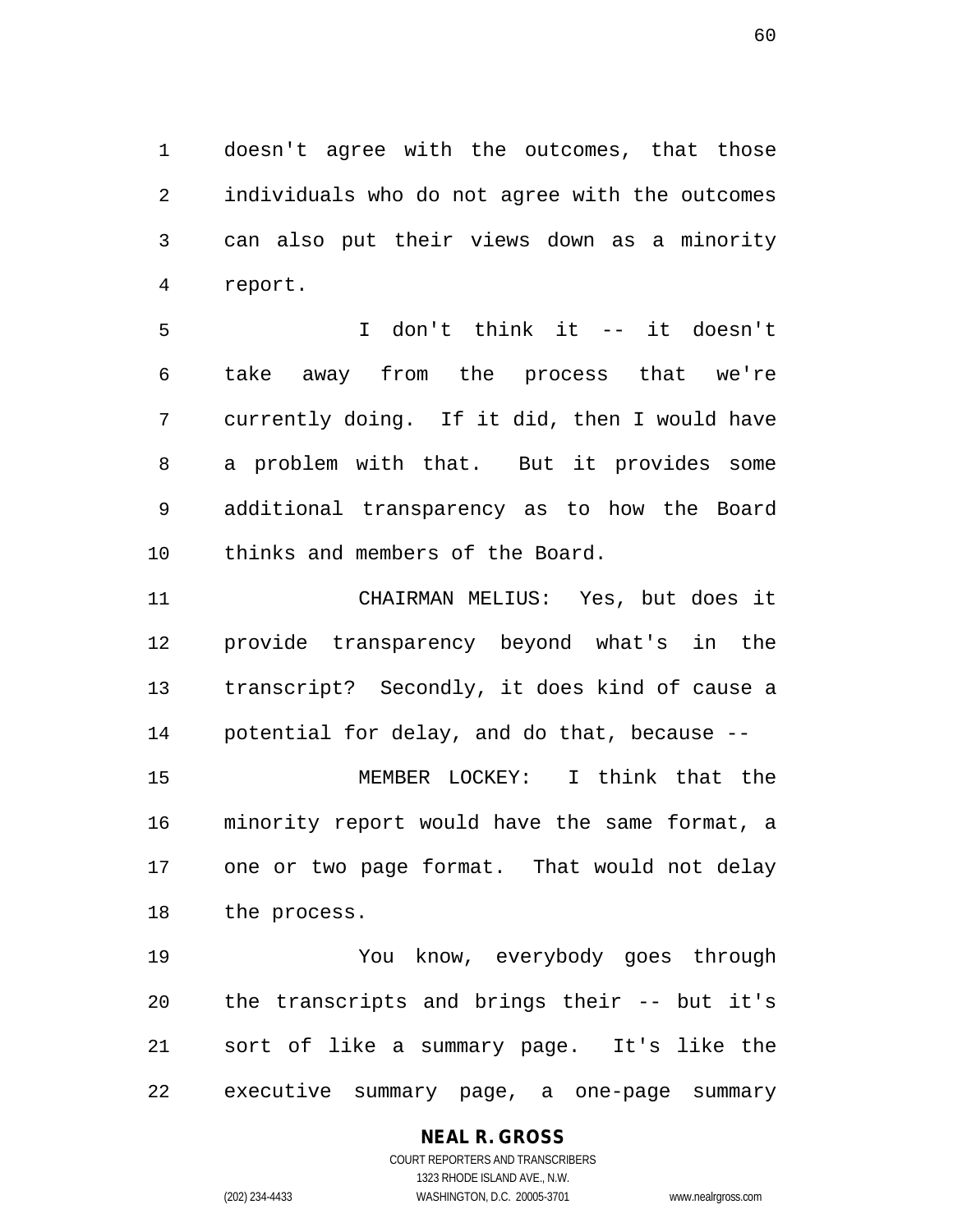that says, in this particular situation, the majority felt this way. There is a minority who took a different approach, they feel this way, and it's part of the record. That is what I would throw out there for something to think about.

 I don't think it takes away from the process. As you say, there's everything - - if people want to look at the minority report and they want to see why people arrived at their conclusions based on what they said, they can go back to the transcripts and look at them.

14 CHAIRMAN MELIUS: Henry.

 MEMBER ANDERSON: It would seem if somebody wanted to do a minority report, they could read it into the transcript. I think the issue being having a separate document that then gets posted separately, gives it a different weight because it almost makes it a subcommittee or a work group or something like that.

**NEAL R. GROSS**

COURT REPORTERS AND TRANSCRIBERS 1323 RHODE ISLAND AVE., N.W. (202) 234-4433 WASHINGTON, D.C. 20005-3701 www.nealrgross.com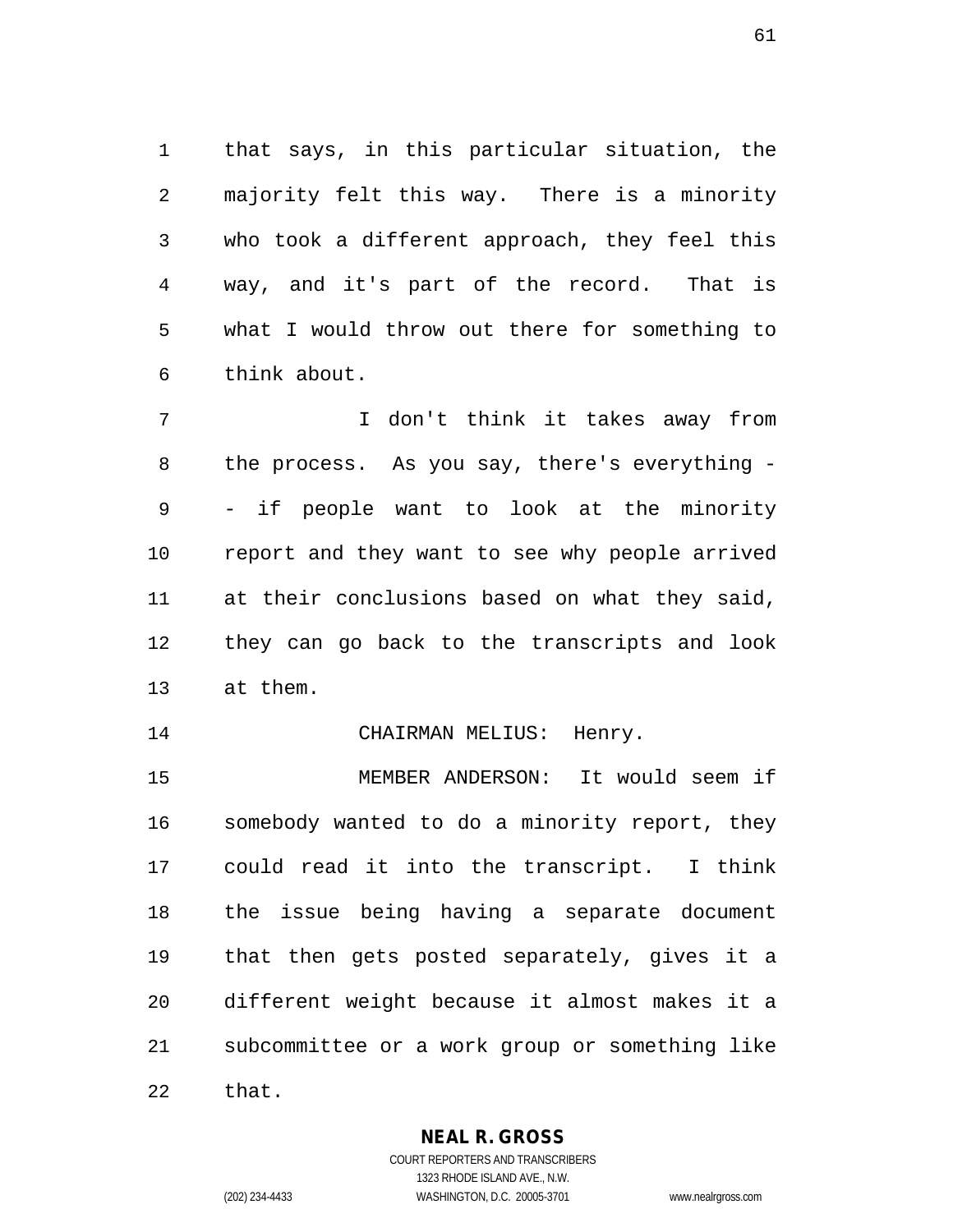So I would think if there's minority points, that can be part of the transcript and then it's along with everything else, so you just read it into the transcript like the letters that we get for the public comment and legislators, they read a letter from the senator that goes into the transcript and that's where it is. So I think that would be -- you know, that's the way you get your minority comments or points made is to -- they make it during the discussion comment period. CHAIRMAN MELIUS: Paul. MEMBER ZIEMER: There was another issue, as I recall, and that has to do with who is sort of authorized to communicate to the Secretary on behalf of this Board. It's not clear, to me, if we did this -- and again, we may want to come back and debate this more -- but does the minority group communicate directly to the Secretary, is part of the issue. I guess counsel might have to help us

#### **NEAL R. GROSS**

COURT REPORTERS AND TRANSCRIBERS 1323 RHODE ISLAND AVE., N.W. (202) 234-4433 WASHINGTON, D.C. 20005-3701 www.nealrgross.com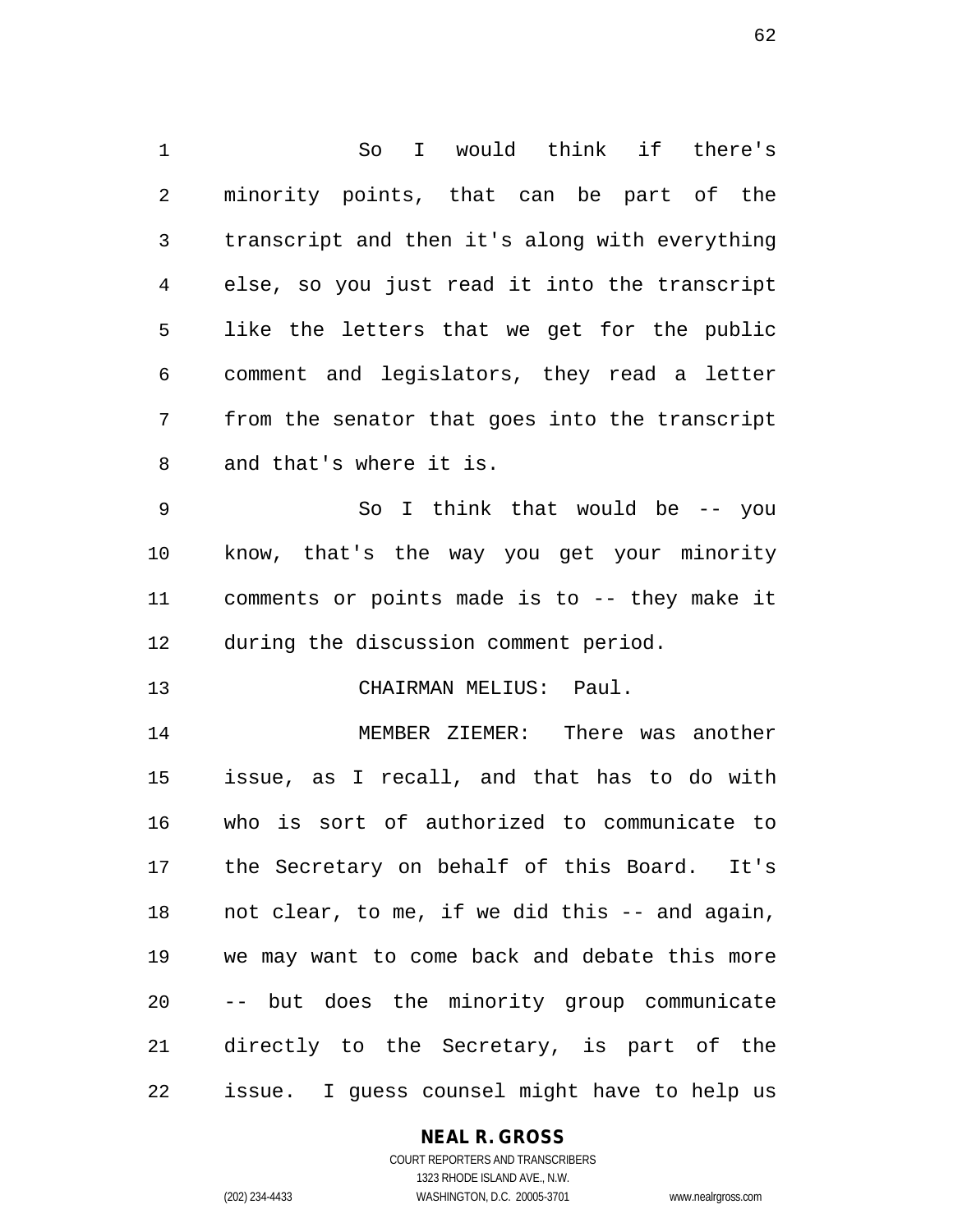on that.

| $\overline{2}$ | Or would you envision a minority               |
|----------------|------------------------------------------------|
| $\mathfrak{Z}$ | report that one would request the chair to     |
| $\overline{4}$ | transmit along with the other letter? These    |
| 5              | would be some of the issues -- or an           |
| 6              | alternative would be to have a report that is  |
| 7              | read into the record. But again, I'm just      |
| 8              | sort of processing what's been said here.      |
| $\mathsf 9$    | I think before, we did have the                |
| 10             | issue of who transmits what to the Secretary,  |
| 11             | and I don't know, Emily, if you were aboard at |
| 12             | that time and recall those discussions but     |
| 13             | that was another part of the issue, was what   |
| 14             | is it that we're authorized to, you know,      |
| 15             | recommend or submit to the Secretary.          |
| 16             | MS. HOWELL: I'm not sure that I                |
| 17             | was here. I may have been here very recently   |
| 18             | for those discussions at that time. I think    |
| 19             | the statutory language calls<br>for a          |
| 20             | recommendation to the Secretary from the       |
| 21             | Board. There's not a legal impediment to       |
| 22             | there being, as part of that recommendation, a |

# **NEAL R. GROSS**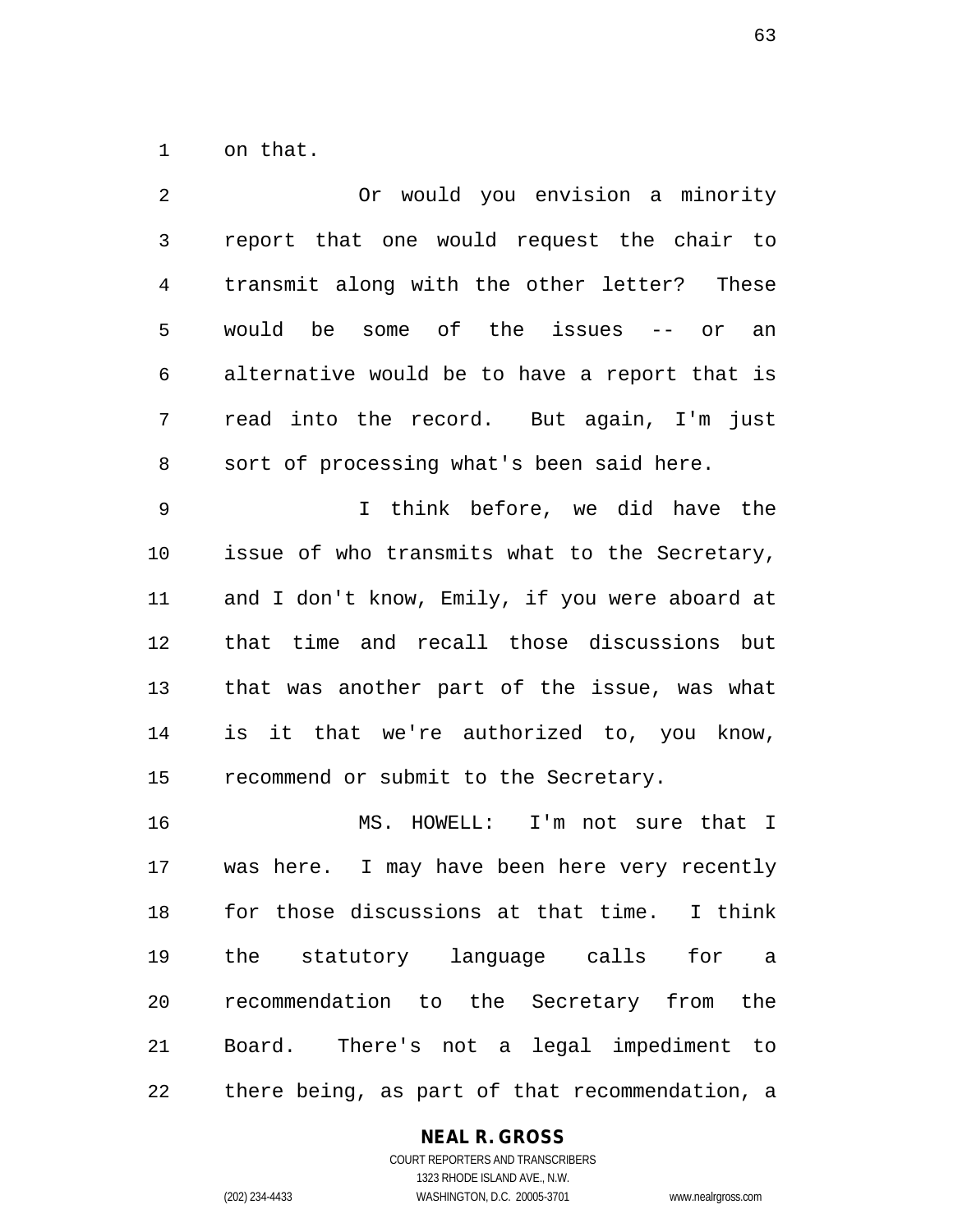minority report. I do think we got into some issues in the past around Mallinckrodt, with things being sent separately. So I think there's some procedural questions, but I don't know that there's anything to prevent it. I think some of the ideas that you guys have talked about, about reading things into the record or coupling a letter that was similar in length with the recommendation could work. We would need to look at that more closely. I guess the only thing I would add, kind of on another note, about this whole discussion about the transcripts, I think what

 Ted and Dr. Melius have said is very correct. These packages are very lengthy. They have a lot of information in them that should reflect the views of the Board.

18 The one thing I would note, just from recent experience with the Board, is that sometimes when we have a split work group and there are new, sometimes technical and scientific considerations coming into the

# **NEAL R. GROSS**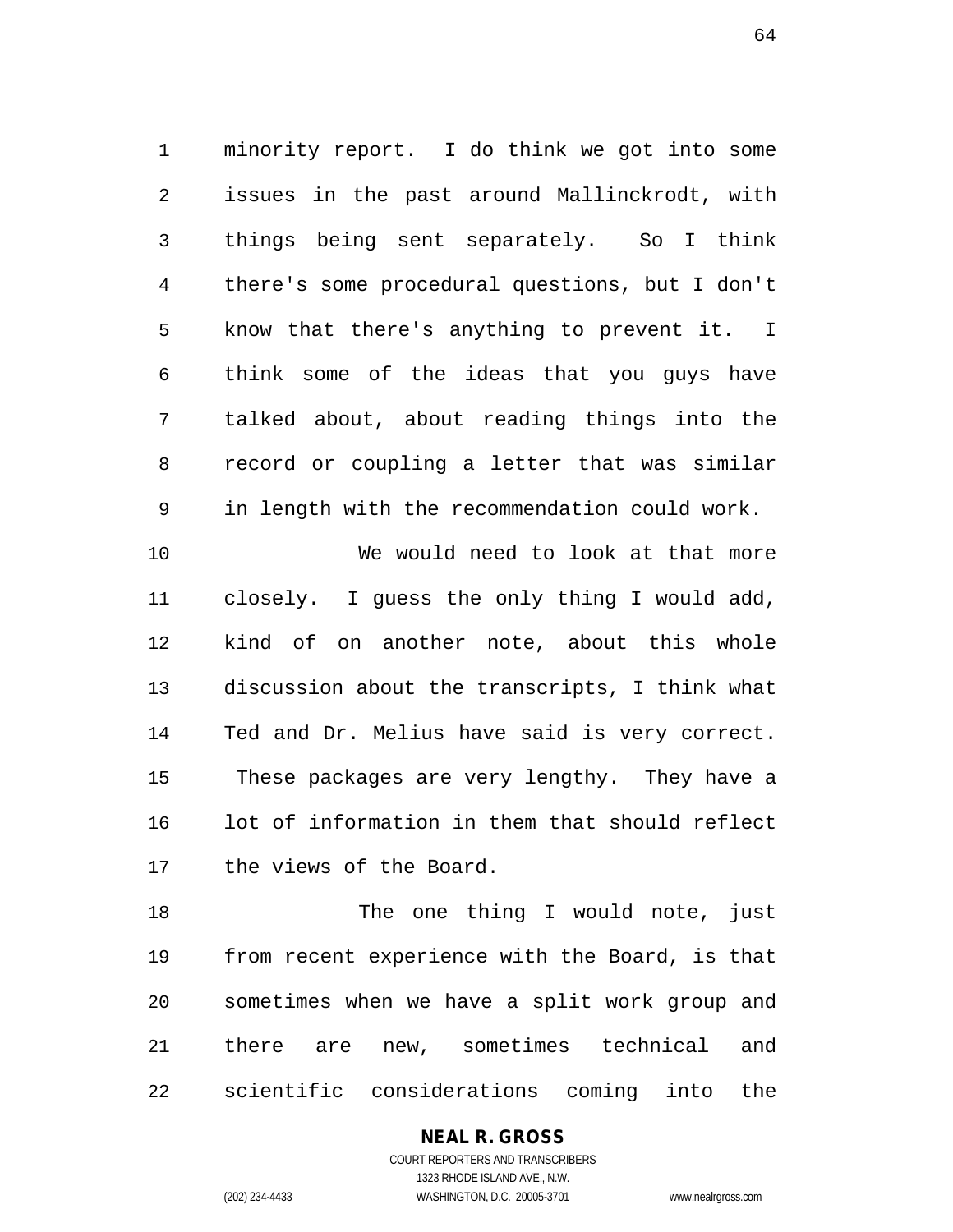debate late in the discussion, the transcript is not always as robust as we would like it to be because the basis for the Board Members' votes are not being clearly explained on the record.

 You might have an explanation of a Board Member's votes a meeting or two previous to that or at a work group. But then, when the Board discussion comes down to the vote, it's not necessarily the same issue at hand. And so, you know, as individual Board members, I would just say that it's really up to each of you to try to express yourselves clearly about why you're voting the way you're voting when the actual vote is taken.

 Because I think sometimes we have months and even years of debate and the things that you've said on the record previously are not necessarily what's influencing you when that final vote is taken.

CHAIRMAN MELIUS: Paul.

MEMBER ZIEMER: There is -- I'm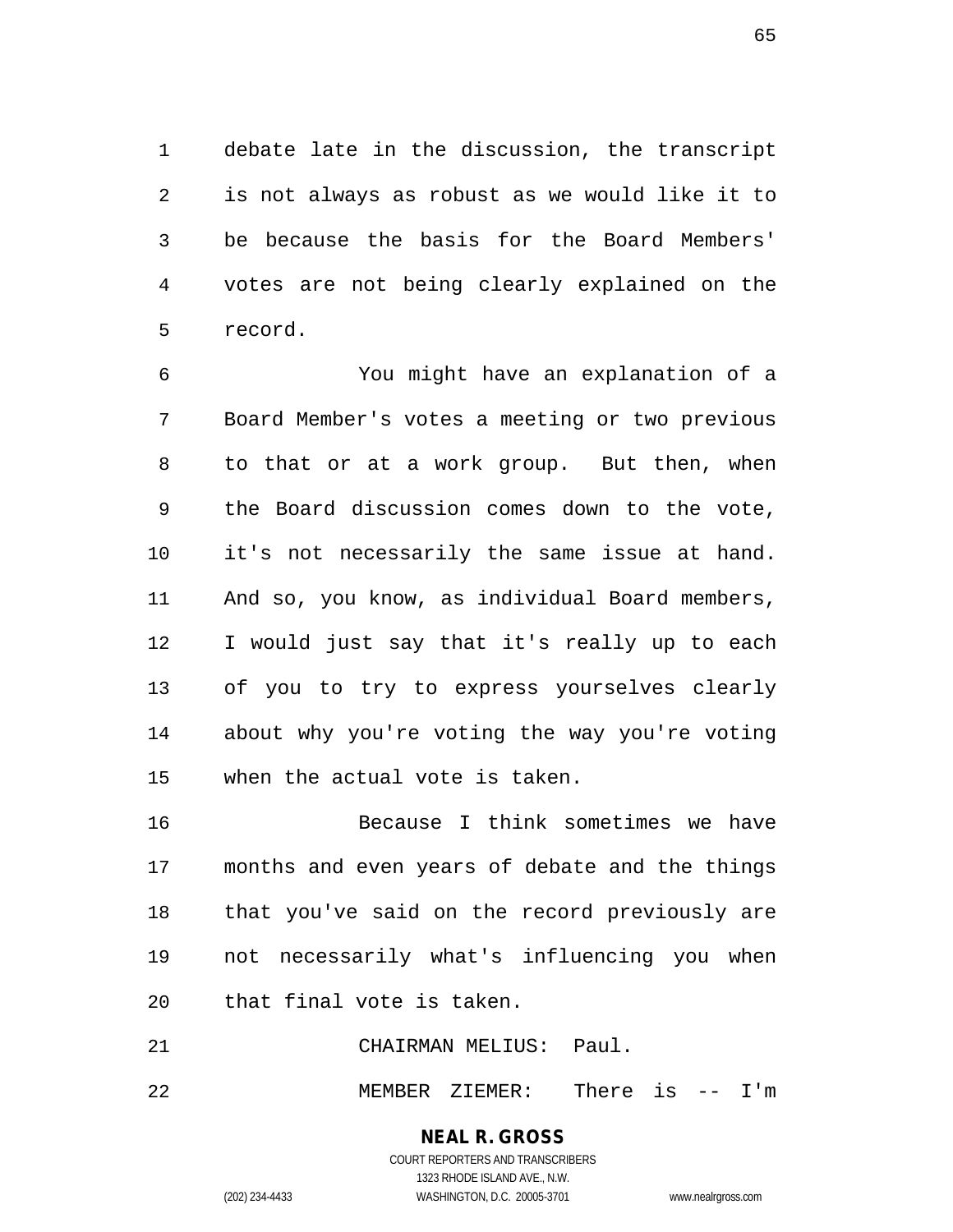sorry. Richard was first and I've spoken a couple times.

 MEMBER LEMEN: I just wanted to ask what would constitute a minority report. Would that be one person dissenting from a vote on the Board, or would it have to be a certain percentage? Because I can see, like we voted yesterday, we had two people say no to the Linde and the rest of the Board voted yes. Is that sufficient to write a minority report? Or should it be when you have 35 percent or 40 percent?

 I think that lends to what I think -- I would support what Henry said, because I think if we start getting into this, we could actually have a minority report of one member writing something every time we have a vote.

18 So I think this could be very, very confusing not only to the public but to the Secretary and I would recommend we would be much better off just to read it into the record and maybe change our voting method a

#### **NEAL R. GROSS**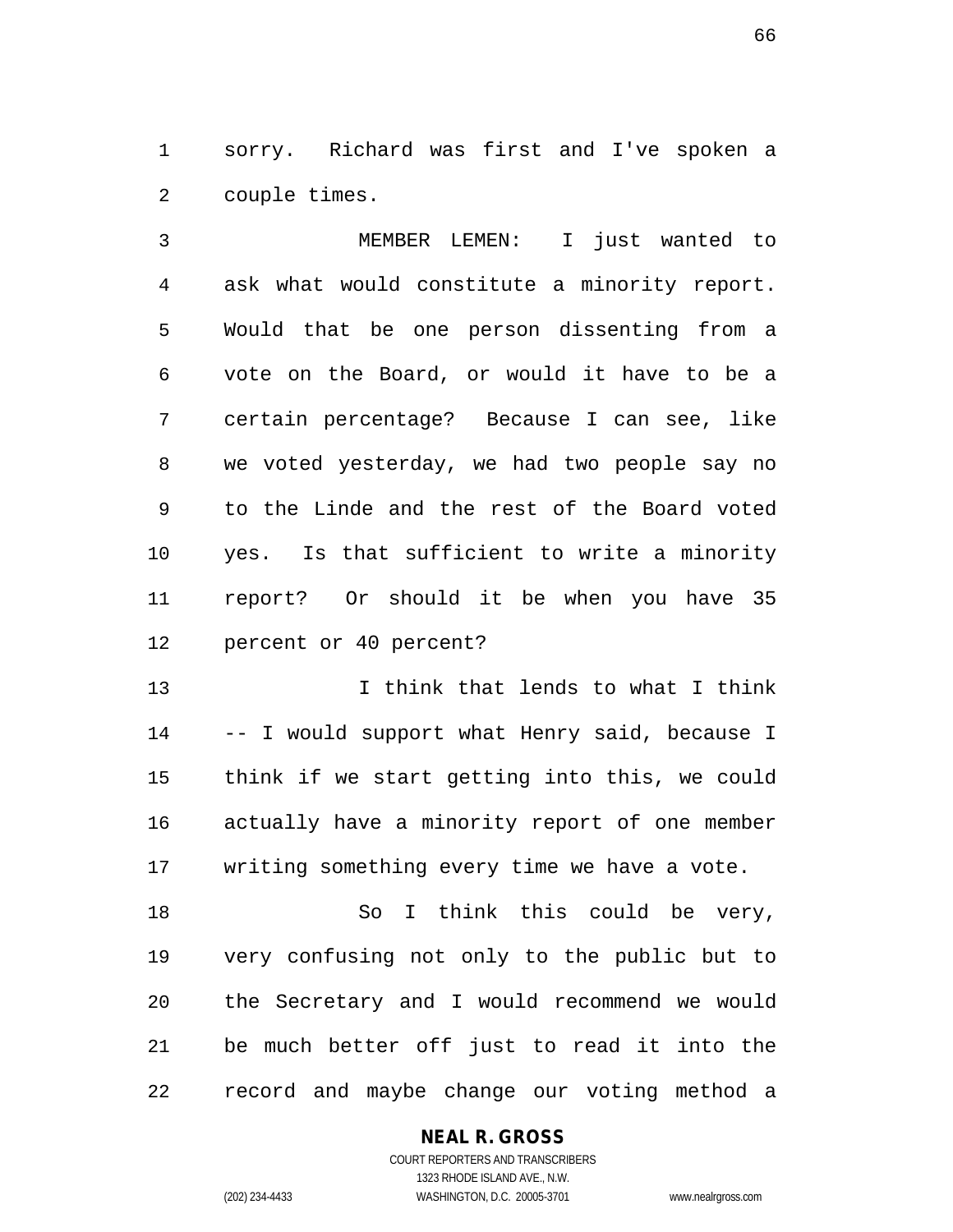little bit: when Ted calls the roll call, that we have a moment to give one or two sentences why we are voting in opposition or for the vote. I think that would be much cleaner than allowing us to have minority reports.

 CHAIRMAN MELIUS: Can I just comment on that, because I think Dick's referring to the tabling motion, and --

 MEMBER LEMEN: No, I'm not. I was referring to the Linde.

 CHAIRMAN MELIUS: Well, there was tabling on Linde is the one we have to vote on.

14 MEMBER LEMEN: Well, yes.

 CHAIRMAN MELIUS: And there was two people dissenting and they were doing it for, I think for different reasons, I guess sort of on different sides.

 Now that's not a recommendation to the Secretary, so it's not -- but it is an issue there.

Paul.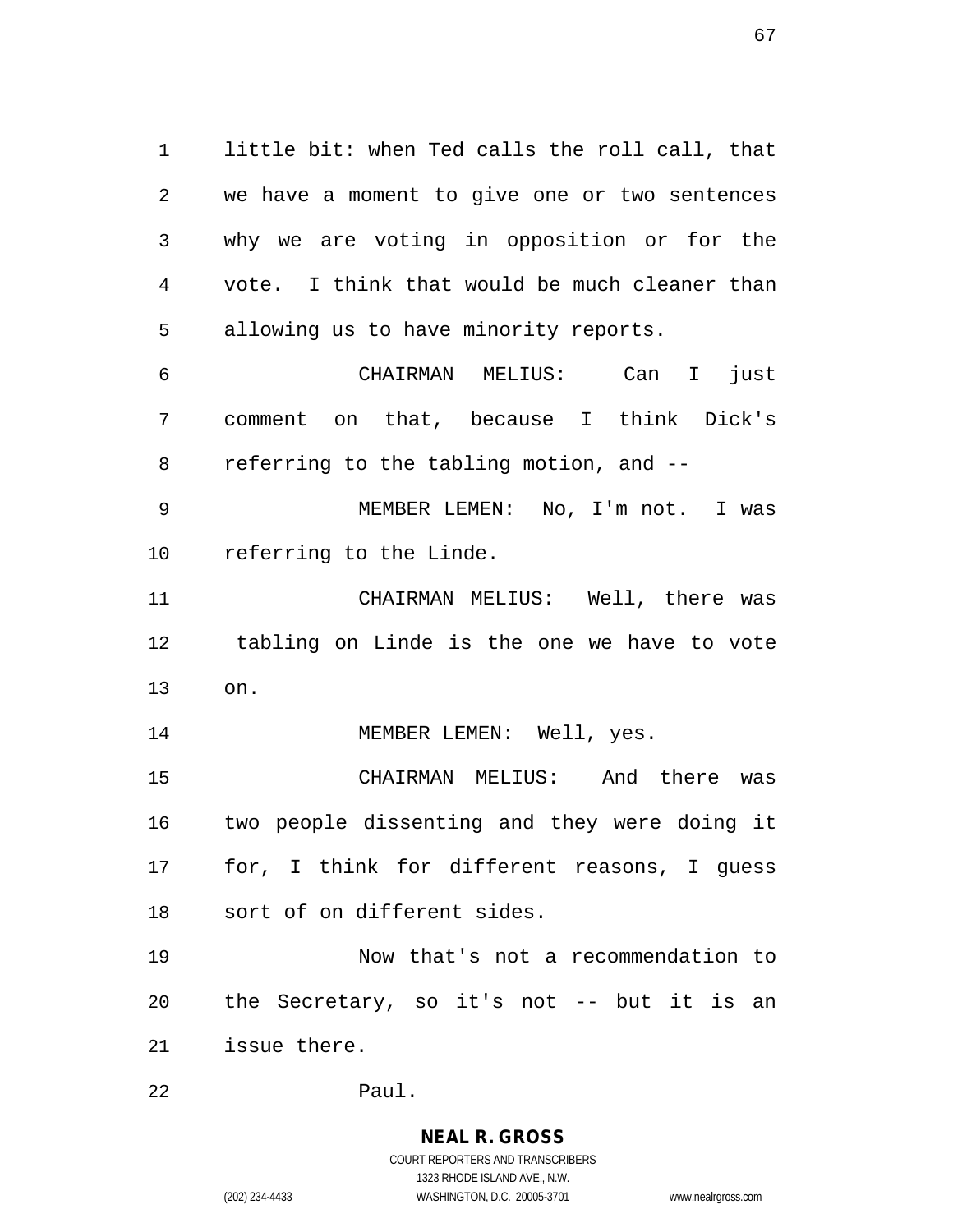MEMBER ZIEMER: There is one other possible way to approach this and I don't think we necessarily need to solve it today but we may want to give it some thought, and that would be to alter the way the main letter goes in to the Secretary, to include information about the vote.

8 For example, by an eight to seven vote, or a ten to twelve vote, the Board approved this. That automatically shows the dissent. Even though it's in the record, it does sort of put it out there for the Secretary, who then will be sure to say why did this happen.

15 And the other part of it is, when it comes to the bottom line on most of these, it's either we are agreeing with NIOSH's recommendation or we are disagreeing with it. So basically, a minority report would say one or the other of those. The detail on, you know, I didn't like this on the radon model, or I did like the way they approached this, I

#### **NEAL R. GROSS**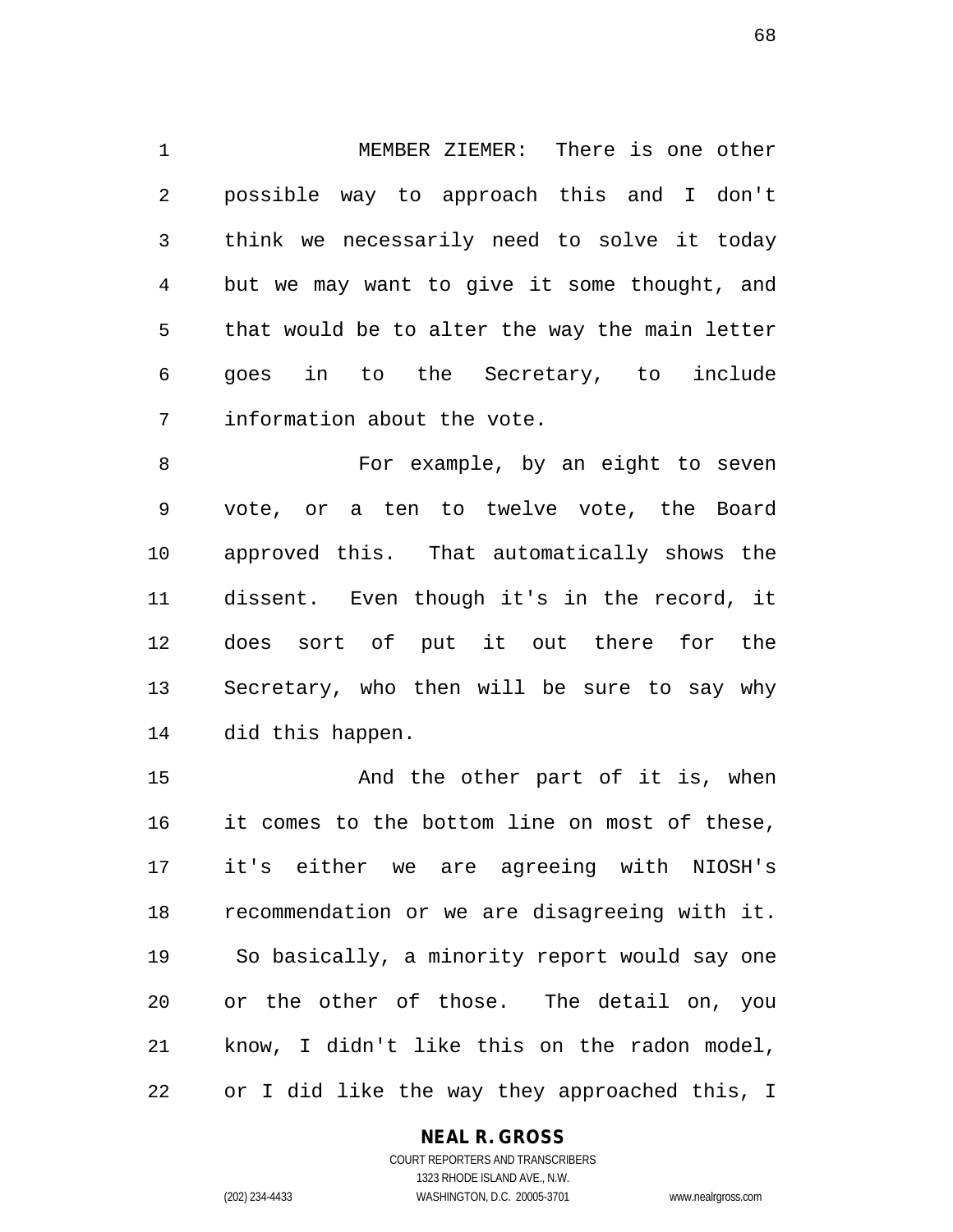don't think that goes in a letter to the Secretary or even in a report.

 But I think, as I understand your concern, Jim, is to make sure that the Secretary understands that a recommendation does not necessarily reflect the view of every individual in that vote. Maybe that would be a way to make it a little more prominent in the transmittal to the Secretary to show what the vote was or something like that.

 CHAIRMAN MELIUS: Yes. I would add that, if my recollection's correct, the memo that goes up from NIOSH, up through channels to the Secretary, does include that information. It may not have the exact vote, I can't recall --

 MEMBER ZIEMER: You're talking about a memo from NIOSH --

 CHAIRMAN MELIUS: From NIOSH. The package includes -- you know, it actually will say, you know, what -- at least as it's reflected in the transcript, what the

# **NEAL R. GROSS**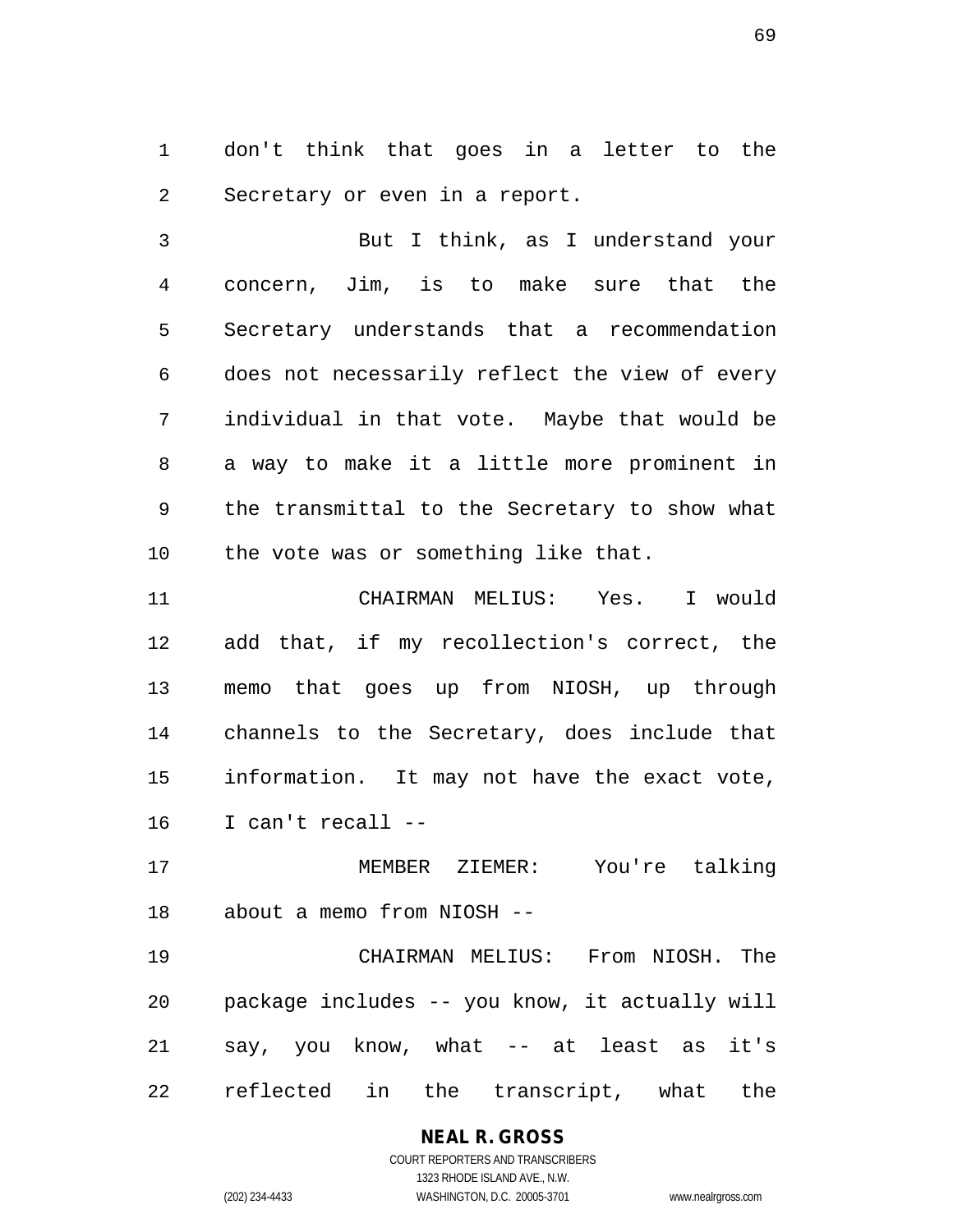rationale was, one way or the other.

2 1 I think the other thing that Emily said, I think it is very important, and we could lose track of it in different ways. What's really critical, as much as the vote, is the justification that's in there because that's really what's being looked at and the justification, easy, when we're all agreeing with NIOSH and it's probably easy when we're all disagreeing with NIOSH's recommendation. 11 But it's hard and it really does - - and it also comes up in other ways. Now I've communicated on the 83.14s. I'll get back to LaVon and say, you know, make sure that this point gets covered because it's not well-covered in the SEC evaluation. Or we'll do it in our questioning here to make sure we have on the record the information that really does justify the SEC or whatever the conclusion is.

 And so I guess I worry that what was suggested, that well, when you vote you

# **NEAL R. GROSS**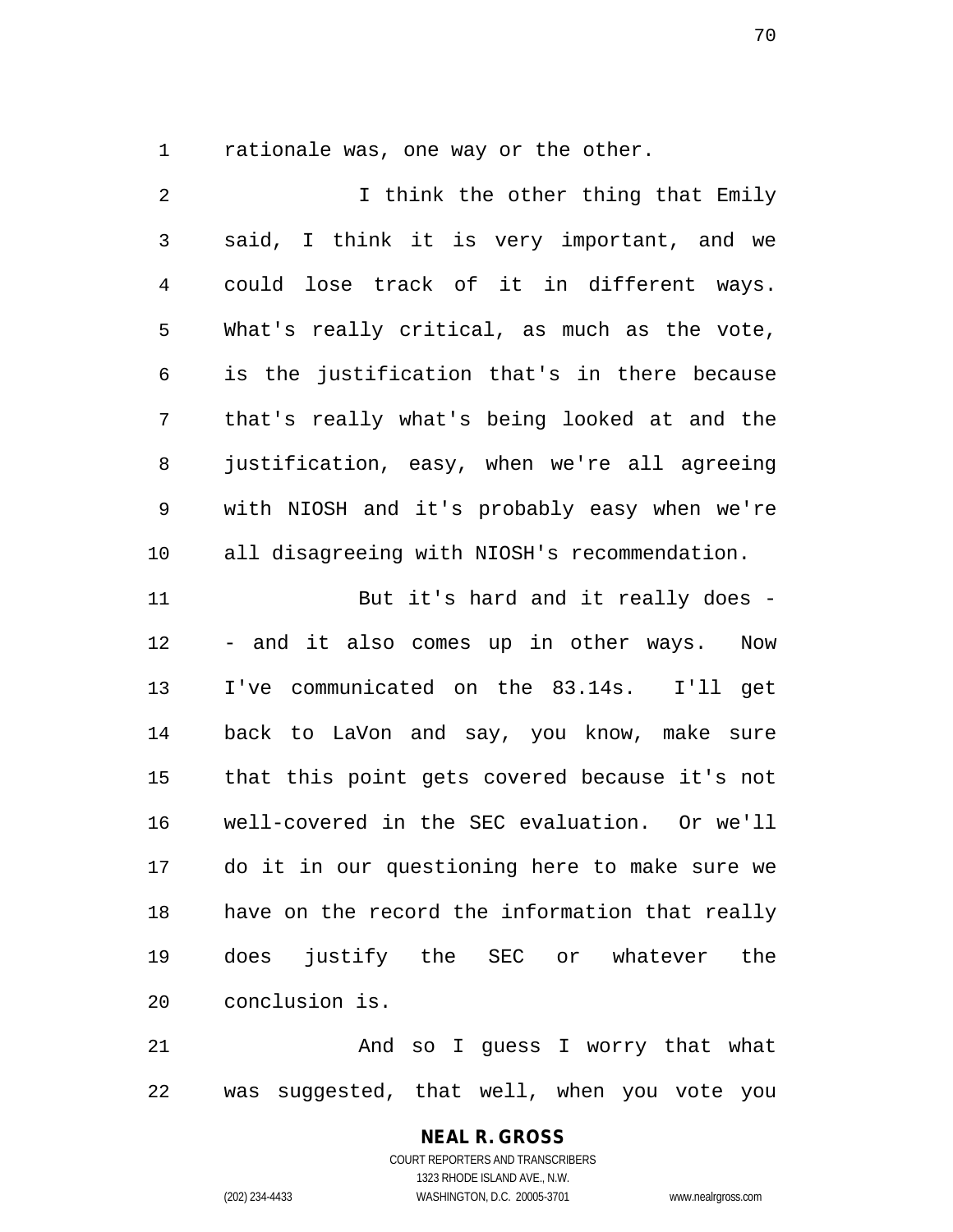give your reasons. I think what's, in some ways more important, is that when we're having the discussion, that views get out there and it's the full view. I mean, again, to use Linde as an example.

 I mean, I had concerns about the, sort of the recovery period, when they were doing all the demolition there and so forth. I don't know how I would have voted on it because I didn't think I was ready. But I would have been hard-pressed to put, you know, a justification forward because I didn't have the detail in front of me, and I don't think - - you know, it would have been hard to have that on the record, wouldn't have been as complete as it should be.

 So I think that is as important also as just recording a vote.

Jim, you had --

 MEMBER LOCKEY: I tend to agree with Paul because --

MR. KATZ: Jim, your mic.

# **NEAL R. GROSS**

COURT REPORTERS AND TRANSCRIBERS 1323 RHODE ISLAND AVE., N.W. (202) 234-4433 WASHINGTON, D.C. 20005-3701 www.nealrgross.com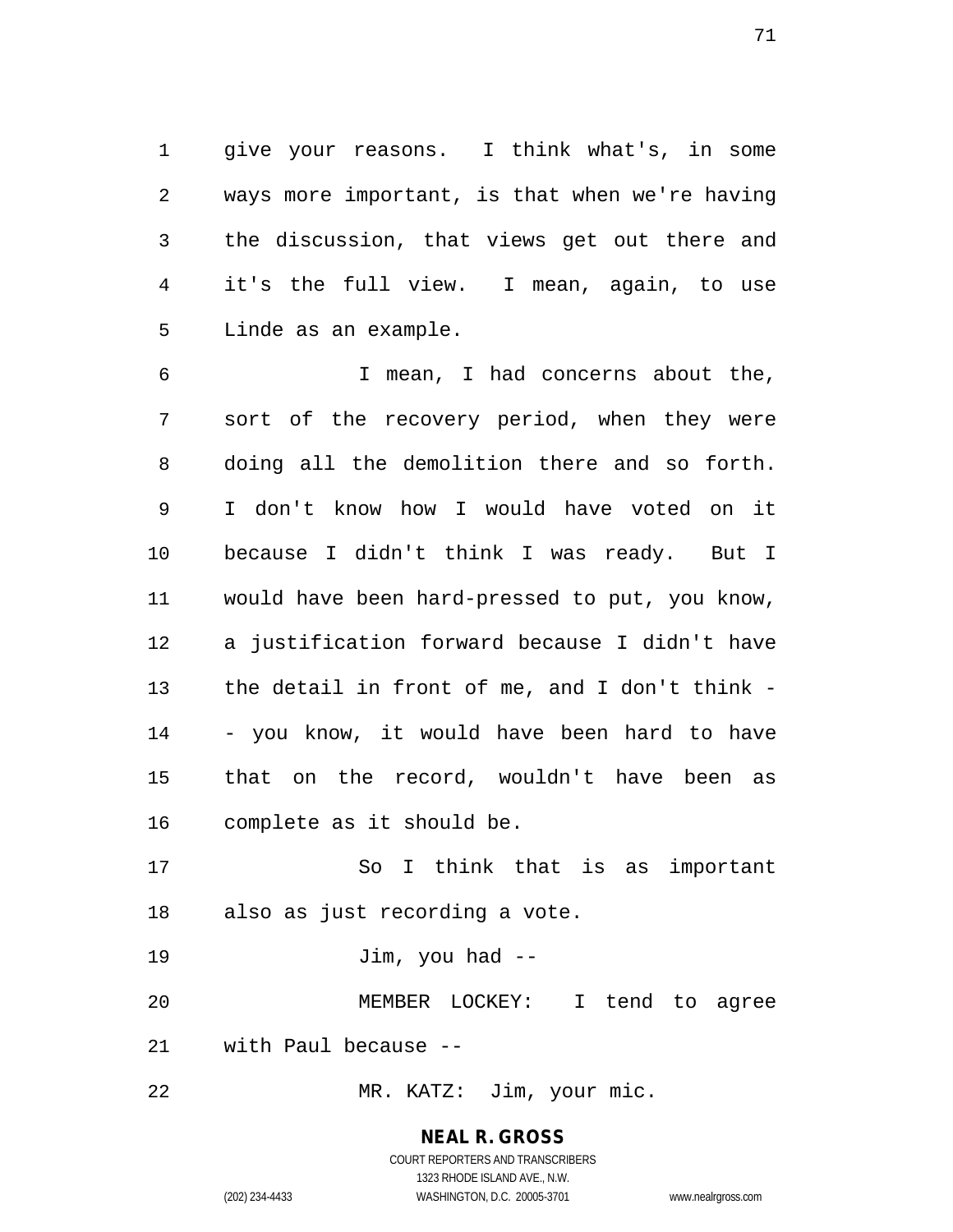1 MEMBER LOCKEY: -- saying what the vote is -- you know, that's a permanent record for the Board.

 MR. KATZ: Your mic is not switched on or something. It's not being picked up, Jim.

 MEMBER LOCKEY: I also agree with what Richard said. It wouldn't take a sentence or two to say, I tend to agree that NIOSH can or cannot reconstruct it and then give my vote. I think that's a good idea, too, because it's right up front. And then I think the letter can reflect the vote. The vote on this issue was ten to five or whatever it was and the Secretary can look at that.

 CHAIRMAN MELIUS: Yes, Paul, and then Wanda.

 MEMBER ZIEMER: And I understand what you're saying. I think it's a good idea, what you and Dick are saying. However, under parliamentary procedure, that should be done during the discussion. When you call for

> COURT REPORTERS AND TRANSCRIBERS 1323 RHODE ISLAND AVE., N.W. (202) 234-4433 WASHINGTON, D.C. 20005-3701 www.nealrgross.com

**NEAL R. GROSS**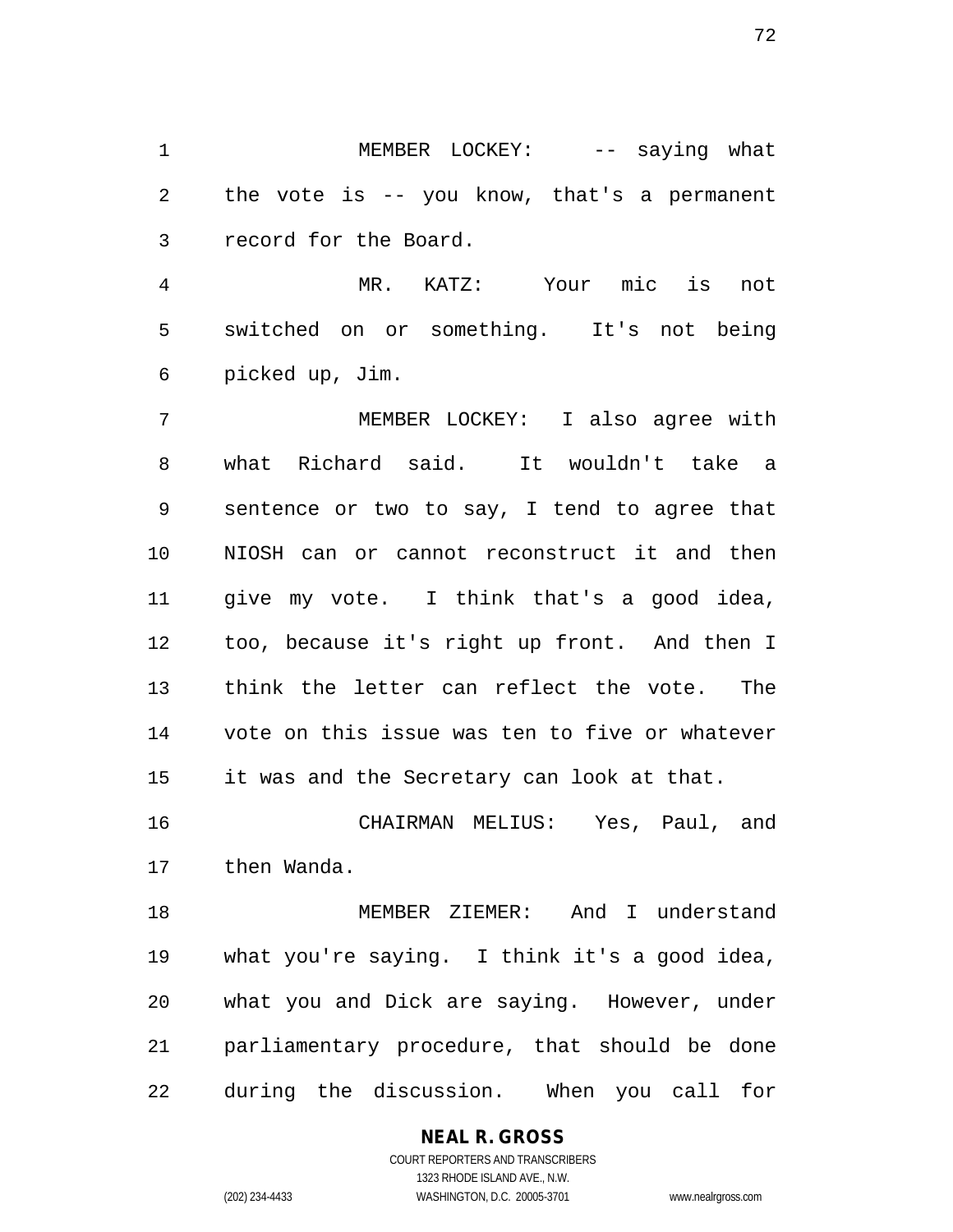those who support the motion to tell why and those that oppose the motion to tell why, that's when to get it on the record. If you're silent then, then don't do the discussion during the vote. Under parliamentary procedure, you should just vote. CHAIRMAN MELIUS: And one clarification, and I think I'd ask NIOSH or counsel, to follow up on. My recollection is when we discussed this the first time, we were advised not to include the vote in the letter and I can't think of a good reason why we shouldn't. But I seem to recall that we were persuaded not to. 15 MEMBER LOCKEY: What? CHAIRMAN MELIUS: We being the Board member that were on at the time, when we had this discussion seven years ago. MEMBER LOCKEY: I wasn't here.

 CHAIRMAN MELIUS: No; no. I'm just -- so I guess I'm asking the -- and you don't have to answer now, Emily.

**NEAL R. GROSS**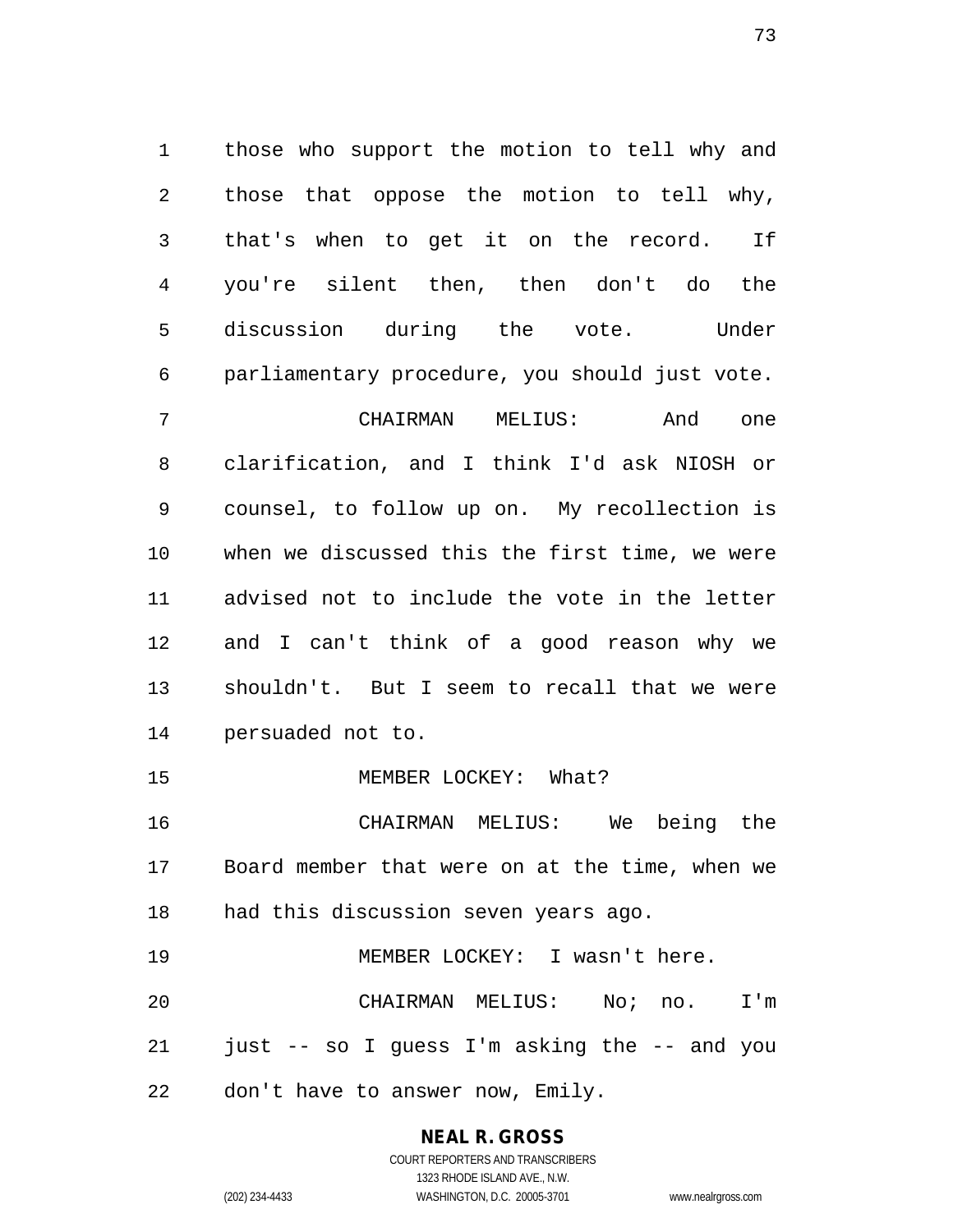MS. HOWELL: I don't know what the answer is. I could go back and try and find out if there was some advice given on that.

CHAIRMAN MELIUS: Yes; okay.

 MS. HOWELL: But as I think Paul or you mentioned, the vote numbers are broken down in the memo from the NIOSH director to the Secretary. So even if you choose not to include it in your letter, it does get passed along regardless of what the vote is. It's not only put in when it's a one-vote difference. It's always put in and they try to kind of explain what was stated on the record for reasons for the vote count being what it was.

 But I can look into that other issue.

 CHAIRMAN MELIUS: Wanda, you've been patient.

 MEMBER MUNN: I'm always patient; it's a virtue. We have discussed this many times before. What seems to be most

> **NEAL R. GROSS** COURT REPORTERS AND TRANSCRIBERS 1323 RHODE ISLAND AVE., N.W. (202) 234-4433 WASHINGTON, D.C. 20005-3701 www.nealrgross.com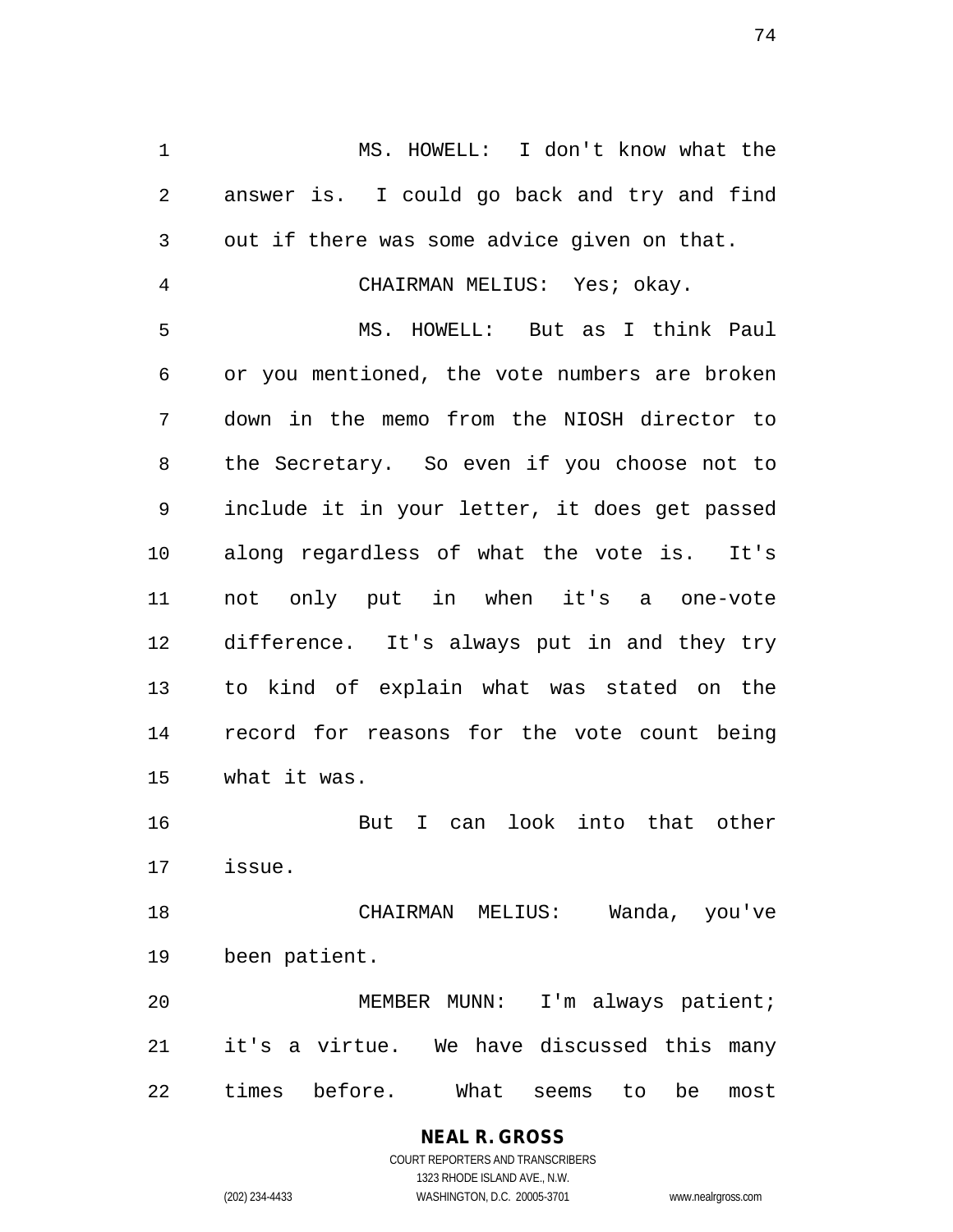important, in my mind, is that we separate the wheat from the chaff in terms of what goes in the letter, the actual letter to the Secretary. Reading through transcripts and reading discussion is dull and time-consuming and I would not expect that the Secretary would do so.

8 I would expect that the Secretary probably would read the letter. Therefore, anything that is considered wheat, and if we have a significant number of our body that has a reverse opinion, then that's wheat and should be, and could be easily included in the letter without a great deal of effort.

 To prepare a separate document, it seems to me would be diluting the message which needs to be as concise as possible, but nevertheless, in my view, needs to be in the letter. I think we've been remiss in not making some reference to it in the past. I don't recall the discussion about including the vote as being objectionable. I don't

# **NEAL R. GROSS**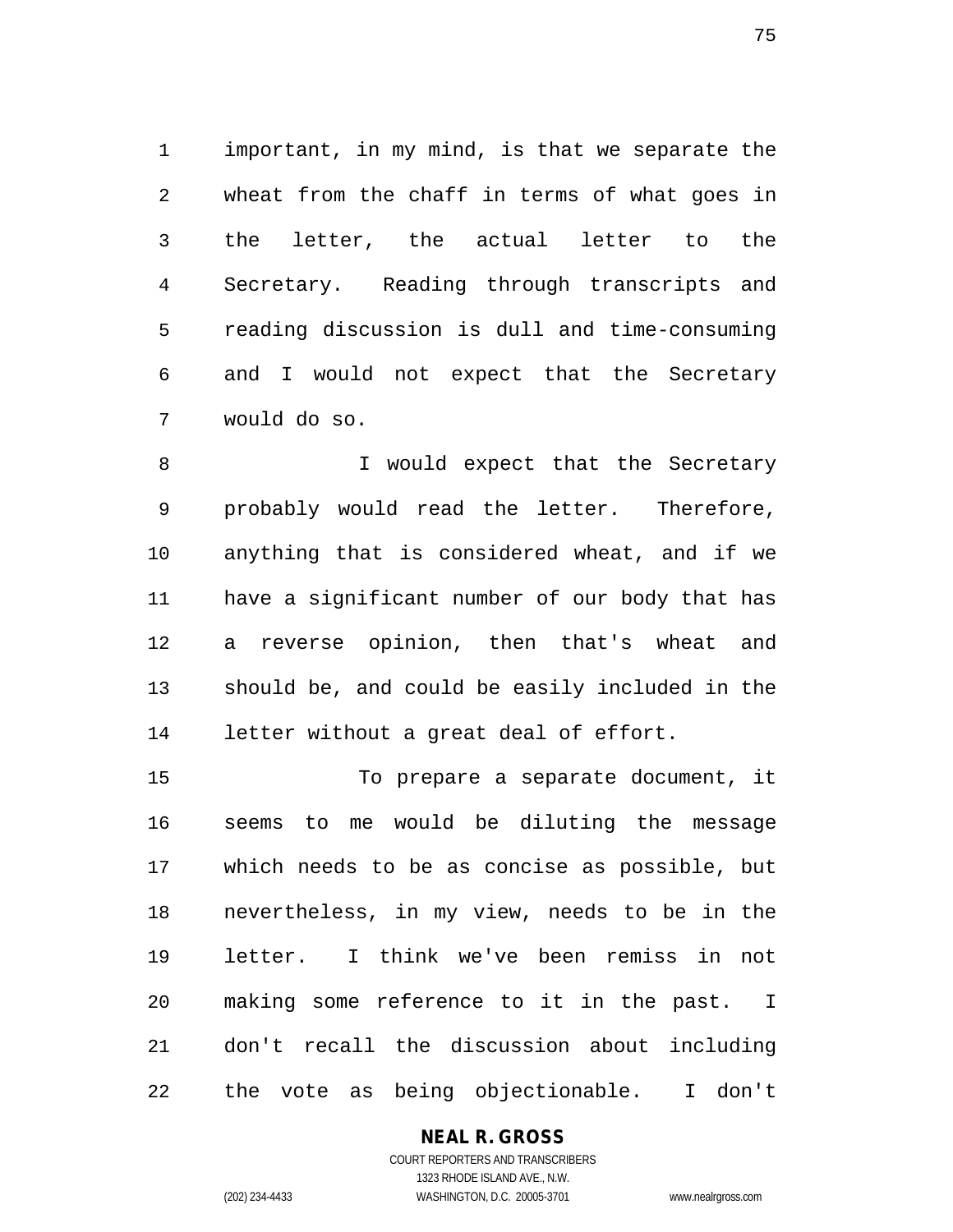recall why -- I can't imagine why that would be. It would seem to me, that if there is -- if you have a close vote, especially, it would appear that the Secretary would be interested in knowing that and would be interested in knowing, at least the very simplistic basis of the argument against.

 CHAIRMAN MELIUS: The rationale may have been that it was in the memo that went to the Secretary already. I do recall giving the advice but I don't -- that could have been the reason and I don't, I just -- I 13 just wanted to check out so that we have further discussion.

 MR. KATZ: I also -- and Lew says he'd like to speak on that. You're welcome to add to this conversation. As Lew's coming up, I'd just add, I mean, I think Dr. Howard and his staff -- I mean, one thing, advantage he has is time to actually flesh out the sort of opposite view that you're concerned about, getting proper salience in the information

# **NEAL R. GROSS**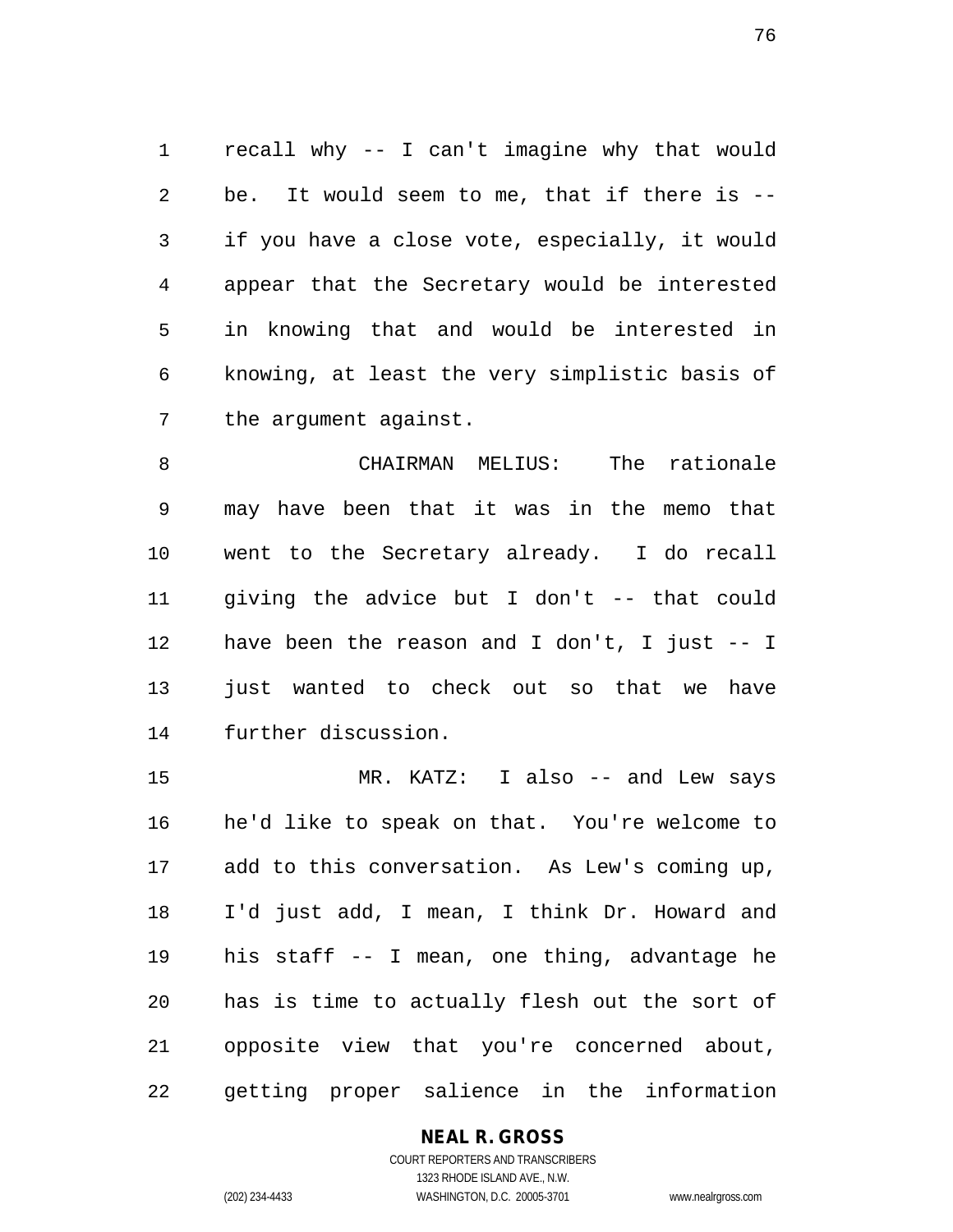presented to the Secretary.

| 2              | And knowing how things work with               |
|----------------|------------------------------------------------|
| $\mathfrak{Z}$ | Board votes and all, it'd be difficult for you |
| $\overline{4}$ | to do as good a job, I think, as Dr. Howard    |
| 5              | and his staff, in giving that full light. So   |
| 6              | I'd just add that note.                        |
| 7              | DR. WADE: Really, that's what I                |
| 8              | was going to speak to and I can speak from     |
| 9              | firsthand knowledge on the topic.              |
| 10             | Dr. Howard's staff goes through                |
| 11             | the entire transcript, and if the transcript   |
| 12             | refers to a work group discussion, then that   |
| 13             | transcript is gone through as well.            |
| 14             | Every argument that's made against             |
| 15             | the Board, the majority Board vote, is         |
| 16             | captured and then rebutted in the package that |
| 17             | the NIOSH Director sends to the Secretary.     |
| 18             | So as it's currently practiced, I              |
| 19             | can tell you that all of the arguments opposed |
| 20             | to the majority position are captured, drawn   |
| 21             | out and addressed in the NIOSH Director's      |
| 22             | package to the Secretary.                      |

# **NEAL R. GROSS**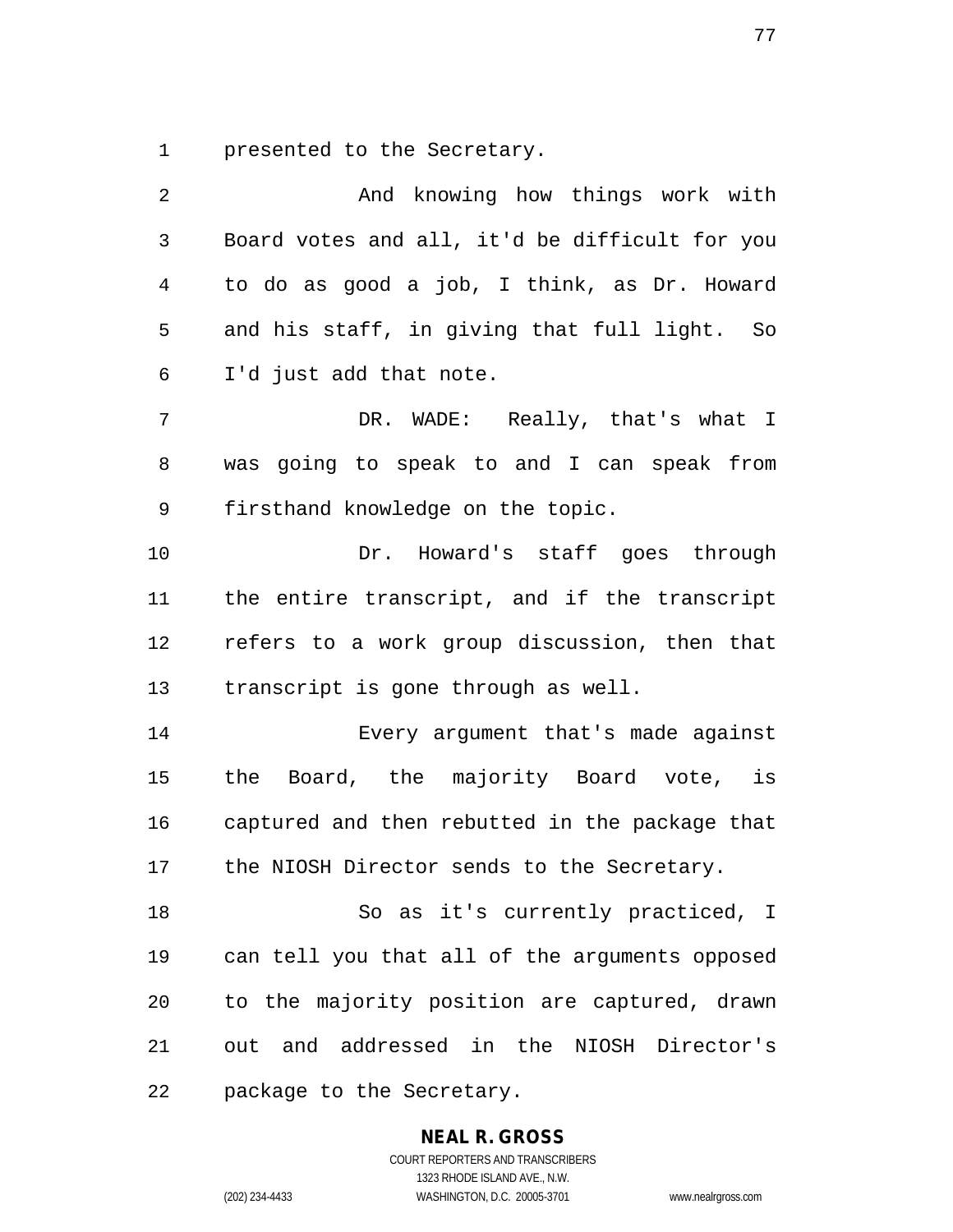CHAIRMAN MELIUS: And I can testify that on the Blockson, because I read through that not knowing what the recommendation would be, and you could not tell what the final recommendation would be in that memo, until the end. I mean, they really presented both sides, I think -- I thought fairly.

 DR. WADE: And just since I'm here, the NIOSH Director's not obliged to follow the majority recommendation of the Board. The NIOSH Director is of his own mind at that point, in terms of what's read and that's why this process is gone through so rigorously.

 Obviously, for the NIOSH Director to act against the majority Board recommendation is not a trivial action for him to take, and therefore, it's terribly important that the pros and cons, the argument pros and cons be on the record, not just getting the cons on the record, but the pros

**NEAL R. GROSS**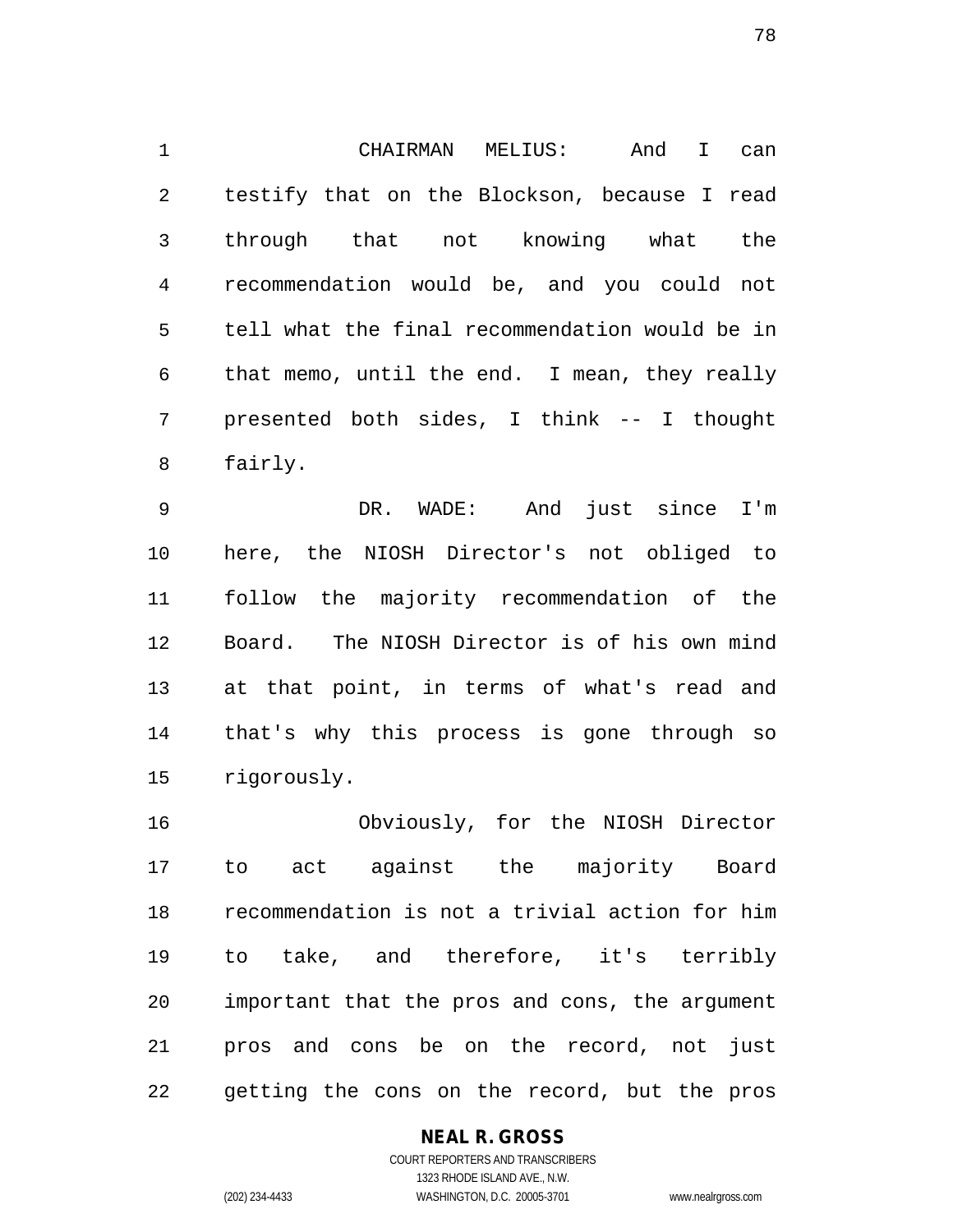need to be on the record as well, because the NIOSH Director will look at that record and then decide what he thinks is appropriate.

 Quite often, when the Board is recommending by a close margin the approval of an SEC, it's doing it against the recommendation of the Agency in the Petition Evaluation Report. So there is tension, always and all sides are looked at.

 The only other entreat I'd make for you is that when you do refer to work group calls as being relevant, it would be good to try and bring those relevant arguments to the Board transcript, if at all possible. We will try and track them down but sometimes you lose some of the focus of those comments simply by a reference.

 So if there was a work group discussion that's really pertinent to your vote, then it would be good to expand upon that a bit during the discussion.

CHAIRMAN MELIUS: Yes. Jim.

# **NEAL R. GROSS**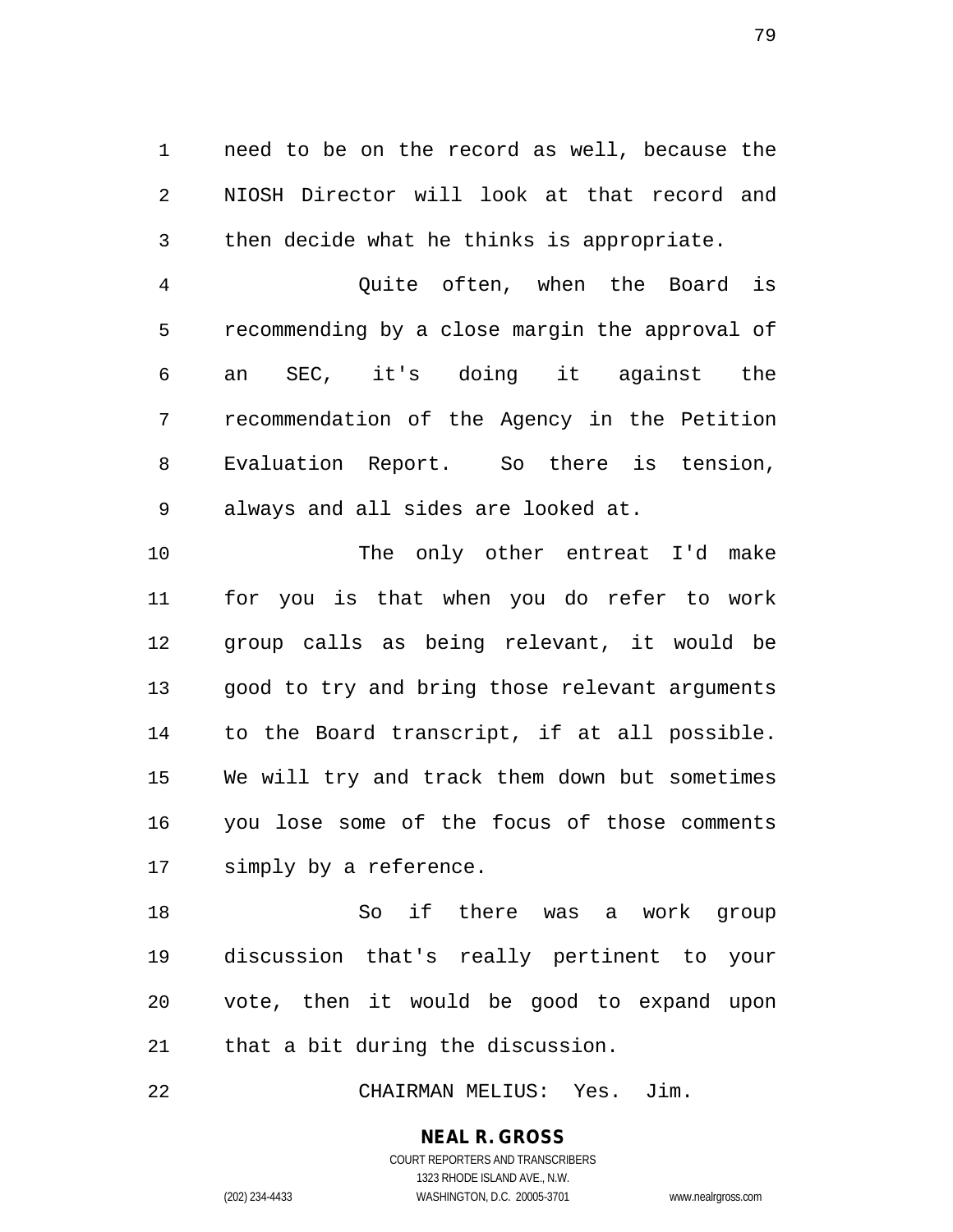MEMBER LOCKEY: Lew, what's the negative effect of putting the vote tally in this letter?

 DR. WADE: Well, the vote tally goes in the NIOSH Director's letter to the Secretary.

 MEMBER LOCKEY: I meant in the letter we write.

 DR. WADE: I'm not a lawyer. I can see absolutely no reason for it not to be there, but there could be a good reason. I don't know what it is. But rest assured that the numbers go to the Secretary, and when the numbers are close, the briefing that the NIOSH Director has to do is a bit more intense, if it's a five -- Mallinckrodt was five to four. That was a very intense briefing as to why.

 If you want a little bit of history on that, one of the reasons why the majority and the minority report question didn't move forward is you'd have to develop rigorous procedures as to what would

**NEAL R. GROSS**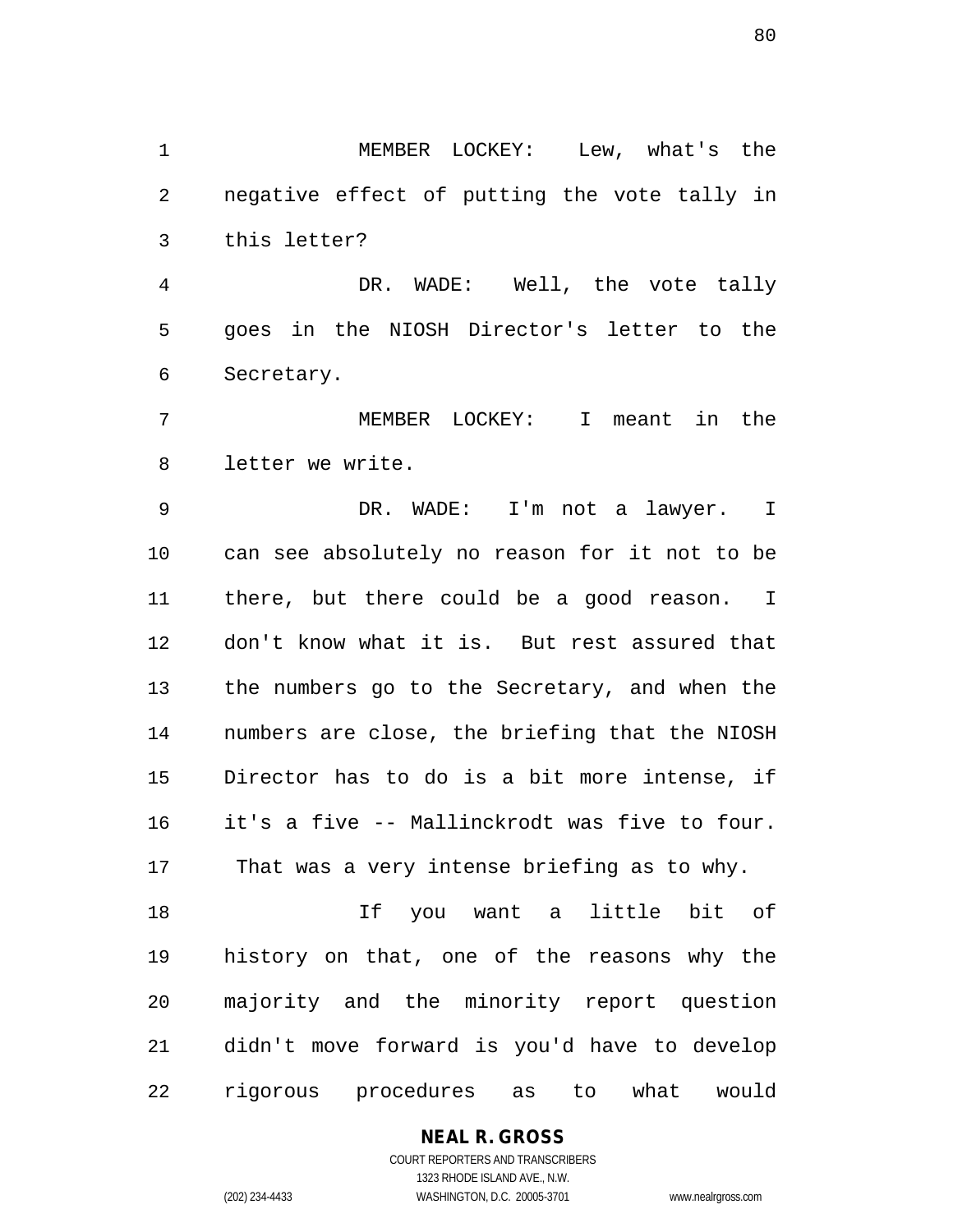constitute a minority report, what would trigger one, what the process would be for approving a minority report and as Dr. Melius mentioned, all of that can start to take time. I think what's important is that the relevant arguments against a majority recommendation are there and then need to be addressed by the NIOSH Director.

 MEMBER LOCKEY: You know, and I agree that generating the minority report could be time-consuming, but I do think that if there's no harm in putting the vote tally in this letter that we write, I would think that's a worthwhile thing to do, and I would ask to make sure, legally, we can do that. But if we can, I think that is open, is transparent and it's right up front in this letter about how the Board stood on a particular issue.

 DR. WADE: And my last plea is, make sure your discussions are on the record. If there are strong points that you're

# **NEAL R. GROSS**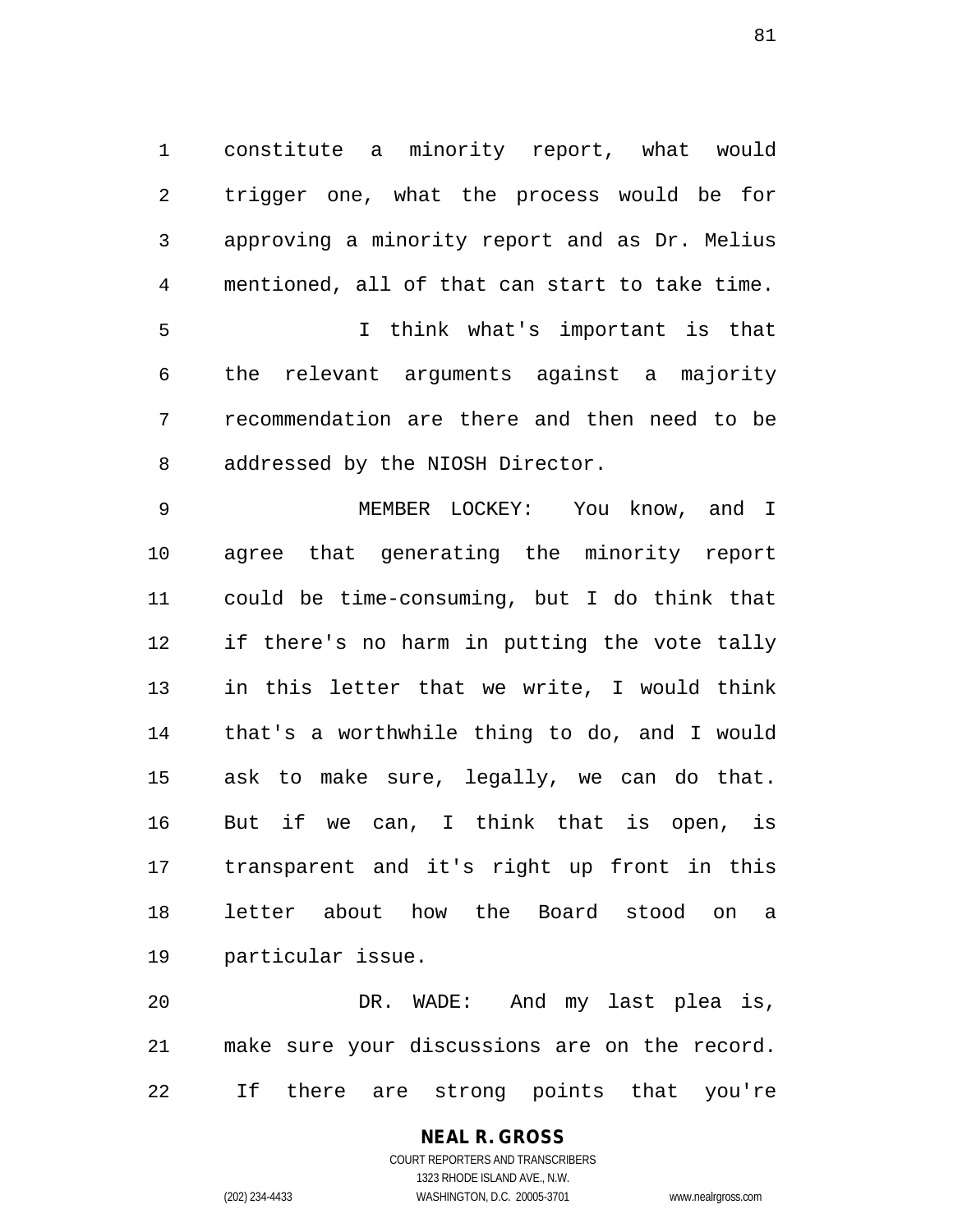making, make sure they're captured on the record, because that's the slippery slope we face if that doesn't happen.

 CHAIRMAN MELIUS: Paul. MEMBER ZIEMER: If we do decide to do that, record it, Wanda, if I might poke you a little bit -- the wheat/chaff argument seemed to be that if there were enough opposing something, that becomes wheat. But I wanted you to know, if the vote is 15 to one and I'm the one, it's still wheat.

(Laughter.)

 CHAIRMAN MELIUS: Yes, but if it's eight to seven, and I'm eight, it's seven is chaff.

MEMBER ZIEMER: You get the point.

Okay.

18 MEMBER MUNN: They're all pearls.

(Laughter.)

 MEMBER ZIEMER: So if we decide to do the vote, we do it regardless. You know, it's 16/zero, it's nine/seven, whatever it is.

> **NEAL R. GROSS** COURT REPORTERS AND TRANSCRIBERS

1323 RHODE ISLAND AVE., N.W. (202) 234-4433 WASHINGTON, D.C. 20005-3701 www.nealrgross.com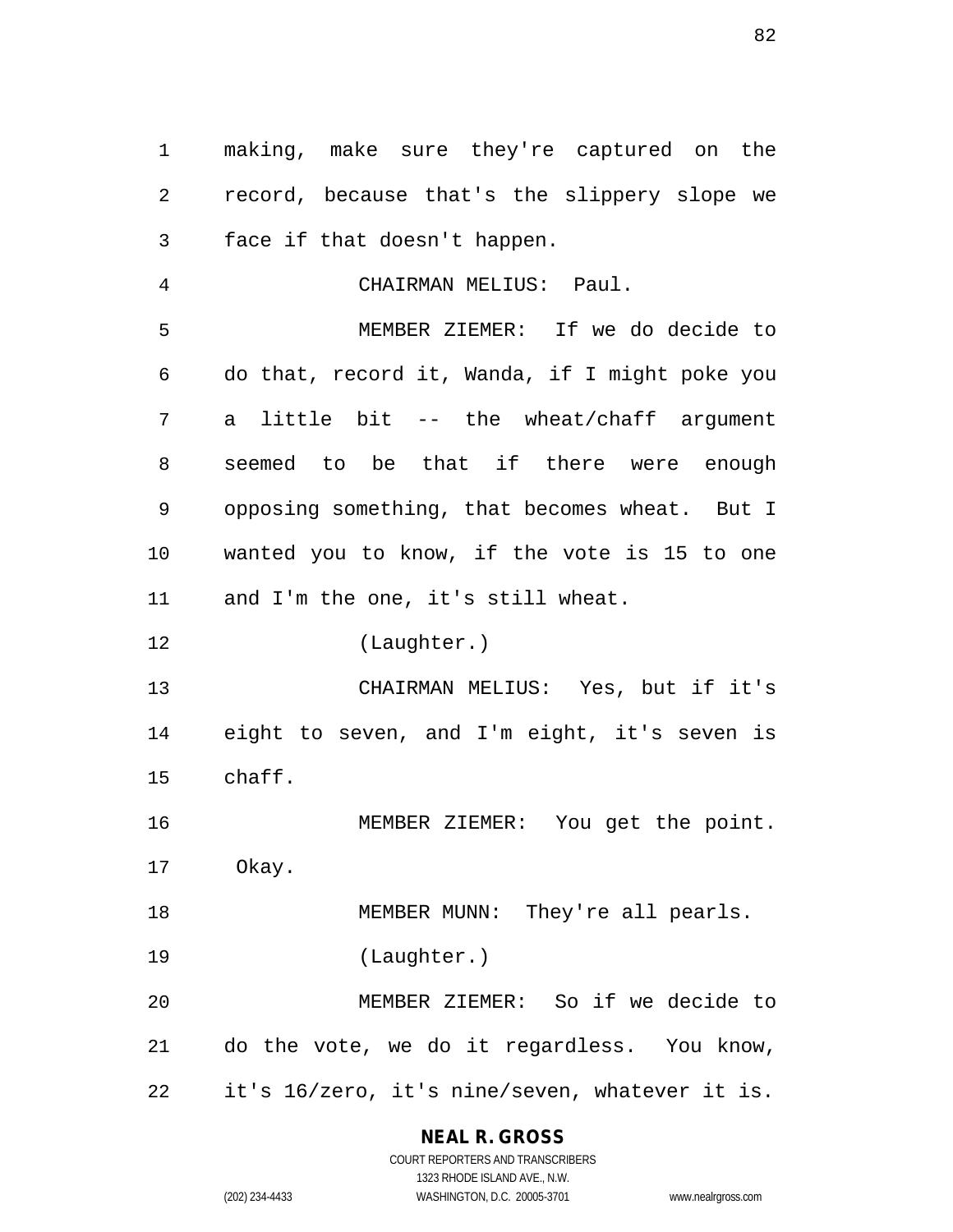CHAIRMAN MELIUS: We'd get in a lot of trouble with the wheat and chaff discussion if we extend it.

 MEMBER ZIEMER: Mr. Chairman, so we're going to hear from counsel on whether we can include that, and then decide next time or  $7 \quad -$ 

 CHAIRMAN MELIUS: Yes. We'll put this on the agenda for our work time at the next meeting and take it from there. I'd like to thank Jim for bringing this issue up. I'm sort of amazed we've not had it come up in so many years.

 Okay. We've done reports. Correspondence. We have a couple new letters but they just came in so we don't have responses on them.

 Scheduling issues. Everybody get out their calendars.

 MR. KATZ: Do you want to do the SEC letters?

CHAIRMAN MELIUS: Okay. We have

# **NEAL R. GROSS** COURT REPORTERS AND TRANSCRIBERS 1323 RHODE ISLAND AVE., N.W.

(202) 234-4433 WASHINGTON, D.C. 20005-3701 www.nealrgross.com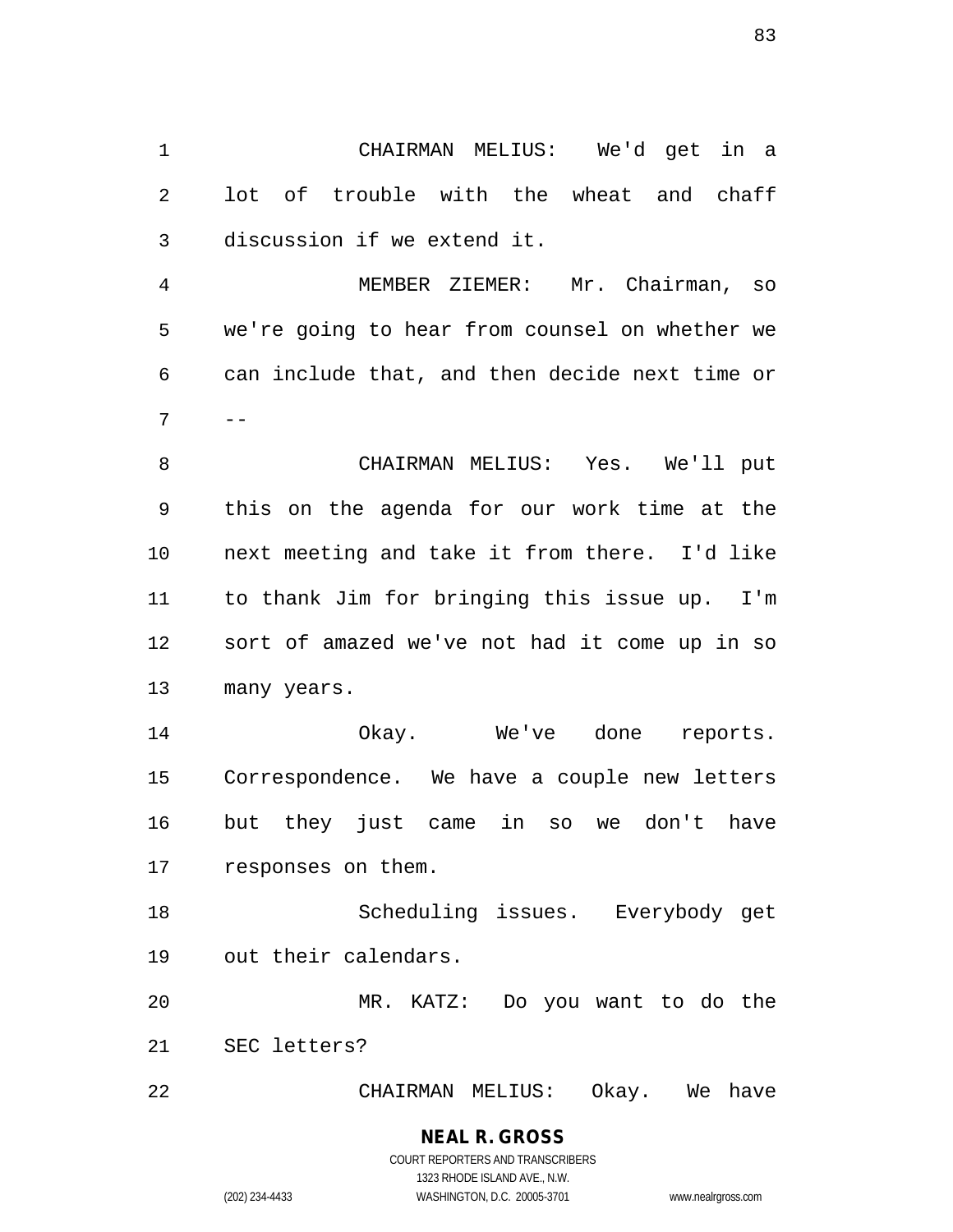to read them in the transcripts. I apologize up front. And I have some recommended changes from counsel which I will read as part of the reading them in because I think it's a little bit easier.

 They're not major. They're mostly clarification in language.

I'll start with Texas City.

 The Advisory Board on Radiation and Worker Health, the Board, has evaluated SEC Petition 00088 concerning workers at Texas City Chemicals, Incorporated, under the statutory requirements established by EEOICPA, incorporated in 42 CFR 83.13.

 The Board respectfully recommends special exposure SEC status be accorded to all atomic weapons employer employees, who worked at Texas City Chemicals, Inc., from October 5th, 1953 through September 30th, 1955, for a number of workdays aggregating at least 250 workdays, occurring either solely under this employment or in combination with work days

# **NEAL R. GROSS**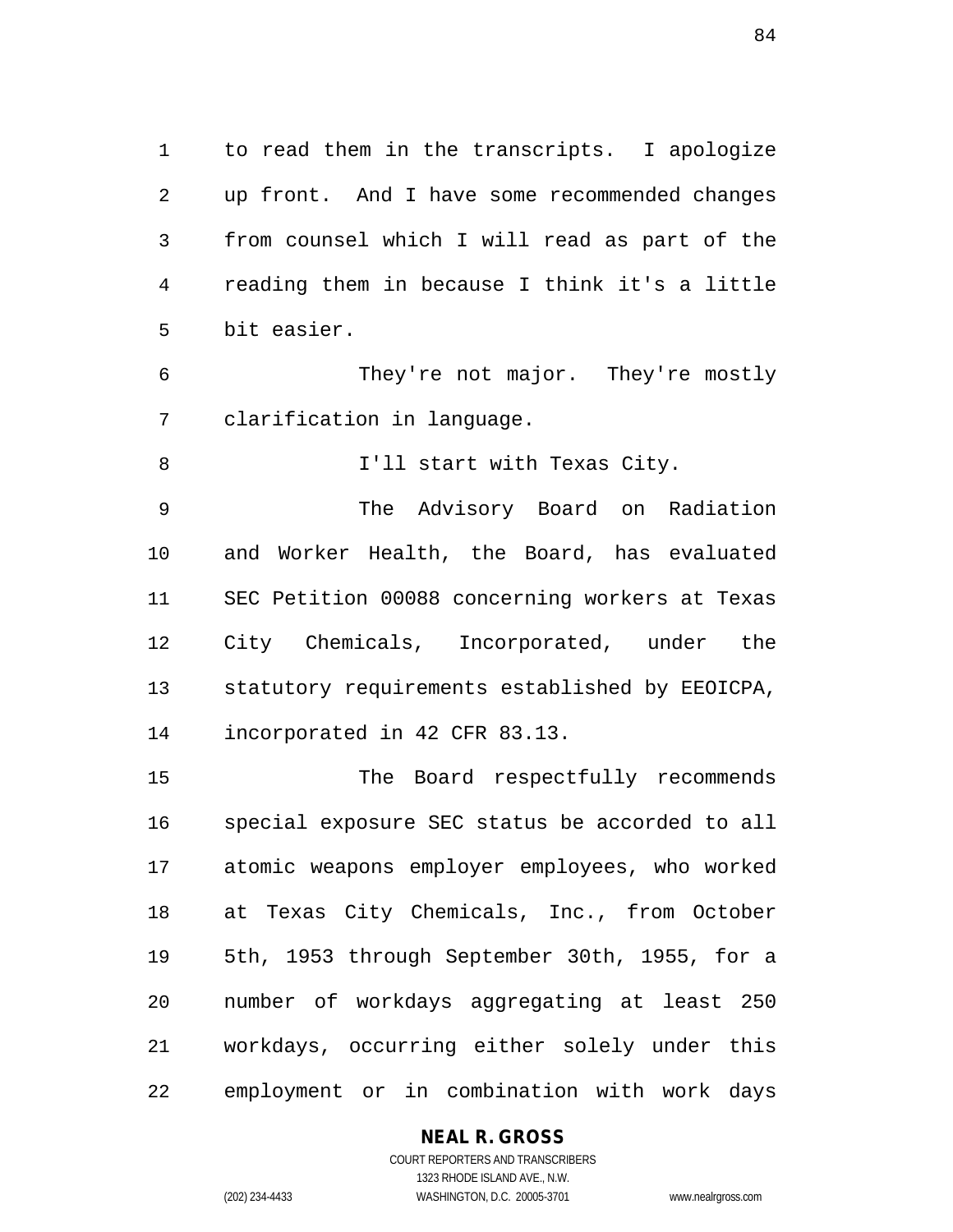within the parameters established for one or more other Classes of employees included in the Special Exposure Cohort.

 This recommendation is based on the following factors. People working at this facility during the time period in question worked in uranium extraction operations related to nuclear weapons production. NIOSH's review of available data found that it lacked adequate source- term, personnel monitoring, or air sampling data in order to complete individual dose reconstructions with sufficient accuracy for exposure to radon for employees working at the facility during the time period in question.

 The Board concurs with this evaluation. NIOSH determined that health may have been endangered for these Texas City Chemicals, Inc. workers. The Board also concurs with this determination.

 Based on these considerations, and the discussions held at our November 16th to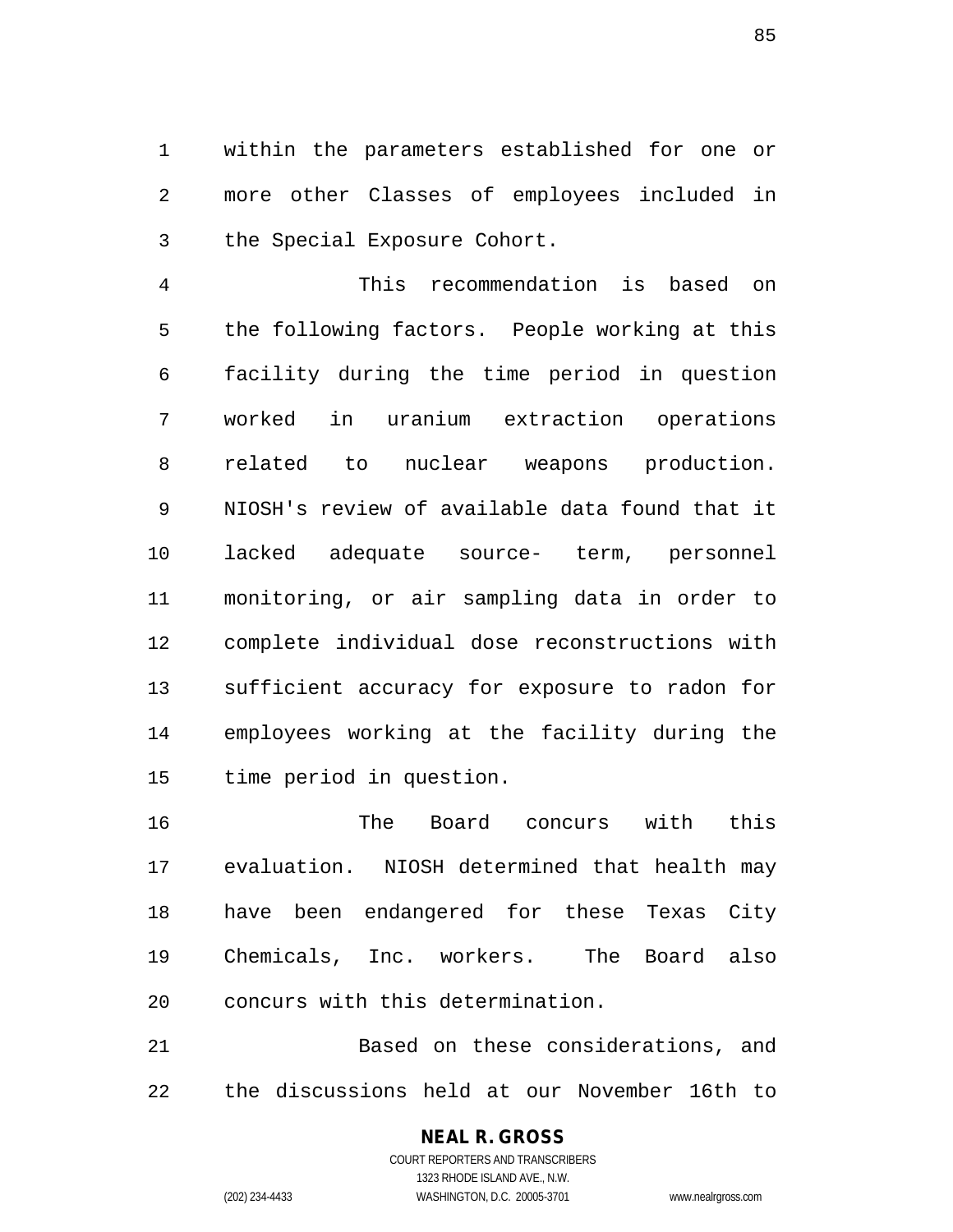18th Advisory Board meeting held in Santa Fe, New Mexico, the Board recommends that this Special Exposure Cohort petition be granted. Enclosed is the documentation from the Board meetings where this Special Exposure Cohort Class was discussed. Documentation includes transcripts of the deliberations, copies of the petition, the NIOSH review thereof and related materials. If any of these materials are unavailable at this time, they will follow, shortly. Any questions or comments on that? MEMBER RICHARDSON: I have a minor comment. CHAIRMAN MELIUS: Yes. Dave. MEMBER RICHARDSON: The second bullet point is -- it's laid out with kind of an or and I don't think NIOSH's contention was that it lacks adequate source-term. CHAIRMAN MELIUS: Okay. That's a good point. Anybody else?

> **NEAL R. GROSS** COURT REPORTERS AND TRANSCRIBERS 1323 RHODE ISLAND AVE., N.W. (202) 234-4433 WASHINGTON, D.C. 20005-3701 www.nealrgross.com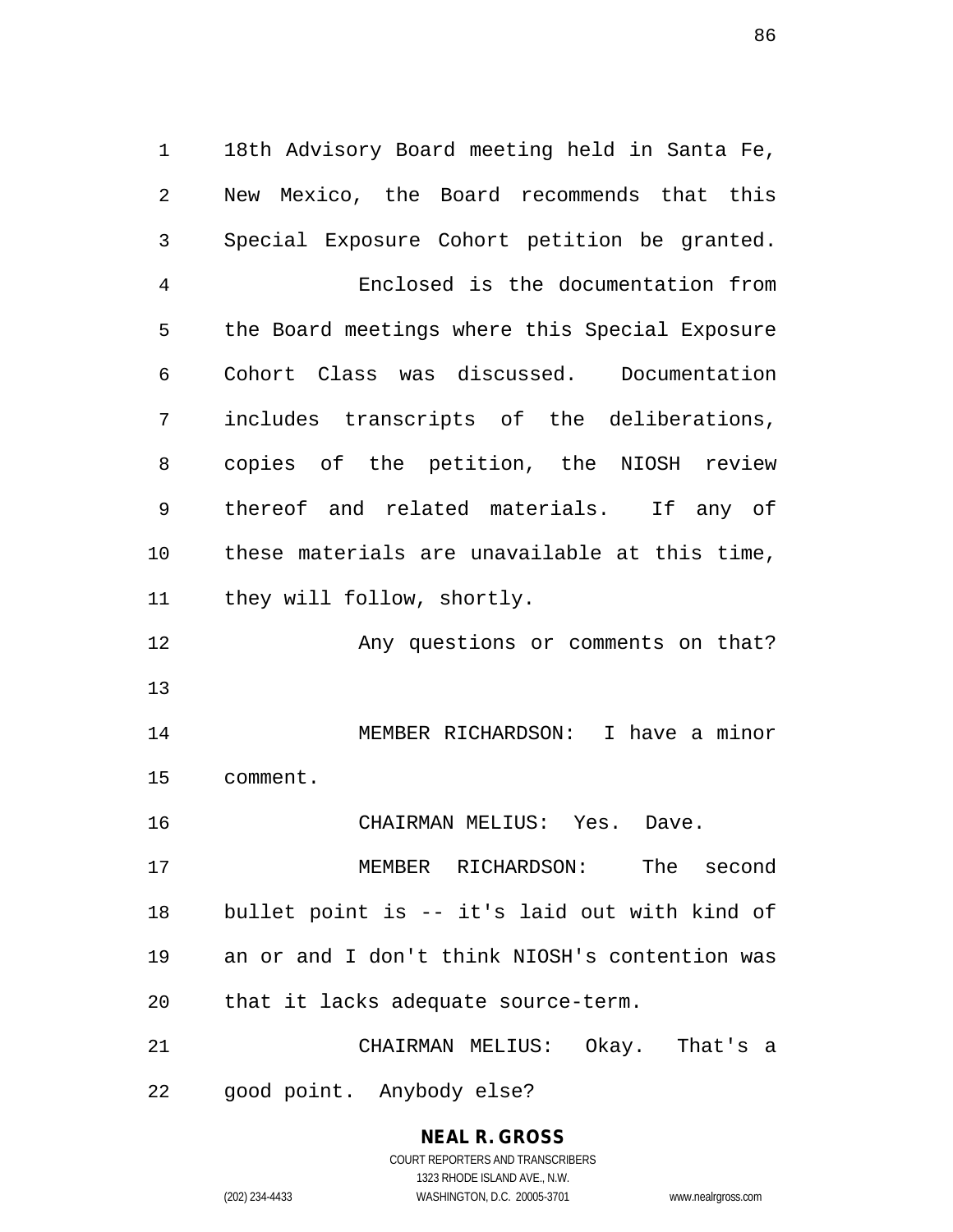(No response.) CHAIRMAN MELIUS: Okay. I got the number wrong. Emily, you have a question? 5 MS. HOWELL: Which one? CHAIRMAN MELIUS: Yes. It's the second bullet, second line. Rather than adequate source-term personnel monitoring or air sampling -- change the or to an and because they have adequate -- it's a little tricky, is, really, the combination of them. But okay BWX. The Advisory Board on Radiation and Worker Health, the Board, evaluated SEC Petition 00179 concerning workers at BWX Technologies, Inc. in Lynchburg, Virginia, under the statutory requirements established by EEOICPA, incorporated in 42 CFR 83.14. The Board respectfully recommends Special Exposure Cohort, parentheses, SEC, status be afforded to all atomic weapons employer employees who worked at BWX

#### **NEAL R. GROSS** COURT REPORTERS AND TRANSCRIBERS

1323 RHODE ISLAND AVE., N.W.

(202) 234-4433 WASHINGTON, D.C. 20005-3701 www.nealrgross.com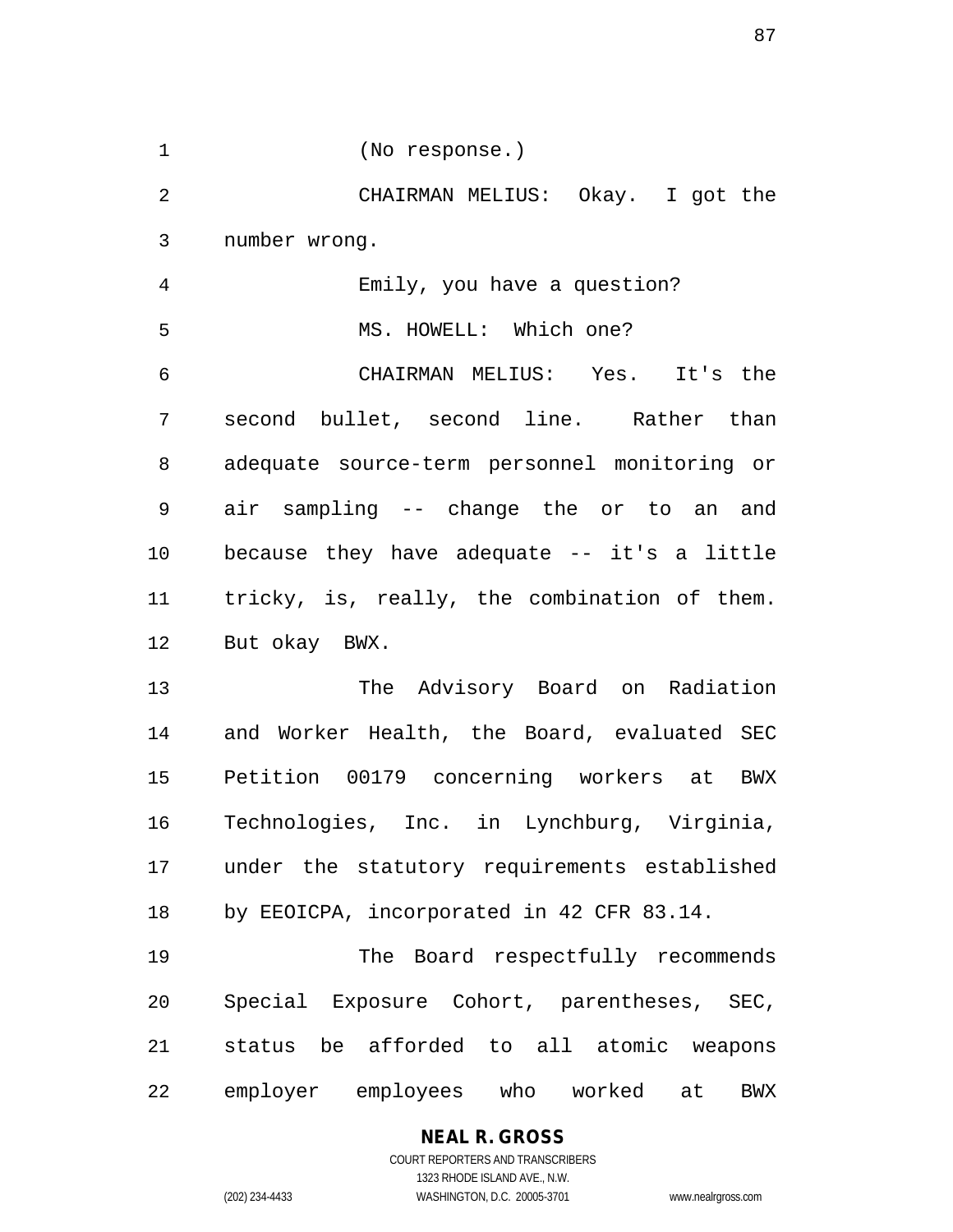Technologies in Lynchburg, Virginia, during the period from January 1, 1985 through November 30th, 1994, for a number of workdays aggregating at least 250 workdays occurring either solely under this employment or in combination with workdays within the parameters established for one or more other Classes of employees in the Special Exposure Cohort.

 This recommendation is based on the following factors. People working at this facility during the time period in question conducted research in fuel fabrication work -- we need to go back to that. Well, I guess it's okay.

 The Class wasn't for people doing -- this is a comment from the lawyers.

 My understanding of the Class -- because I went back and forth with LaVon on that -- the AWE employees didn't do the fuel fabrication work during this time period. The facility did. It's confusing in the report.

#### **NEAL R. GROSS**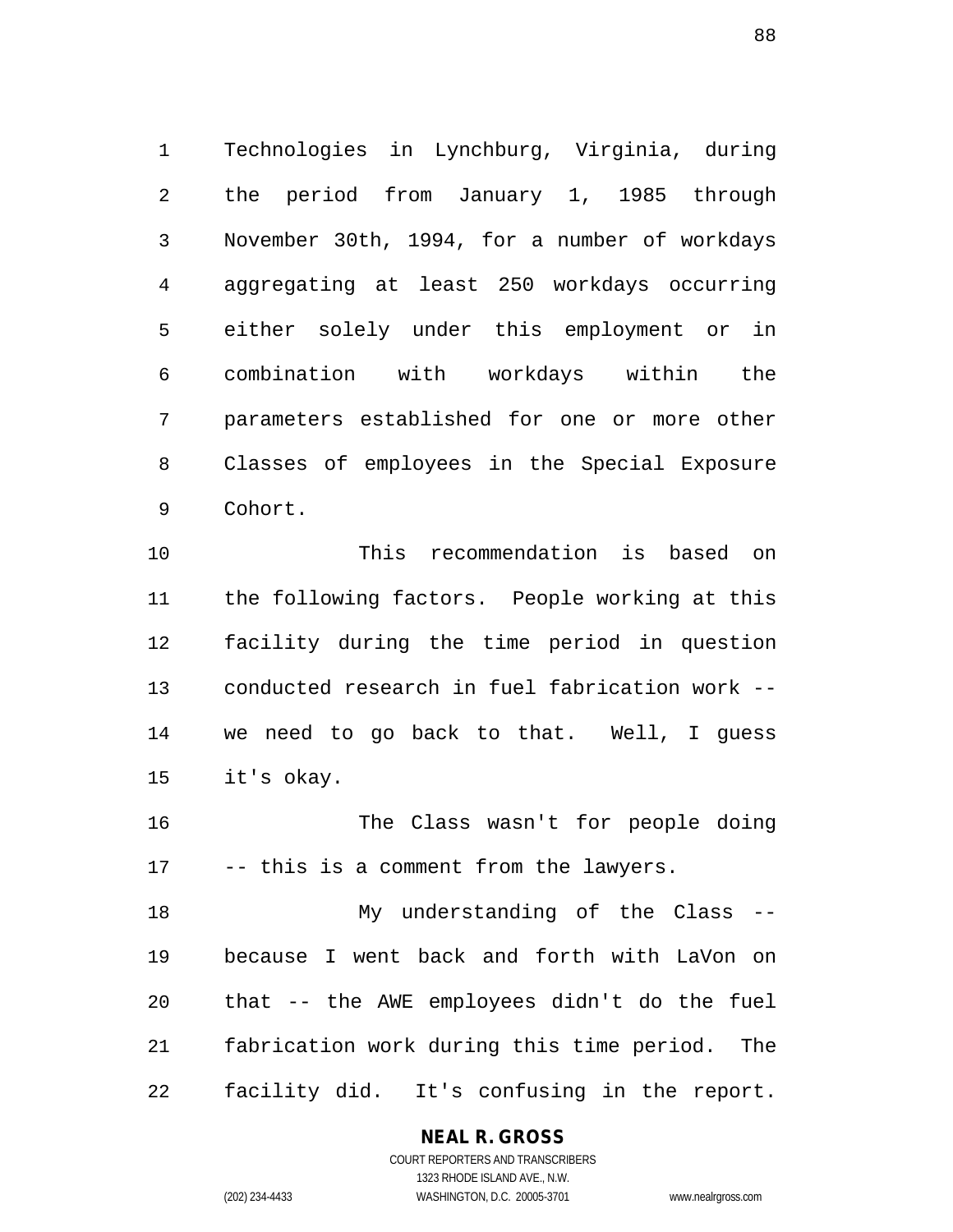Okay? So LaVon's not here. Because I originally had that in my letter, and I checked with LaVon. You might want to -- I guess he's gone. MEMBER ZIEMER: So are we leaving out fuel fabrication -- CHAIRMAN MELIUS: Well, let's come back to that, cause the lawyers put it -- it's confusing. Number two. The NIOSH review of all available data found that they lacked adequate source- term process, air monitoring data and personnel monitoring data in order to complete individual dose reconstructions with sufficient accuracy for internal radiation doses for employees at this facility during the time period in question. The Board concurs with this determination. Number three. NIOSH determined that health may have been endangered for these

BWX facility workers. The Board concurs with

### **NEAL R. GROSS** COURT REPORTERS AND TRANSCRIBERS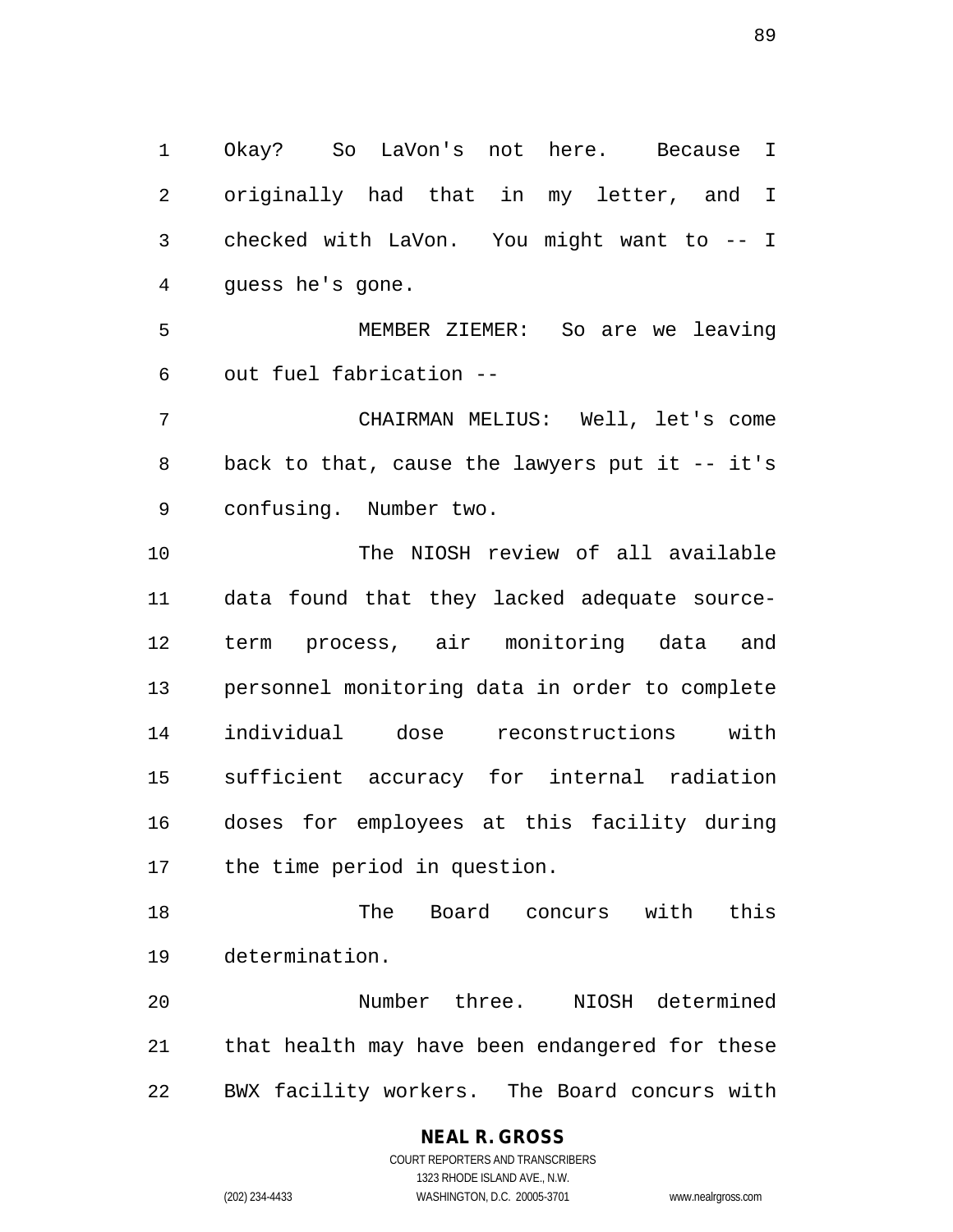this determination.

 Based on these considerations and discussions held at our November 16th to 18th, 2010, Advisory Board meeting held in Santa Fe, New Mexico, the Board recommends that this Special Exposure Cohort petition be granted. Enclosed is the documentation from the Board meeting where the Special Exposure Cohort class was discussed. The documentation included transcripts of the deliberations, copies of the petition, the NIOSH review thereof and related materials. If any of these items are unavailable at this time, they will follow, shortly. Can we go back to that first bullet, because that's a -- 18 MEMBER RICHARDSON: Could it read, people working at this facility during the time period in question conducted work related

to nuclear fuel production?

CHAIRMAN MELIUS: They didn't.

# **NEAL R. GROSS** COURT REPORTERS AND TRANSCRIBERS

1323 RHODE ISLAND AVE., N.W. (202) 234-4433 WASHINGTON, D.C. 20005-3701 www.nealrgross.com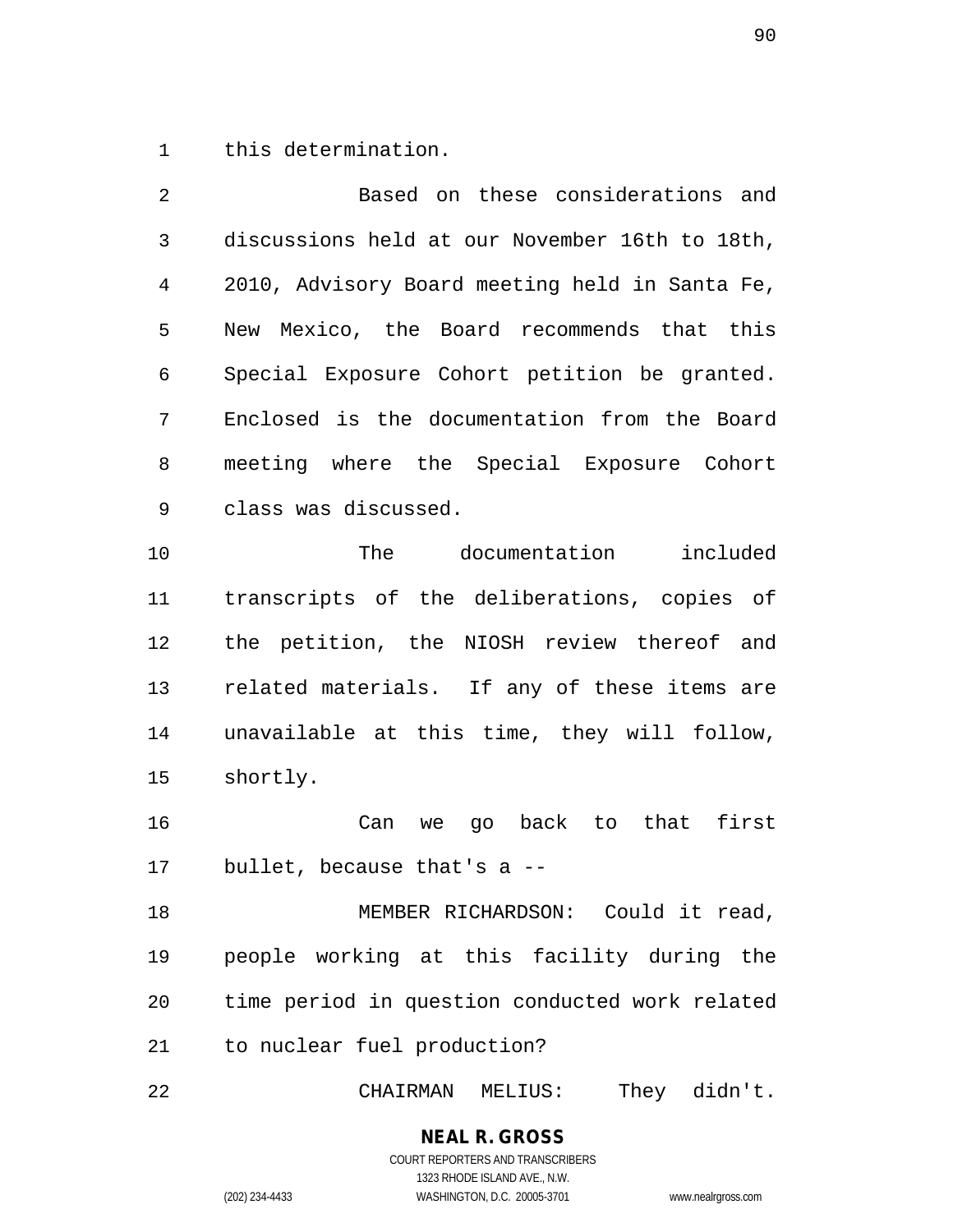During the time period -- the people at the facility did but the people in the Class actually were people in that laboratory. My understanding is the fuel fabrication, fuel production work was the Navy, Nuclear Navy, not the --

 MEMBER RICHARDSON: But the people who were doing laboratory work, it wasn't laboratory work related to fuels production? CHAIRMAN MELIUS: Well, that, and other stuff, it's -- yes.

12 MEMBER BEACH: Jim.

 CHAIRMAN MELIUS: So I figure that -- the original one, I had laboratory work related to nuclear weapons production, was sort of very general. It's not well -- part of the reason it's a Class, it's not well defined.

 Yes. Laboratory. The original wording, is that -- yes. Okay. So we're back to the original wording. It's not clear from the report and I thought I'd let LaVon -- a

# **NEAL R. GROSS**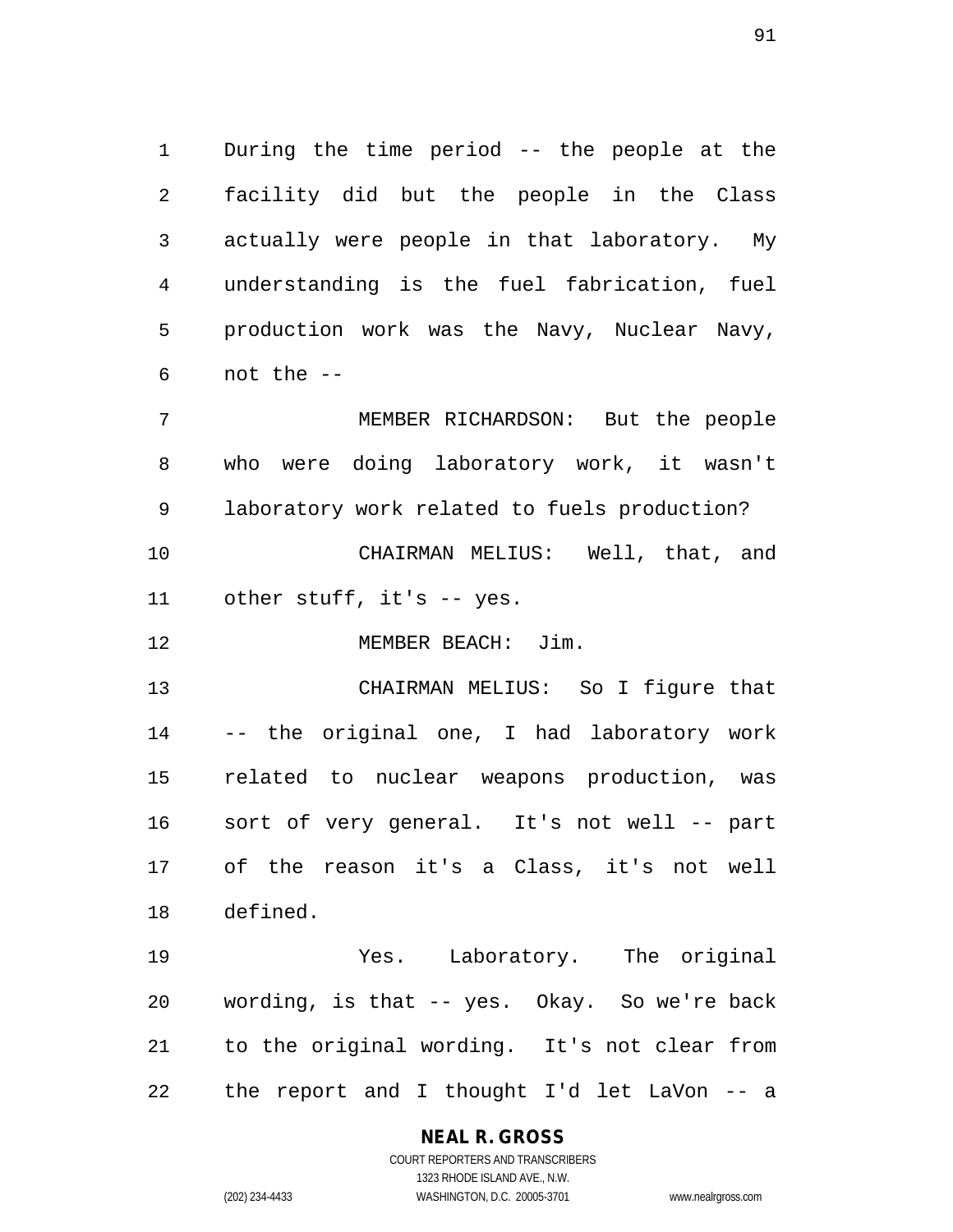little bit more clear in the slides but it's -  $-$  MEMBER BEACH: Jim, back to the SEC petition, I believe you read 179 -- CHAIRMAN MELIUS: That's what the lawyers told me; it was 179. MEMBER BEACH: And it's not 169? 8 CHAIRMAN MELIUS: No. MEMBER BEACH: Okay. CHAIRMAN MELIUS: That's why I was 12 MEMBER BEACH: Double-checking. 13 CHAIRMAN MELIUS: -- I was laughing at myself. Fundamental problem there. MEMBER ZIEMER: Are we coming back to that or -- CHAIRMAN MELIUS: Yes, if you have other comments. MEMBER ZIEMER: Well, this is a comment, and it didn't occur to me before, but it would apply to all of these, and again, we've been using some standard language. And

# **NEAL R. GROSS**

COURT REPORTERS AND TRANSCRIBERS 1323 RHODE ISLAND AVE., N.W. (202) 234-4433 WASHINGTON, D.C. 20005-3701 www.nealrgross.com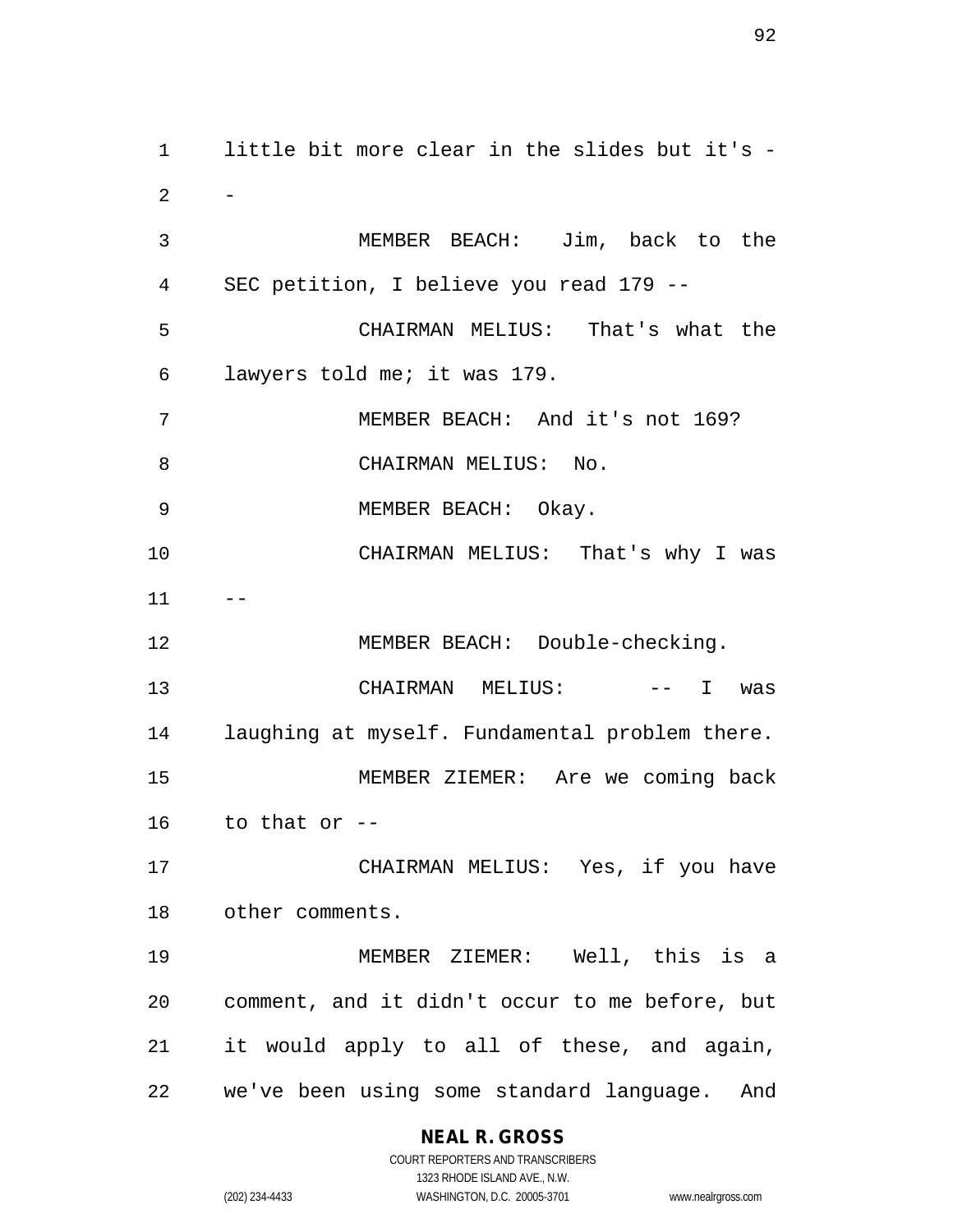the language says that we're granting the petition. And what we're recommending is the adding of a Class. I'm not even sure what it means to grant the petition. Does that mean -- CHAIRMAN MELIUS: That the petition is to add a Class. MEMBER ZIEMER: I know what the petition is. CHAIRMAN MELIUS: So when we grant it, we are -- we're recommending that it be granted. MEMBER ZIEMER: We're recommending. The petition is to add a Class. You understand what I'm saying? CHAIRMAN MELIUS: No. I am. I'm thinking through it out loud. MEMBER MUNN: No matter what the petition is, we're granting it and -- MEMBER ZIEMER: Well, what does it mean to grant a petition? That's what I'm asking. I don't know what that means,

> **NEAL R. GROSS** COURT REPORTERS AND TRANSCRIBERS

1323 RHODE ISLAND AVE., N.W. (202) 234-4433 WASHINGTON, D.C. 20005-3701 www.nealrgross.com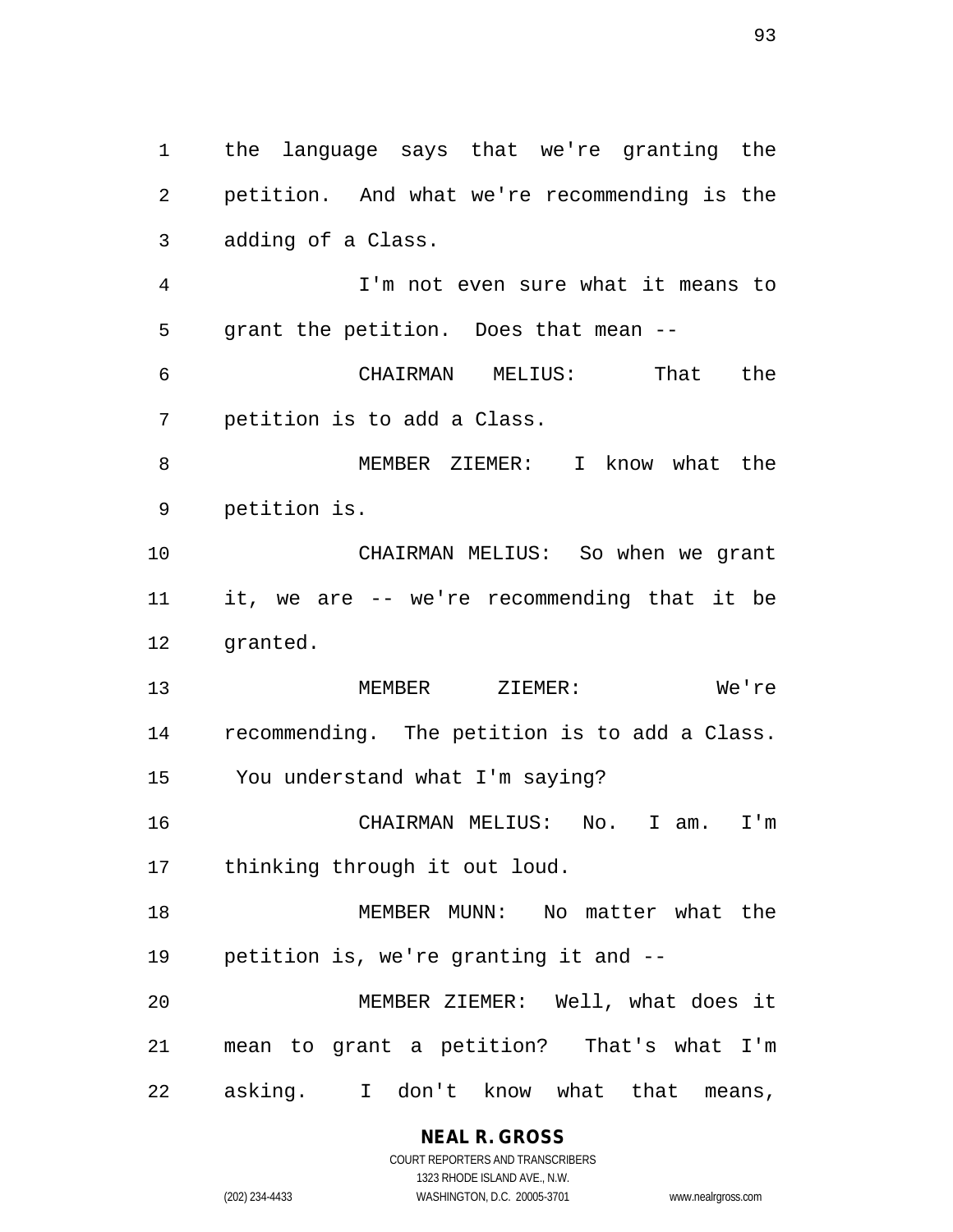literally.

 MEMBER MUNN: Well, we respond favorably to the request. CHAIRMAN MELIUS: I think it's the Secretary that grants it; right? Isn't the Secretary -- MEMBER ZIEMER: No, we're recommending, I understand that part of it. CHAIRMAN MELIUS: Yes. MEMBER ZIEMER: We're recommending that a Class be added, as requested by the petition, to grant. MR. KATZ: Actually, I mean, I know this is boilerplate, and so everything has operated okay, even despite this language, but I think to be accurate, you want to use the terminology that the Class be added, you know, because it's not always -- the Class is often not the Class as asked for in the petition originally. So I mean, if you're worried about exact accuracy here. Frequently, the Class that the Board

> **NEAL R. GROSS** COURT REPORTERS AND TRANSCRIBERS 1323 RHODE ISLAND AVE., N.W.

(202) 234-4433 WASHINGTON, D.C. 20005-3701 www.nealrgross.com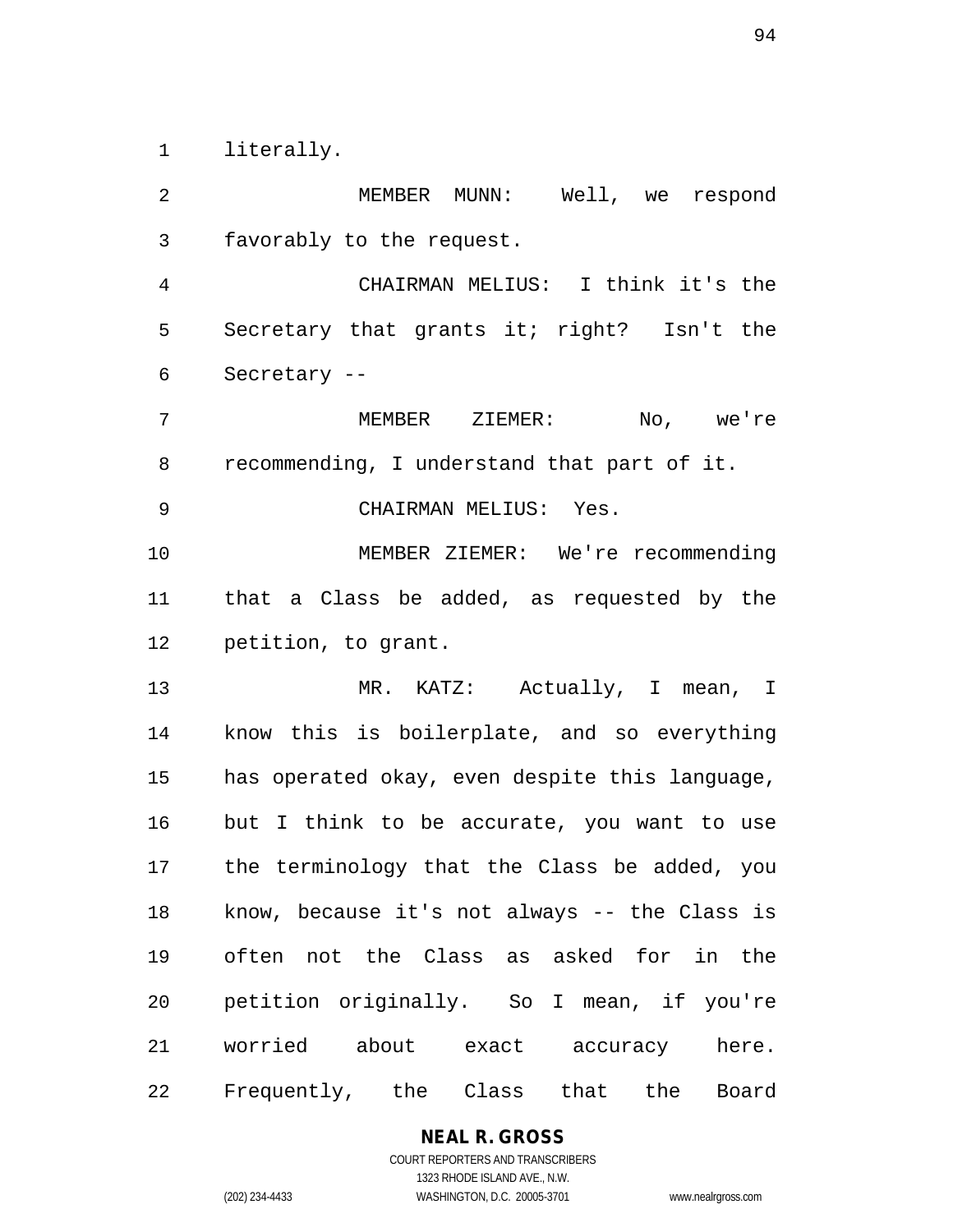recommends is not exactly the Class that petitioned.

 CHAIRMAN MELIUS: So what do we want to say then?

 MEMBER ZIEMER: I was going to suggest that we say that the Board recommends that the Class be added to the Special Exposure Cohort, but we've already said that, haven't we? Let me see.

CHAIRMAN MELIUS: Yes.

 MR. KATZ: But anyway, so it could just read instead, the Board recommends that this Class be added, because you've described the class just above.

15 MEMBER ZIEMER: Right.

16 MR. KATZ: It's simple and --

 CHAIRMAN MELIUS: Is that in the minority report letter, or --

 MEMBER ZIEMER: Or this class be added to the SEC.

MR. KATZ: Right, to the SEC.

MEMBER MUNN: Why not just this

# **NEAL R. GROSS**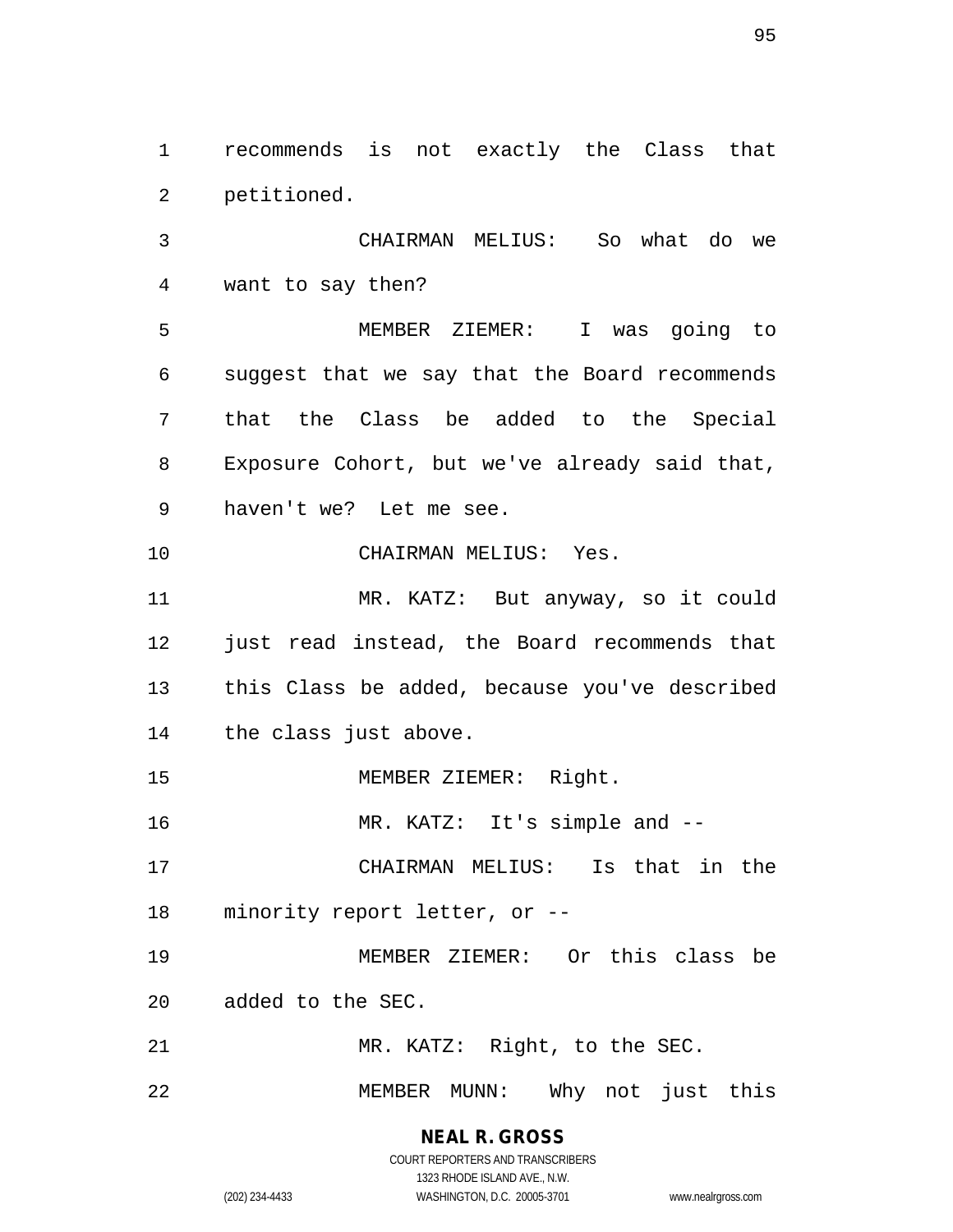Special Exposure Cohort class.

 MR. KATZ: Class be added. CHAIRMAN MELIUS: This class be added, I think is -- MEMBER ZIEMER: To the SEC? CHAIRMAN MELIUS: Well, we've said that up above. I mean, we were just trying to summarize this. MEMBER ZIEMER: Yes. CHAIRMAN MELIUS: Are the lawyers -- we'll say that that paragraph, the Board recommends that this Class be added. MEMBER ZIEMER: Period. CHAIRMAN MELIUS: Period. MEMBER ZIEMER: If that is agreeable, would it be agreeable, on the one we just went through, to do the same thing? CHAIRMAN MELIUS: Yes. MEMBER MUNN: Be added to what? MEMBER ZIEMER: To the SEC. It's already -- CHAIRMAN MELIUS: It says it up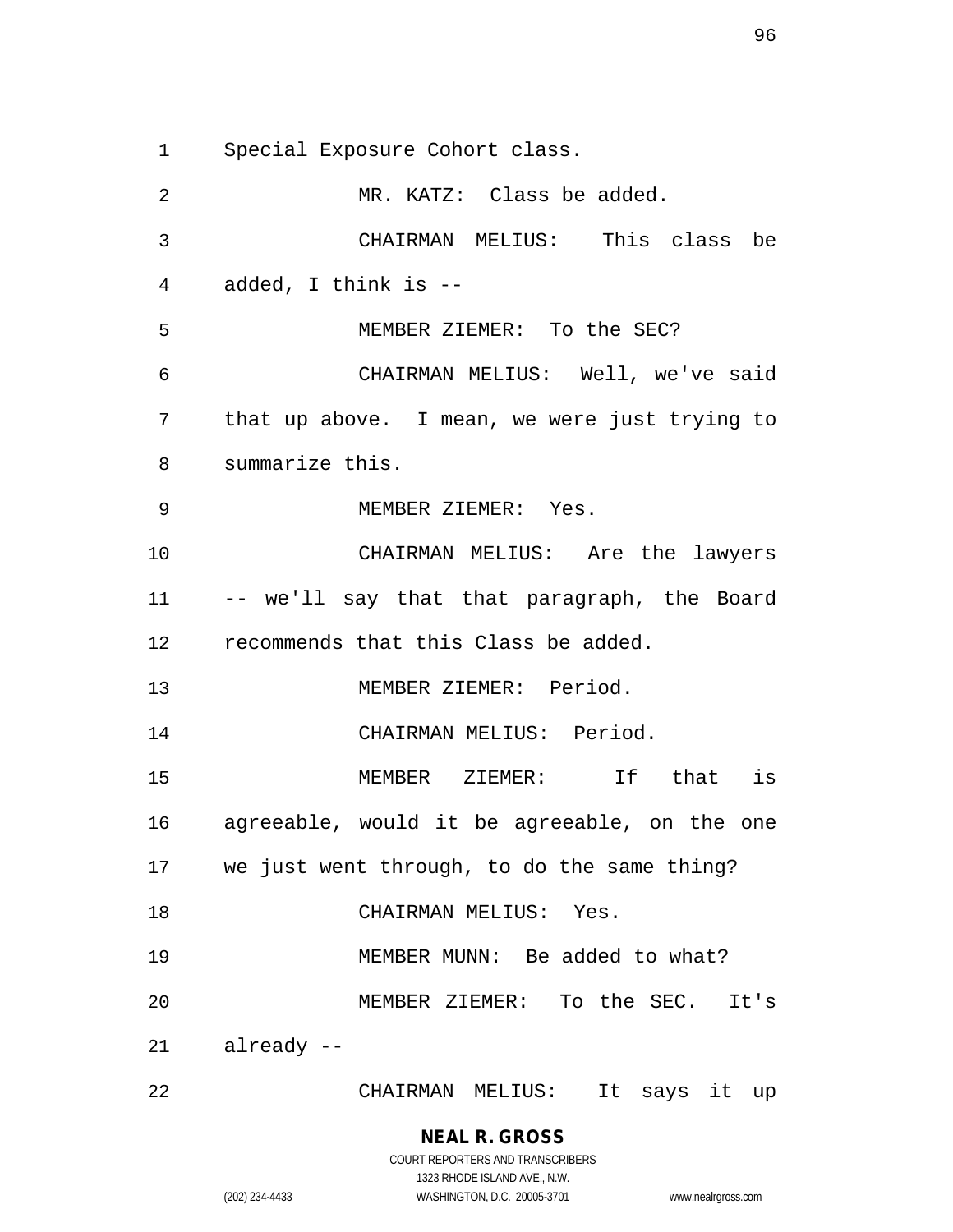front, so --

 MEMBER ZIEMER: Well, it says Special Cohort status. Maybe we shouldn't say added to the SEC. CHAIRMAN MELIUS: So change -- MEMBER ZIEMER: In the top paragraph, we talk about SEC status and here we're saying, add a Class. CHAIRMAN MELIUS: So we edit it for a little -- three more letters, we'll be back to this petition be granted, so -- maybe that'll be next meeting, but -- we can ponder that, and let me do the last letter. MEMBER RICHARDSON: Can I ask one little question? CHAIRMAN MELIUS: Sure. MEMBER RICHARDSON: This is just a curiosity. These letters introduce all of these acronyms in parentheses. Sometimes they're introduced multiple times, like BWX, and they're never used anywhere --

CHAIRMAN MELIUS: Yes. BWX has

**NEAL R. GROSS** COURT REPORTERS AND TRANSCRIBERS

1323 RHODE ISLAND AVE., N.W. (202) 234-4433 WASHINGTON, D.C. 20005-3701 www.nealrgross.com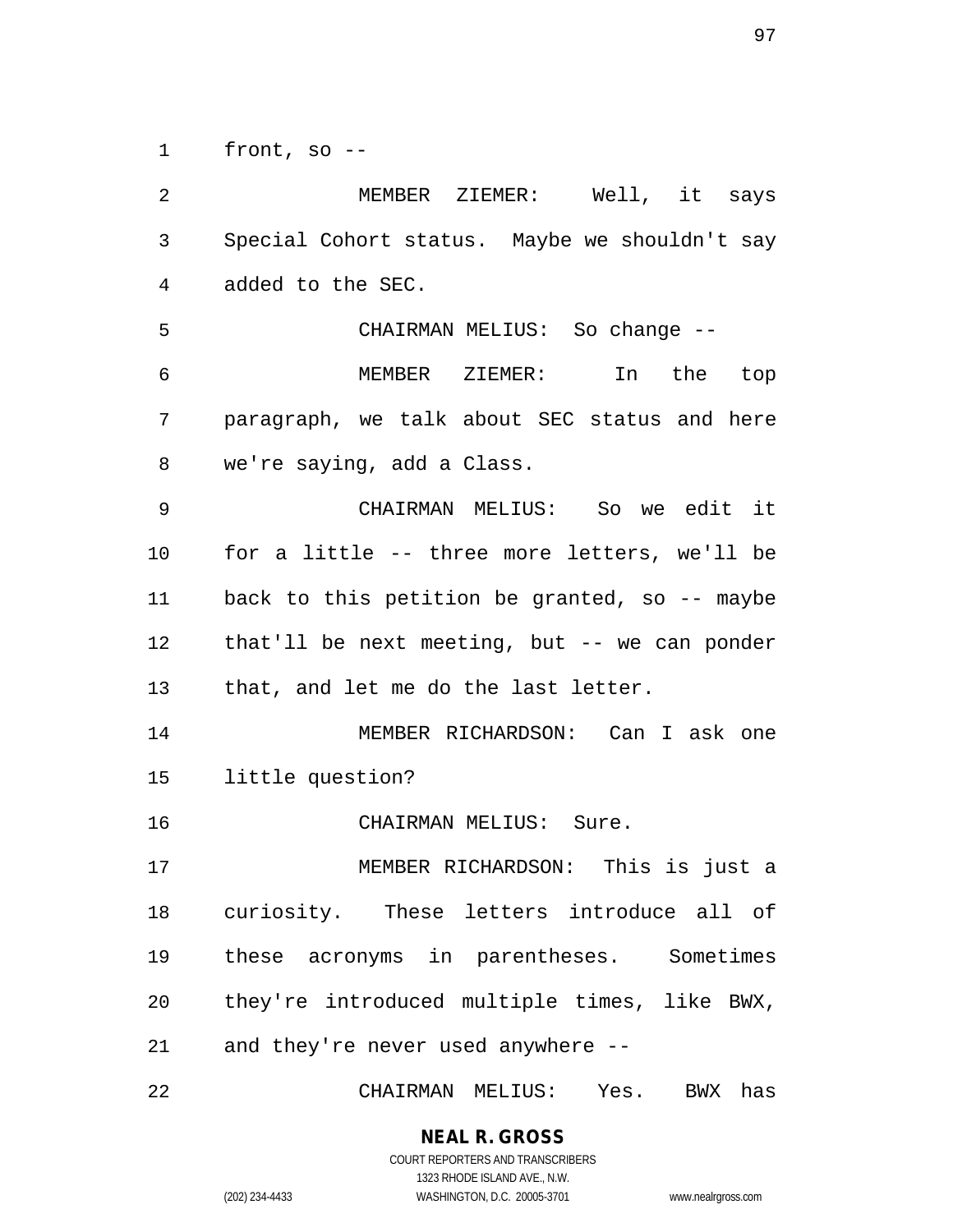been taken out. Actually, when I read the letter, I detected -- MEMBER RICHARDSON: And SEC is an acronym in the first and then never used. We could strike -- CHAIRMAN MELIUS: Yes. MR. KATZ: Take it out or use it. MEMBER RICHARDSON: One or the other. MEMBER ZIEMER: Unless we say, add it to the SEC. CHAIRMAN MELIUS: There's, you know, another -- MEMBER LOCKEY: Well, BWX is used in the third point in this. CHAIRMAN MELIUS: Okay. But we can do that editing. MEMBER RICHARDSON: Just a curiosity. MR. KATZ: I agree. I agree. CHAIRMAN MELIUS: Okay. Let me get Simonds Saw. Let me get my hard duty done

> **NEAL R. GROSS** COURT REPORTERS AND TRANSCRIBERS

1323 RHODE ISLAND AVE., N.W. (202) 234-4433 WASHINGTON, D.C. 20005-3701 www.nealrgross.com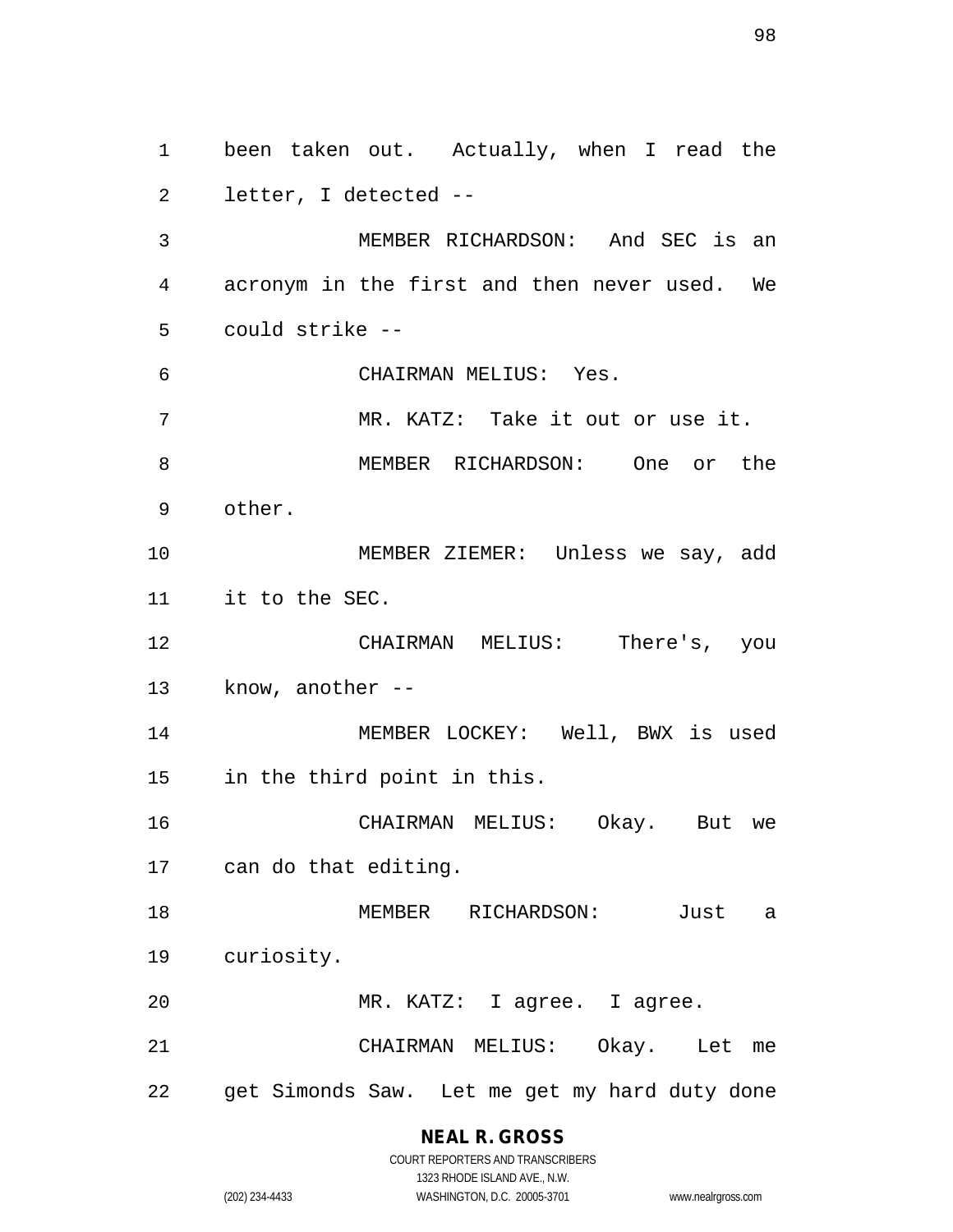here.

 The Advisory Board on Radiation and Worker Health, the Board, has evaluated SEC Petition 00157 concerning workers at the Simonds Saw and Steel facility in Lockport, New York. Under the statutory requirements established by EEOICPA, incorporated into 42 CFR Section 83.13, the Board respectfully recommends Special Exposure Cohort status be accorded to all atomic weapons employer employees who worked at Simonds Saw and Steel Company from January 1st, 1948 through December 31st, 1957 for a number of workdays aggregating at least 250 workdays occurring either solely under this employment or in combination with workdays within the parameters established for one or more other Classes of employees included in this Special Exposure Cohort.

 This recommendation is based on the following factors. People working at this facility during the time period in question

# **NEAL R. GROSS**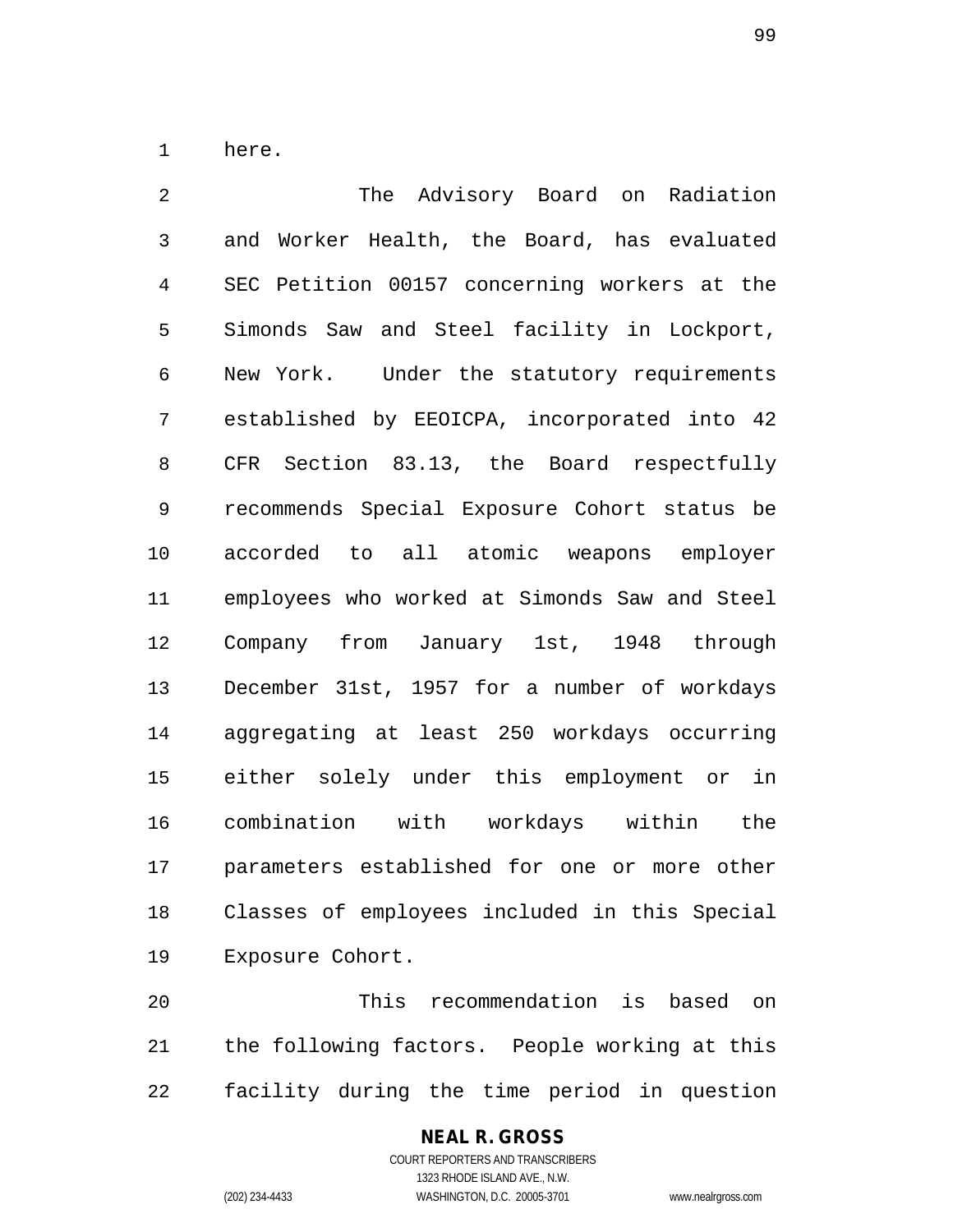worked on the production of uranium and thorium metal products related to nuclear weapons production.

 NIOSH's review of available data found that it lacked adequate source-term personnel monitoring or air sampling data, in order to complete -- yes, it should be and -- and air sampling data, in order to complete individual dose reconstructions with sufficient accuracy for internal and external radiation doses for employees exposed to thorium and its associated gaseous decay products, thoron, at this facility during the time period in question.

 The Board concurs with this evaluation.

 Number three. NIOSH determined that health may have been endangered for these Simonds Saw and Steel facility workers. The Board also concurs with this determination.

 Based on these considerations and discussions held at our November 16th to 18th

# **NEAL R. GROSS**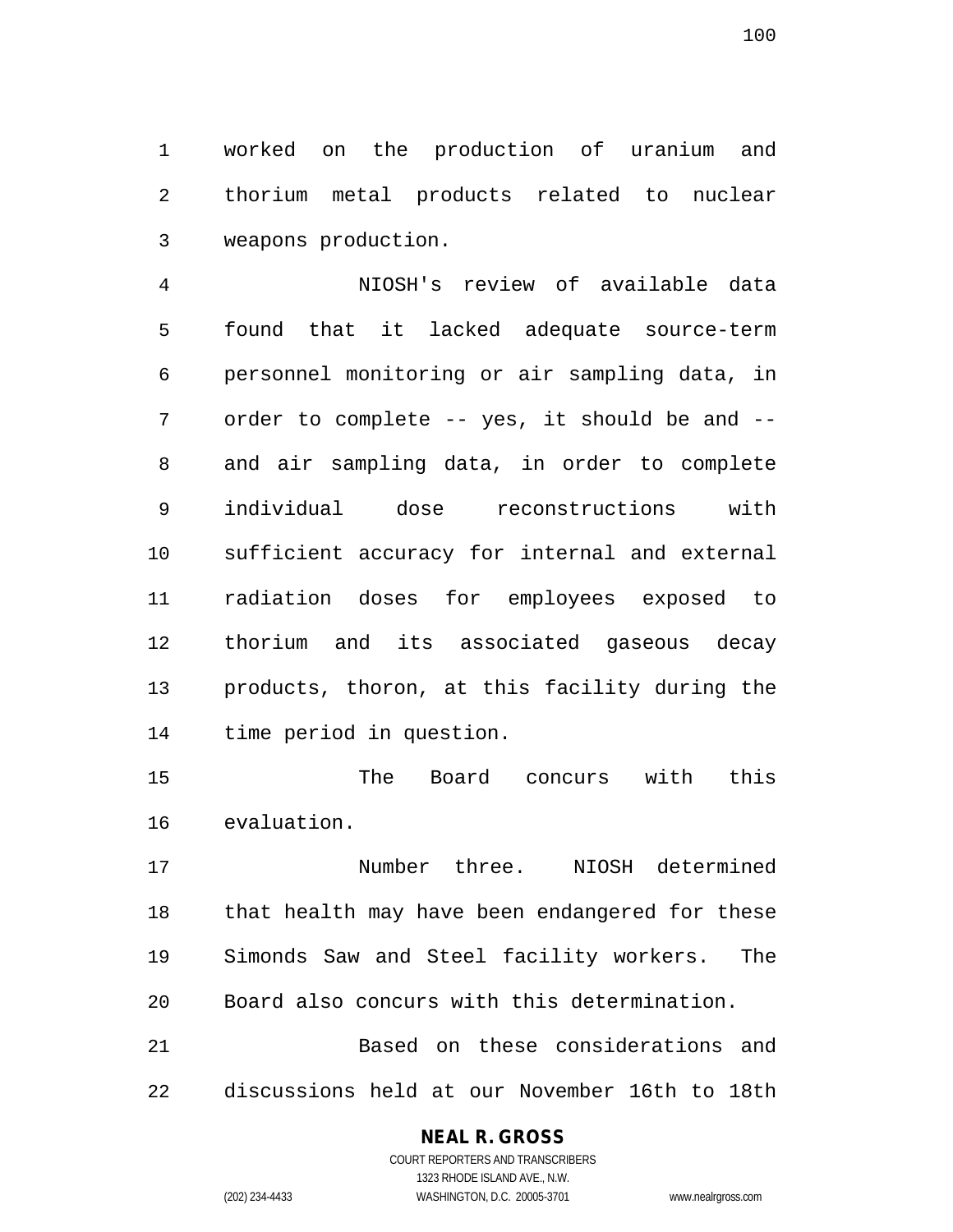Advisory Board meeting held in Santa Fe, New Mexico, the Board recommends that this Special Exposure Cohort Class be -- that this Class be added to the Special Exposure Cohort. Enclosed is the documentation of the Board meeting where this Special Exposure Cohort Class was discussed. The documentation includes transcripts of deliberations, copies of the petition, NIOSH review thereof and related materials. If any of these items are unavailable at this time, they will follow, shortly.

Comments or questions?

 MEMBER BEACH: Jim, I can't help but add, in previous correspondence, we have - - that last two paragraphs has always been one paragraph and it's always said granted. I'm wondering if, because we split those paragraphs up, it drew more attention to that granted.

 It seems -- anyway, it was just interesting, to change it now after all this

# **NEAL R. GROSS** COURT REPORTERS AND TRANSCRIBERS

1323 RHODE ISLAND AVE., N.W.

(202) 234-4433 WASHINGTON, D.C. 20005-3701 www.nealrgross.com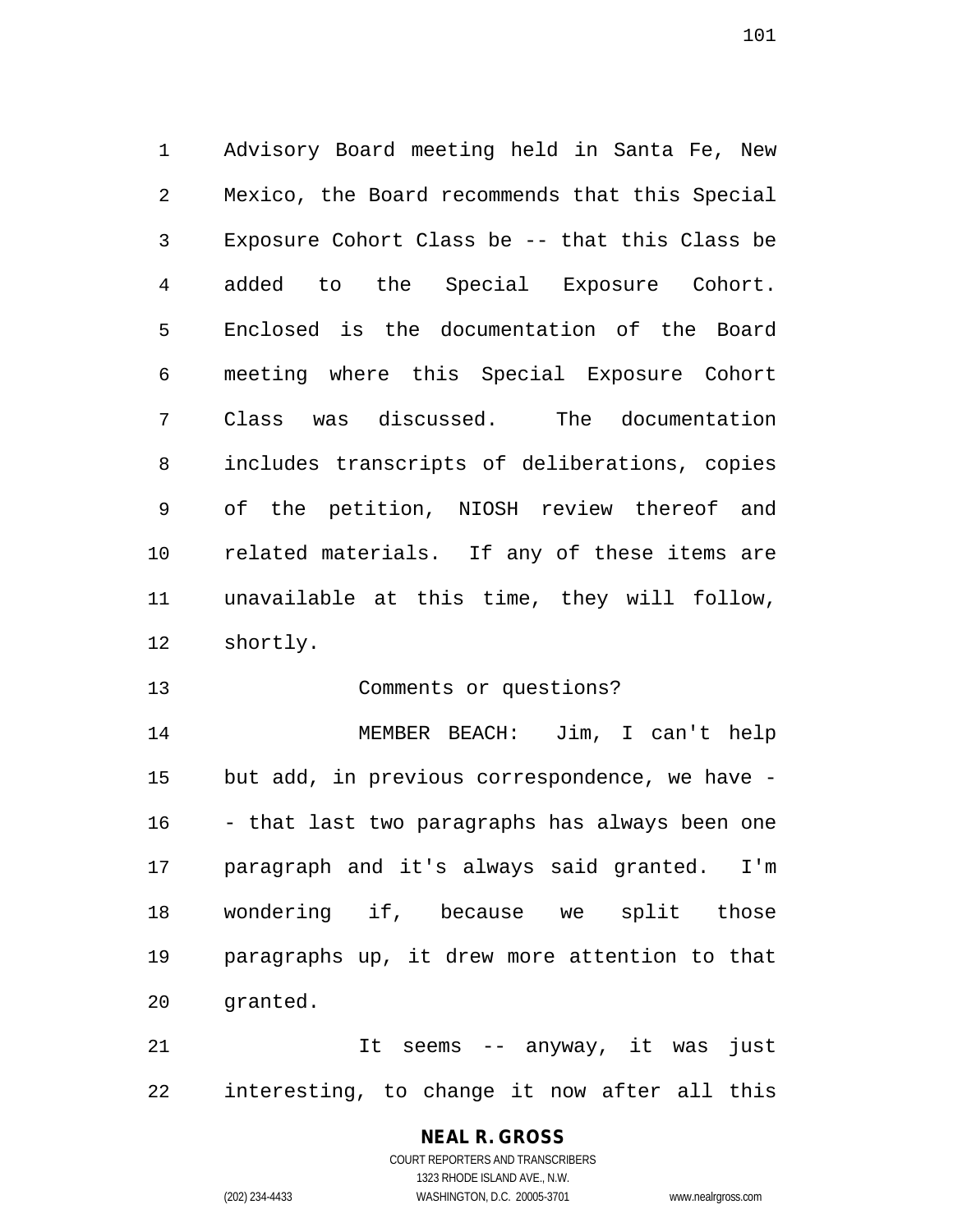time. As long as there was no dangling participles, I figured we were -- I'm not sure it matters. Back to scheduling?

 MR. KATZ: Yes. Back to scheduling. So one item, the Nashville or bust was a bust. We couldn't secure a hotel in Nashville for the May meeting, so I suggested to Dr. Melius one possibility that made sense to us and we've looked into hotels -- we have availability -- would be St. Louis. CHAIRMAN MELIUS: And we have Weldon Springs that, where we're active on, and -- MEMBER CLAWSON: Is Pinellas going to be anywhere near? MR. KATZ: No. MEMBER CLAWSON: You doubt it? Sounds great to me. CHAIRMAN MELIUS: Is that fine with everyone? MR. KATZ: Is that good with

everyone? St. Louis for May. Same dates; no

# **NEAL R. GROSS**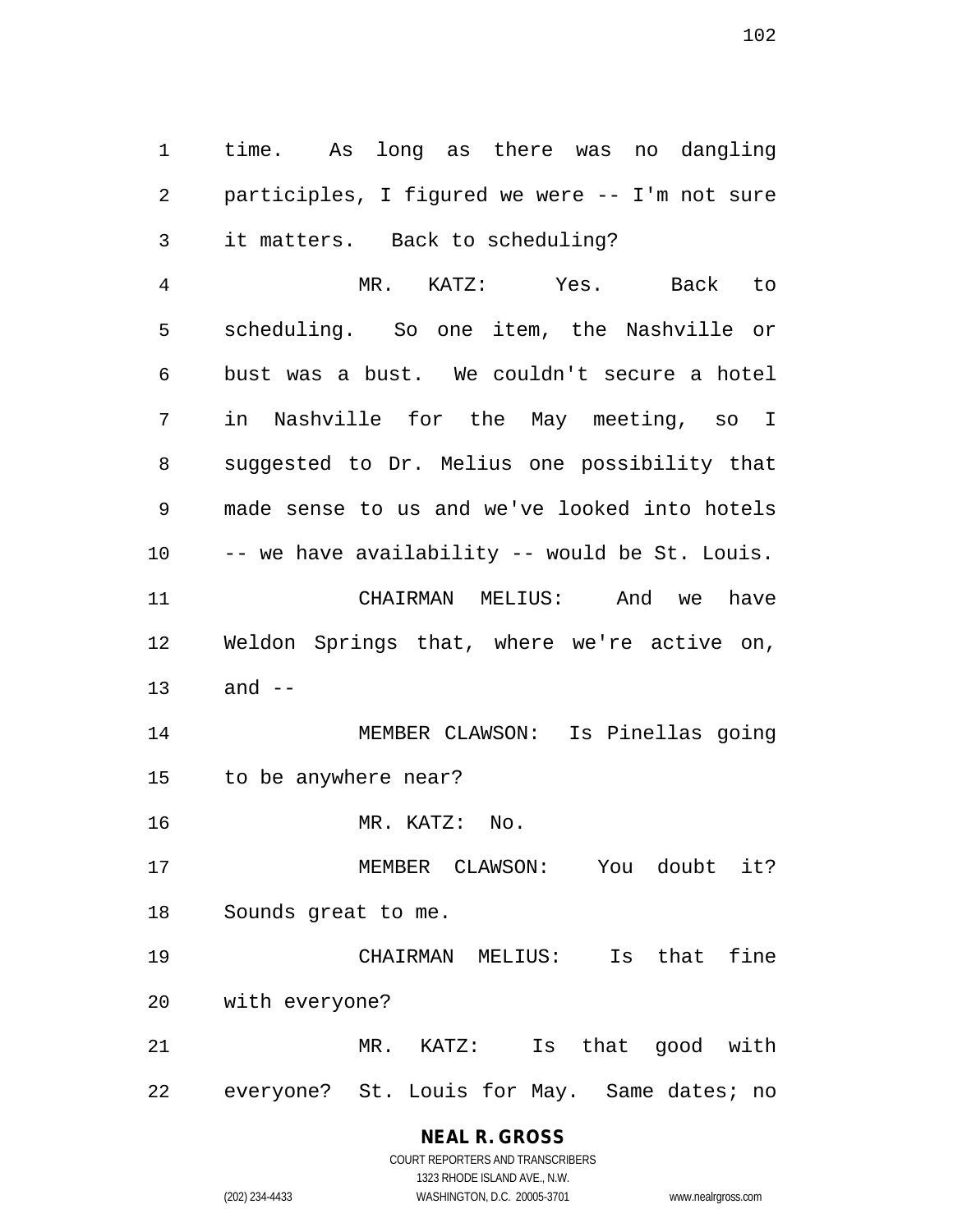change in the dates. St. Louis, we have a hotel which is a hotel I think you've stayed in before and were satisfied with.

 CHAIRMAN MELIUS: By the baseball -- you baseball fans, right next to the new stadium. Right next to the old stadium too. MR. KATZ: I'm sorry. Dr. Poston, I can't hear you.

 MEMBER POSTON: Could you repeat the last two meetings -- the next two meetings, the locations and the dates?

 MR. KATZ: So -- right. February 24 through six, I believe. Is that what you said, Phil? Wait. Let me look. I have to look at my calendar here. I don't keep these things --

 MEMBER SCHOFIELD: That's in Augusta?

 MR. KATZ: That's Augusta, yes. The February meeting is Augusta.

CHAIRMAN MELIUS: Twenty-third.

MR. KATZ: Twenty-third, 24th,

**NEAL R. GROSS** COURT REPORTERS AND TRANSCRIBERS 1323 RHODE ISLAND AVE., N.W.

(202) 234-4433 WASHINGTON, D.C. 20005-3701 www.nealrgross.com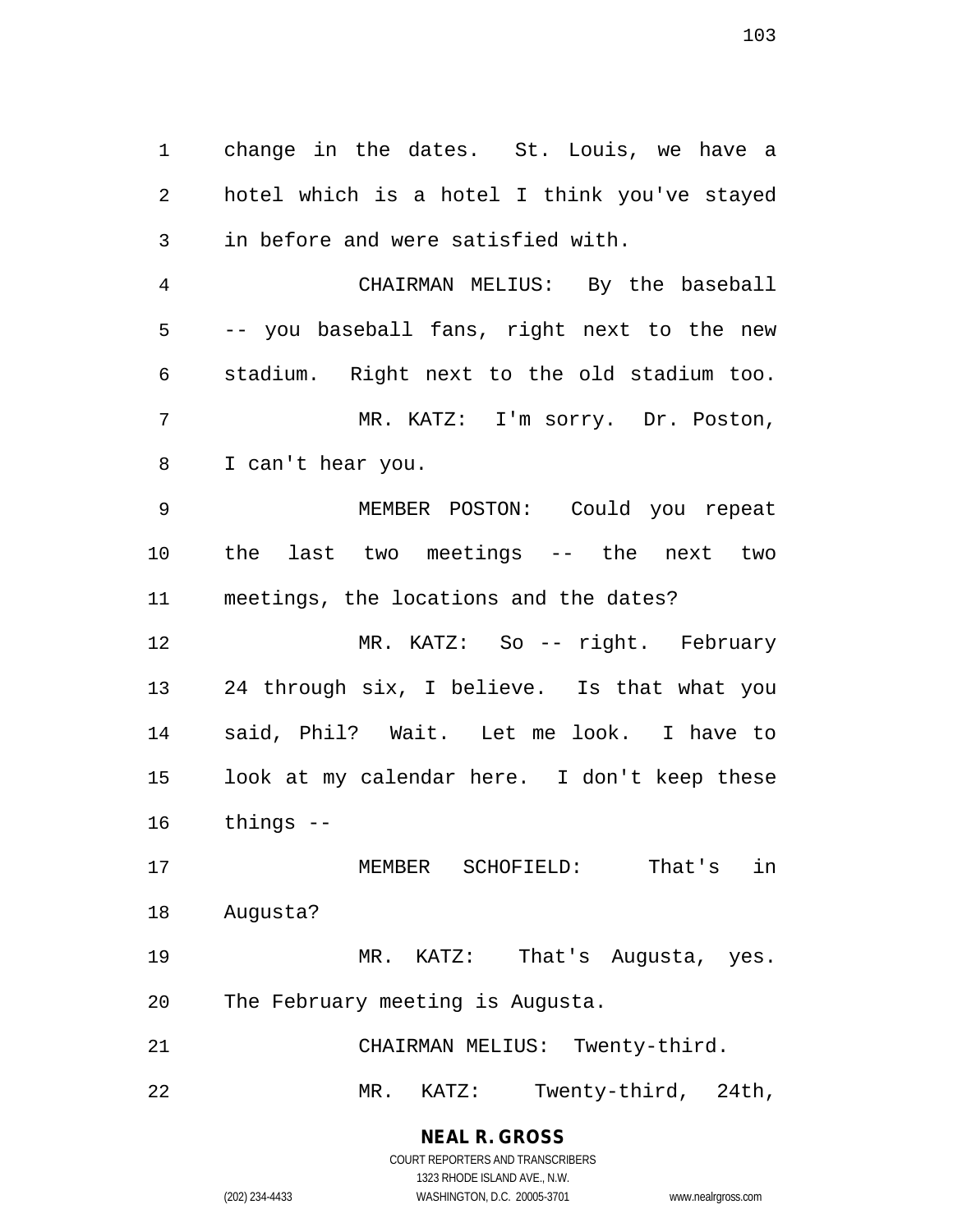25th.

| 2              | (Simultaneous speaking.)                       |
|----------------|------------------------------------------------|
| $\mathfrak{Z}$ | MR. KATZ: So February 23rd                     |
| 4              | through 5th, Augusta. That's all set. And      |
| 5              | then the next meeting is May. Let me look      |
| 6              | that up or someone may have it in front of     |
| 7              | them.                                          |
| 8              | CHAIRMAN MELIUS: May 24th, 25th,               |
| 9              | and 26th. St. Louis.                           |
| 10             | MR. KATZ: That's St. Louis.                    |
| 11             | Okay. So then we are going to try to schedule  |
| 12             | a couple more out, to stay in track and a sort |
| 13             | of approximate time frame for the              |
| 14             | teleconference following the May meeting, I've |
| 15             | noted on your agenda, is the August -- I mean, |
| 16             | July 4th or 11th weeks. So we just need to     |
| 17             | pin down a date within those two weeks, if     |
| 18             | those two weeks work. If not, we'll work on    |
| 19             | either side of them.                           |
| 20             | MEMBER<br>MUNN:<br>For<br>а                    |
| 21             | teleconference.                                |
| 22             | MR. KATZ: For a teleconference.                |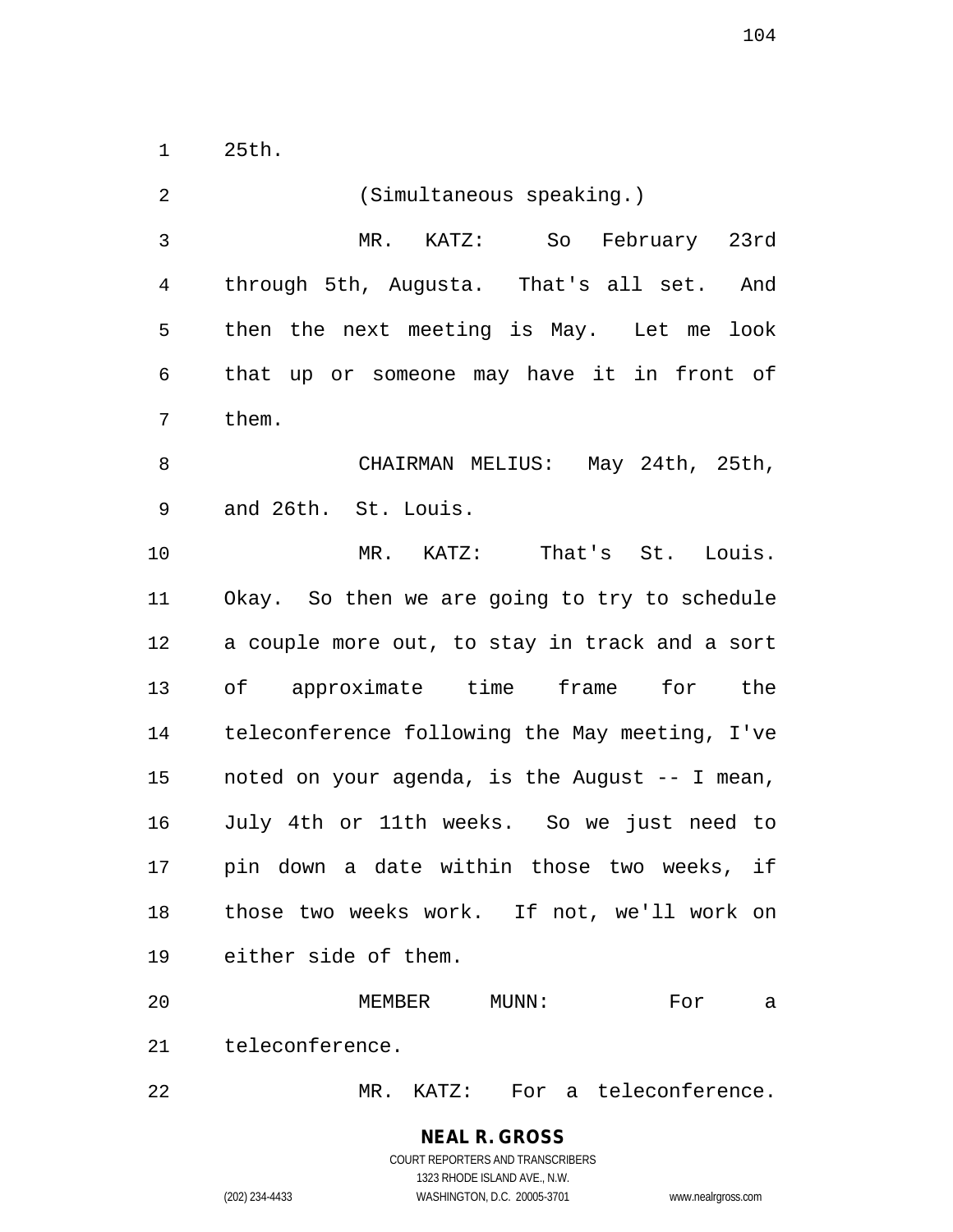We often do these on Wednesdays, so, for example, I don't know if July 4th week is problematic for people because they take the whole week for vacation. If not, might Wednesday or --

 CHAIRMAN MELIUS: That doesn't work for me. I'll be at a meeting in a place that doesn't have cell phone service. So I can't even --

10 MR. KATZ: Is that the whole week, Jim, or --

 CHAIRMAN MELIUS: No, the middle of the week.

 MR. KATZ: So how about the 11th? CHAIRMAN MELIUS: I can do the 11th.

 MR. KATZ: Does the 11th work for everybody? Okay. So July 11, teleconference, and it'll be -- the usual is 11:00 to around 2:00. Okay. And then the next time frame for a face-to-face is the week of August 15th, 22nd or the 29th. Let's see what works for

**NEAL R. GROSS**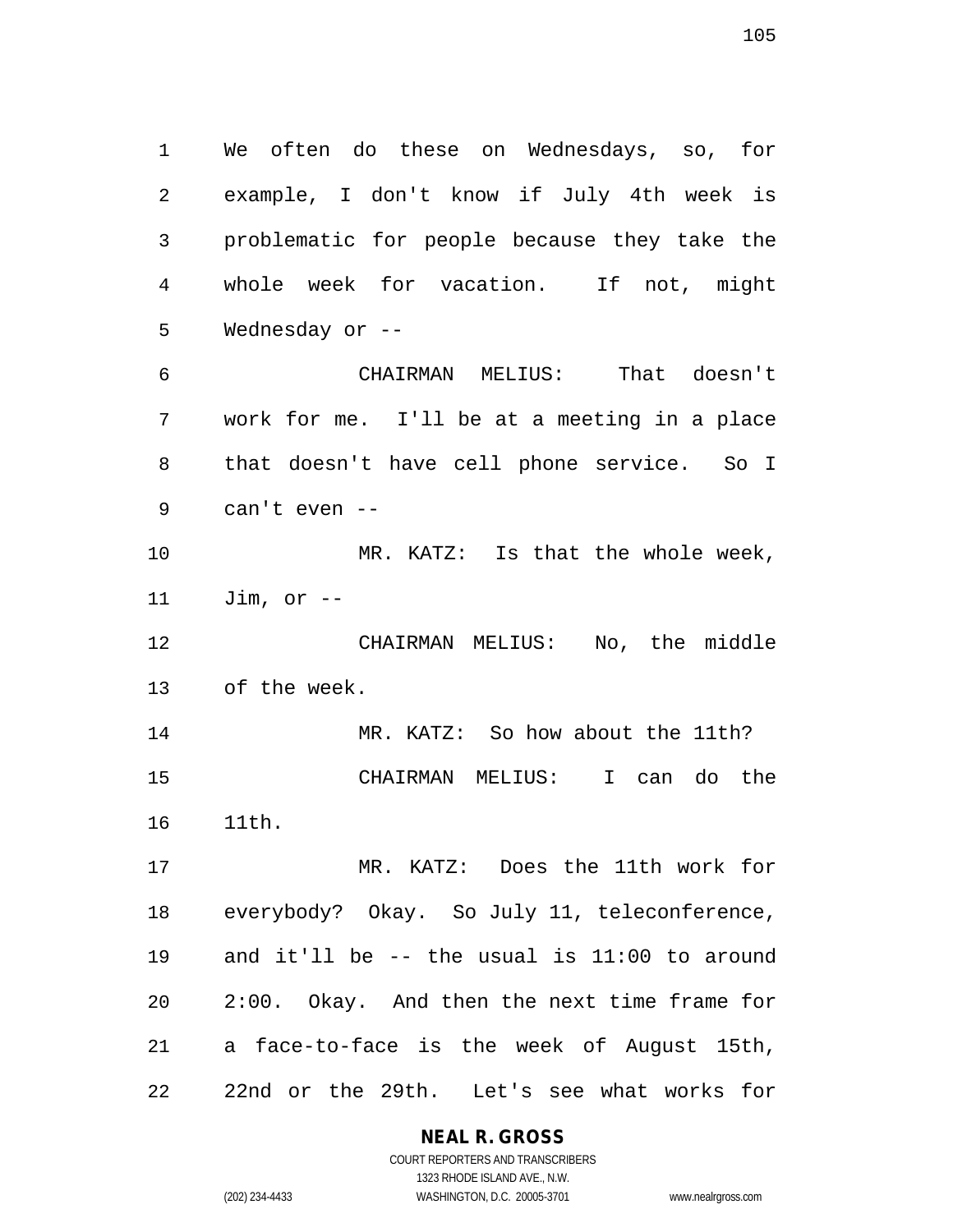people.

 CHAIRMAN MELIUS: Yes, 15th is a bad one. MR. KATZ: Okay. How about the week of the 22nd? Yes. The week of August 22nd. Anyone have trouble with that week? Dr. Lockey. It's not a good week. Okay. Well, it's getting to be pretty short, I mean, if we -- yes. I mean, it leaves little time between one and the other. What about the week of August 29th? Does that work? MEMBER MUNN: It's okay with me, but anybody that's affected by the start of public school. MR. KATZ: Excuse me? MEMBER MUNN: Anyone who's affected by Labor Day and public school starting. MR. KATZ: Well, Labor Day would be the 5th. So this is before that and people, I guess, usually take -- right? MEMBER MUNN: No, you're right.

1323 RHODE ISLAND AVE., N.W.

(202) 234-4433 WASHINGTON, D.C. 20005-3701 www.nealrgross.com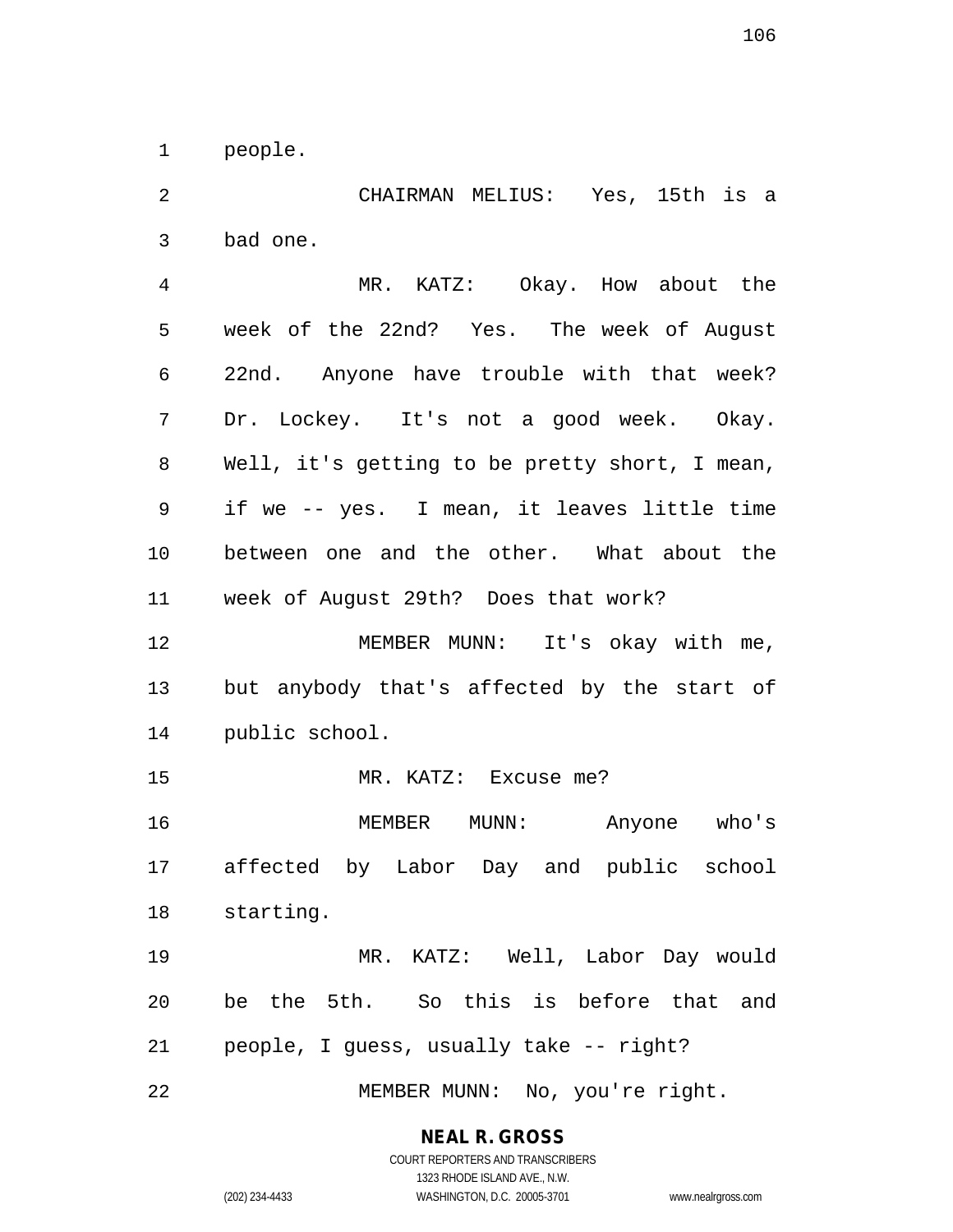MR. KATZ: So I think we're okay there. Does that work for everyone? So then why don't we -- since it works for everyone -- oh, it doesn't. MEMBER FIELD: It's the start of the academic calendar. MR. KATZ: So it doesn't work for several people. Okay. If it's the week of the 22nd and the whole week works for people, then how about the 23rd through 5th? Keep it in the middle of the week. August 23rd through 5th. Does that work for everyone, except for Dr. Lockey? Okay. 23rd through 25th. So now we know the when part. MEMBER ANDERSON: Now we need the where part. MR. KATZ: So Nashville was one possibility. Is that still desired by folks? I think -- CHAIRMAN MELIUS: What were the

COURT REPORTERS AND TRANSCRIBERS 1323 RHODE ISLAND AVE., N.W.

**NEAL R. GROSS**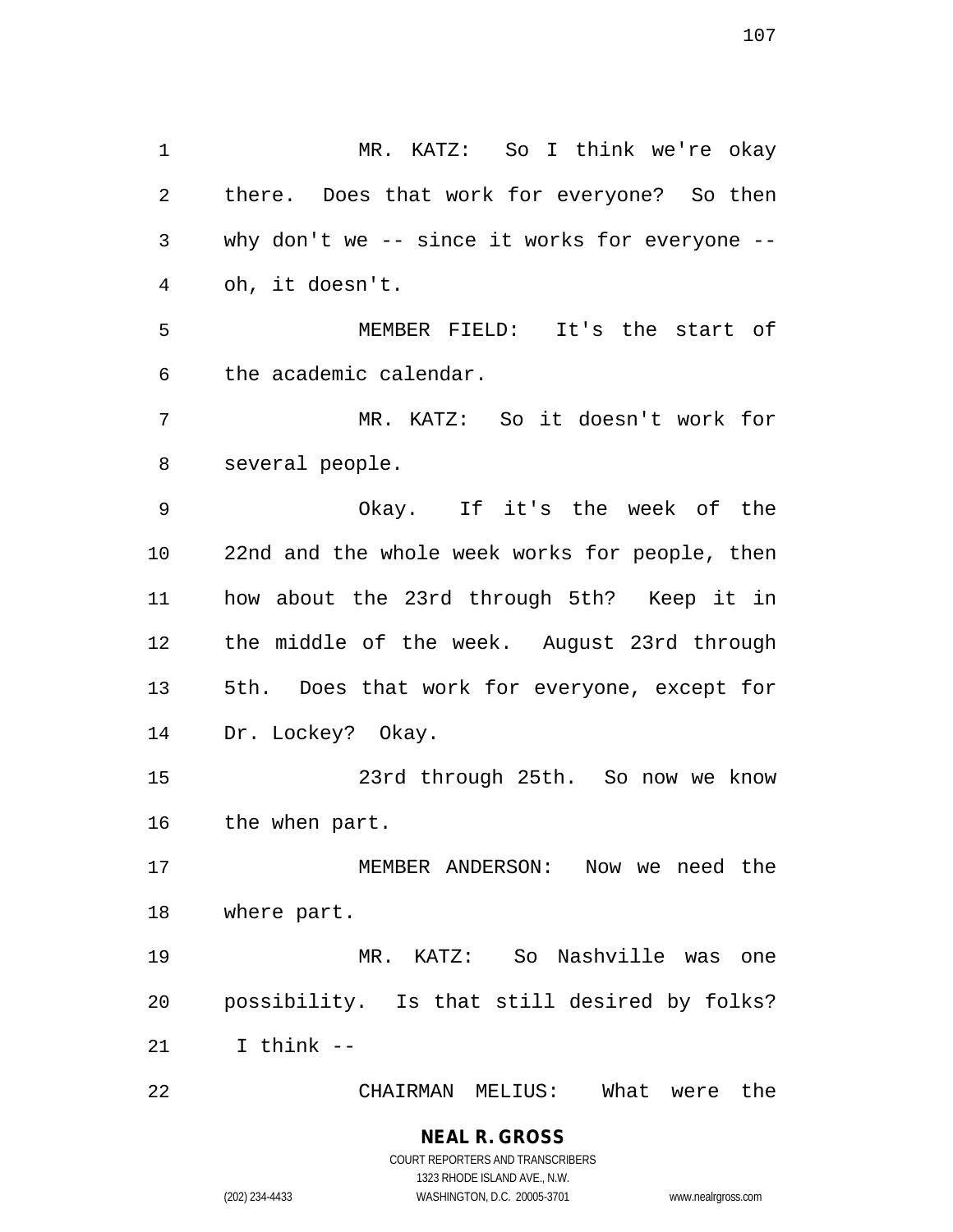other options? Not that there's something wrong with Nashville, but there are some climate -- if there are places farther north we'd like to go, we probably should get them out of the way in the summer, rather than -- MR. KATZ: That's a good idea. MEMBER PRESLEY: Nashville, in August, is certainly hotter than blue blazes. 9 MR. KATZ: Blue blazes; okay. CHAIRMAN MELIUS: So you have down Hanford as a possibility. MEMBER ROESSLER: It is hot there in August. MR. KATZ: Dry heat. It's a dry heat in Hanford. MEMBER MUNN: If you wanted to have the Hanford meeting -- MEMBER PRESLEY: August in Amchitka. That sounds good. That sounds good. CHAIRMAN MELIUS: Bring your

sleeping bags.

# **NEAL R. GROSS**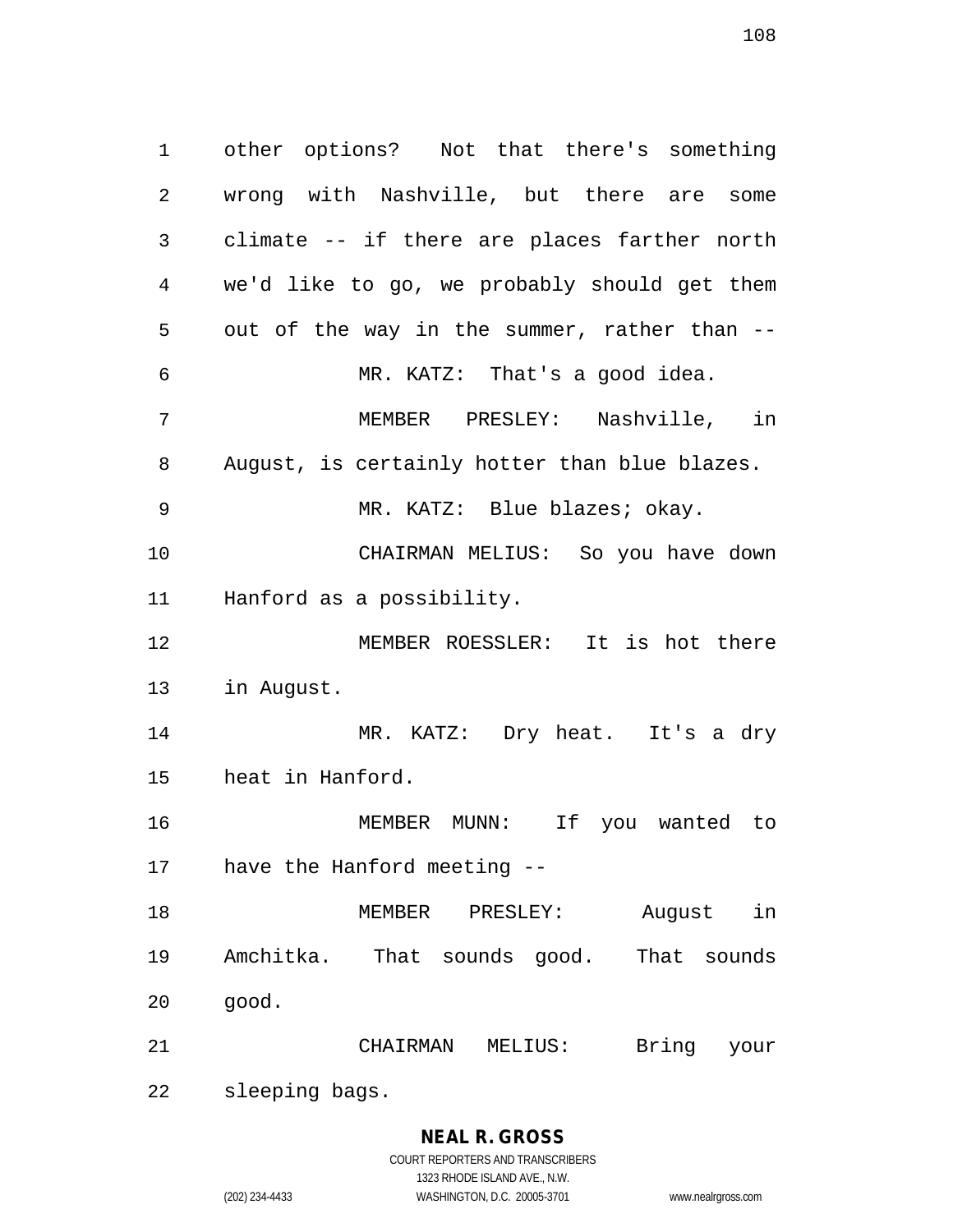MR. KATZ: Back to Idaho. Do we think -- CHAIRMAN MELIUS: We just went there. MR. KATZ: That'll be a year from when we went there. I'm just thinking north. That's all. I mean, we have relatively few sites that are close to northern locations. I mean -- CHAIRMAN MELIUS: Is there any reason to go back to Lawrence Berkeley? MR. KATZ: We have a work group. The Work Group hasn't engaged yet but -- MEMBER SCHOFIELD: We could do Pinellas. MEMBER ROESSLER: Oh, not in August. 18 MR. KATZ: Florida. Thank you. CHAIRMAN MELIUS: I guess Arjun is gone, but Hanford, I imagine we -- there you are, Arjun. I didn't see you. We should be ready for a follow-up on Hanford by --

> **NEAL R. GROSS** COURT REPORTERS AND TRANSCRIBERS

1323 RHODE ISLAND AVE., N.W. (202) 234-4433 WASHINGTON, D.C. 20005-3701 www.nealrgross.com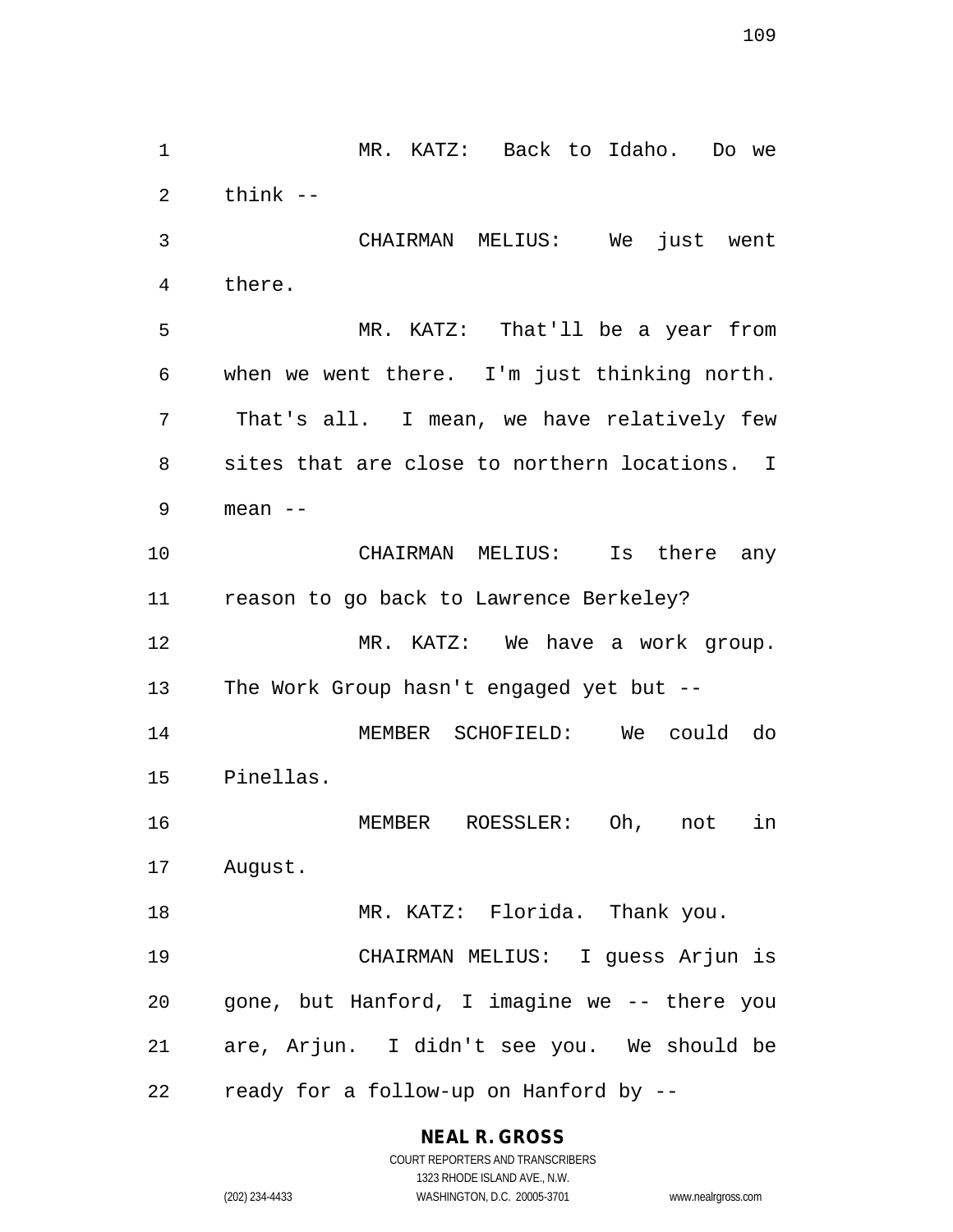1 MR. MAKHIJANI: I said yesterday, I think we'll deliver our review to you early in the year, and then, you know, depending on the work group meetings and the number of issues that are raised -- so I can't predict how the evolution of the discussion will go. But you'll definitely have something from us early in the year. CHAIRMAN MELIUS: Yes. And there's a fair amount of interest out there, so -- and we haven't been back for -- MR. KATZ: It's been a while. CHAIRMAN MELIUS: Been a while. 14 MR. KATZ: It's been a few years. CHAIRMAN MELIUS: Yes. Okay. MR. KATZ: So we will go for Hanford. CHAIRMAN MELIUS: In August? MR. KATZ: Right, and I don't know if there's a specific hotel that has been successful there. CHAIRMAN MELIUS: There is a

> **NEAL R. GROSS** COURT REPORTERS AND TRANSCRIBERS 1323 RHODE ISLAND AVE., N.W. (202) 234-4433 WASHINGTON, D.C. 20005-3701 www.nealrgross.com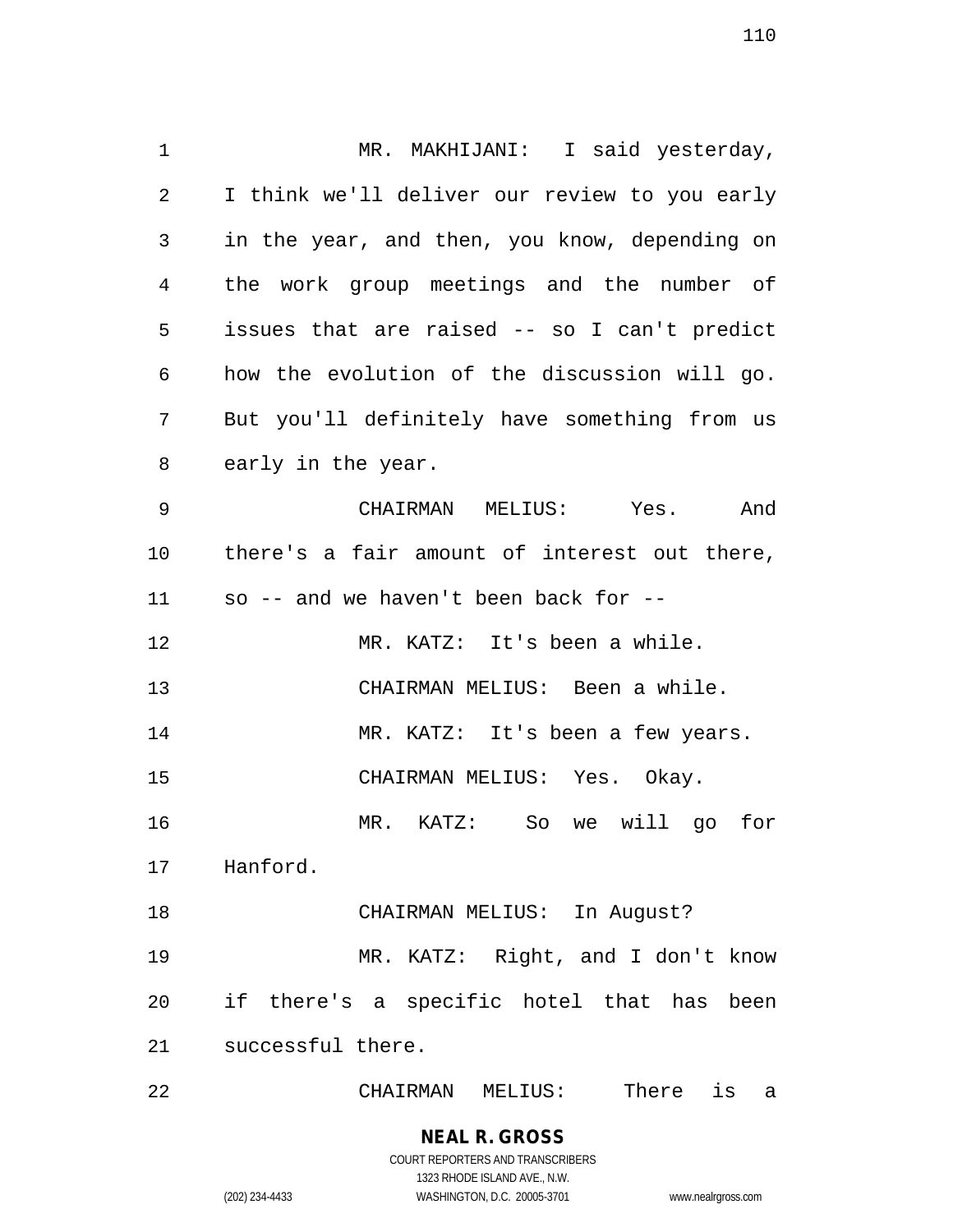specific hotel.

 (Laughter.) MR. KATZ: Okay, very good. CHAIRMAN MELIUS: August 23 through 25th. One other scheduling item, just in terms of people's plans. I think we will try to stick to our present schedule of like two and a half day meetings. So if that helps you. MEMBER MUNN: I have one comment about meetings and that is, if we're going to be required to do what we did yesterday and the day before in order to meet two and a half day meetings, then I personally have a problem with that. The business of running all the way through the day and until a minimum of seven o'clock at night, with public hearings that are not easy on any of the people sitting around this table, are really not necessary if we don't hold firm to this two and a half day meeting thing.

If we're going to have a third day

COURT REPORTERS AND TRANSCRIBERS 1323 RHODE ISLAND AVE., N.W. (202) 234-4433 WASHINGTON, D.C. 20005-3701 www.nealrgross.com

**NEAL R. GROSS**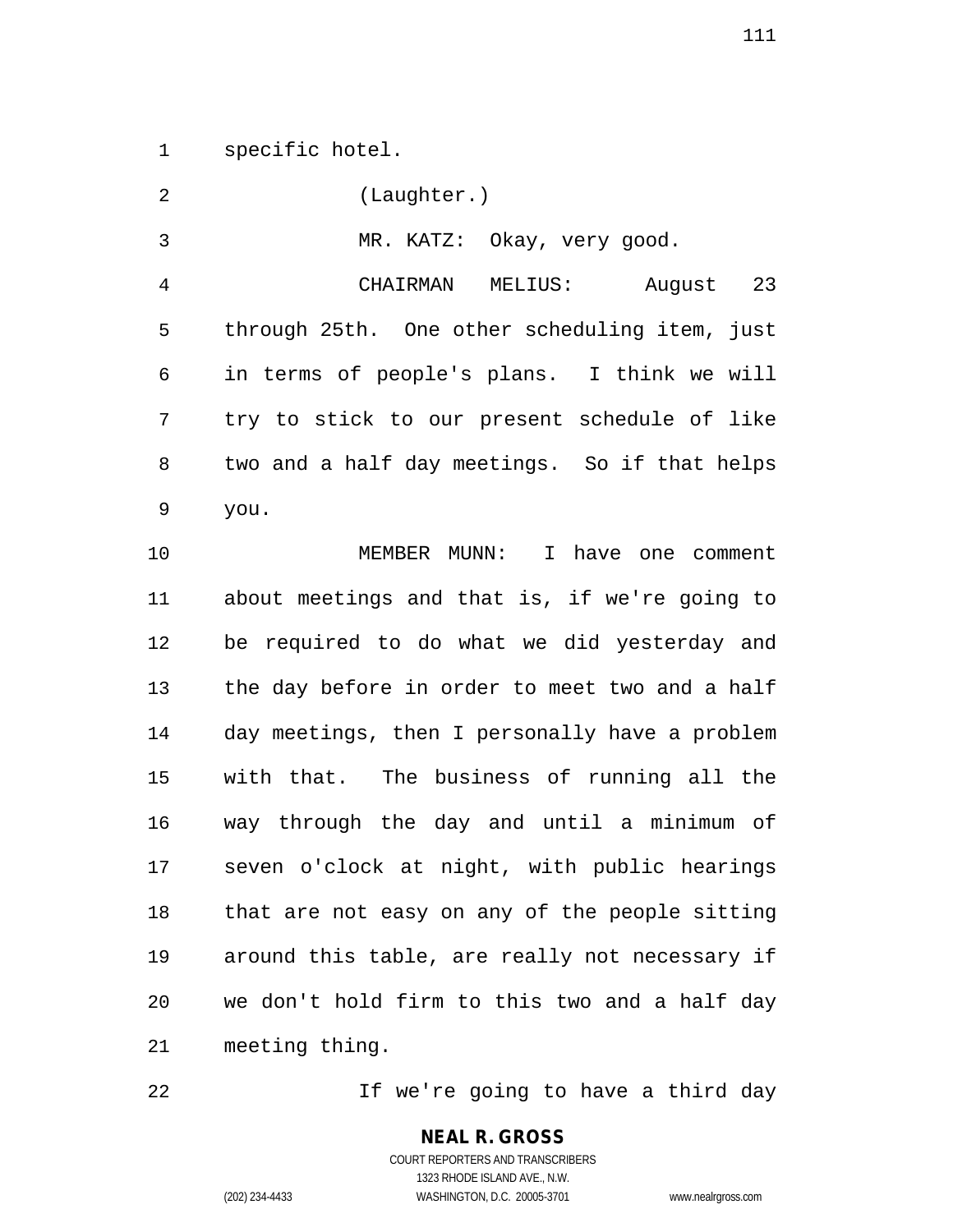of meeting, then it relieves us of the possibility of having to have two days back to back of straight-through hard work and emotional angst at the end of the day.

 I don't know whether anyone else finds that difficult. I find that difficult. It was particularly hard to not have a break between our work and the public hearing meetings. I would much prefer to spend another two hours in work sessions on the third day than to have to go directly from the work that we did right into public hearing.

 CHAIRMAN MELIUS: Two comments. The problem on that is that we have -- well, one is attendance at the public comment sessions are unpredictable. You just don't know. And secondly, the other problem with that, if we go three days, a full three days, is that for those of us that do other, have other work commitments, it's very difficult, we lose -- we essentially become five days, we lose a whole week because a day to get there

#### **NEAL R. GROSS** COURT REPORTERS AND TRANSCRIBERS

1323 RHODE ISLAND AVE., N.W. (202) 234-4433 WASHINGTON, D.C. 20005-3701 www.nealrgross.com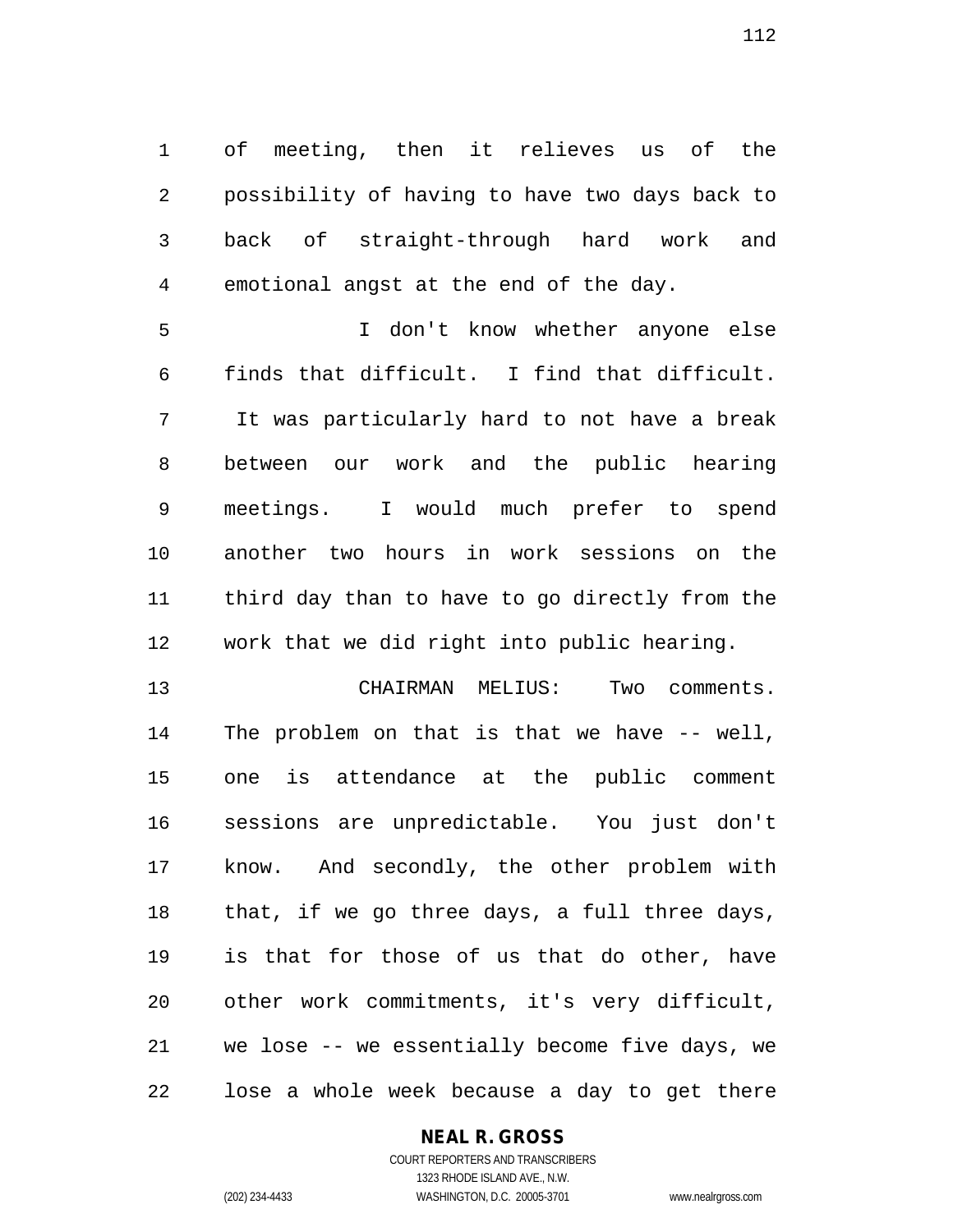and a day to get back.

| $\overline{2}$ | And that's difficult, and that                 |
|----------------|------------------------------------------------|
| 3              | inevitably means that we lose Board members on |
| 4              | the third day, is usually what happens,        |
| 5              | because people can't afford the time and do    |
| 6              | that.                                          |
| 7              | So we'll try to schedule better.               |
| 8              | It's hard and it's unpredictable. We did not   |
| 9              | know what was going to happen with Linde up    |
| 10             | until Friday around five o'clock, before the   |
| 11             | Board ended. So it becomes hard, things drop   |
| 12             | off, things -- they didn't, this time.         |
| 13             | MR. KATZ: They usually do.                     |
| 14             | CHAIRMAN MELIUS: They usually do.              |
| 15             | So it's hard. We'll take that into account,    |
| 16             | and all I can say on the break before that,    |
| 17             | everybody's welcome during public comment to   |
| 18             | take -- or any time during the meeting, to     |
| 19             | take an individual break. But the option       |
| 20             | there -- a short break becomes 25 minutes and  |
| 21             | $- -$                                          |
| 22             | MEMBER MUNN: Well, I guess I                   |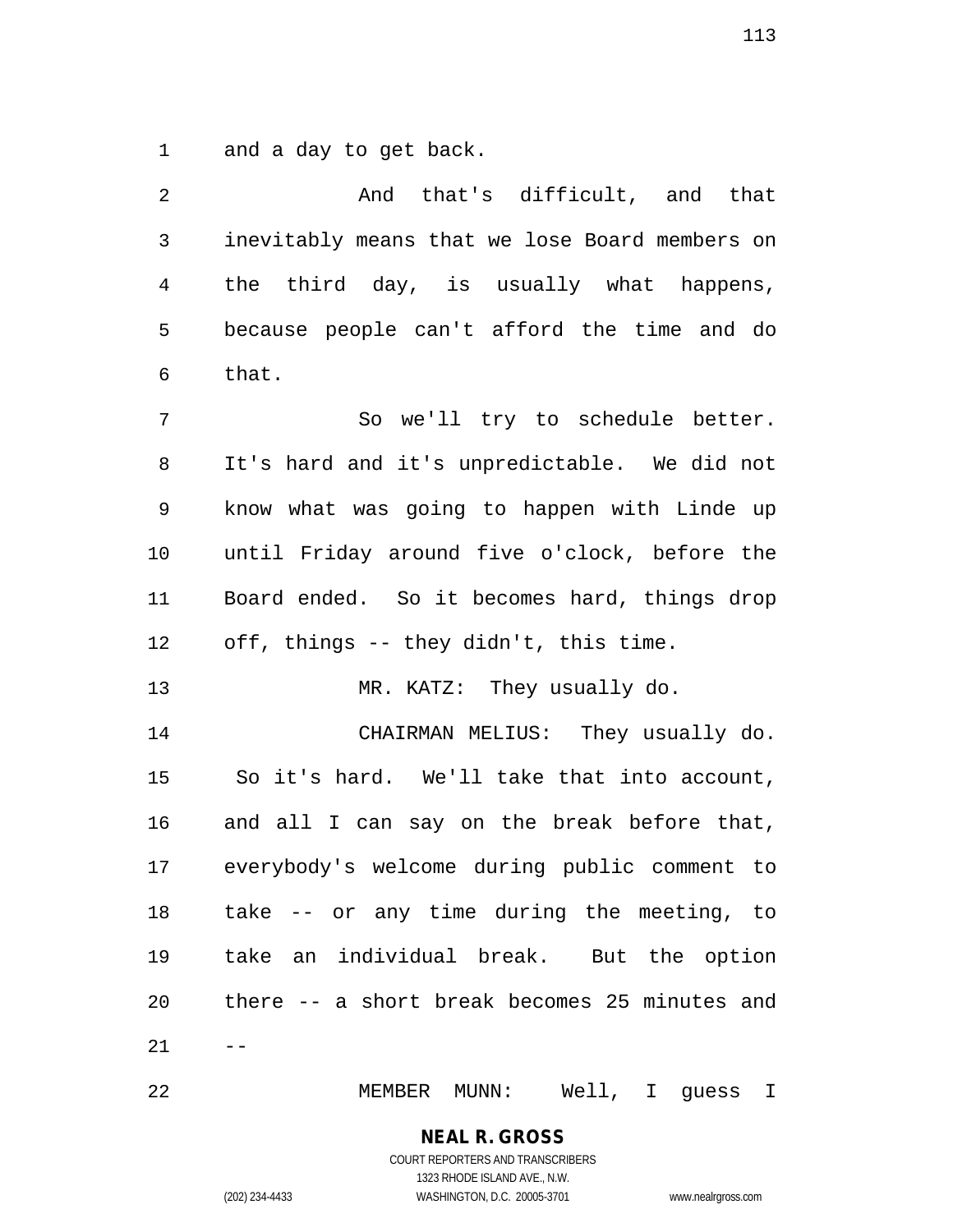could ask the question. Am I the only person sitting at this table, who found the last two days difficult?

 MEMBER PRESLEY: No, no. My backside did.

 MEMBER MUNN: If I'm the only one who has a problem with this, then obviously there's no point in even discussing it. But if I'm not the only person who had a problem with it, then I understand what you're saying about travel times and I recognize that it's difficult. But for us to cut the third day's meeting off, plan on cutting the third day's meeting off prior to a two- or three-hour work session, doesn't seem to be feasible if the cost of doing that is running everything together for two tough days.

 CHAIRMAN MELIUS: What I'm saying is that I think different Board Member -- I think all of us find it difficult and tiring to go through long days, but the alternative is it's very difficult for people to -- for

#### **NEAL R. GROSS**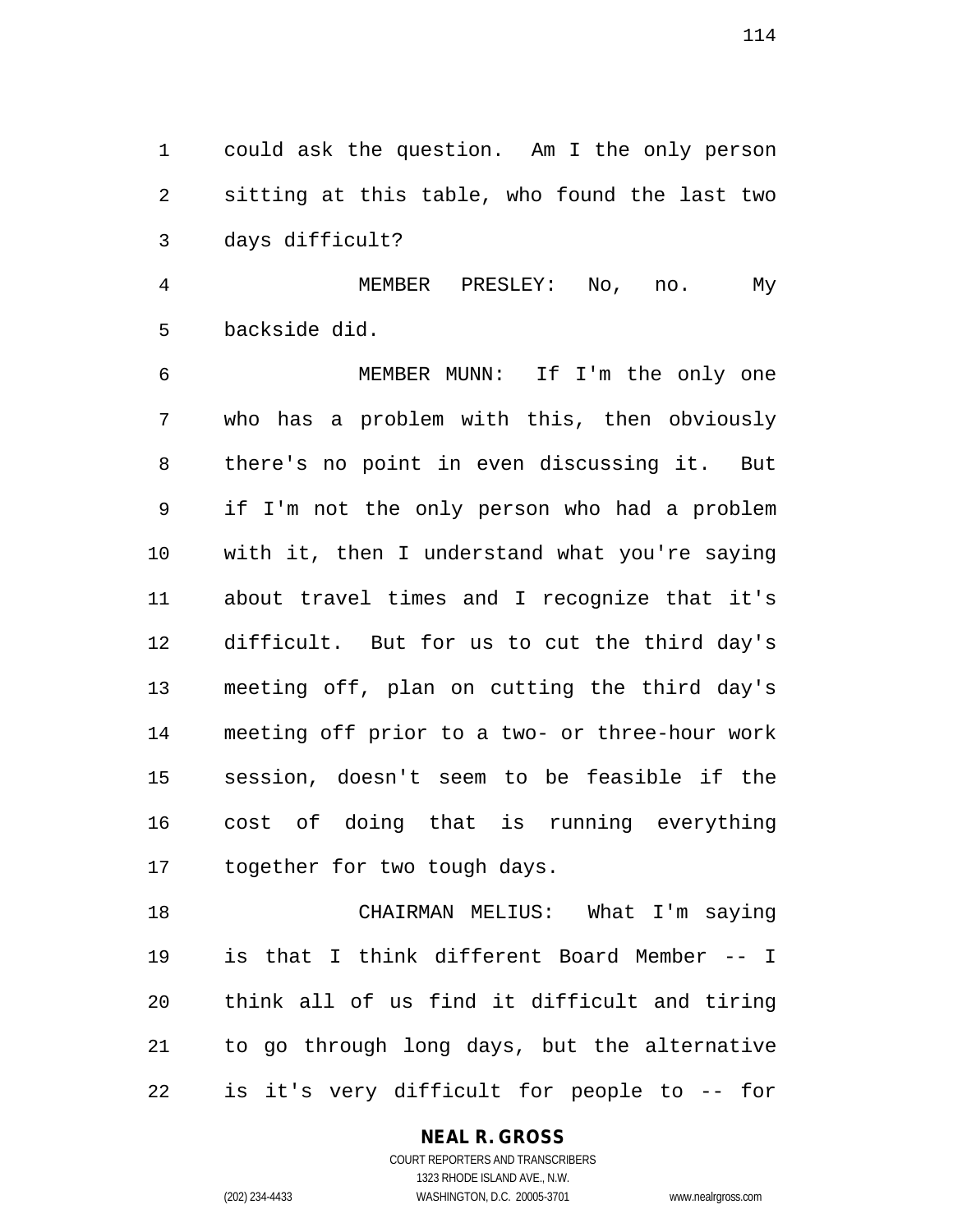many of us to devote a whole week to a meeting. And so it's five days and that's problematic, and so it's -- we will try to schedule it as best we can, and if we finish up by noon on the third day, that means that people can get home.

 I'll get home at midnight or closer to 1:00 a.m. this morning, but at least I'll have a work day tomorrow, which is all pretty heavily scheduled. I know for Henry and Jim Lockey, that they're also busy. Many of us are. So I mean it's a tradeoff.

 MR. KATZ: I think it's probably tough for the DCAS staff too, to have to take a whole week out, then -- I mean, I'm happy to do whatever but I think it's probably tough for them as well and they have considerable resources that they put into these Board meetings, into being present.

 CHAIRMAN MELIUS: Yes, Paul. MEMBER ZIEMER: We might think about streamlining some other things. I think

# **NEAL R. GROSS**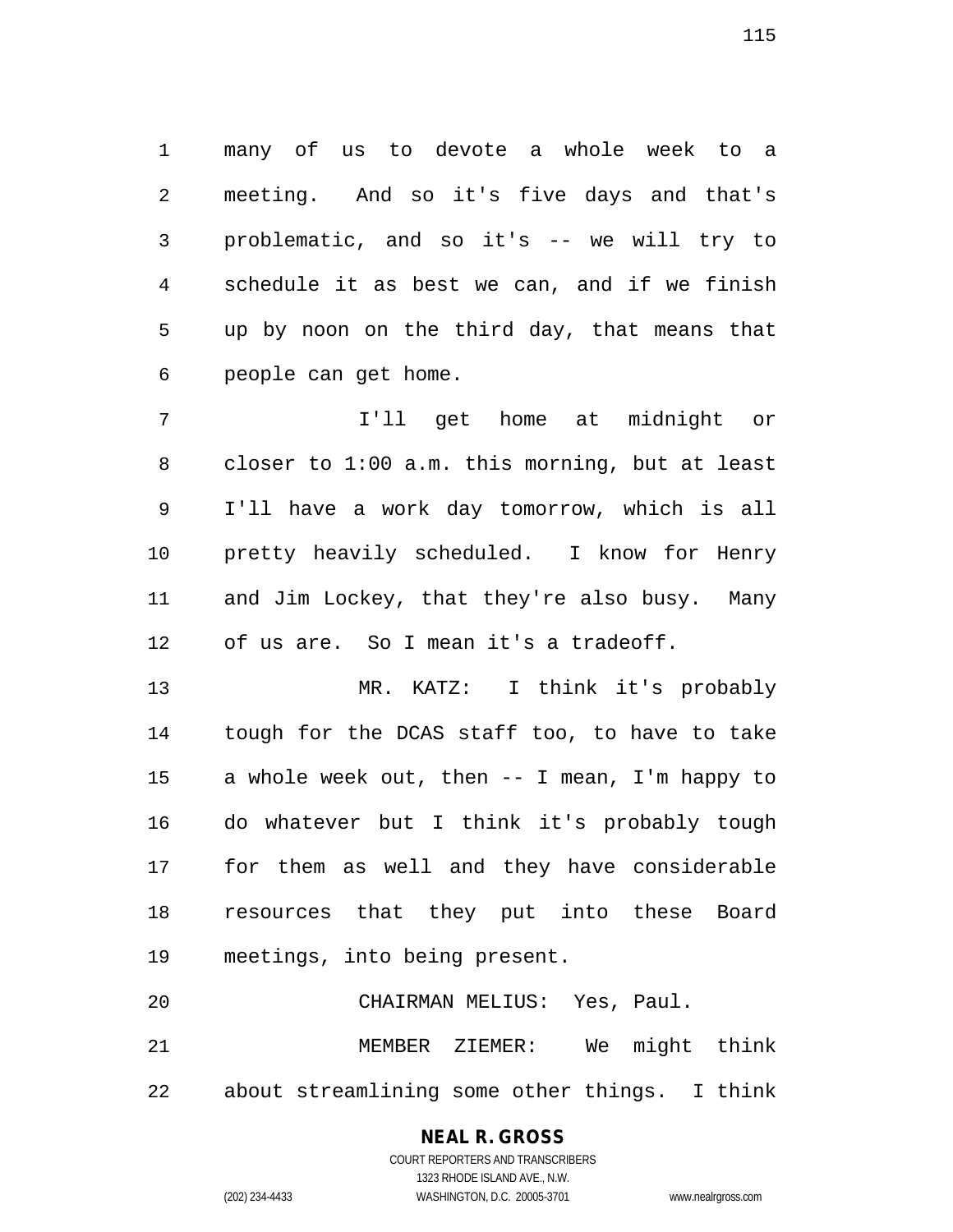the NIOSH and the DOL and the Department of Energy reports now are pretty standardized. Maybe we don't have to have them actually presented. Are we presenting them more for the local folks? I mean, I would be satisfied just to have it on my fob and simply say, does anyone have any questions on those. But if it's important for the local folks to hear that then we need to do that. It just occurred to me, that for us on the Board, 90 percent of those three are repetitious with 12 just new numbers.

 CHAIRMAN MELIUS: Well, I think it's important for us to have them, have some presentation and presence there, but it doesn't need to be as long. And the other side of that is that usually we have more public participation in terms of an audience as we get closer to a public comment period. And so they actually miss the --

21 MR. KATZ: They're not here.

CHAIRMAN MELIUS: They're not here

#### **NEAL R. GROSS**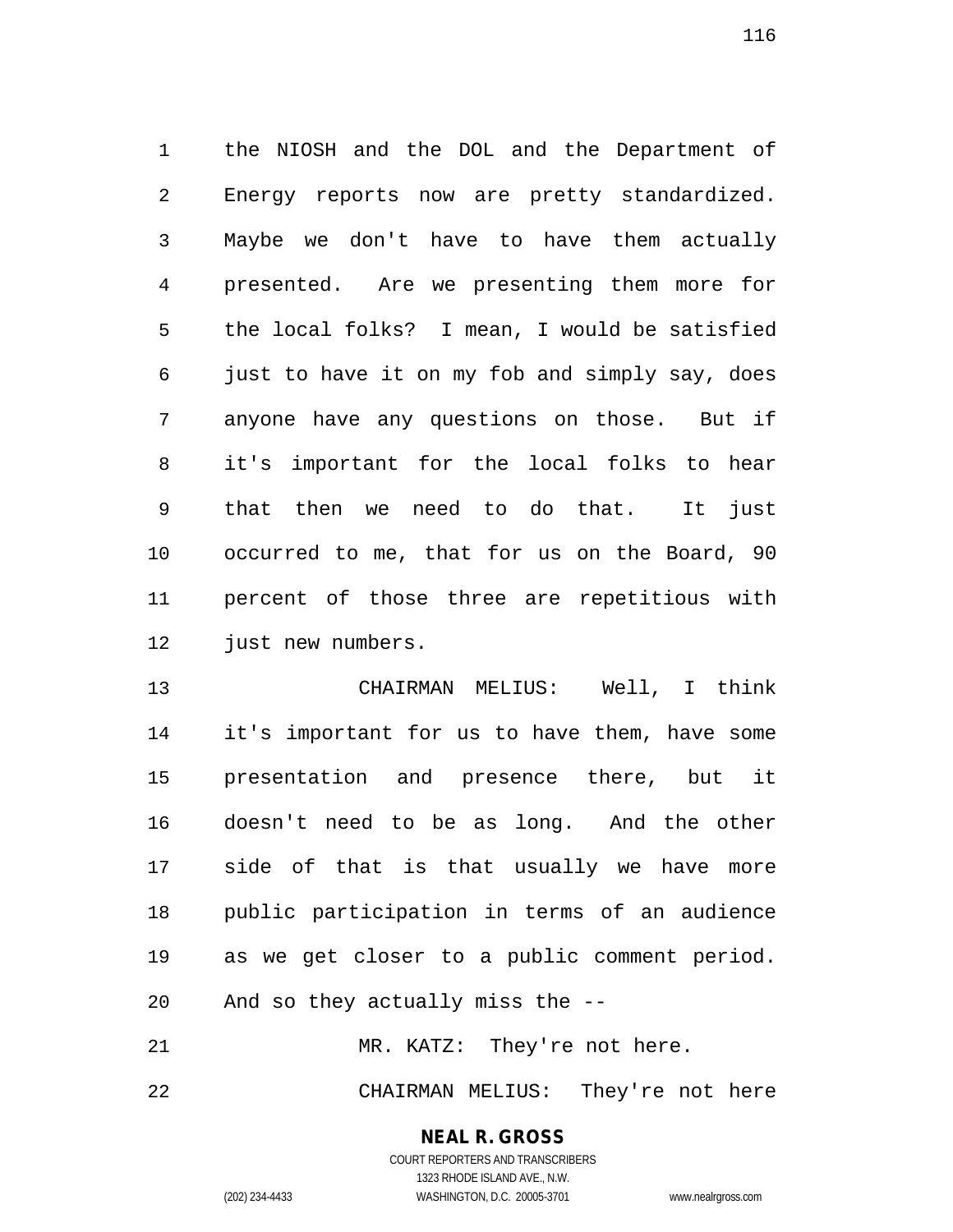to put those on first. So we can work at cutting back on the time for those. I mean, Rachel skipped some, a number of her slides and so forth. And the DOE report was mostly us asking questions. I think it was a short report. And Stu's was too. But we can make those shorter.

8 The other thing we can do is move some of the reports to the conference call, which we've also tried to and so that cuts on time. The hardest thing we have is the amount of time it takes to deal with an SEC petition is unpredictable. Even the 83.14s because we don't see those reports until a few weeks before the meetings and you just don't know how long the discussion will take. It depends on what issues are there, and how many questions we have.

Other suggestions, Paul?

 MEMBER ZIEMER: Again, this is 21 just -- these are top of the head things. But we might want to think about the possibility

## **NEAL R. GROSS**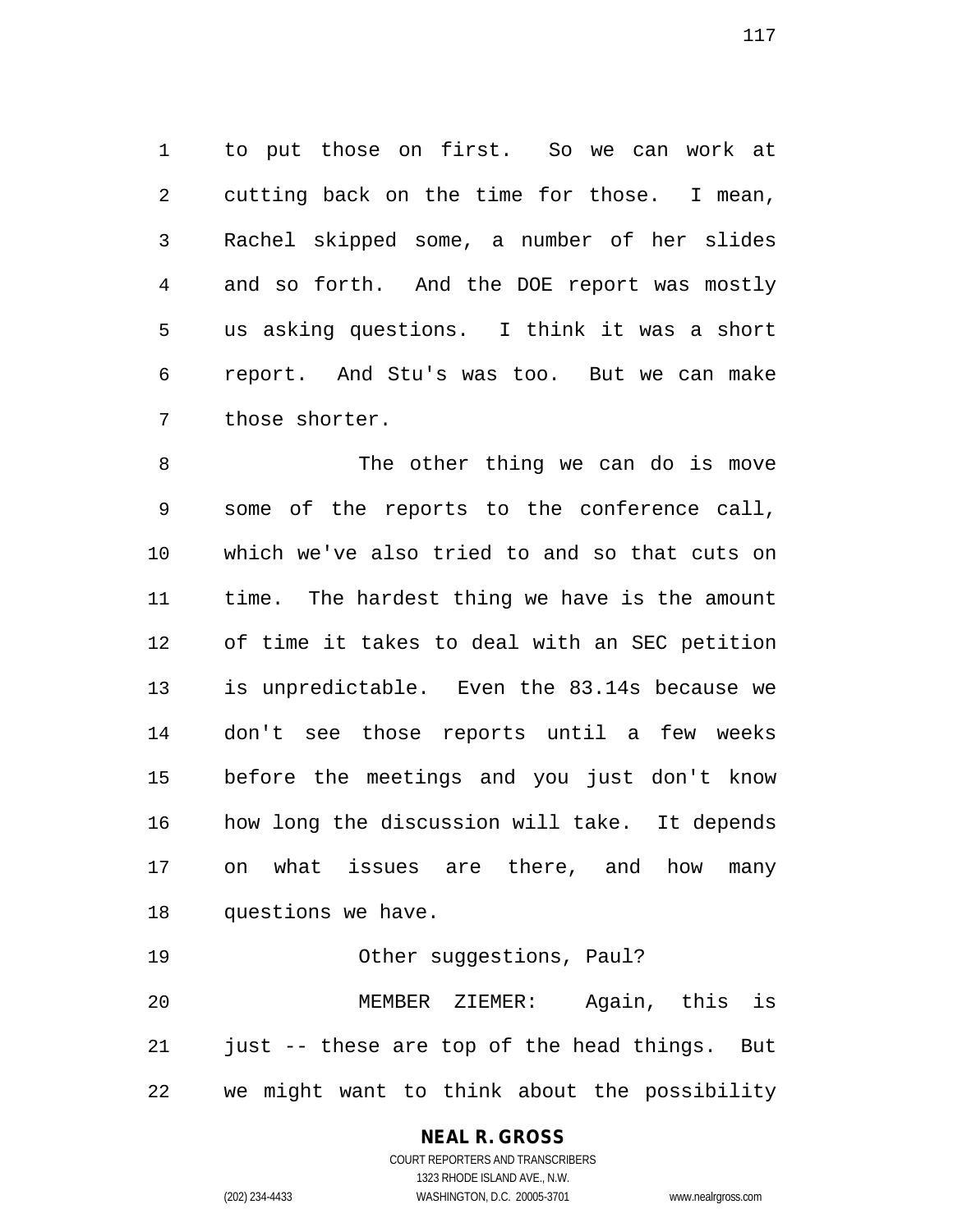of, at the front end of the public comment period, have a brief five minutes from the three agencies, which serves the purpose of getting them the big picture of what the programs are doing because as you indicated, many of them are not here. They could be very abbreviated and could provide a setting for people to raise their questions and that I think would free up a lot of time at the front end of our meeting. It's just a thought that jumped into my head.

 CHAIRMAN MELIUS: Okay. It's a consideration.

 MEMBER SCHOFIELD: A lot of people do follow these comments, these things by Department of Labor and a lot of the activists out there are actually keeping track of what is said and then they distribute that.

 The other possibility is we could post those maybe on the Web site, the statistics from these.

CHAIRMAN MELIUS: Yes. I think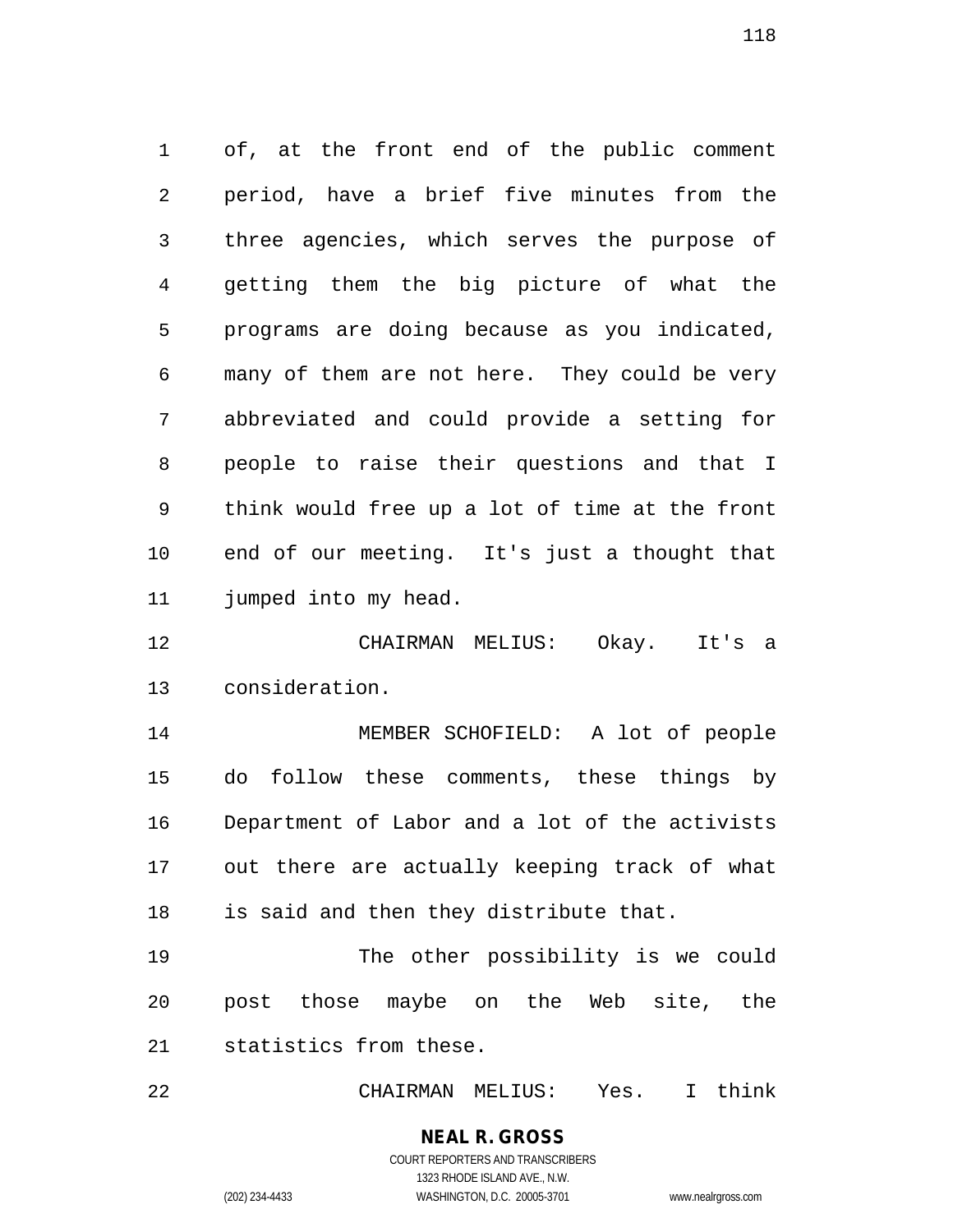there's some -- a lot of that data is on the Web site, so it's making it available to people that may not be on those Web sites as much as others are.

```
5 Yes. David?
```
 MEMBER RICHARDSON: I think you're right. You had pointed out that the presentation is often at a time when people aren't here. One way around it, maybe for them to do something like a poster presentation that could be outside, and it would summarize the current status --

 CHAIRMAN MELIUS: Yes. That's actually -- that way, if they come in during the afternoon, that information would be out there. That's a thought too. Okay.

Yes, Bob.

 MEMBER PRESLEY: Jim, one of the things that I've heard is generally the people that come to talk are elderly. They're my age or better. Some of the people have thanked us for having these things early, because a lot

**NEAL R. GROSS**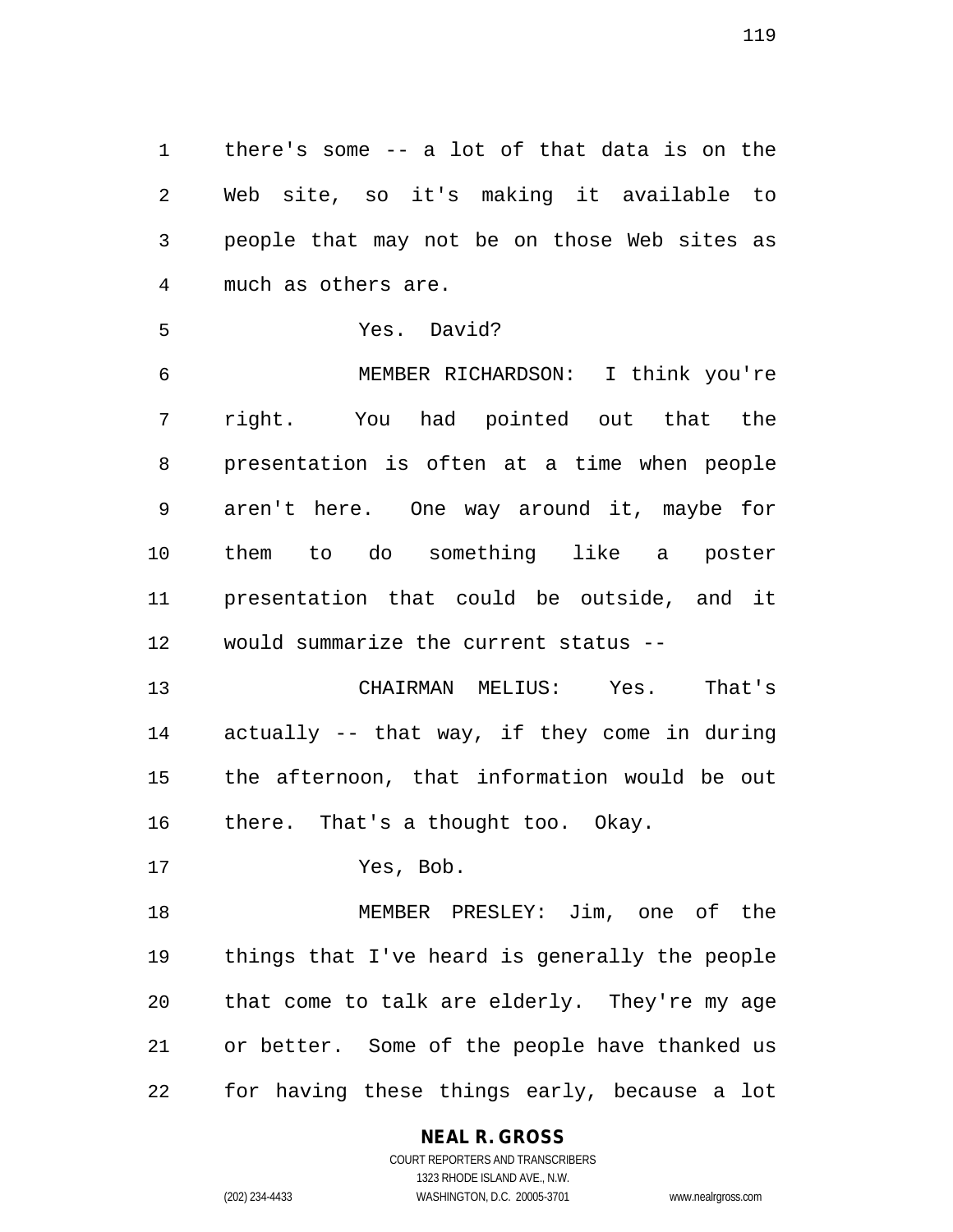of them don't travel at night.

| 2  | CHAIRMAN MELIUS: Right.                        |
|----|------------------------------------------------|
| 3  | MEMBER PRESLEY: We may need to                 |
| 4  | think about moving these things up for some of |
| 5  | these people. If we think we're going to have  |
| 6  | a large thing, move it up to where that they   |
| 7  | don't have to travel at night and just have    |
| 8  | one. I mean, we can get all this in -- we      |
| 9  | used to have one public comment. Now we've     |
| 10 | got two.                                       |
| 11 | CHAIRMAN MELIUS: Yes.                          |
| 12 | MEMBER PRESLEY: And they just drag             |
| 13 | on and a lot of people that speak the first    |
| 14 | night come back the second night.              |
| 15 | So, you know, we need to think                 |
| 16 | about that. But people have thanked us as far  |
| 17 | as moving this thing up just a little bit.     |
| 18 | CHAIRMAN MELIUS: That's a good                 |
| 19 | point. I think we've tried in the past, to     |
| 20 | have a short one in the afternoon and then one |
| 21 | in the evening. It's just so hard to           |
| 22 | schedule.                                      |

**NEAL R. GROSS**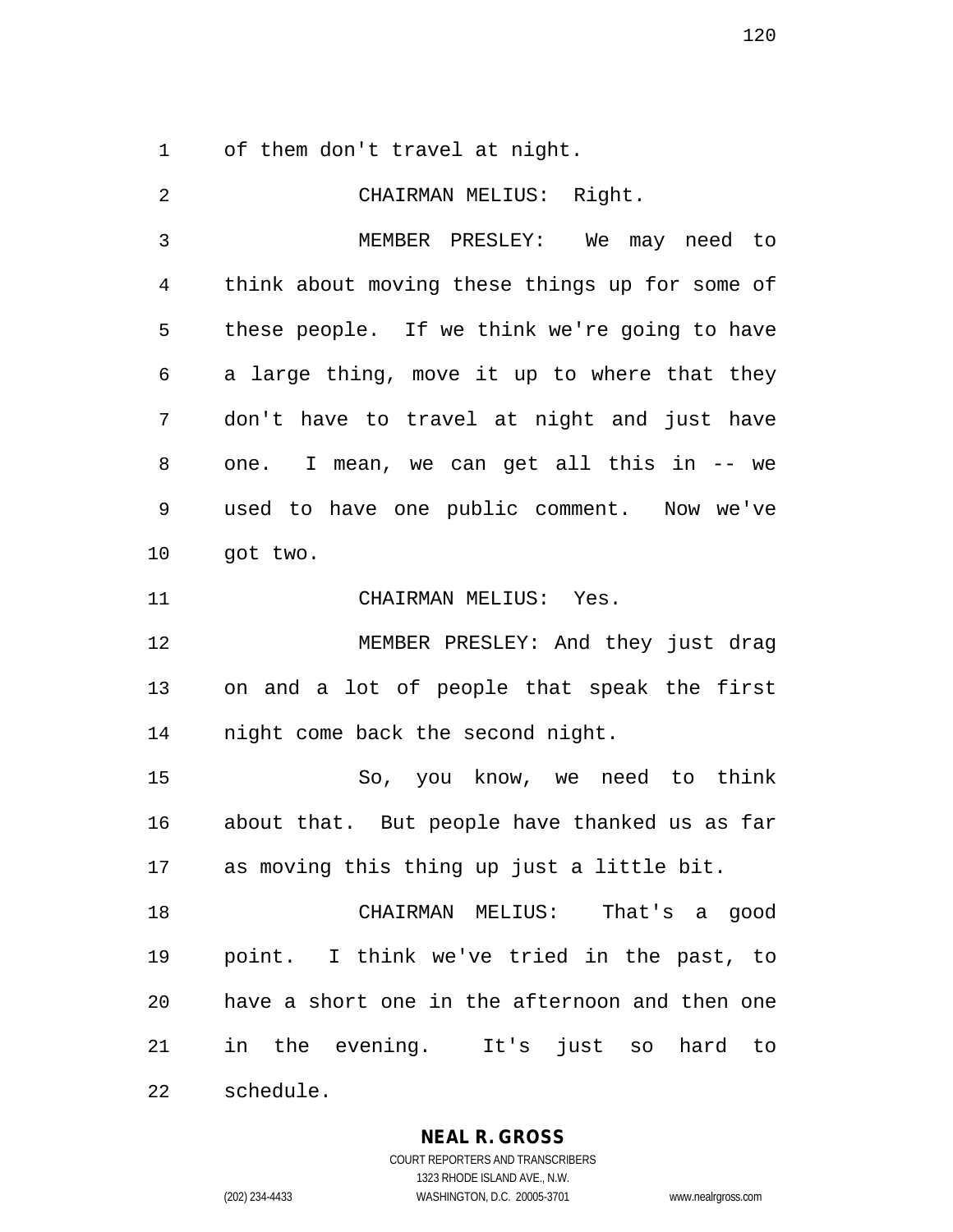The other thing Ted and I talked about yesterday or last night, was that for the people calling in for the public comment period, we're going to ask some of them to e- mail ahead of time, so at least we know who's there. Now recently, they've been short, but some of that's because our public comment period went long, and do that. So we'll try to get a better handle on that, and -- MEMBER PRESLEY: And some of them, the same thing they said at the meeting before. CHAIRMAN MELIUS: Well, yes. I think, again, it's hard -- I agree with you, in some it's hard, but, you know, they're also struggling. They're trying to understand what we're interested in and they make an effort and it's difficult. Yes. Brad. MEMBER CLAWSON: I just want to make sure that we still remember that these

meetings are mainly for the public, so that

## COURT REPORTERS AND TRANSCRIBERS 1323 RHODE ISLAND AVE., N.W. (202) 234-4433 WASHINGTON, D.C. 20005-3701 www.nealrgross.com

**NEAL R. GROSS**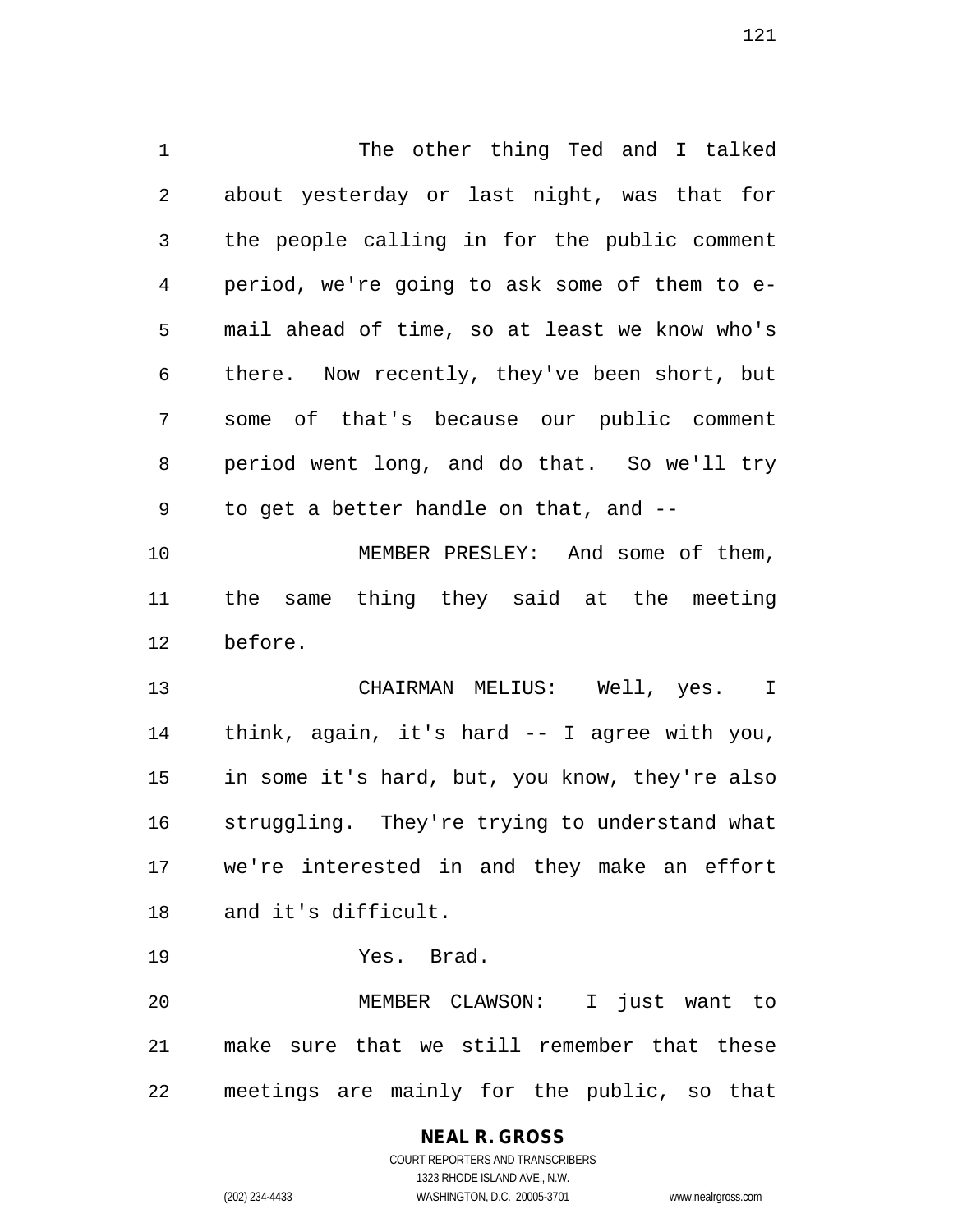they have input. This is our opportunity for them to be able to see and so forth. I just feel it's important.

CHAIRMAN MELIUS: Yes.

 MR. KATZ: Just to respond to Bob a bit. I mean, one concern I have about moving it to just one public comment session is -- I mean, then obviously, then, for people who are local, that is -- there's just one day that's possible for them.

 So it's sort of nice to have more opportunity for them. And then as Jim was saying, we've tried to have one a little later, one a little earlier. I mean, the retirees, no doubt, it's probably easier for them to get there early. But the people who are working, those folks have a harder time getting to, if it were to be an earlier session. So that's why we had it the way it is. If we want to change it, that's fine, but I think it's not a bad arrangement, the way it is.

**NEAL R. GROSS**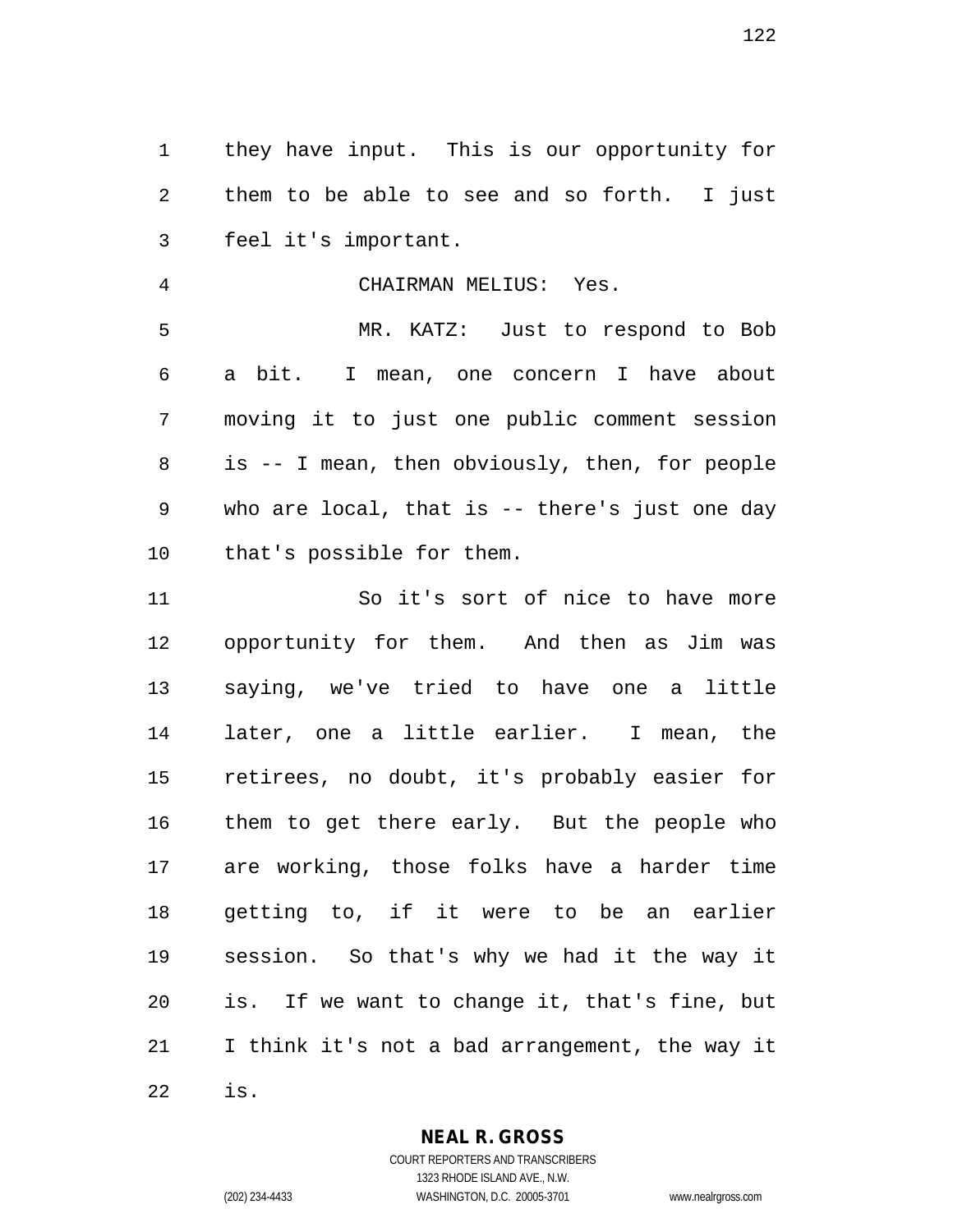MEMBER CLAWSON: I agree with the way it is, because we've got to remember, there still are work people that need to be able to get there.

 MEMBER MUNN: With respect to the possibility of doing posters, though, you know, the slides are available to everyone who comes in. Maybe just pointing that out to them would be adequate because the information is there.

 CHAIRMAN MELIUS: That could be helpful -- or having an information sheet for everybody that would be out there, that would be specifically for the public, so that it has a little bit more explanation. Some of the slides are pretty difficult for someone not familiar with the program to read. Posters are just nice and they're easy to do now. Technology. They're colorful, and big print, and all that stuff.

 MEMBER RICHARDSON: Part of my idea was also that the poster, we would cut --

#### **NEAL R. GROSS**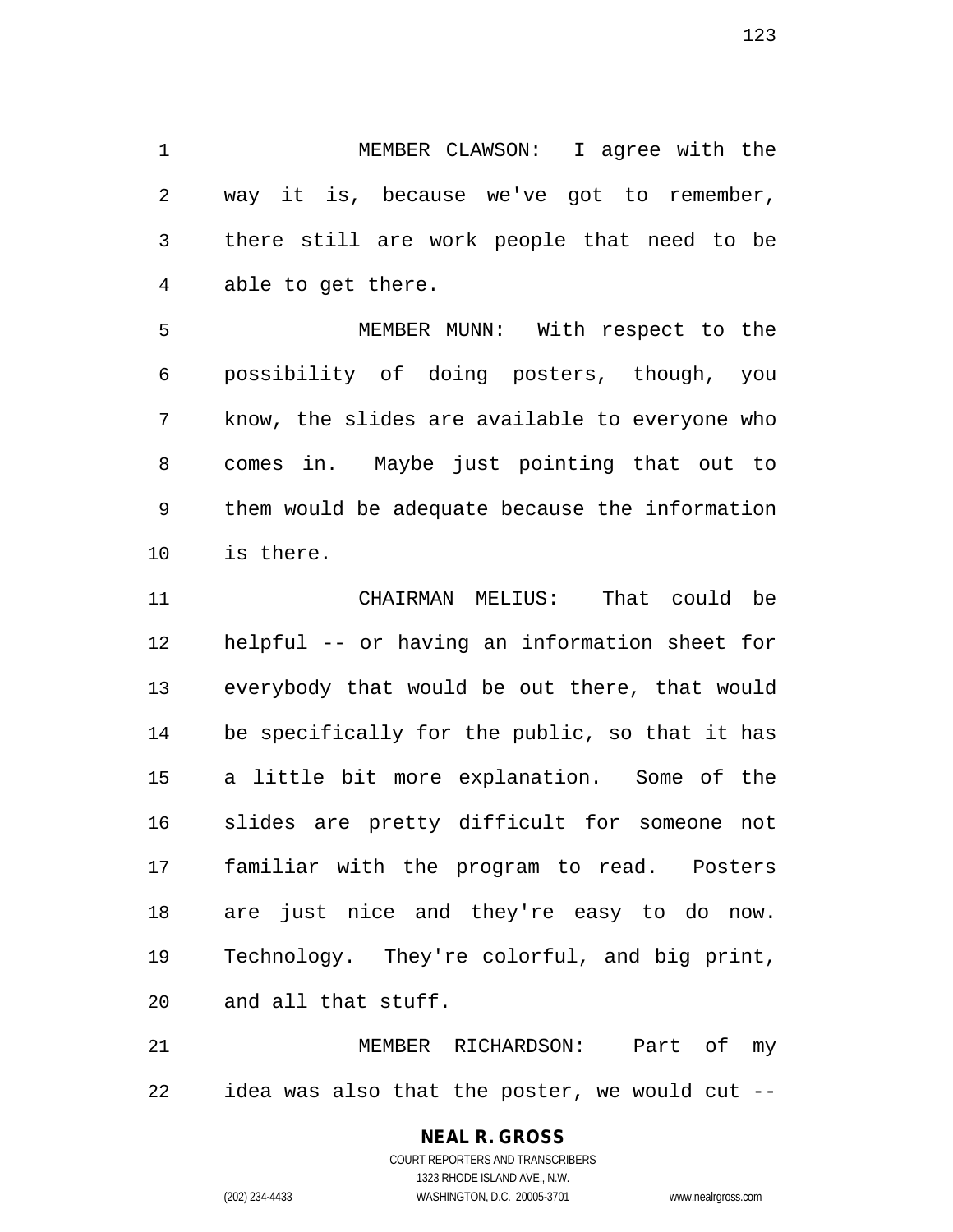we would be able to save some time in the meeting by replacing that presentation, which is often the same, by just replacing it with a poster. So then the slides wouldn't be circulated anymore because --

 CHAIRMAN MELIUS: Or even having the slides circulated is fine, cause that gives us a reference. I'm thinking of the poster as much for the public coming in. They come in early and they're sitting here, listening to us, you know, do work group reports on a site that they've never heard of. So very bureaucratic and not very useful. 14 MEMBER CLAWSON: Jim. CHAIRMAN MELIUS: Yes?

 MEMBER CLAWSON: One thing I wanted to bring up, that I found interesting was at the Idaho meeting, they had a meeting with DOE and DOL that was right next to us, and I don't know if you guys noticed, but it cut our public comment down because -- there's something that I really hate to, is somebody

#### **NEAL R. GROSS**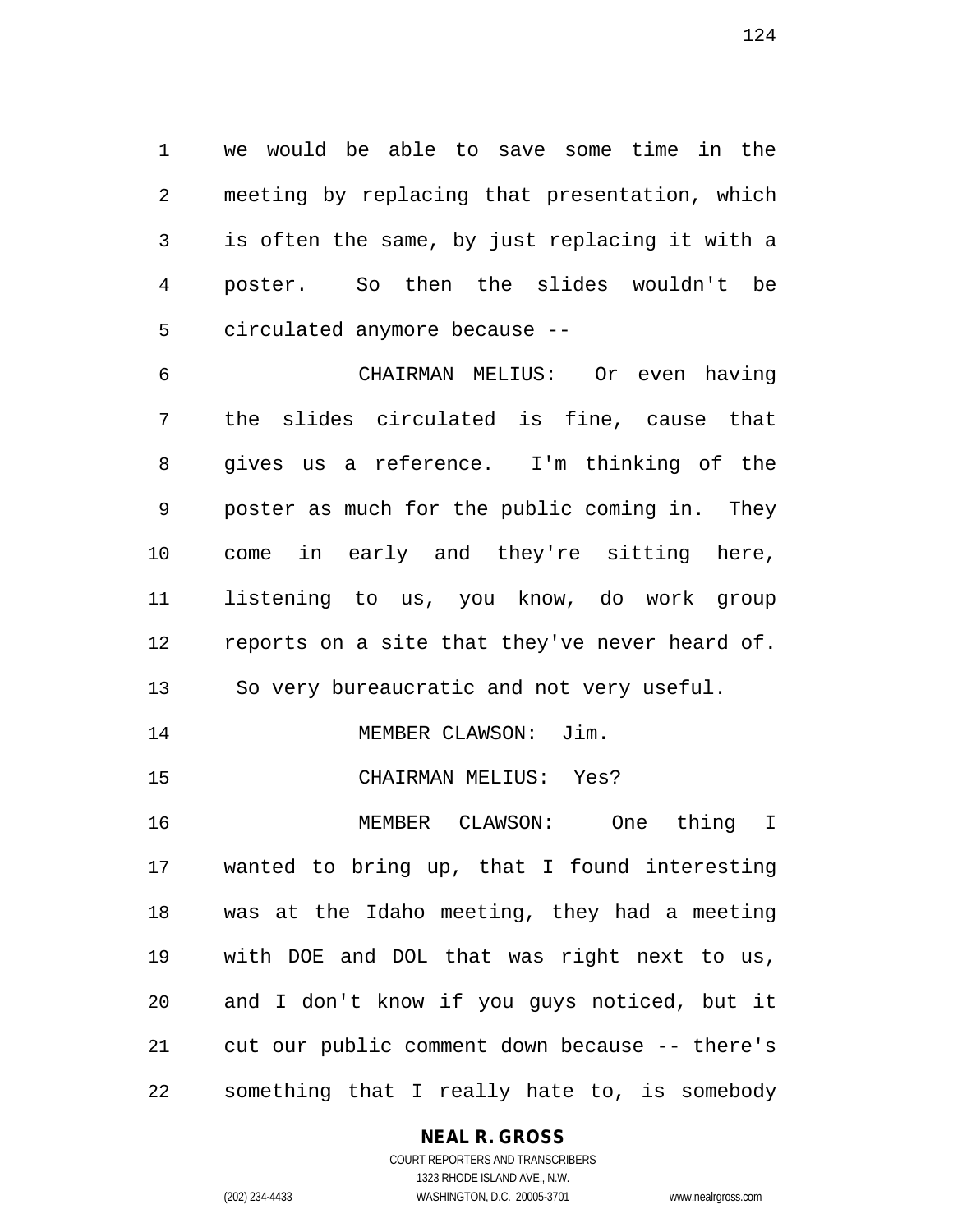come in and sit for eight hours, just like ourselves, just to be able to try to get a question answered, and then, in public comment, get up and air this, and then, well, you know, you need to direct that towards NIOSH or DOL. I was quite surprised at how that kind a worked out a little bit better. But that's something to think about too.

 CHAIRMAN MELIUS: Yes. I will tell you, because I sat in on the part of one of the sessions in Idaho, the joint one, and some people, when that session asked the question, came into our session and asked the same question and do that.

 One thing it helped there was that we got fewer DOL claim questions, people coming in. I think out here where, you know, there's been a lot of outreach in activity, both through the state and through DOL, we're seeing the same. We didn't have a lot of people come in with questions about DOL claims, which is one of the problems we've had

#### **NEAL R. GROSS**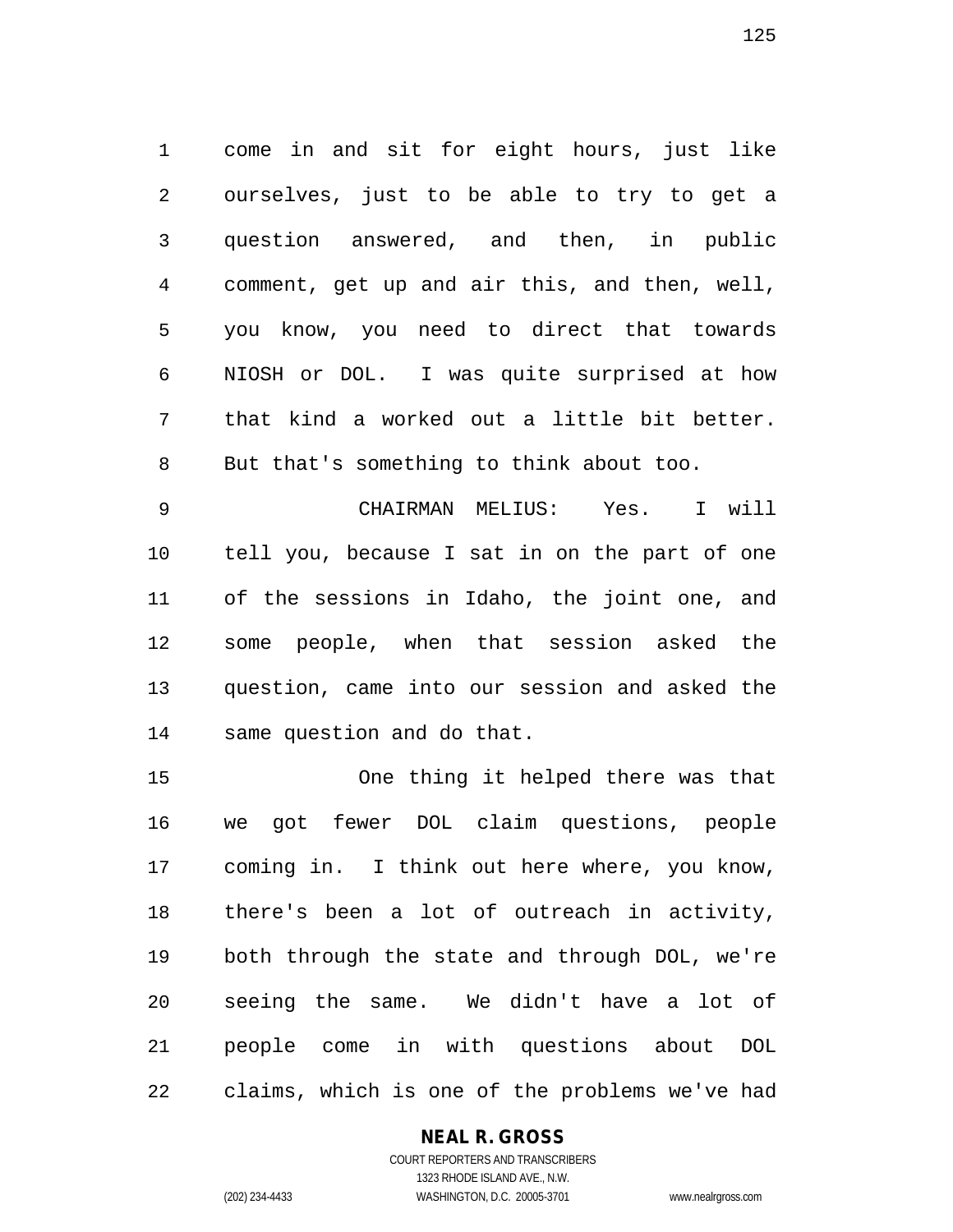in sessions, because there's just relatively little we can respond to there. Yes. So I thought those were useful and helpful. But we will work to see what we can do to do that.

 A couple of agenda items, just potential agenda items I wanted to go through. A few of the Board Members have asked me, have raised issues about -- came up with some e-mails about how NIOSH handles coworker issues. So I think we may ask NIOSH, at the next meeting, to do an update on that issue.

 The second item that came up and has come up with some of the questions and I think it's for the new Board Members. But it's stuff that we really haven't paid attention to in quite a while. There's some of the scientific issues and do that. And David Richardson suggested that we might want to consider setting up a work group on the scientific issues and so forth. I actually think it would be a good idea, would be helpful. But I was thinking as a way of sort

#### **NEAL R. GROSS**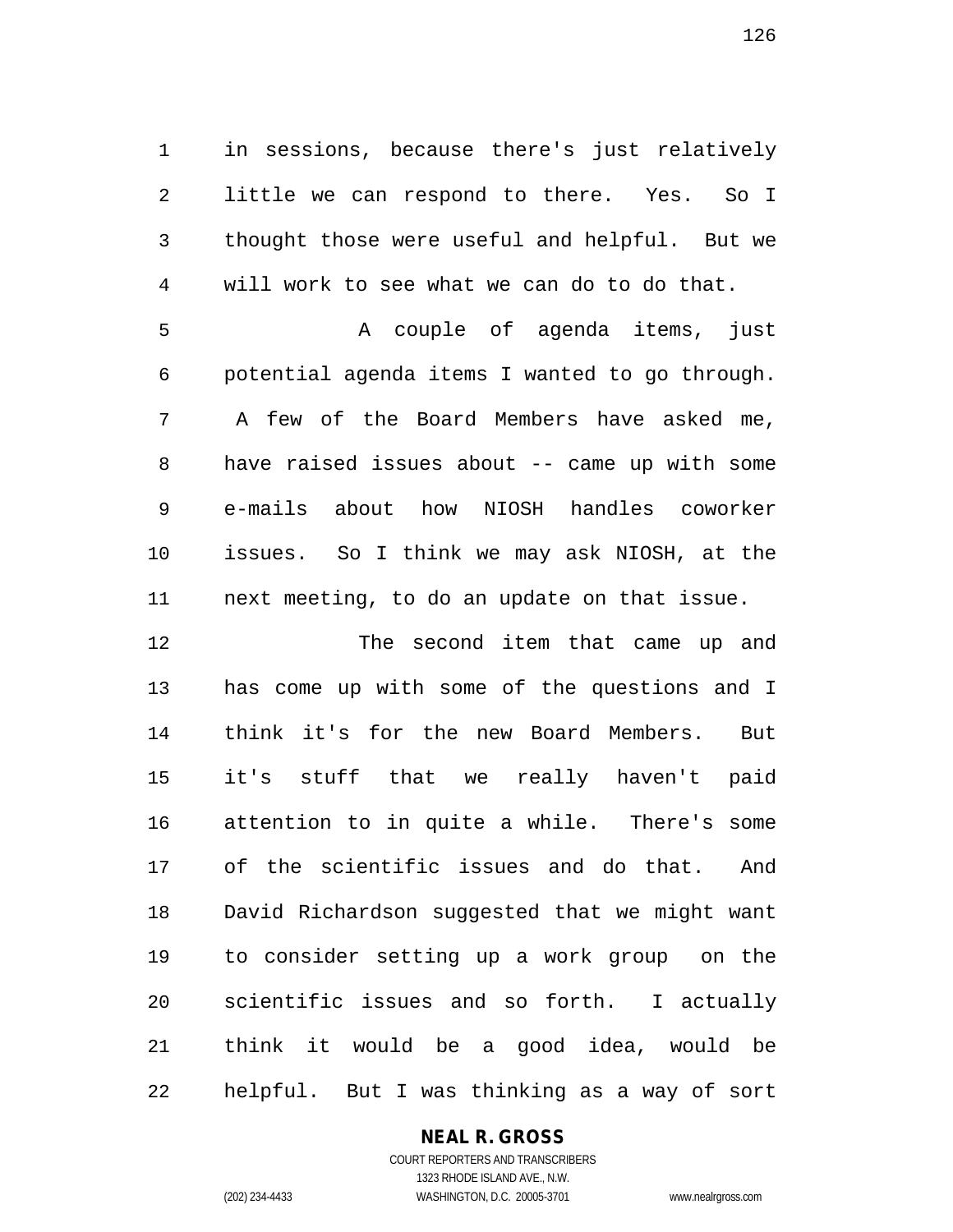of focusing that and introducing that at our next Board call, if we could prevail on Jim Neton to do a science issue update and then we can identify issues for the work group to follow up on. We will have, then, sort of a status update from NIOSH, where they are with various issues, and then we will also -- then can talk about the work group in the teleconference. Does that make sense? MEMBER MUNN: Will our report on overarching issues touch or cross-cut much of the information that might be of concern under the topic scientific issues? Isn't that pretty much what we're doing? CHAIRMAN MELIUS: It might, and

 then that may be something else that would feed into that. I'm not familiar yet, with the content of that, because it's in progress, but I mean, I think that would be one thing. I think there's also -- you know, there's issues related to -- there are other issues

#### **NEAL R. GROSS**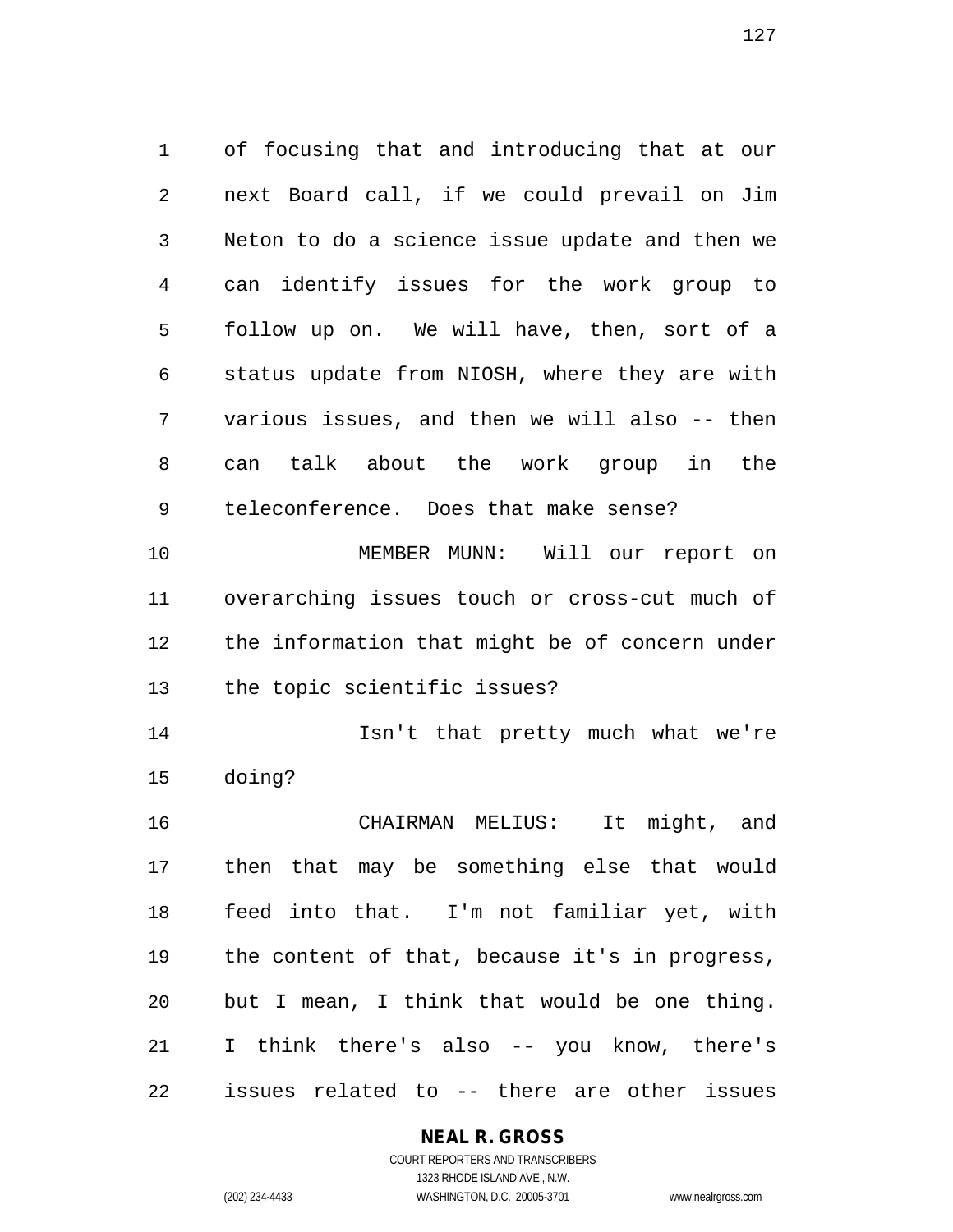that I don't think will be covered by that.

| $\overline{2}$ | MR. KATZ: It might be a good                   |
|----------------|------------------------------------------------|
| $\mathsf{3}$   | idea, if you actually, for those -- I know     |
| 4              | Wanda's one that's sort of attuned to          |
| 5              | overarching issues because of Procedures, and  |
| 6              | I think some of these have come up in work     |
| 7              | group meetings, the overarching issues, and    |
| 8              | they get referred to Procedures.               |
| 9              | It might be a good idea, for you               |
| 10             | Board Members who have these in mind, to shoot |
| 11             | Jim Neton an e-mail about covering those items |
| 12             | that are of interest to you, that are sort of  |
| 13             | broad, overarching issues, in this. Is that    |
| 14             | okay? I mean, I'm just worried that Jim,       |
| 15             | otherwise, won't know that he's necessarily    |
| 16             | bringing the right rock to the table in terms  |

of what you want to hear.

 CHAIRMAN MELIUS: But I think there are also some more -- I mean, the issue that Dr. Lemen raised about smoking and radon, how that's handled, I think is something that -- I don't think it's on the overarching

**NEAL R. GROSS**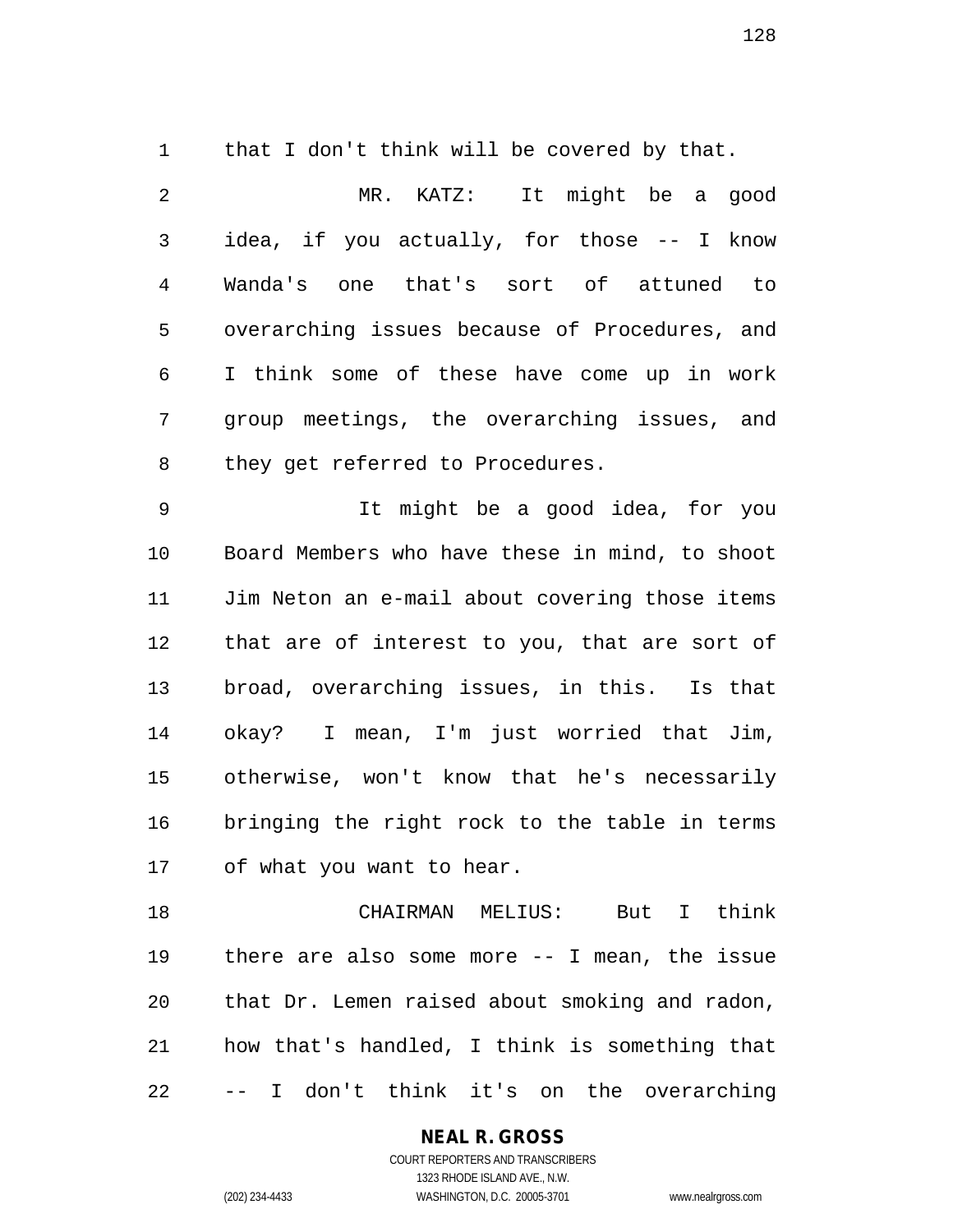issues list, and so it's something --

| $\overline{2}$ | MEMBER MUNN: But it probably                   |
|----------------|------------------------------------------------|
| $\mathsf 3$    | should be. It applies everywhere.              |
| $\overline{4}$ | CHAIRMAN MELIUS: Well, maybe;                  |
| 5              | yes. But I think it's -- do that. But I        |
| 6              | think we have a discussion and then form the   |
| 7              | work group. I think it would be appropriate.   |
| 8              | So we will see you, Mike. Mike                 |
| 9              | has to go catch a plane also and John did.     |
| 10             | And I think we're about to wrap up, anyway,    |
| 11             | unless somebody has an issue we haven't --     |
| 12             | yes, Gen?                                      |
| 13             | MEMBER ROESSLER: Ted, are you                  |
| 14             | going to handle the Linde --                   |
| 15             | MR. KATZ: For folks that are on                |
| 16             | the Linde Work Group, that Mike, we just lost  |
| 17             | it. Just try to sort of get a head-start on    |
| 18             | scheduling that, cause we're going to try to   |
| 19             | do that early December. So Bill, if you could  |
| 20             | just hang in after -- we don't need to do this |
| 21             | on the record. But let's try to get a date.    |

CHAIRMAN MELIUS: But we're going

### **NEAL R. GROSS**

COURT REPORTERS AND TRANSCRIBERS 1323 RHODE ISLAND AVE., N.W. (202) 234-4433 WASHINGTON, D.C. 20005-3701 www.nealrgross.com